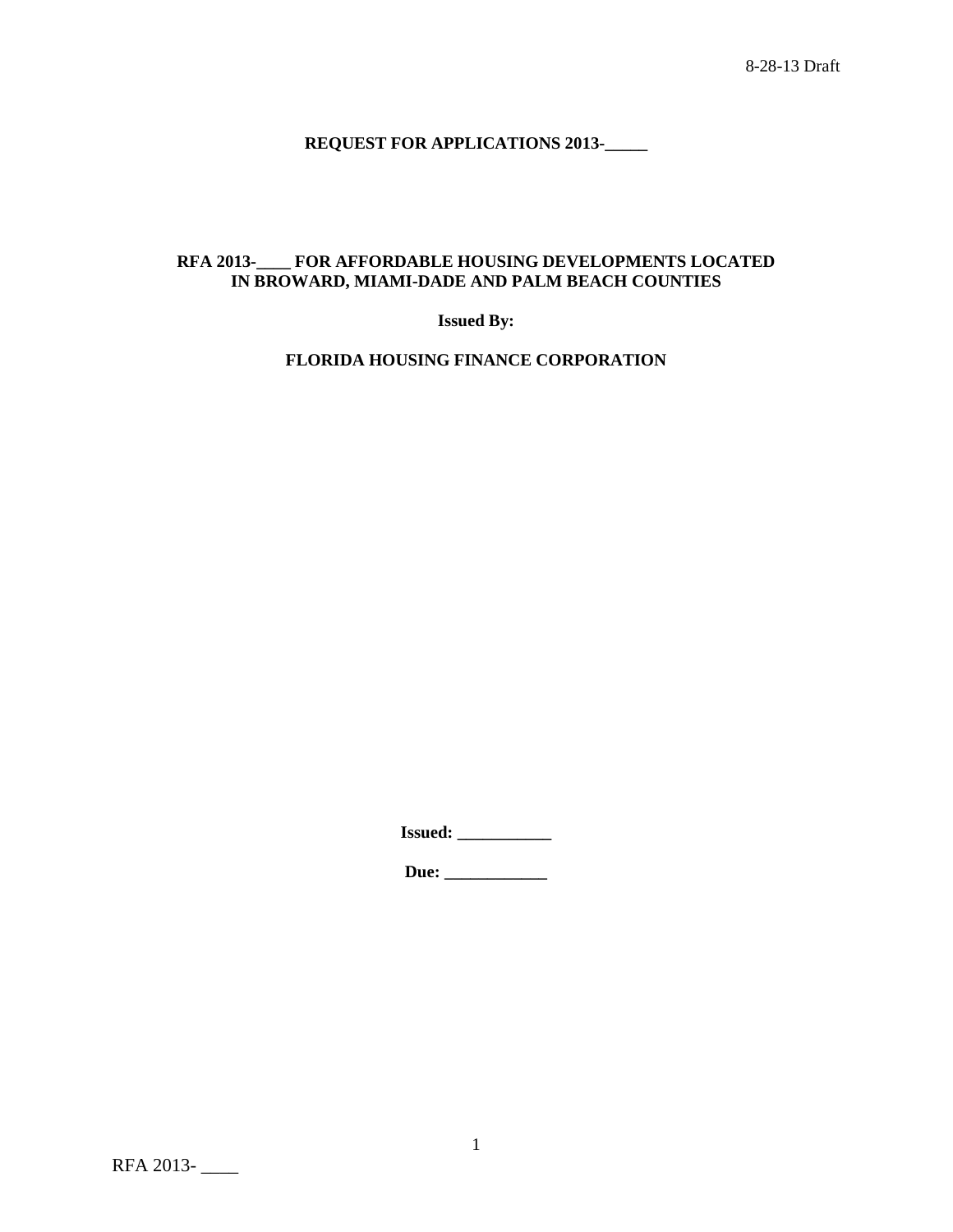#### **SECTION ONE INTRODUCTION**

This Request for Applications (RFA) is open to Applicants proposing the development of affordable, multifamily housing located in Broward County, Miami-Dade County, and Palm Beach County.

Under this RFA, the Corporation expects to have up to an estimated \$10,052,825 of Housing Credits available for award to proposed Developments located in Broward County, Miami-Dade County and Palm Beach County. The Corporation is soliciting applications from qualified Applicants that commit to provide housing in accordance with the terms and conditions of this RFA, inclusive of Exhibits A, B and C, applicable laws, rules and regulations, and the Corporation's generally applicable construction and financial standards.

#### **SECTION TWO DEFINITIONS**

Unless otherwise defined below, capitalized terms within this RFA shall have the meaning as set forth in Rule Chapters 67-48 and 67-60, F.A.C., or in applicable federal regulations.

## **SECTION THREE PROCEDURES AND PROVISIONS**

A. A complete Application consists of Exhibit A of RFA 2013-\_\_\_ and all applicable attachments, as outlined in Section Four of the RFA. Exhibit A is available online at [www.floridahousing.org](http://www.floridahousing.org/) . All Applicants must complete the online Exhibit A by 2:00 p.m., Eastern Time, on  $\qquad \qquad$  2013 (Application Deadline). The Corporation must receive (i) the completed online Exhibit A electronically submitted by the Applicant to the Corporation by clicking the "Submit" button and (ii) a sealed package(s) containing four (4) printed copies of the complete Application (consisting of the submitted online Exhibit A and all applicable attachments), housed in separate 3-ring binders with numbered divider tabs for each attachment, all by the Application Deadline. One (1) of the four (4) printed copies of the complete Application must be labeled "Original Hard Copy", reflect an original signature (blue ink preferred) at Item 10 of Exhibit A, Applicant Certification and Acknowledgement, and include the required non-refundable \$3,000 Application fee (check or money order only). It is requested that the Applicant label the outside of each shipping box with the applicable RFA number. The Corporation will not consider faxed or e-mailed Applications. After 2:00 p.m., Eastern Time, on the Application Deadline, each Application, for which hard copies are received, will be assigned an Application number. In addition, such Applications will be assigned a lottery number by having the Corporation's internal auditors run the total number of Applications received through a random number generator program. The printed copies of the complete Application must be addressed to:

> Ken Reecy Director of Multifamily Programs Florida Housing Finance Corporation 227 N. Bronough Street, Suite 5000 Tallahassee, FL 32301

If any of the hard copies of Exhibit A are not identical to the online submission of Exhibit A, the online Exhibit A will be utilized for scoring purposes.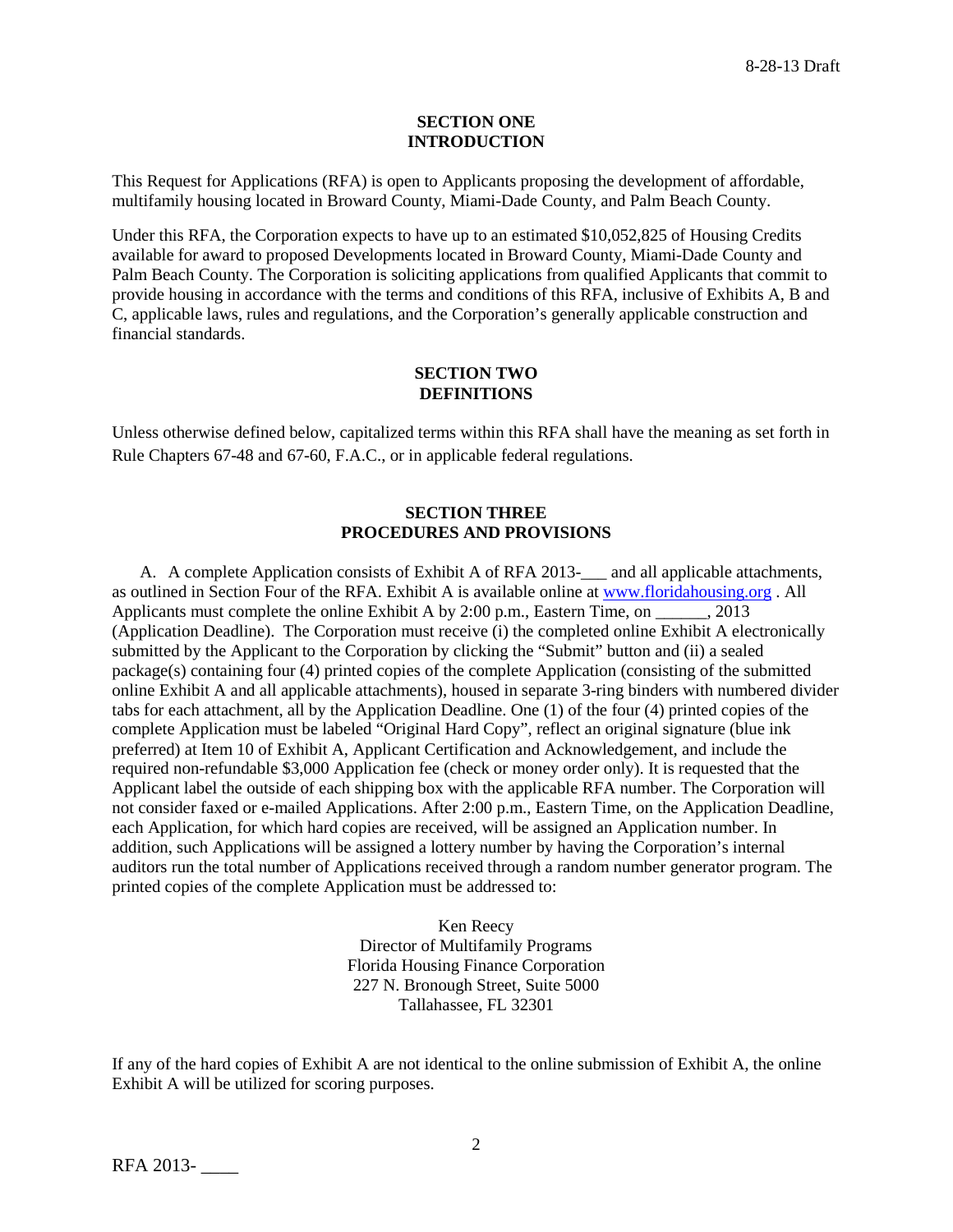B. This RFA does not commit the Corporation to award any funding to any Applicant or to pay any costs incurred in the preparation or delivery of an Application.

C. Florida Housing reserves the right to:

- 1. Waive Minor Irregularities; and
- 2. Accept or reject any or all Applications received as a result of this RFA.

D. Any Interested Party may submit any inquiry regarding this RFA in writing to the Director of Multifamily Programs via e-mail at RFA\_2013-\_\_\_\_\_Questions@floridahousing.org . All inquiries are due by 5:00 p.m., Eastern Time, on \_\_\_\_\_\_, 2013. Phone calls or written inquiries other than at the above email address will not be accepted. The Corporation expects to respond to all inquiries by 5:00 p.m., Eastern Time, on \_\_\_\_\_, 2013 and will post a copy of all inquiries received, and their answers, on the Corporation's Website at: [\\_\\_\\_\\_\\_\\_.](http://apps.floridahousing.org/StandAlone/FHFC_ECM/ContentPage.aspx?PAGE=0394) The Corporation will also send a copy of those inquiries and answers in writing to any interested party that requests a copy. The Corporation will determine the method of sending its answers, which may include regular United States mail, overnight delivery, fax, e-mail, or any combination of the above. No other means of communication, whether oral or written, shall be construed as an official response or statement from the Corporation.

E. Any person who wishes to protest the specifications of this RFA must file a protest in compliance with Section 120.57(3), Fla. Stat., and Rule Chapter 28-110, F.A.C. Failure to file a protest within the time prescribed in Section 120.57(3), Fla. Stat., shall constitute a waiver of proceedings under Chapter 120, Fla. Stat.

F. By submitting this Application, each Applicant agrees to the terms and conditions outlined in the RFA. By inclusion and execution of Exhibit A of the RFA, along with all applicable attachments thereto, including the applicable certification and verification forms set out in Exhibit B of the RFA, each Applicant certifies that:

1. Public Records. Any material submitted in response to this RFA is a public record pursuant to Chapter 119, Fla. Stat. Per Section 119.071(1)(b)2., the sealed Applications received by the Corporation are exempt from disclosure until such time as the Board provides notice of an intended decision or until 30 Calendar Days after the opening of the sealed Applications, whichever is earlier.

2. Noninterference. At no time during the review and evaluation process, commencing with the Application Deadline and continuing until the Board renders a final decision on the RFA, may Applicants or their representatives contact Board members or Corporation staff concerning their own or any other Applicant's Application. If an Applicant or its representative does contact a Board or staff member in violation of this section, the Board shall, upon a determination that such contact was made in an attempt to influence the selection process, disqualify the Application.

3. Requirements. Proposed Developments funded with Housing Credits will be subject to the requirements of the RFA, the Application requirements outlined in Rule Chapter 67-60, F.A.C., the credit underwriting and HC Program requirements outlined in Rule Chapter 67-48, F.A.C., and the Compliance requirements of Rule Chapter 67-53, F.A.C.

G. The Corporation expects to select one (1) or more Applications to award the funding contemplated by this RFA. Any such Applications will be selected through the Corporation's review of each Application, considering the factors identified in this RFA.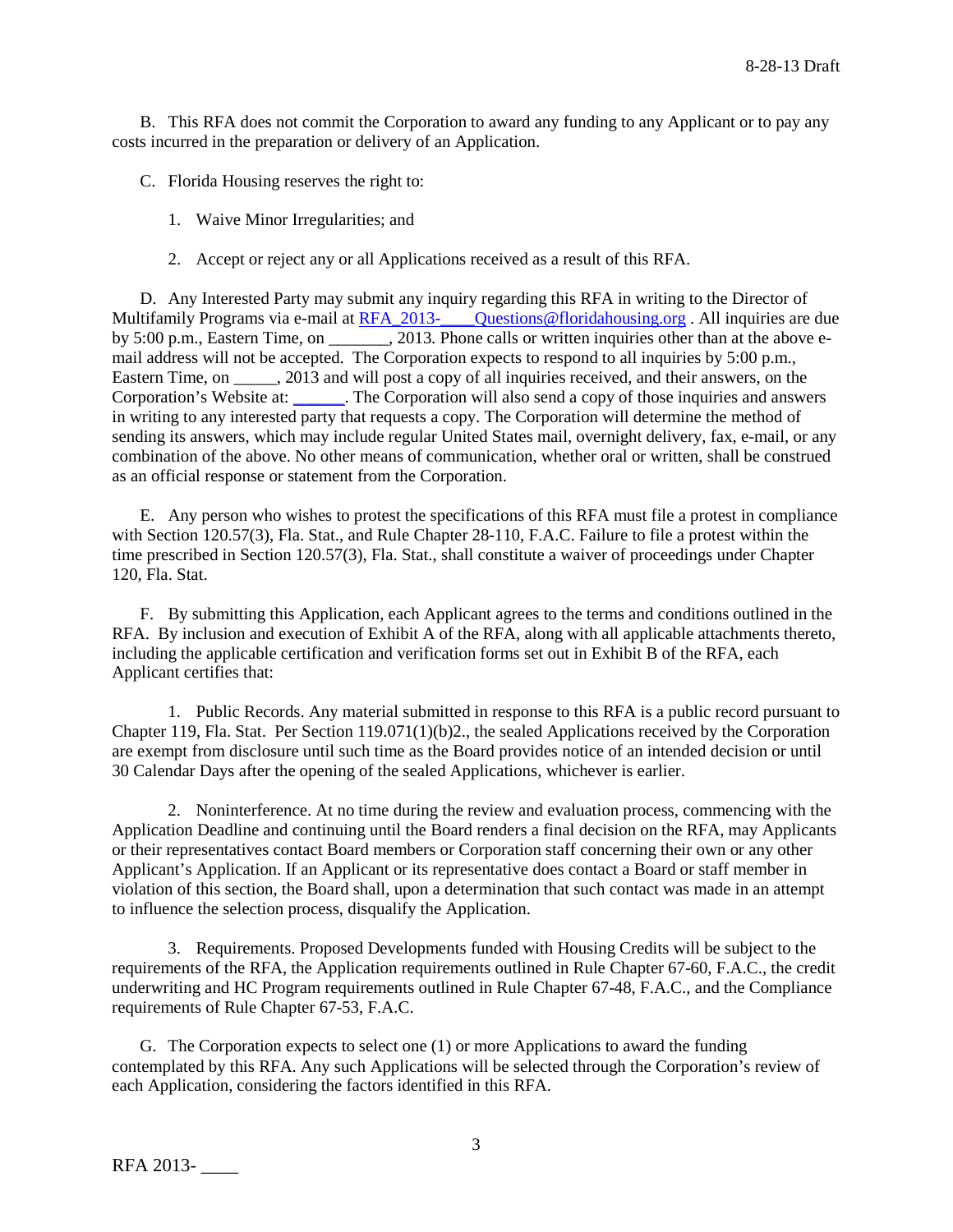#### **SECTION FOUR INFORMATION TO BE PROVIDED IN APPLICATION**

The Applicant must provide a completed and executed Application found in Exhibit A to RFA 2013- \_\_\_, along with all applicable attachments thereto, including the applicable certification and verification forms set out in Exhibit B of the RFA, which includes the following information:

#### **A. Exhibit A Items:**

### **1. Demographic Commitment**:

The Applicant must select one of the following Demographic Commitments:

- a. Family Development will serve the general population.
- b. Elderly Indicate whether the proposed Development will be an Elderly Assisted Living Facility (ALF) or an Elderly non-ALF.

### **2. Applicant Information:**

- a. The Applicant must state the name of Applicant.
- b. The Applicant must be a legally formed entity [i.e., limited partnership, limited liability company, etc.] qualified to do business in the state of Florida as of the Application Deadline. The Applicant must include, as **Attachment 1** to Exhibit A, evidence from the Florida Department of State, Division of Corporations, that the Applicant satisfies the foregoing requirements; such evidence may be in the form of a certificate of status or other reasonably reliable information or documentation issued, published or made available by the Florida Department of State, Division of Corporations.
- c. An Applicant that indicates at question 2.c. of Exhibit A that it is applying as a Non-Profit will only be considered to be a Non-Profit if the Applicant meets the definition of Non-Profit as set out in Rule Chapter 67-48, F.A.C., completes the questions at question 2.c. of Exhibit A, and provides the following information for each Non-Profit entity as **Attachment 2** to Exhibit A. Any Applicant that applies as a Non-Profit but is not considered to be a Non-Profit will still be eligible to be considered for funding.
	- (1) The attorney opinion letter;
	- (2) The IRS determination letter;
	- (3) A description/explanation of how the Non-Profit entity is substantially and materially participating in the management and operation of the Development (i.e., the role of the Non-Profit);
	- (4) The names and addresses of the members of the governing board of the Non-Profit entity; and
	- (5) The articles of incorporation demonstrating that one of the purposes of the Non-Profit entity is to foster low income housing.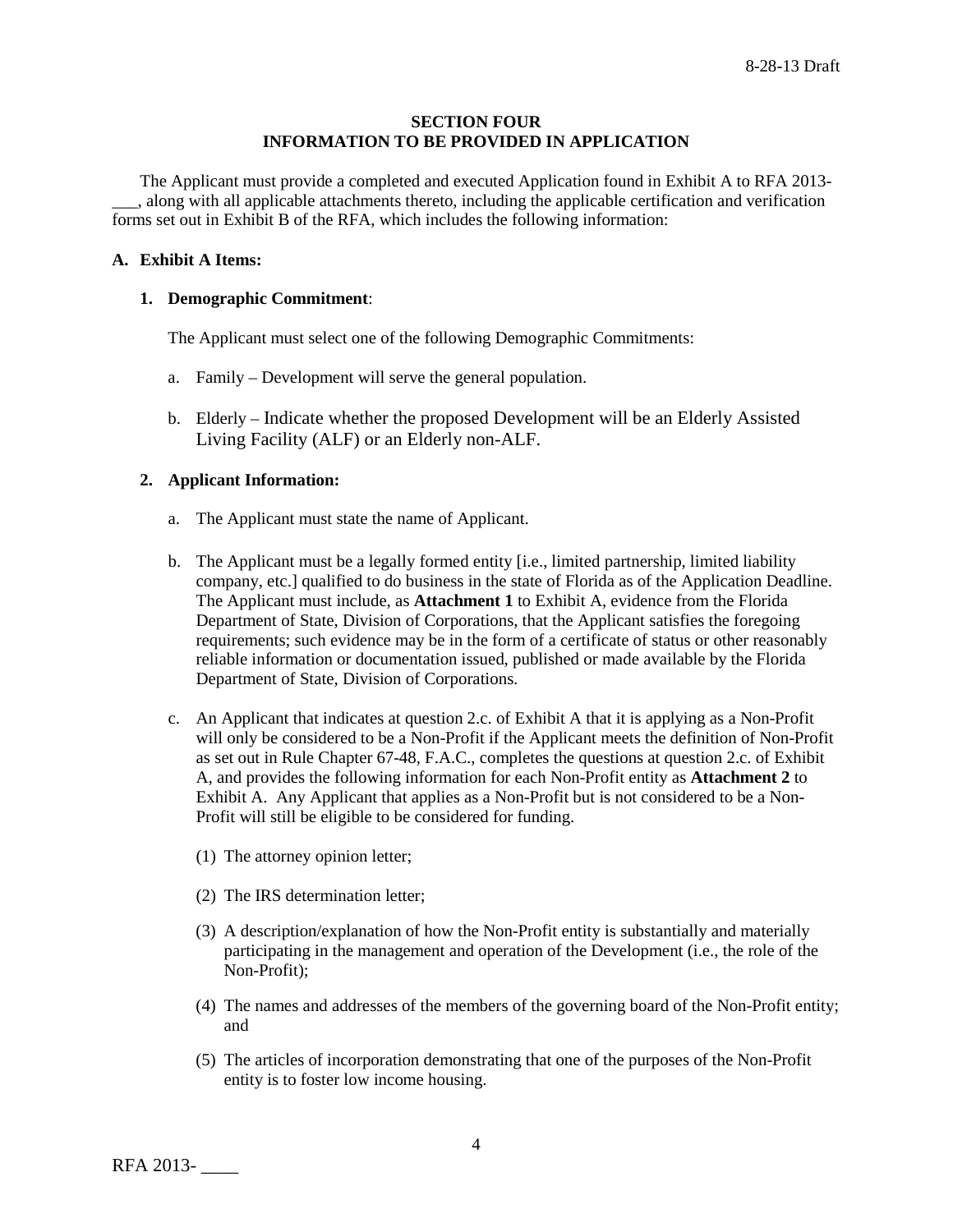d. Principals for the Applicant and for each Developer.

All Applicants must provide a list, as **Attachment 3** to Exhibit A, identifying the Principals for the Applicant and for each Developer, as follows:

- (1) For a Limited Partnership, provide a list identifying the following: (i) the Principals of the Applicant as of the Application Deadline and (ii) the Principals for each Developer as of the Application Deadline. This list must include warrant holders and/or option holders of the proposed Development.
- (2) For a Limited Liability Company, provide a list identifying the following: (i) the Principals of the Applicant as of the Application Deadline and (ii) the Principals for each Developer as of the Application Deadline. This list must include warrant holders and/or option holders of the proposed Development.
- (3) For all other entities, provide a list identifying the following: (i) the Principals of the Applicant as of the Application Deadline and (ii) the Principals for each Developer as of the Application Deadline.

This eligibility requirement may be met by providing a copy of the list of Principals that was reviewed and approved by the Corporation during the advance-review process.

To assist the Applicant in compiling the listing, the Corporation has included additional information at Item 3 of Exhibit C.

e. Contact Person.

Enter the requested information for the Contact Person. At a minimum, the Applicant must provide the name and e-mail address of the Contact Person.

#### **3. Developer Information:**

- a. The Applicant must state the name of each Developer, including all co-Developers.
- b. Each Developer entity identified at question 3.a. of Exhibit A of the RFA (that is not a natural person) must be a legally formed entity qualified to do business in the state of Florida as of the Application Deadline. For each stated Developer entity that is not a natural person, provide, as **Attachment 4** to Exhibit A, evidence from the Florida Department of State, Division of Corporations, that the Applicant satisfies the foregoing requirements; such evidence may be in the form of a certificate of status or other reasonably reliable information or documentation issued, published or made available by the Florida Department of State, Division of Corporations.
- c. Experienced Developer(s)

At least one Principal of the Developer entity, or if more than one Developer entity, at least one Principal of at least one of the Developer entities, must meet the General Developer Experience requirements in (1) and (2) below.

(1) General Developer Experience:

A Principal of each experienced Developer entity must have, since January 1, 1991, completed at least three (3) affordable rental housing developments, at least one (1) of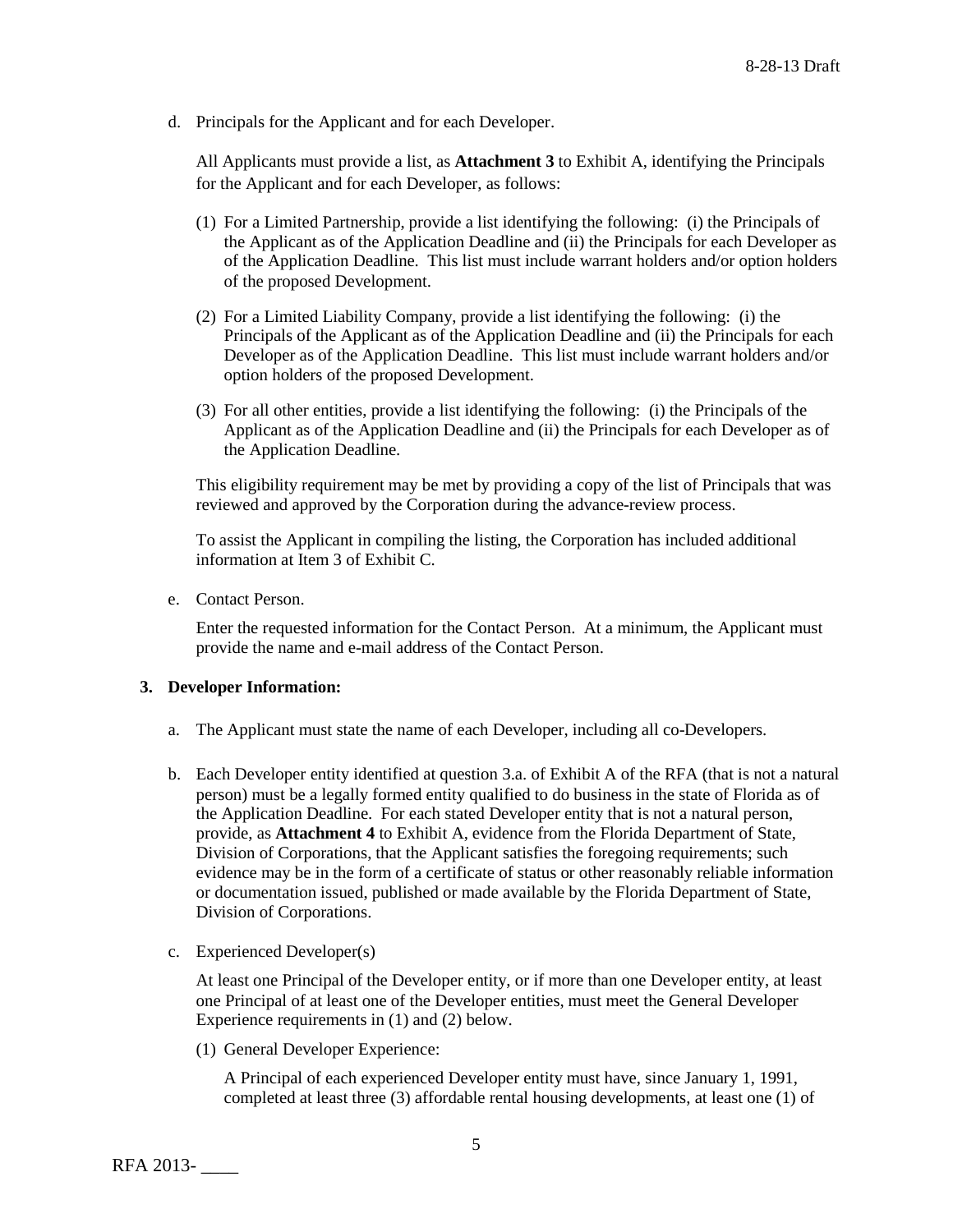which was a Housing Credit development completed since January 1, 2001. At least one (1) of the three (3) completed developments must consist of a total number of units no less than 50 percent of the total number of units in the proposed Development. For purposes of this provision, completed for each of the three (3) developments means (i) that the temporary or final certificate of occupancy has been issued for at least one (1) unit in one of the residential apartment buildings within the development, or (ii) that at least one (1) IRS Form 8609 has been issued for one of the residential apartment buildings within the development. As used in this section, an affordable rental housing development, including a Housing Credit development that contains multiple buildings, is a single development regardless of the number of buildings within the development for which an IRS Form 8609 has been issued.

If the experience of a Principal for a Developer entity listed in this Application was acquired from a previous affordable housing Developer entity, the Principal must have also been a Principal of that previous Developer entity.

(2) Prior General Development Experience Chart:

The Applicant must provide, as **Attachment 4** to Exhibit A, a prior experience chart for each Principal intending to meet the minimum general development experience reflecting the required information for the three (3) completed affordable rental housing developments, one (1) of which must be a Housing Credit development.

Each prior experience chart must include the following information:

| Prior General Development Experience Chart                                                        |                |                                 |                     |           |
|---------------------------------------------------------------------------------------------------|----------------|---------------------------------|---------------------|-----------|
| Name of Principal with the Required Experience:                                                   |                |                                 |                     |           |
| Name of Developer Entity (for the proposed Development) for which the above Party is a Principal: |                |                                 |                     |           |
| Name of Development                                                                               | Location       | Affordable Housing Program that | <b>Total Number</b> | Year      |
|                                                                                                   | (City & State) | Provided Financing              | of Units            | Completed |

#### **4. General Development Information:**

Unless stated otherwise, all information requested in the RFA pertains to the proposed Development.

- a. The Applicant must state the name of the proposed Development.
- b. Location of Development site:
	- (1) The Applicant must indicate the county in which the proposed Development will be located.

The location of proposed Developments applying in this RFA is limited to the following counties: Broward County, Miami-Dade County, and Palm Beach County.

(2) The Applicant must provide the Address of the Development Site.

Indicate (i) the address number, street name, and name of city, and/or (ii) the street name, closest designated intersection, and either name of city or unincorporated area of county.

If the proposed Development consists of Scattered Sites, during the credit underwriting process the Applicant must demonstrate that the Development meets the requirements of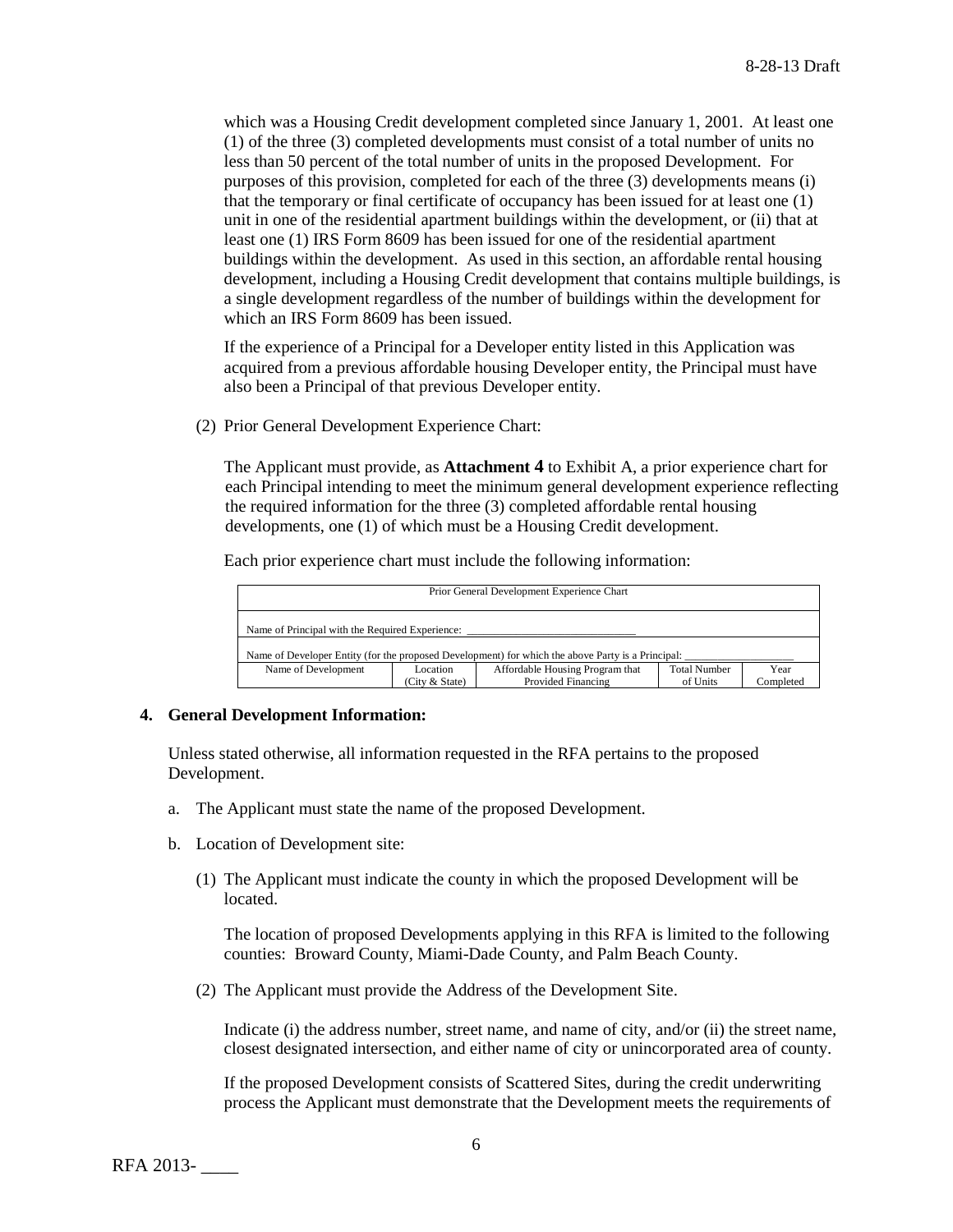this RFA and Section 42 of the IRC. However, if the proposed Development consists of Scattered Sites, site control must be demonstrated in the Application for all of the Scattered Sites, as outlined in Section Four A.7. of the RFA.

- c. Development Category / Rental Assistance (RA) Level / Concrete Construction:
	- (1) Development Category:

The Applicant must select one of the following Development Categories applicable to the proposed Development and provide the required information:

- New Construction (where 50% or more of the units are new construction)
- Rehabilitation (where less than 50% of the units are new construction)
- Acquisition and Rehabilitation (acquisition and less than 50% of the units are new construction)
- Redevelopment (where 50% or more of the units are new construction)
- Acquisition and Redevelopment (acquisition and 50% or more of the units are new construction)

In order to determine the proposed Development's eligibility for the selected Development Category and its Rental Assistance (RA) Level classification (calculated as outlined in (2) below), the documentation outlined in  $(1)(a)$  or  $(1)(b)$  below must be provided.

- (a) If New Construction, Rehabilitation, or Acquisition and Rehabilitation is selected, in order to be classified as an RA Level other than RA Level 6, the Applicant must provide, as **Attachment 5** to Exhibit A, a letter from a designated administrator of a federal program that provides long-term rental assistance. The rental assistance provided must be tied to the proposed Development and its units and be for a minimum of 20 years from the date the Development's units are placed in service. The letter must include the following information and be dated within 12 months of the Application Deadline:
	- Name of the proposed Development;
	- Address of the proposed Development;
	- Total number of units that will receive PBRA, ACC, and/or other form of longterm rental assistance if the proposed Development is funded;
	- The federal program associated with the rental assistance; and
	- A statement that the committed rental assistance will be reserved and available for use by the proposed Development by the time the units are placed in service and committed for a minimum of 20 years upon the units being placed in service.

If the referenced letter is not provided, the proposed Development will automatically be deemed to be RA Level 6.

If the proposed Development will be Rehabilitation (the Applicant selected the Rehabilitation or Acquisition and Rehabilitation Development Category at question 4.c. of Exhibit A):

(i) The Applicant must indicate the estimated qualified basis in Rehabilitation expenses per set aside unit within one 24-month period for the building(s) being rehabilitated. This amount must be at least \$20,000 per set-aside unit as outlined in Section 67-48.0075, F.A.C.; and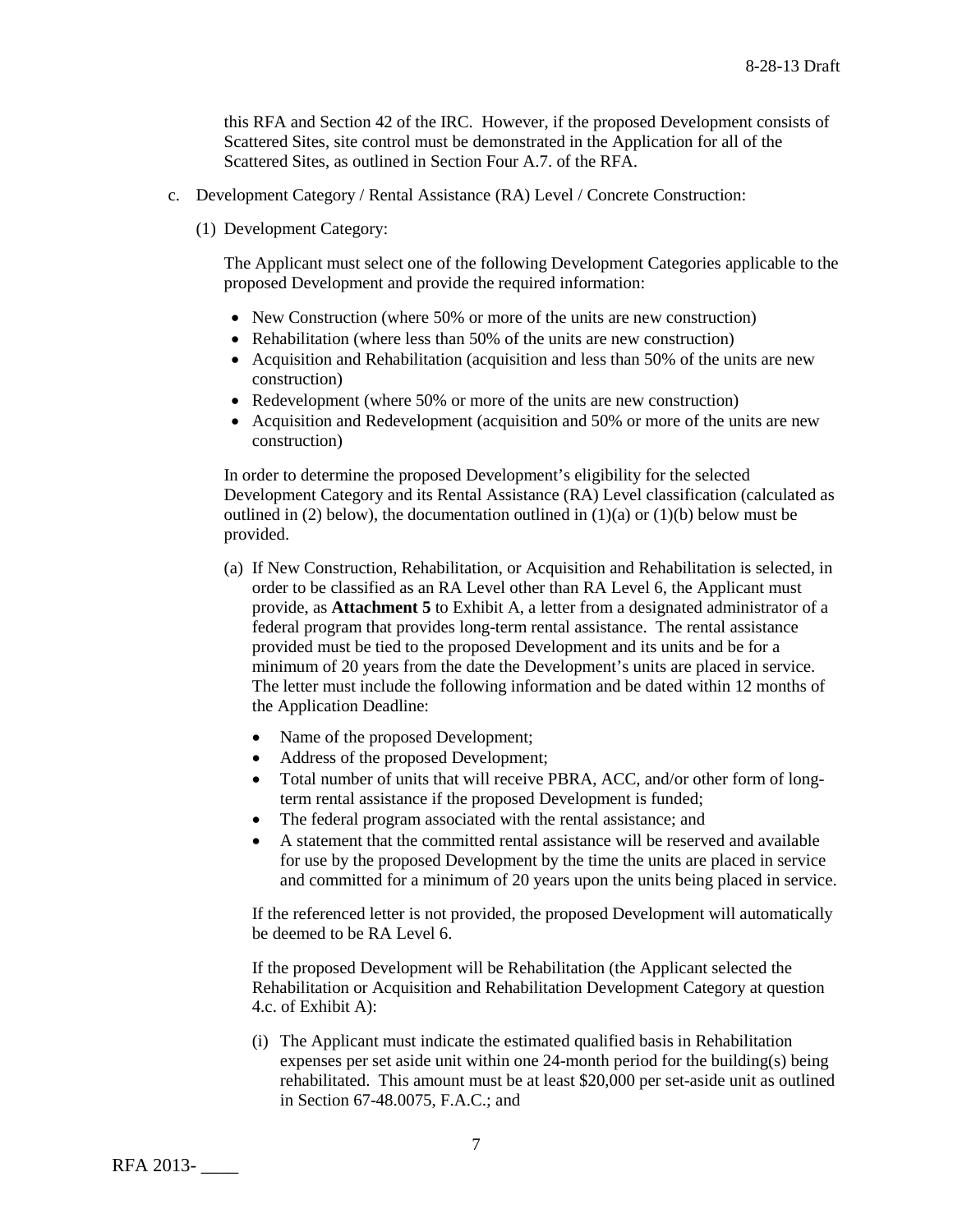- (ii) The Applicant must indicate whether any of the existing units are currently occupied.
- (iii) The Applicant must indicate at question  $4.c.(2)(c)$  of Exhibit A whether (A) the existing building(s) to be rehabilitated was originally built in 1994 or earlier, (B) the existing building(s) was either originally financed or is currently financed through one or more of the following HUD or RD programs: sections 202, 236, 514, 515, 516, or either has PBRA or is public housing assisted through ACC, and (C) the proposed Development did not close on funding from HUD or RD after 1994 where the budget was at least \$10,000 per unit for rehabilitation in any year.

Rehabilitation Applications (with or without Acquisition) that reflect an answer of "No" at question  $4.c.(2)(c)$  of Exhibit A, as well as New Construction and Redevelopment (with or without Acquisition) Applications, will be eligible to be considered for the Development Category Funding Preference outlined in Section Four B of the RFA.

- (b) If Redevelopment or Acquisition and Redevelopment is selected, in order to qualify for the selected Development Category and determine the Development's RA Level classification, the following criteria must be met:
	- (i) The Development must meet the definition of Redevelopment; and
	- (ii) The Applicant must provide, as **Attachment 5** to Exhibit A, a letter from HUD or RD, dated within 12 months of the Application Deadline, which includes the following information:
		- Name of the Development<sup>\*</sup>;
		- Address of the Development;
		- Year built;
		- Total number of units that will receive PBRA and/or ACC if the proposed Development is funded; and
		- The HUD or RD program currently associated with the existing development.

\* For purposes of this provision, the Name of the Development may be the name at the time of the PBRA and/or ACC award.

If the Application does not qualify for the Development Category of Redevelopment or Acquisition and Redevelopment, the Application will be deemed nonresponsive.

Redevelopment and Rehabilitation Developments that are tentatively funded will be required to provide to the Credit Underwriter a plan for relocation of existing tenants.

If the proposed Development consists of acquisition and rehabilitation, with or without new construction (where the applicable new construction is for the building of units which will total less than 50 percent of the proposed Developments total unit count), but the Applicant is not requesting Corporation funding related to the acquisition, the Applicant should select Rehabilitation as the Development Category. However, the acquisition costs and sources must still be reflected on the Development Cost pro forma.

(2) Rental Assistance (RA) Level Classification: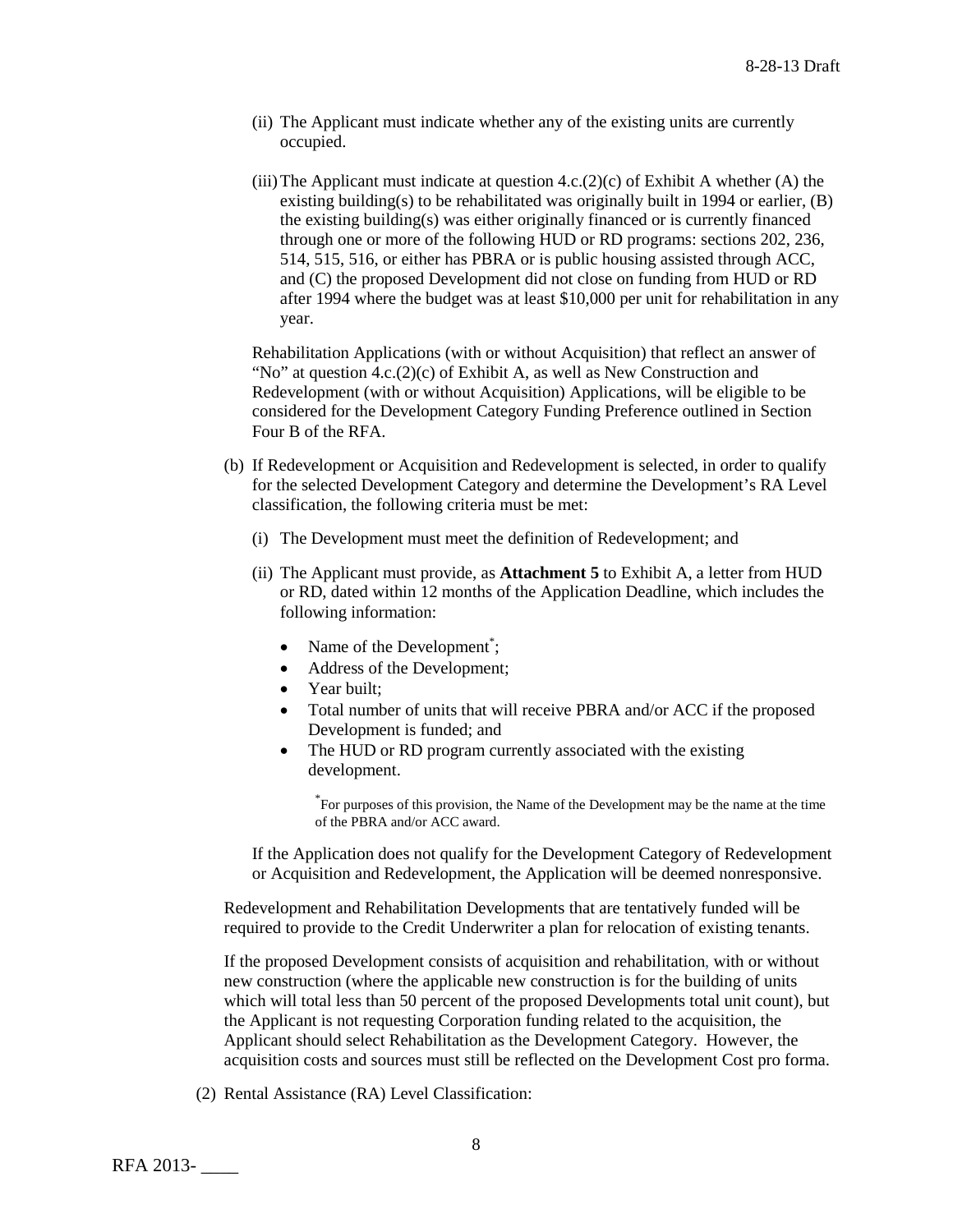Part of the criteria for a proposed Development that qualifies as an LDA Development to be eligible to be considered for funding is based on its RA Level, as outlined at Section Four A.6.c. below.

The total number of units that will receive rental assistance (i.e., PBRA and/or ACC and, in the case of New Construction and Rehabilitation, other forms of long-term rental assistance), as stated in the Development Category qualification letter, will be considered to be the proposed Development's RA units and will be the basis of the Applicant's RA Level Classification. The Corporation will divide the RA units by the total units stated by the Applicant at question 4.e. of Exhibit A, resulting in a Percentage of Total Units that are RA units. Using the Rental Assistance Level Classification Chart below, the Corporation will determine the RA Level associated with both the Percentage of Total Units and the RA units. The best rating of these two (2) levels will be assigned as the Application's RA Level Classification.

| <b>Rental Assistance Level Classification Chart</b> |                                                                              |          |                                                                                          |  |
|-----------------------------------------------------|------------------------------------------------------------------------------|----------|------------------------------------------------------------------------------------------|--|
| <b>Rental Assistance</b><br>Level                   | <b>Percentage of Total Units</b>                                             |          | <b>RA Units</b>                                                                          |  |
| Level 1                                             | All units receive rental assistance (with the<br>exception of up to 2 units) | $\alpha$ | At least 100 units and greater than 50% of<br>the total units                            |  |
| Level 2                                             | Greater than 90.00%                                                          | $\alpha$ | Greater than 90 units but less than 100 units<br>and greater than 50% of the total units |  |
| Level 3                                             | Greater than 75.00%, equal to or less than<br>90.00%                         | $\alpha$ | Greater than 75 units but less than 90 units<br>and greater than 50% of the total units  |  |
| Level 4                                             | Greater than 50.00%, equal to or less than<br>75.00%                         |          | N/A                                                                                      |  |
| Level 5                                             | Greater than 10.00%, equal to or less than<br>50.00%                         |          | N/A                                                                                      |  |
| Level $6*$                                          | 10,00% or less of the total units receive<br>rental assistance               |          | N/A                                                                                      |  |

\*Applications will be classified RA Level 6 if 10.00% or less of the total units receive rental assistance or if the Applicant fails to meet the criteria outlined above.

(3) Concrete Construction:

For purposes of this RFA, in order for a proposed Development to be considered to be concrete construction the proposed Development must meet the following specifications: (i) new construction buildings must have the following poured concrete or concrete masonry elements: all exterior walls and structural elements, not to include roofs; and structural elements at and under the ground floor, as well as the ground floor itself; (ii) existing buildings proposed for rehabilitation must have, as of Application Deadline, the elements outlined in (i) above and the rehabilitation work must include these elements; and (iii) new construction buildings with the Mid-Rise Development Type (4, 5 or 6 story, as selected by the Applicant at question 4.d. of Exhibit A) that utilize a concrete podium structure under the rental living units.

Indicate whether the proposed Development meets the requirements to be considered to be concrete construction. For purposes of this RFA, the Corporation will only consider an Application to be concrete construction if the answer to question 4.c.(3) of Exhibit A of the RFA is "Yes".

d. The Applicant must select the one Development Type listed below that best describes the proposed Development\*: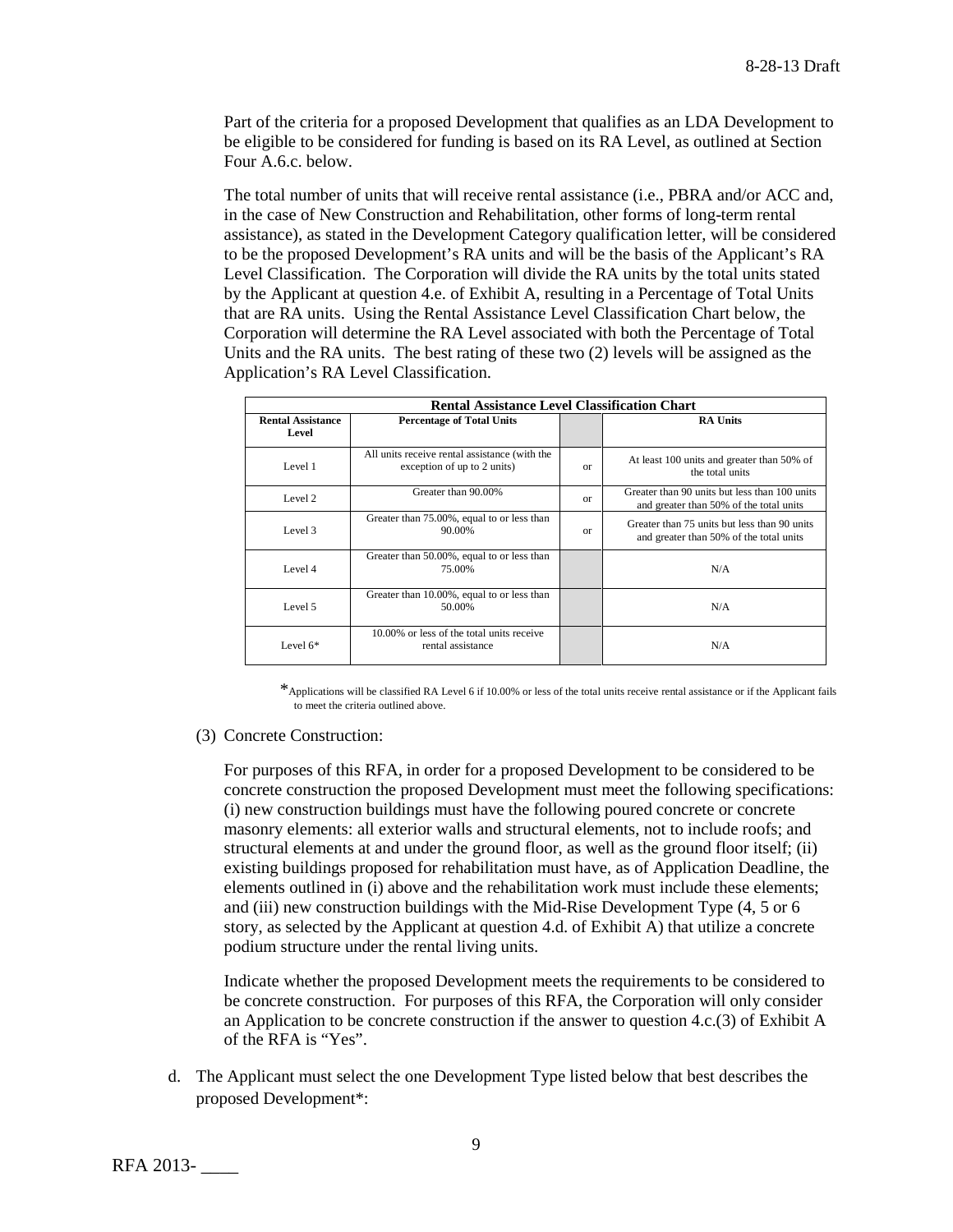\*For mixed-type Developments, indicate the type that will comprise 50 percent or more of the units in the Development.

- Garden Apartments
- Townhouses
- Duplexes
- Quadraplexes
- Mid-Rise with Elevator (a building comprised of 4 stories)
- Mid-Rise with Elevator (a building comprised of 5 or 6 stories)
- High Rise (a building comprised of 7 or more stories)
- e. Number of Units in Proposed Development:
	- (1) The Applicant must state the total number of units.
		- Note: The proposed Development must consist of a minimum of 30 total units and, if the Elderly Demographic Commitment is selected at question 1.b. of Exhibit A, it cannot exceed the maximum total number of units outlined in Item 1 of Exhibit C of the RFA.
	- (2) The Applicant must indicate whether the proposed Development consists of (a) 100% new construction units, (b) 100% rehabilitation units, or (c) a combination of new construction units and rehabilitation units and state the quantity of each type.

### **5. Proximity (Maximum 22 Points):**

In order for an Application to be considered for any proximity points, the Applicant must provide an acceptable Surveyor Certification form, as **Attachment 6** to Exhibit A, reflecting the information outlined below. (The Surveyor Certification form is provided in Exhibit B of this RFA.)

- A Development Location Point; and
- Services information for the Bus or Rail Transit Service and Community Services for which the Applicant is seeking points.
- a. Development Location Point:

The Applicant must identify a Development Location Point on the proposed Development site and provide the latitude and longitude coordinates determined in degrees, minutes and seconds, with the degrees and minutes stated as whole numbers and the seconds truncated after one decimal place. If the degrees and minutes are not stated as whole numbers and the seconds are not truncated after one decimal place, the latitude and longitude coordinates will not be considered.

The latitude and longitude coordinates for the Development Location Point stated on the Surveyor Certification form will be plotted by the Corporation, using Street Atlas USA 2013, published by DeLorme, for the following purposes:

(1) To verify that the stated coordinates are located within the county identified by the Applicant at question 4.b.(1) of Exhibit A;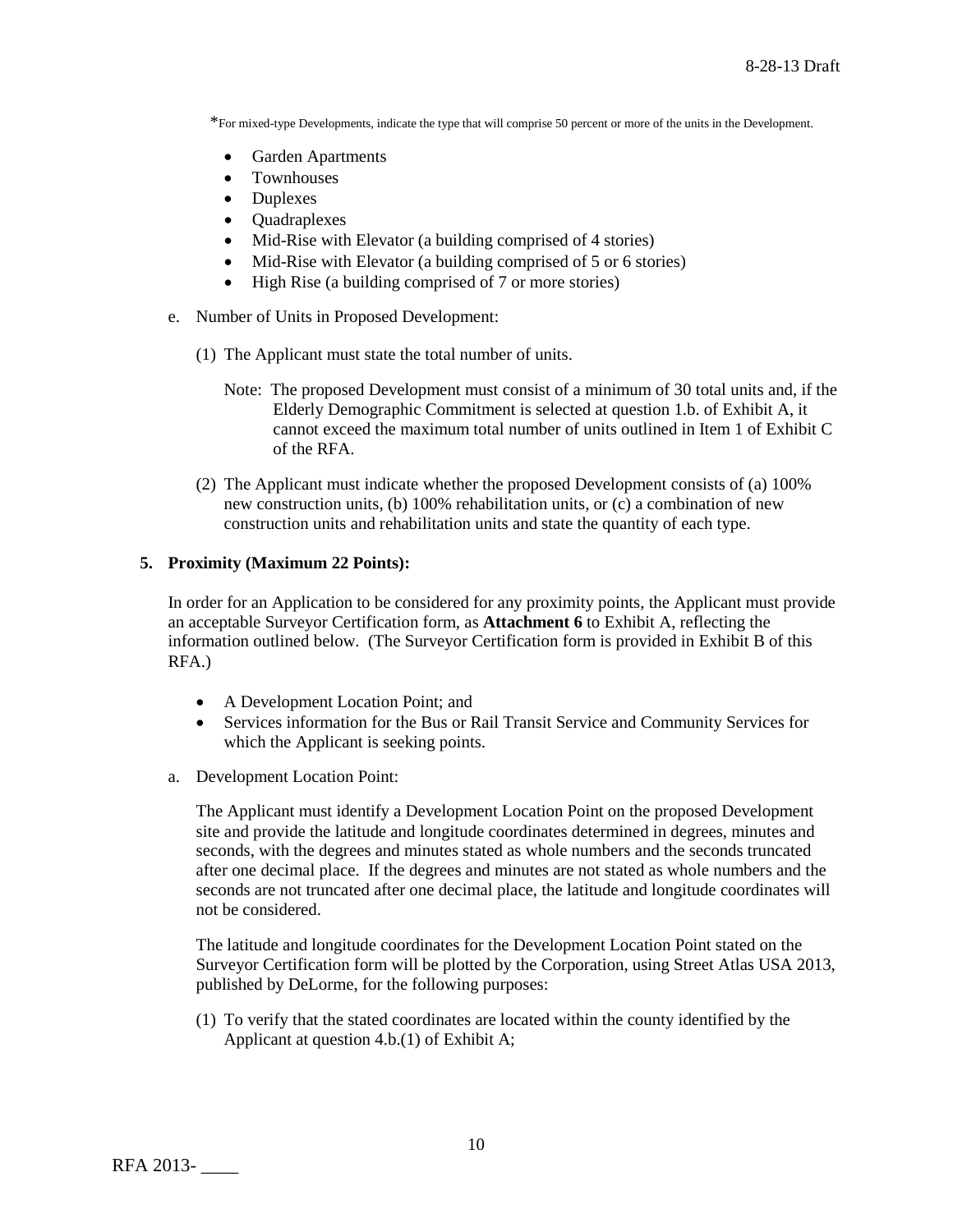- (2) To determine whether the proposed Development meets the Mandatory Distance Requirement for its proximity to the closest Development coordinates identified on the List, as outlined in Section Four A.5.d. of the RFA; and
- (3) To determine whether the proposed Development qualifies as an LDA Development if it is located within a county where only a specific area(s) of the county has been designated as an LDA area, as outlined in Section Four A.6.c. of the RFA.
- b. Transit and Community Services Proximity Points **(Maximum 22 Points)**:

Each Application's proximity points will be based on the distance between the Development Location Point and the Bus or Rail Transit Service (if Private Transportation is not selected at question 5.b. of Exhibit A) and the Community Services stated on the Surveyor Certification form.

(1) PHA Proximity Point Boost:

An Application that involves a site(s) with an existing Declaration of Trust between a Public Housing Authority (PHA) and HUD will qualify to receive a 5 point boost toward its proximity score if the Applicant provides a letter from the PHA dated within 12 months of the Application Deadline certifying that the site(s) where all of the units in the proposed Development will be located has an existing Declaration of Trust between the PHA and HUD. The letter must be signed by the appropriate person authorized to make such a certification and must be provided as **Attachment 6** to Exhibit A. Note: this 5 point boost cannot count toward meeting the mandatory minimum Transit Services score outlined in (2) below.

- (2) Minimum and Maximum Proximity Points:
	- (a) For Broward County and Miami-Dade County Applications:
		- The minimum proximity score required to be considered for funding is 14.75 points.
		- To receive the maximum amount of 22 points, Broward County and Miami-Dade County Applications must achieve a minimum score of 16.75 proximity points. If the Application achieves a score of at least 16.75 proximity points, then the Application will be awarded the maximum of 22 points.
		- To be eligible to be considered for funding, the Applicant's proximity score must include a minimum Transit Services score of:
			- o At least 1.5 points for Applications that are eligible for the PHA Proximity Point Boost outlined in (1) above; or
			- o At least 2 points for Applications that are not eligible for the PHA Proximity Point Boost.
	- (b) For Palm Beach County Applications:
		- The minimum proximity score required to be considered for funding is 13.25 points.
		- To receive the maximum amount of 22 points, a Palm Beach County Application must achieve a minimum score of 15.25 proximity points. If the Application achieves a score of at least 15.25 proximity points, then the Application will be awarded the maximum of 22 points.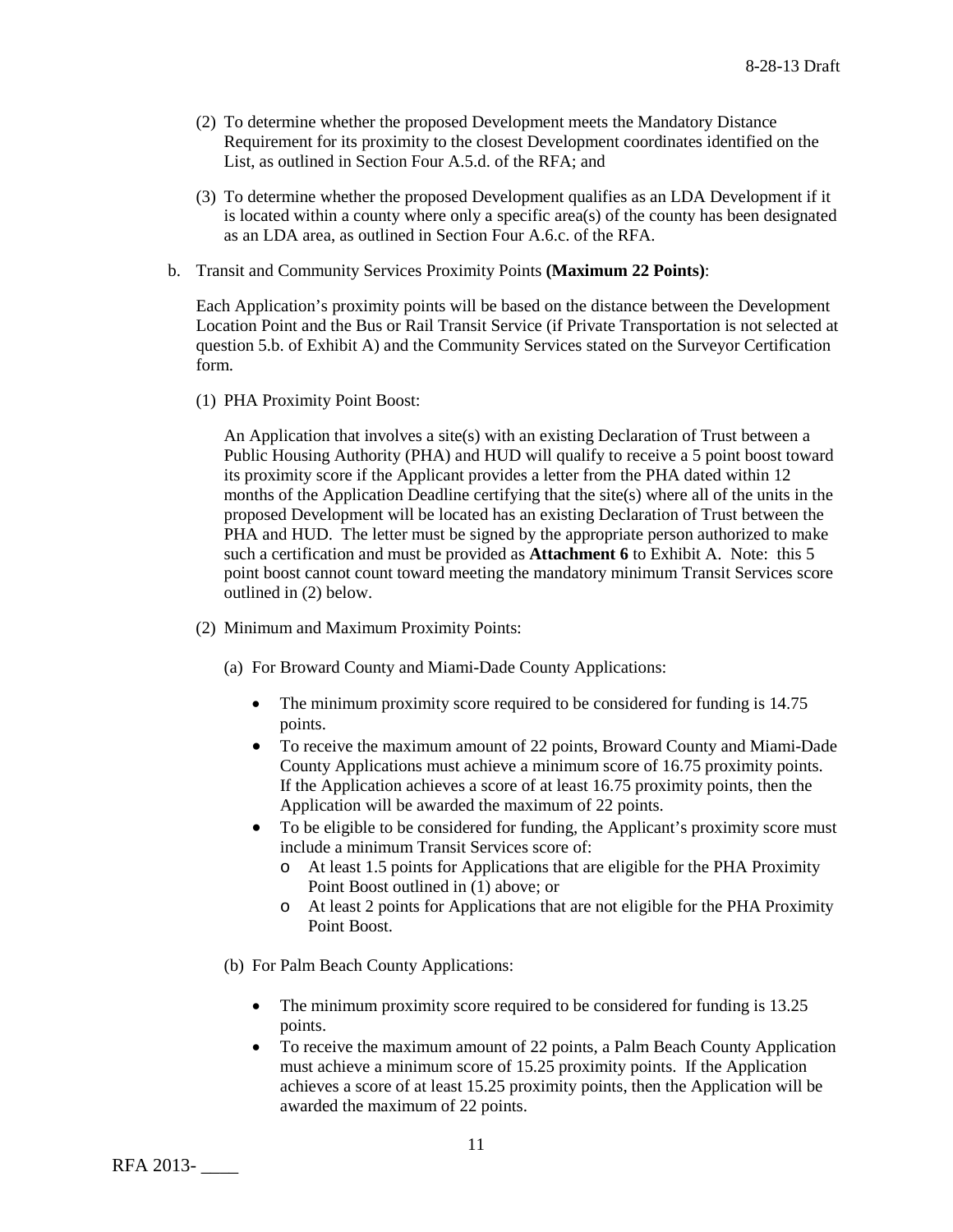- To be eligible to be considered for funding, the Applicant's proximity score must include a minimum Transit Services score of:
	- o At least 1.5 points for Applications that are eligible for the PHA Proximity Point Boost outlined in (1) above; or
	- o At least 2 points for Applications that are not eligible for the PHA Proximity Point Boost.

The Transit and Community Services are further outlined in Item 5.c. below.

- c. Proximity to Transit and Community Services:
	- (1) Transit Services

Applicants may select one (1) of the following five (5) Transit Services on which to base the Applicant's Transit Score. If the Applicant selects Private Transportation at question 5.b. of Exhibit A and also provides information on the Surveyor Certification Form for a Bus or Rail Transit Service, or if the Applicant provides information on the Surveyor Certification Form for more than one (1) Bus or Rail Transit Service or more than one (1) of any type of Bus or Rail Transit Service, the Applicant will not receive any proximity points for the Transit Service Score. (For example, Applicants are limited to selecting one Public Bus Transfer Stop, even though there may be another Public Bus Transfer Stop nearby. If the Applicant provides information for two Public Bus Transfer Stops, the Applicant will not receive any proximity points for either of the Public Bus Transfer Stops.)

The eligible Transit Services are defined below:

(a) Private Transportation (2 Points)

For purposes of proximity points, the Applicant or its Management Company must provide, at no cost to the residents, transportation to non-emergency medical appointments such as therapy, chemotherapy, dentistry, hearing, dialysis, prescription pick-ups, testing and x-rays, as well as shopping, public service facilities, and/or educational or social activities. The vehicle used for the residents' transportation must accommodate at least six (6) adult passengers, including the vehicle's driver and at least one wheelchair position. Access to a program such as "Dial-A-Ride" will not be acceptable for purposes of this service. This service may be selected only if the Applicant selected the Elderly Demographic Commitment at question 1 of Exhibit A of the RFA.

- or
- (b) Public Bus Stop (Maximum 2 Points)

For purposes of proximity points, a Public Bus Stop means a fixed location at which passengers may access one or two routes of public transportation via buses. The Public Bus Stop must service at least one bus route with scheduled stops at least hourly during the times of 7am to 9am and also during the times of 4pm to 6pm Monday through Friday, excluding holidays, on a year-round basis. Bus routes must be established or approved by a Local Government department that manages public transportation. Buses that travel between states will not be considered. This service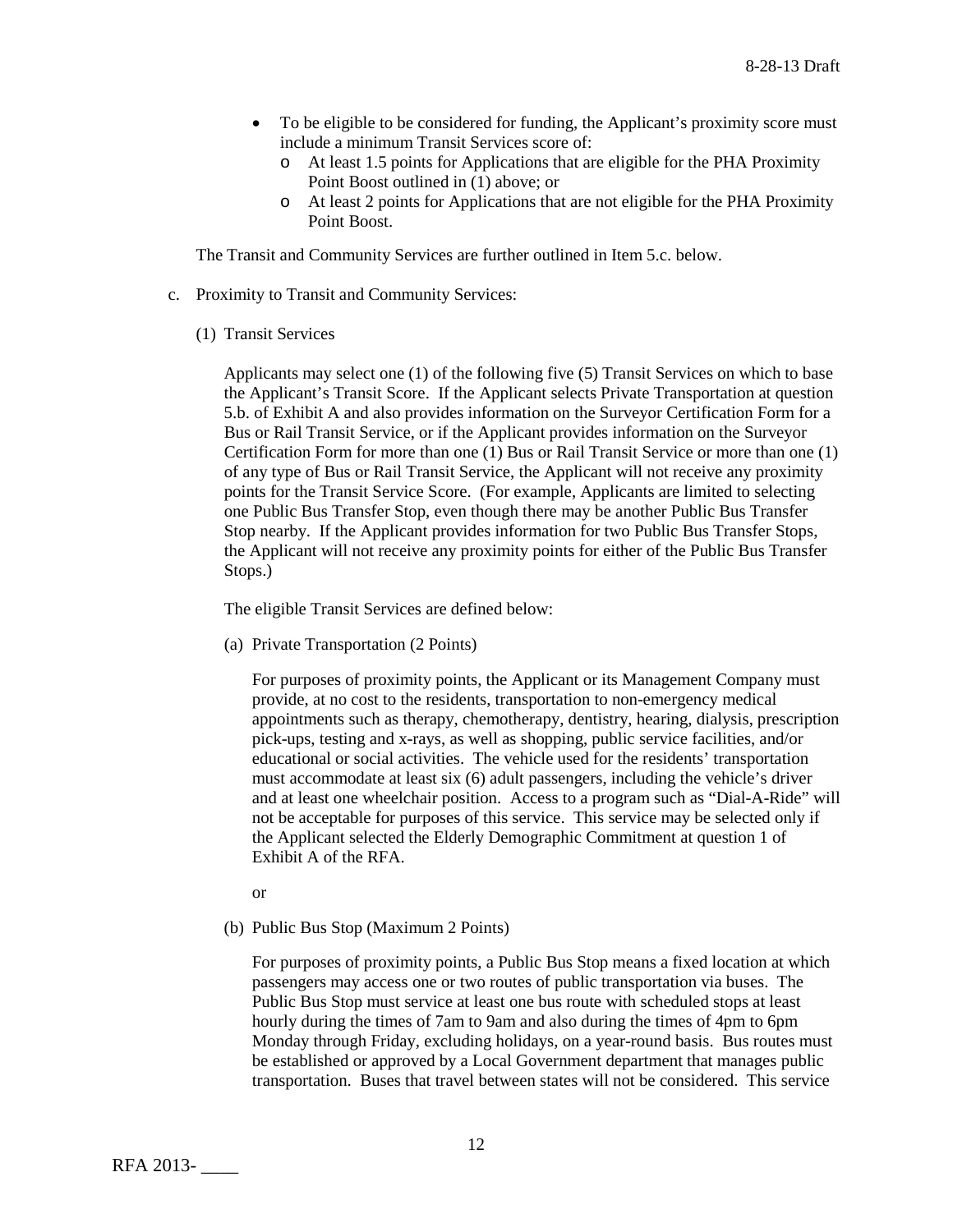may be selected by all Applicants, regardless of the Demographic Commitment selected at question 1 of Exhibit A of the RFA.

or

(c) Public Bus Transfer Stop (Maximum 6 Points)

For purposes of proximity points, a Public Bus Transfer Stop means a fixed location at which passengers may access at least three routes of public transportation via buses. Each qualifying route must have a scheduled stop at the Public Bus Transfer Stop at least hourly during the times of 7am to 9am and also during the times of 4pm to 6pm Monday through Friday, excluding holidays, on a year-round basis. This would include both bus stations (i.e., hubs) and bus stops with multiple routes. Bus routes must be established or approved by a Local Government department that manages public transportation. Buses that travel between states will not be considered. This service may be selected by all Applicants, regardless of the Demographic Commitment selected at question 1 of Exhibit A of the RFA.

or

(d) Public Bus Rapid Transit Stop (Maximum 6 Points)

For purposes of proximity points, a Public Bus Rapid Transit Stop means a fixed location at which passengers may access public transportation via bus. The Public Bus Rapid Transit Stop must service at least one bus that travels at some point during the route in either a lane or corridor that is exclusively used by buses and the Public Bus Rapid Transit Stop must service at least one route that has scheduled stops at the Public Bus Rapid Transit Stop at least every 20 minutes during the times of 7am to 9am and also during the times of 4pm to 6pm Monday through Friday, excluding holidays, on a year-round basis. This service may be selected by all Applicants, regardless of the Demographic Commitment selected at question 1 of Exhibit A of the RFA.

or

(e) MetroRail Station or TriRail Station (Maximum 6 Points)

For purposes of proximity points, this means a fixed location at a MetroRail Station or a TriRail Station at which passengers may access the scheduled public rail transportation on a year-round basis. This service may be selected by all Applicants, regardless of the Demographic Commitment selected at question 1 of Exhibit A of the RFA.

(2) Community Services (Maximum 4 Points for each service with a maximum of 4 services)

Based on the Applicant's Demographic Commitment at question 1 of Exhibit A of the RFA, Applicants may select four (4) of the following five (5) Community Services; however, Applicants are limited to one (1) of each type of Community Service. If the Applicant provides information for more than one (1) of any type of Community Service, that Community Service will not be scored and the Applicant will not receive any proximity points for that Community Service. (For example, Applicants are limited to selecting one Public School, even though there may be another Public School nearby. If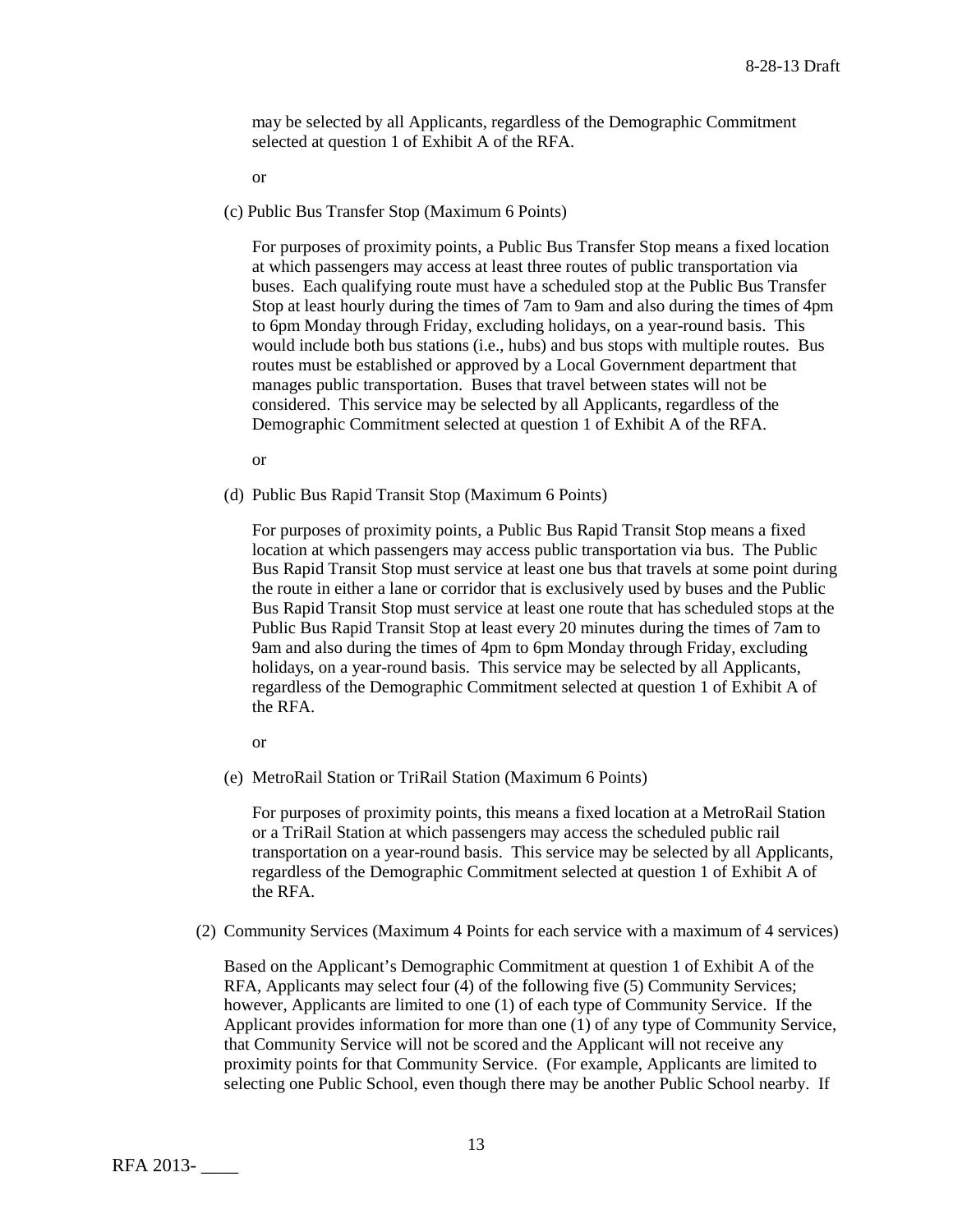the Applicant provides information for two Public Schools, the Applicant will not receive any proximity points for either of the Public Schools.)

The eligible Community Services are defined below:

- (a) Grocery Store For purposes of proximity points, a Grocery Store means a retail food store consisting of 4,500 square feet or more of contiguous air-conditioned space available to the public, that has been issued a food permit, current and in force as of the dates outlined in the In-Service Time Frames chart in Item 5.c.(3) below, issued by the Florida Department of Agriculture and Consumer Service (FDACS) which designates the store as a Grocery Store or Supermarket within the meaning of those terms for purposes of FDACS-issued food permits. This service may be selected by all Applicants, regardless of the Demographic Commitment selected at question 1 of Exhibit A of the RFA.
- (b) Public School For purposes of proximity points, a Public School means a public elementary, middle, junior and/or high school, where the principal admission criterion is the geographic proximity to the school. This may include a charter school, if the charter school is open to appropriately aged children in the radius area who apply, without additional requirements for admissions such as passing an entrance exam or audition, payment of fees or tuition, or demographic diversity considerations. This service may be selected only if the Applicant selected the Family Demographic Commitment at question 1 of Exhibit A of the RFA.
- (c) Senior Center For purposes of proximity points, a Senior Center means a community facility that provides a broad spectrum of services suited to the diverse needs and interests of independent older persons and is among the properties identified on the 2013 FHFC Senior Center List. This list is available on the Corporation's Website under the Multifamily Programs link labeled Related References and Links. This service may be selected only if the Applicant selected the Elderly Demographic Commitment at question 1 of Exhibit A of the RFA.
- (d) Medical Facility For purposes of proximity points, a Medical Facility means a medically licensed facility that (i) employs or has under contractual obligation at least one physician licensed under Chapter 458 or 459, F.S. available to treat patients by walk-in or by appointment; and (ii) provides general medical treatment to any physically sick or injured person. Facilities that specialize in treating specific classes of medical conditions or specific classes of patients, including emergency rooms affiliated with specialty or Class II hospitals and clinics affiliated with specialty or Class II hospitals, will not be accepted. This service may be selected by all Applicants regardless of the Demographic Commitment selected at question 1 of Exhibit A of the RFA.
- (e) Pharmacy- For purposes of proximity points, a Pharmacy means a community pharmacy operating under a valid permit issued pursuant to s. 465.018, F.S., and open to the general public at least five (5) days per week without the requirement of a membership fee. This service may be selected by all Applicants, regardless of the Demographic Commitment selected at question 1 of Exhibit A of the RFA.
- (3) In-Service Time Frames: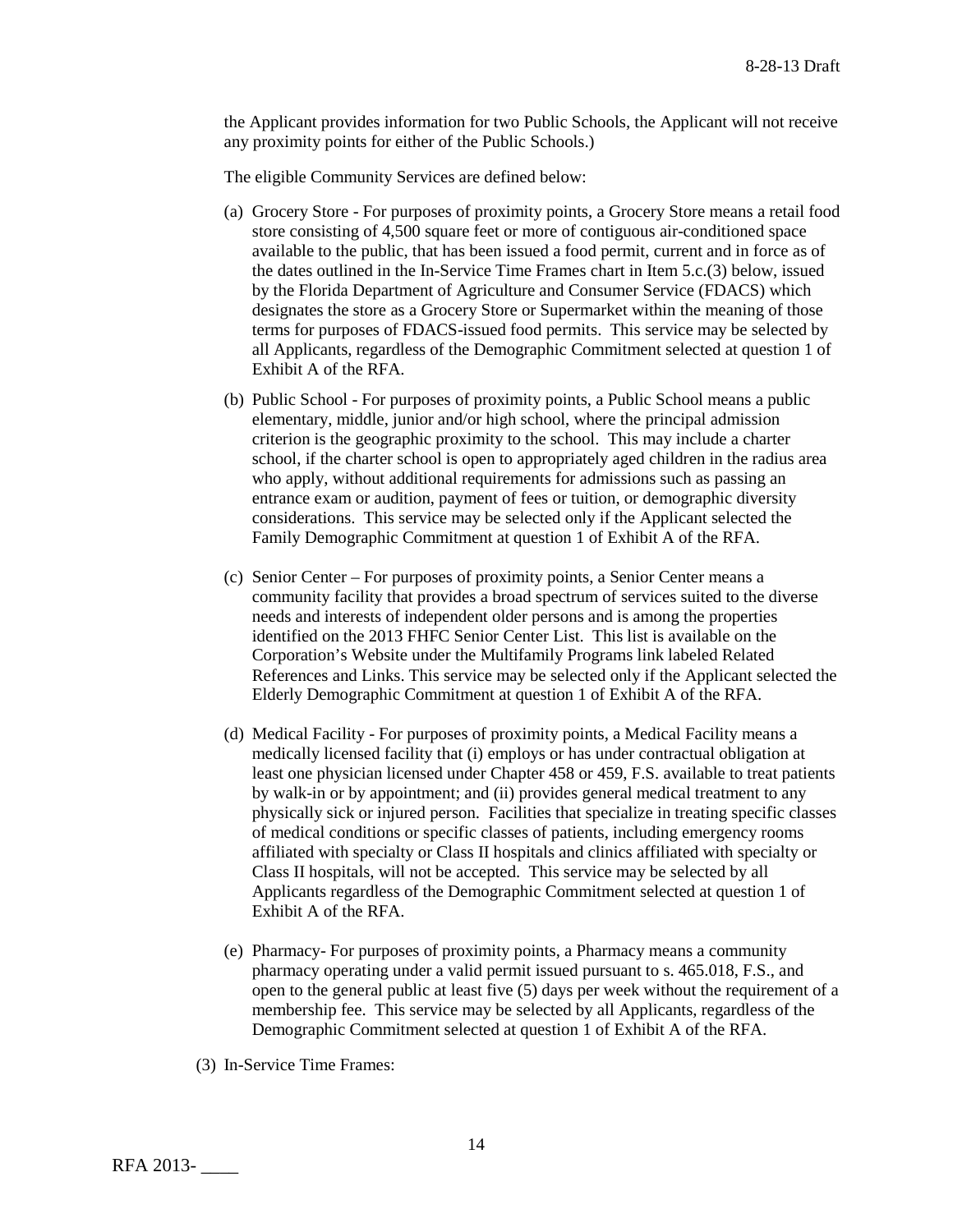In addition to meeting the definitions outlined above, in order to be considered for proximity points in this RFA, the Bus and Rail Transit Services and the Community Services must be in existence and available for use by the general public as of the following time frames:

|                                                                                                                                                                                                                                                                                                                                                                                                                              | Minimum Amount of time that the<br>service must be in existence and                                                                                                   |
|------------------------------------------------------------------------------------------------------------------------------------------------------------------------------------------------------------------------------------------------------------------------------------------------------------------------------------------------------------------------------------------------------------------------------|-----------------------------------------------------------------------------------------------------------------------------------------------------------------------|
| <b>Service</b>                                                                                                                                                                                                                                                                                                                                                                                                               | available for use by the general public                                                                                                                               |
| <b>Bus and Rail Transit Services</b>                                                                                                                                                                                                                                                                                                                                                                                         | As of the Application Deadline                                                                                                                                        |
| Public School and Medical Facility                                                                                                                                                                                                                                                                                                                                                                                           | As of the Application Deadline                                                                                                                                        |
| Grocery Store, if it is one of the following and meets the definition of<br>Grocery Store at (2)(a) above: Albertson's, Bravo Supermarkets, BJ's<br>Wholesale Club, Costco Wholesale, Food Lion, Fresh Market, Harvey's,<br>Milam's Markets, Piggly Wiggly, Presidente, Publix, Sam's Club, Sav –<br>A - Lot, Sedano's, SuperTarget, Sweet Bay, Walmart Neighborhood<br>Market, Walmart Supercenter, Whole Foods, Winn-Dixie | As of the Application Deadline                                                                                                                                        |
| Grocery Store, if it meets the definition of Grocery Store, but is not one<br>of the stores identified above                                                                                                                                                                                                                                                                                                                 | As of the Application Deadline and has<br>been open and available for use by the<br>general public since a date that is 6<br>months prior to the Application Deadline |
| Pharmacy, if it is one of the following and meets the definition of<br>Pharmacy at (3)(c) above: Albertson's, CVS, Harvey's, Kmart,<br>Navarro's, Piggly Wiggly, Publix, Sav - A - Lot, Target, Walgreens,<br>Wal-Mart, Winn-Dixie                                                                                                                                                                                           | As of the Application Deadline                                                                                                                                        |
| Pharmacy, if it meets the definition of Pharmacy, but is not one of the<br>stores identified above                                                                                                                                                                                                                                                                                                                           | As of the Application Deadline and has<br>been open and available for use by the<br>general public since a date that is 6<br>months prior to the Application Deadline |

(4) Required Information for the Surveyor Certification Form:

The latitude and longitude coordinates for all Bus and Rail Transit Services and Community Services must represent a point as outlined below. The coordinates for each service must be stated in degrees, minutes and seconds, with the degrees and minutes stated as whole numbers and the seconds truncated after one decimal place. If the degrees and minutes are not stated as whole numbers and the seconds are not truncated after one decimal place, the Applicant will not be eligible for points for that service.

The following chart describes the location where the latitude and longitude coordinates must be obtained:

| <b>Development Location Point or</b><br><b>Service</b> | Location of latitude and longitude coordinates                                                                                                                                                                                                                                                                                                                                                                                                                                        |
|--------------------------------------------------------|---------------------------------------------------------------------------------------------------------------------------------------------------------------------------------------------------------------------------------------------------------------------------------------------------------------------------------------------------------------------------------------------------------------------------------------------------------------------------------------|
| Development Location Point                             | Coordinates must be a single point selected by the Applicant on the proposed<br>Development site that is located within 100 feet of a residential building existing or<br>to be constructed as part of the proposed Development. For a Development which<br>consists of Scattered Sites, this means a single point on the site with the most units<br>that is located within 100 feet of a residential building existing or to be constructed<br>as part of the proposed Development. |
| <b>Community Services</b>                              | Coordinates must represent a point that is on the doorway threshold of an exterior<br>entrance that provides direct public access to the building where the service is<br>located.                                                                                                                                                                                                                                                                                                    |
| <b>Bus and Rail Transit Services</b>                   | Coordinates must represent the location where passengers may embark and<br>disembark the bus or train.                                                                                                                                                                                                                                                                                                                                                                                |

**Coordinates Location Chart**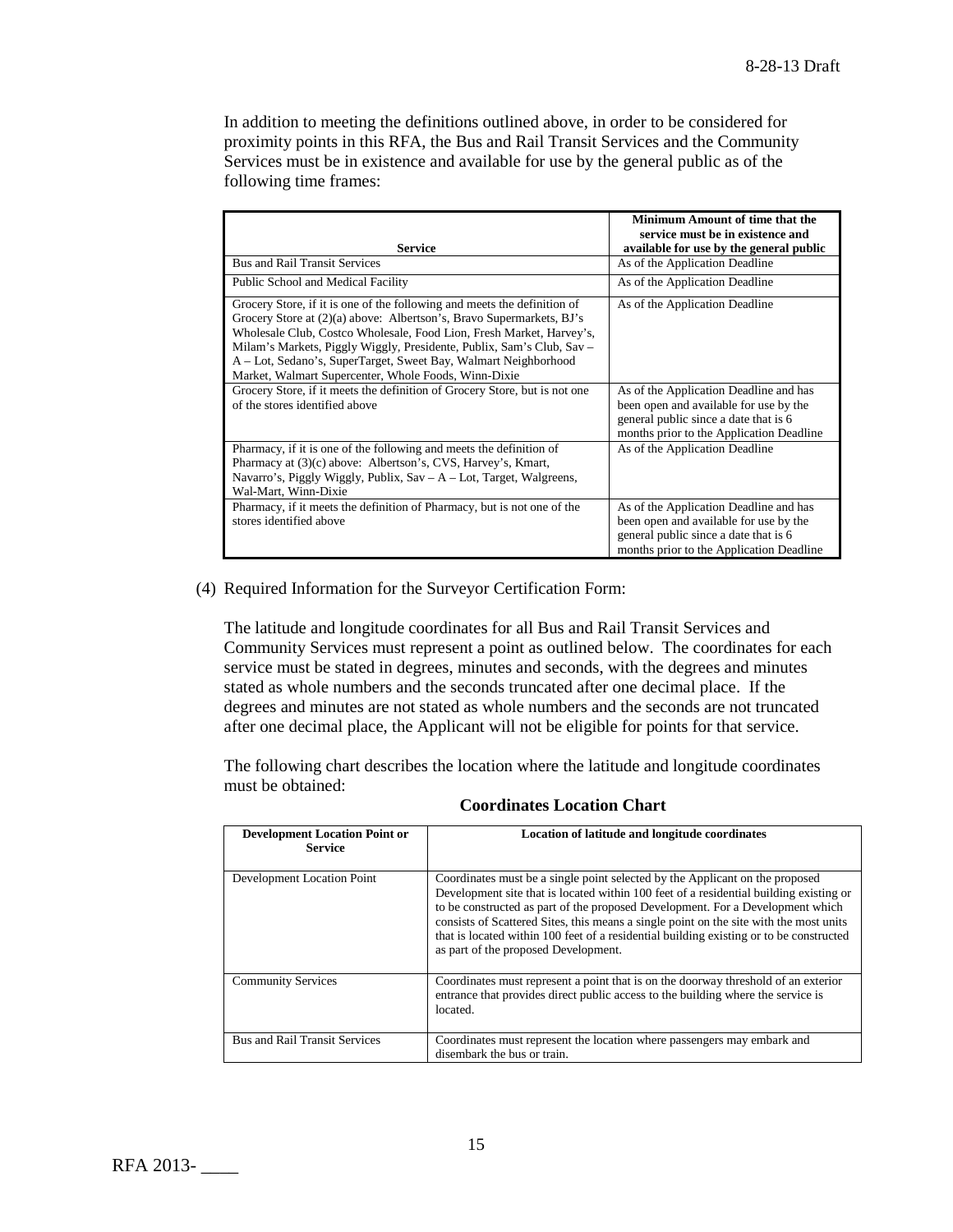If there is no exterior public entrance to the Community Service, then a point should be used that is at the exterior entrance doorway threshold that is the closest walking distance to the doorway threshold of the interior public entrance to the service. For example, for a Pharmacy located within an enclosed shopping mall structure that does not have a direct public exterior entrance, the latitude and longitude coordinates at the doorway threshold of the exterior public entrance to the enclosed shopping mall that provide the shortest walking distance to the doorway threshold of the interior entrance to the Pharmacy would be used.

Applicants may use the same latitude and longitude coordinates for the Grocery Store, Medical Facility and/or Pharmacy if the Grocery Store, Medical Facility and/or Pharmacy is housed at the same location. However, there are no other instances in which an Applicant may use identical coordinates or the same location for any other combination of Transit or Community Services.

- (5) Scoring Proximity to Services (Transit and Community):
	- (a) Private Transportation

Applicants that selected the Elderly Demographic at question 1 of Exhibit A and wish to provide Private Transportation as the Transit Service must select "Yes" at question 5.b. of Exhibit A to be eligible to receive 2 points.

(b) Bus and Rail Transit Services and Community Services

The distances between the Development Location Point and each service, as certified by the Surveyor on the Surveyor Certification Form, will be the basis for awarding proximity points. Failure to provide the distance for any Community Service will result in zero points for that Community Service. Failure to provide the distance for any Bus or Rail Transit Service will result in zero points for that Transit Service.

(i) Transit Service Distance Scoring Charts:

Note: Section Four A.5.b.(2) above outlines the minimum Transit Service Score requirements.

| <b>Public Bus Stop</b>                                                                                    |                                                            |  |
|-----------------------------------------------------------------------------------------------------------|------------------------------------------------------------|--|
| Proximity of Proposed Development's Development Location<br>Point to a Public Bus Stop stated on the Form | Number of Proximity Points<br>Awarded for Eligible Service |  |
| if less than or equal to 0.20 miles                                                                       | 2.0                                                        |  |
| if greater than 0.20 and less than or equal to 0.30 miles                                                 | 1.5                                                        |  |
| if greater than 0.30 miles                                                                                | 0.0                                                        |  |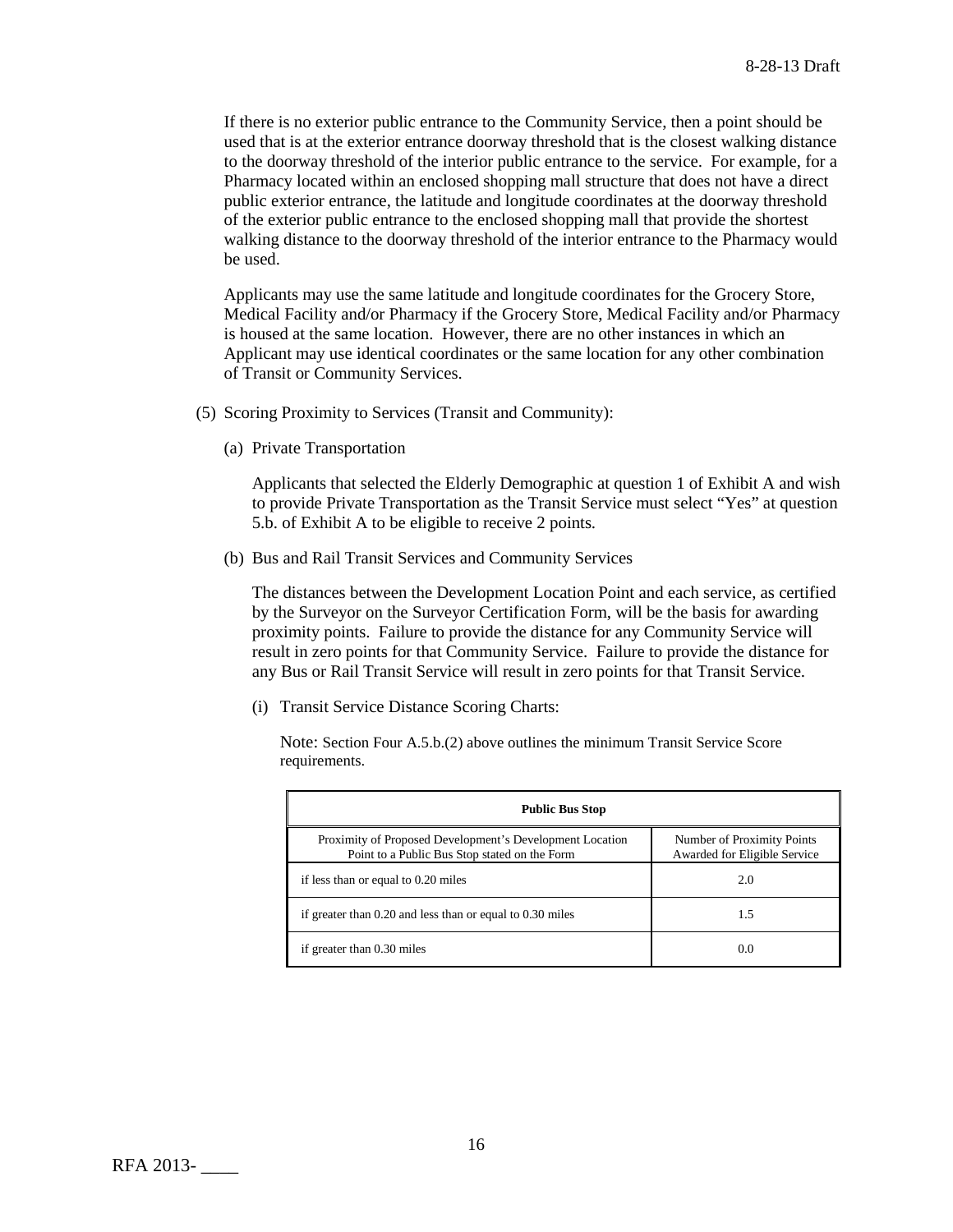| MetroRail Station, TriRail Station, Public Bus Transfer Stop, or Public Bus Rapid Transit Stop                                                                                                   |                                                            |  |
|--------------------------------------------------------------------------------------------------------------------------------------------------------------------------------------------------|------------------------------------------------------------|--|
| Proximity of Proposed Development's Development Location Point<br>to a MetroRail Station, a TriRail Station, a Public Bus Transfer Stop<br>or a Public Bus Rapid Transit Stop stated on the Form | Number of Proximity Points<br>Awarded for Eligible Service |  |
| if less than or equal to 0.25 miles                                                                                                                                                              | 6.0                                                        |  |
| if greater than $0.25$ and less than or equal to $0.50$ miles                                                                                                                                    | 5.5                                                        |  |
| if greater than 0.50 and less than or equal to 0.75 miles                                                                                                                                        | 5.0                                                        |  |
| if greater than 0.75 and less than or equal to 1.00 miles                                                                                                                                        | 4.5                                                        |  |
| if greater than 1.00 and less than or equal to 1.25 miles                                                                                                                                        | 4.0                                                        |  |
| if greater than 1.25 and less than or equal to 1.50 miles                                                                                                                                        | 3.5                                                        |  |
| if greater than 1.50 and less than or equal to 1.75 miles                                                                                                                                        | 3.0                                                        |  |
| if greater than 1.75 and less than or equal to 2.00 miles                                                                                                                                        | 2.5                                                        |  |
| if greater than 2.00 miles                                                                                                                                                                       | 0.0                                                        |  |

(ii) Community Services Scoring Charts:

| <b>Grocery Store, Medical Facility and Pharmacy</b>                                                                                                 |                                                            |  |
|-----------------------------------------------------------------------------------------------------------------------------------------------------|------------------------------------------------------------|--|
| Proximity of Proposed Development's Development Location<br>Point to an eligible Grocery Store, Medical Facility and Pharmacy<br>stated on the Form | Number of Proximity Points<br>Awarded for Eligible Service |  |
| if less than or equal to 0.25 miles                                                                                                                 | 4.0                                                        |  |
| if greater than $0.25$ and less than or equal to $0.50$ miles                                                                                       | 3.5                                                        |  |
| if greater than $0.50$ and less than or equal to $0.75$ miles                                                                                       | 3.0                                                        |  |
| if greater than 0.75 and less than or equal to 1.00 miles                                                                                           | 2.5                                                        |  |
| if greater than 1.00 and less than or equal to 1.25 miles                                                                                           | 2.0                                                        |  |
| if greater than 1.25 and less than or equal to 1.50 miles                                                                                           | 1.5                                                        |  |
| if greater than 1.50 and less than or equal to 1.75 miles                                                                                           | 1.0                                                        |  |
| if greater than 1.75 and less than or equal to 2.00 miles                                                                                           | 0.5                                                        |  |
| If greater than 2.00 miles                                                                                                                          | 0.0                                                        |  |

**Public School**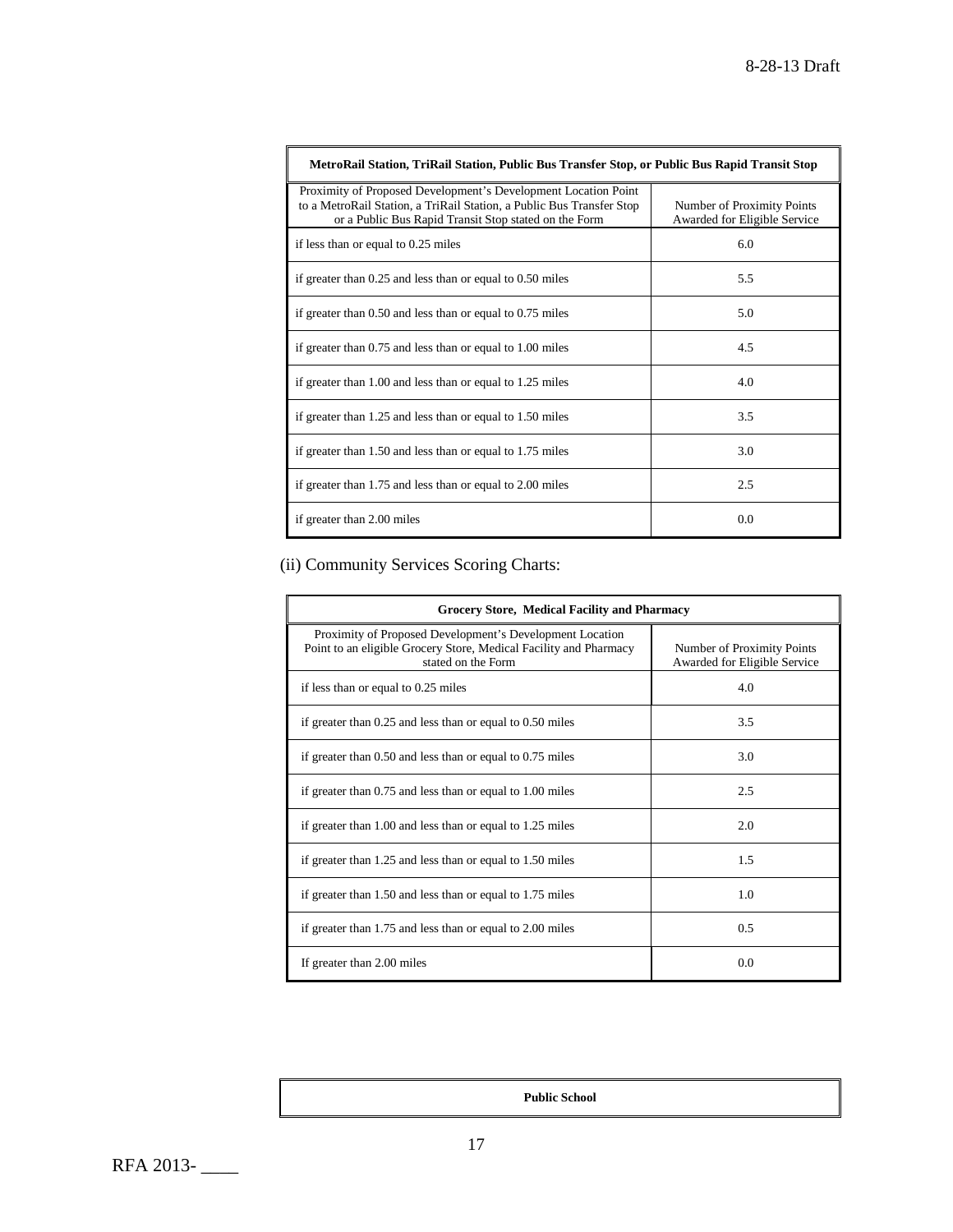| Proximity of Proposed Development's Development Location Point<br>to an eligible Public School stated on the Form | Number of Proximity Points<br>Awarded for Eligible Service |
|-------------------------------------------------------------------------------------------------------------------|------------------------------------------------------------|
| if less than or equal to 0.50 miles                                                                               | 4.0                                                        |
| if greater than 0.50 and less than or equal to 1.00 miles                                                         | 3.0                                                        |
| if greater than 1.00 and less than or equal to 1.50 miles                                                         | 2.0                                                        |
| if greater than 1.50 and less than or equal to 2.00 miles                                                         | 1.0                                                        |
| if greater than 2.00 miles                                                                                        | $_{0}$                                                     |

| <b>Senior Center</b>                                                                                           |                                                            |  |
|----------------------------------------------------------------------------------------------------------------|------------------------------------------------------------|--|
| Proximity of Proposed Development's Development Location Point<br>to an eligible Senior Center stated the Form | Number of Proximity Points<br>Awarded for Eligible Service |  |
| if less than or equal to 1.00 mile                                                                             | 4.0                                                        |  |
| if greater than 1.00 and less than or equal to 2.00 miles                                                      | 3.0                                                        |  |
| if greater than 2.00 and less than or equal to 3.00 miles                                                      | 2.0                                                        |  |
| if greater than 3.00 and less than or equal to 4.00 miles                                                      | 1.0                                                        |  |
| if greater than 4.00 miles                                                                                     | 0                                                          |  |

d. Mandatory Distance Requirement:

To be eligible to be considered for funding, Applications must qualify for the Mandatory Distance Requirement. Applications may qualify automatically (as outlined in (1) below) or based on the distance between the Development Location Point and other properties identified on the 2013 FHFC Development Proximity List (the List) serving the same demographic group as the proposed Development (as outlined in (2) below). The List, effective 8-16-13, is available on the Corporation's Website under the Multifamily Programs link labeled Related References and Links.

(1) Applications Eligible for the Automatic qualification for the Mandatory Distance Requirement:

Applications will automatically qualify for the Mandatory Distance Requirement by meeting the criteria outlined in question  $5.c.(1)$  or  $5.c.(2)$  of Exhibit A. The Applicant should select question 5.c.(1) or 5.c.(2) of Exhibit A of the RFA.

(2) Applications Not Eligible for the Automatic qualification for the Mandatory Distance Requirement:

The Applicant should select question 5.c.(3) of Exhibit A of the RFA. Determination of whether the Application meets the qualifications of the Mandatory Distance Requirement will be based on the following:

• For Broward County Applications and Miami-Dade County Applications – whether the Development Location Point meets the criteria for a distance of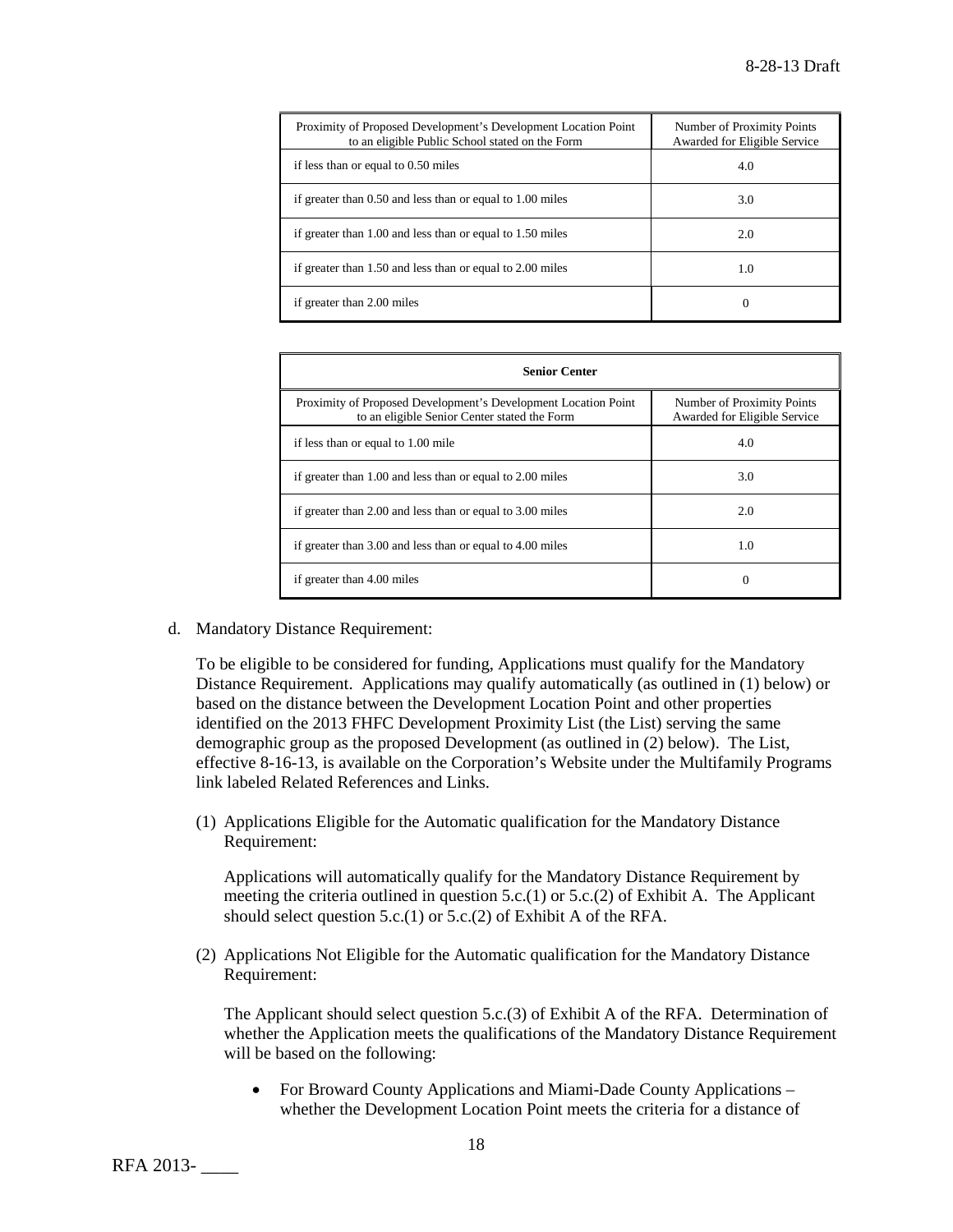within 0.5 miles or 5.0 miles of a Development on the List serving the same demographic group.

• For Palm Beach County Applications – whether the Development Location Point meets the criteria for a distance of within 1.0 miles, 2.0 miles, or 5.0 miles of a Development on the List serving the same demographic group.

To make such determination, the Applicant, using Street Atlas USA 2013, published by DeLorme, should follow the steps outlined below. For purposes of this provision, same demographic refers to Family demographic, Elderly non-ALF demographic, and Elderly ALF demographic.

- (a) Select the "Advanced" search button on the "Find" tab, to the right of the "Advanced" button select "Latitude/ Longitude" from the drop down menu under "Find:", check the "MapTags" box, enter the latitude and longitude coordinates for the Development Location Point in the appropriate blanks to the right and then click the "Search" button. A "MapTag" with the entered coordinates will then appear in the appropriate location.
- (b) For each Development on the List that serves the same demographic group as the proposed Development which is in proximity to the proposed Development's Development Location Point, repeat the steps stated above to display MapTags for the Development(s). For those Developments on the List that have more than one set of latitude and longitude coordinates, the Corporation will use the coordinates that represents the closest location to the proposed Development's Development Location Point as the location of the Development from the List for the purposes of awarding proximity points.
- (c) Select the "Draw" tab. Under "Tools", select the circle or, if there is no circle, click and hold the left mouse button and this will provide several shape options, one of which is a circle. To the right, use the thinnest line possible, select "None" as the fill color for the circle and choose a color such as black for the outline. Enter the latitude and longitude coordinates for the proposed Development's Development Location Point in the space provided, and then enter, the appropriate distance for the radius (0.5 or 5.0 miles for Broward County Applications and Miami-Dade County Applications, or 1.0, 2.0 or 5.0 miles for Palm Beach County Applications). Upon selecting the "Apply" button, the software will draw a circle, with the radius entered, around the Development Location Point.
- (d) If the tip of any of the MapTags entered for the Developments on the List are within the drawn circle or, when the map is zoomed in as far as possible, if the tip of any of the entered MapTags appears to the naked eye to be on the drawn line of the circle, the Applicant can conclude that the Development Location Point is within the distance entered for the radius of the circle of a Development from the List. The tip of a MapTag is the point of the MapTag that denotes the actual location of what the MapTag represents.

For purposes of the following, a proposed Development qualifies as an LDA Development if it meets the provisions described in Section Four A.6.c. of the RFA.

Applications will qualify for the Mandatory Distance Requirement by meeting the following: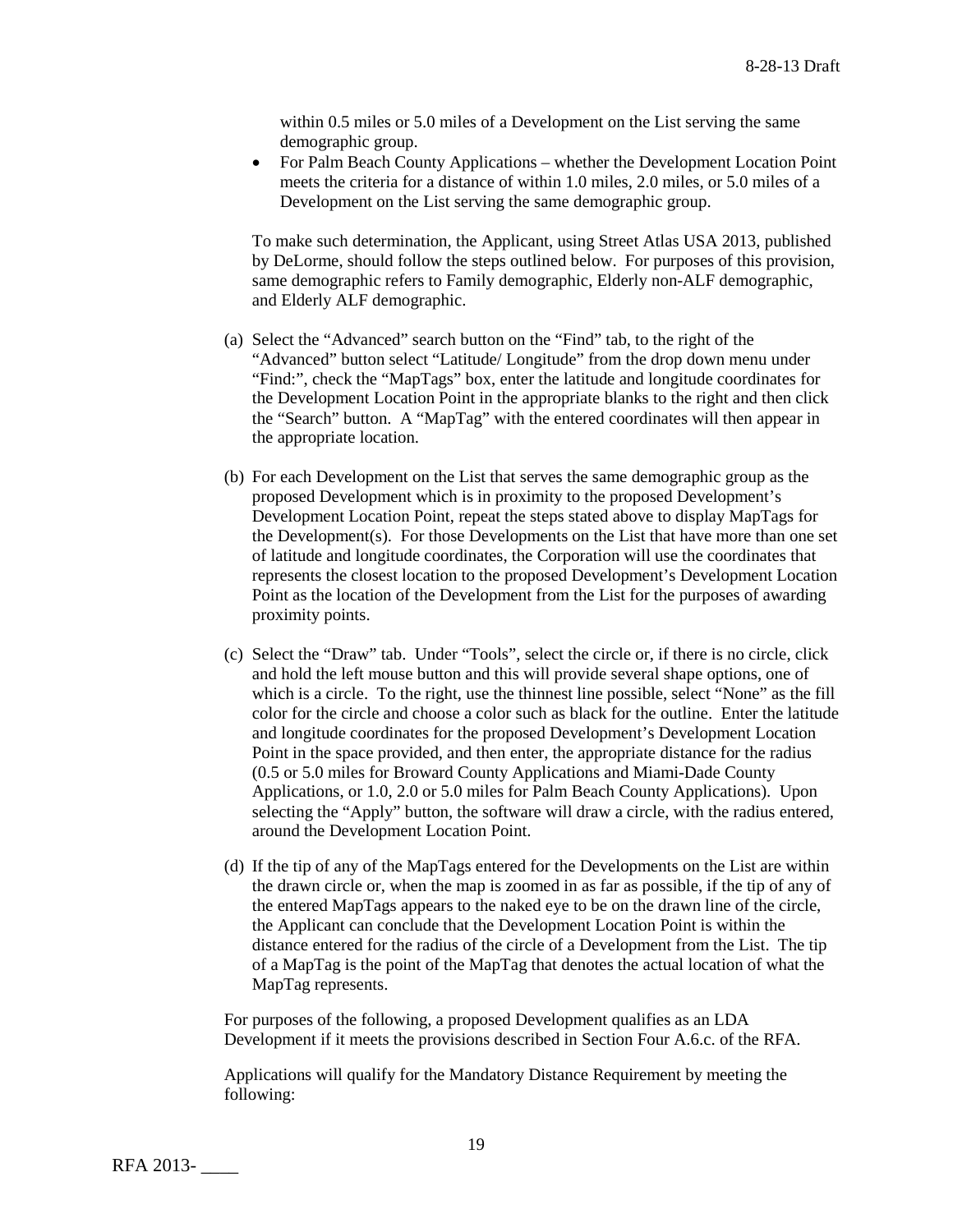- (i) For Broward, Miami-Dade, and Palm Beach County Applications If the distance of the proposed Development to Developments on the List is greater than 5.0 miles if the proposed Development qualifies as an LDA Development; or
- (ii) If the distance of the proposed Development to Developments on the List which consist of 31 total units or more is greater than 0.5 miles for Broward County Applications and Miami-Dade County Applications, or greater than 2.0 miles for Palm Beach County Applications if the proposed Development does not qualify as an LDA Development; or
- (iii)If the distance of the proposed Development to Developments on the List which consist of 30 total units or less is greater than 0.5 miles for Broward County Applications and Miami-Dade County Applications or greater than 1.0 miles for Palm Beach County Applications if the proposed Development does not qualify as an LDA Development.

If the location of the proposed Development is such that both (ii) and (iii) above would apply, the more restrictive criteria of (iii) will be used to evaluate the Application.

An Applicant may disregard any Development(s) on the List if the proposed Development and any Development(s) on the List have one or more of the same Financial Beneficiaries and meet at least one of the following criteria: (i) they are contiguous or are divided by a street, and/or (ii) they are divided by a prior phase of the proposed Development. If this provision applies to the proposed Development, identify the Development(s) on the List at question 5 of Exhibit A.

In addition, in the event that both the Guarantee Fund loan and any SMI loan for one of the Developments on the List are paid off prior to the Application Deadline, the Corporation will treat the distance restriction around that Development as if it was never included on the List and the distance restriction related to that Guarantee Fund Development will no longer apply.

#### **6. Set-Aside Commitments:**

a. Minimum Set-Aside per Section 42 of the IRC:

The Applicant must elect one of the following minimum set-aside commitments:

- 20% of the units at 50% or less of the Area Median Income (AMI)
- 40% of the units at 60% or less of the AMI
- Deep rent skewing option as defined in Section 42 of the IRC, as amended

Note: Choosing the 20 percent at 50 percent AMI or less minimum set-aside will restrict ALL set-aside units at 50 percent or less of the AMI. Applicants may choose the 40 percent at 60 percent AMI or less minimum set-aside without committing to set aside any of the units at the 60 percent AMI level. For example, an Applicant may commit to set aside 40 percent at 50 percent AMI and this would also be considered 40 percent at 60 percent AMI or less.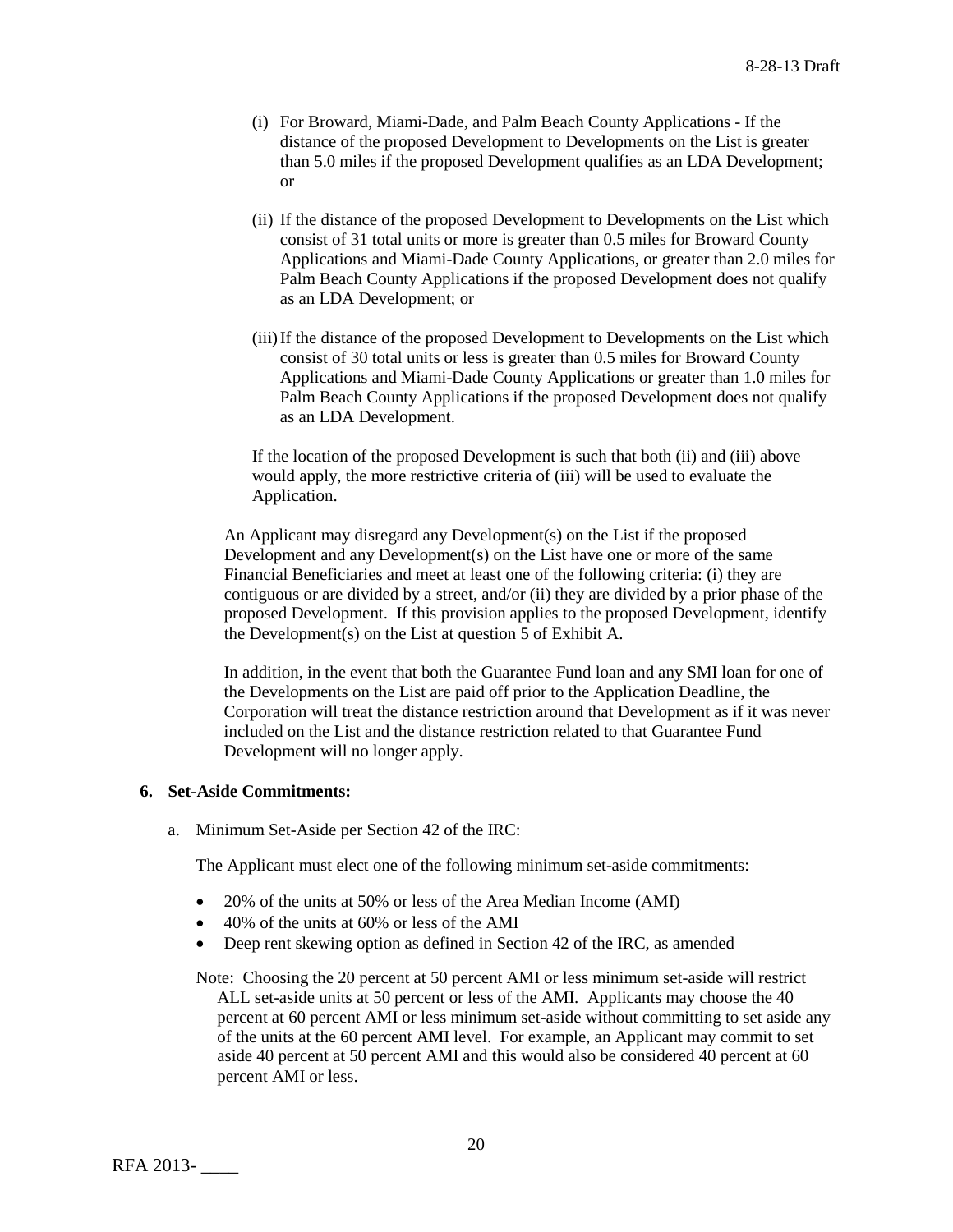b. Total Set-Aside Commitment per Corporation Requirements:

The Total Set-Aside Breakdown Chart at question 6.b. of Exhibit A must reflect the following commitments:

- (1) If the proposed Development has a Demographic Commitment of Family or Elderly Non-ALF, the Applicant must set aside a total of at least 80 percent of the Development's total units at 60 percent AMI or less; or
- (2) If the proposed Development has a Demographic Commitment of Elderly ALF, the Applicant must set aside a total of at least 50 percent of the Development's total units at 60 percent AMI or less.
- c. Limited Development Area (LDA):
	- (1) A proposed Development will be designated as an LDA Development if:
		- (a) It is located in a County or an area of a County that has been designated by the Corporation as an LDA area, and
		- (b) The Applicant selected the applicable Demographic Commitment (Elderly or Family) that is associated with the LDA area.

Applicants should use the LDA Chart set out at Item 6 of Exhibit C of the RFA to determine whether the proposed Development qualifies as an LDA Development.

For an LDA Development to be deemed eligible to be considered for funding under this RFA it must meet all of the following conditions. An LDA Development that does not meet all of the following conditions will be ineligible to be considered for funding. The conditions are:

- The Applicant demonstrated its commitment to set aside at least 30 percent of the total units for ELI on the Total Set-Aside Breakdown Chart at question 6.b. of Exhibit A; and
- The proposed Development is classified as RA Level 1 or RA Level 2; and
- The Percentage of Total Units that will have Rental Assistance is greater than 75 percent; and
- The proposed Development consists of a total of 250 units or less (Note: the total number of units is further restricted by the Elderly Demographic provisions (outlined in Exhibit C of the RFA) if the Applicant selected the Elderly Demographic Commitment at question 1 of Exhibit A).
- (2) If the proposed Development is located in a county where only a portion(s) of the county is included on the LDA Chart and the proposed Development's Demographic Commitment is one of the applicable Demographic Categories on the LDA Chart, the Corporation will verify whether the Development Location Point is within the boundaries of the area designated as an LDA in order to determine whether the proposed Development qualifies as an LDA Development. To make such determination, Street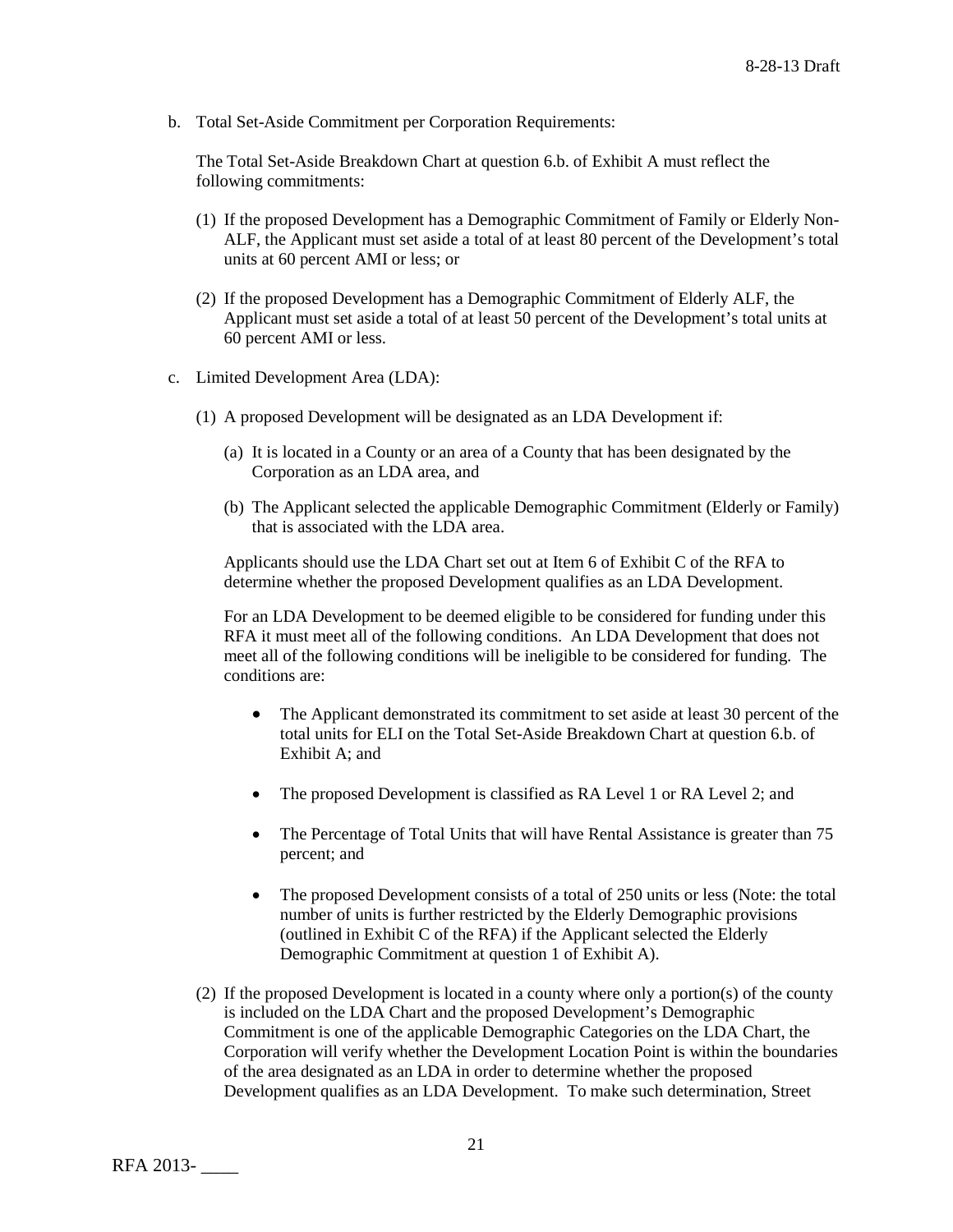Atlas USA 2013, published by DeLorme, will be used. If Street Atlas USA 2013 does not recognize the Development Location Point, then the proposed Development will be deemed to be an LDA Development and must meet all of the conditions outlined in (1) above to be eligible to be considered for funding..

- d. ELI Set-Aside Commitments:
	- (1) Required Minimum ELI Set-Aside Commitments:

The Total Set-Aside Breakdown Chart at question 6.b. of Exhibit A must reflect the applicable commitment, as follows:

- (a) If the proposed Development does not qualify as an LDA Development, the Applicant must set aside at least 10 percent of the total units at the ELI AMI level for the county where the proposed Development is located. The ELI County Chart is set out in Item 7 of Exhibit C of the RFA; or
- (b) If the proposed Development qualifies as an LDA Development and meets all of the conditions outlined in Item c.(1) above, the Applicant must set aside at least 30 percent of the total units at the ELI AMI level for the county where the proposed Development is located. The ELI County Chart is set out in Item 7 of Exhibit C of the RFA.
- (2) Required ELI Units for Special Needs Households:

For proposed Developments with the Demographic Commitment of Family or Elderly non-ALF, the Applicant commits to set aside at least 50 percent of the ELI units for Special Needs Households and develop and execute a Memorandum of Understanding with at least one designated Special Needs Household Referral Agency for the county where the proposed Development will be located (the deadline for the MOU will be established in the Carryover Allocation Agreement). A current list of Special Needs Household Referral Agencies for each county is published on the Corporation's Website at [www.floridahousing.org](http://www.floridahousing.org/) under Special Needs Housing, Link Initiative.

e. Total Set-Aside Breakdown Chart:

The Total Set-Aside Breakdown Chart must reflect all set-aside commitments (required setasides and additional set-asides, including all required ELI set-asides) and the required total set-aside percentage (as further outlined below).

The Applicant must complete the Total Set-Aside Breakdown Chart at question 6.b. of Exhibit A of the RFA. The Applicant must indicate on the chart the percentage of residential units, stated in whole numbers, to be set aside at each selected AMI level. Where reasonably possible, Applicants will be required to keep the unit mix consistent across each committed AMI level.

#### **7. Site Control**: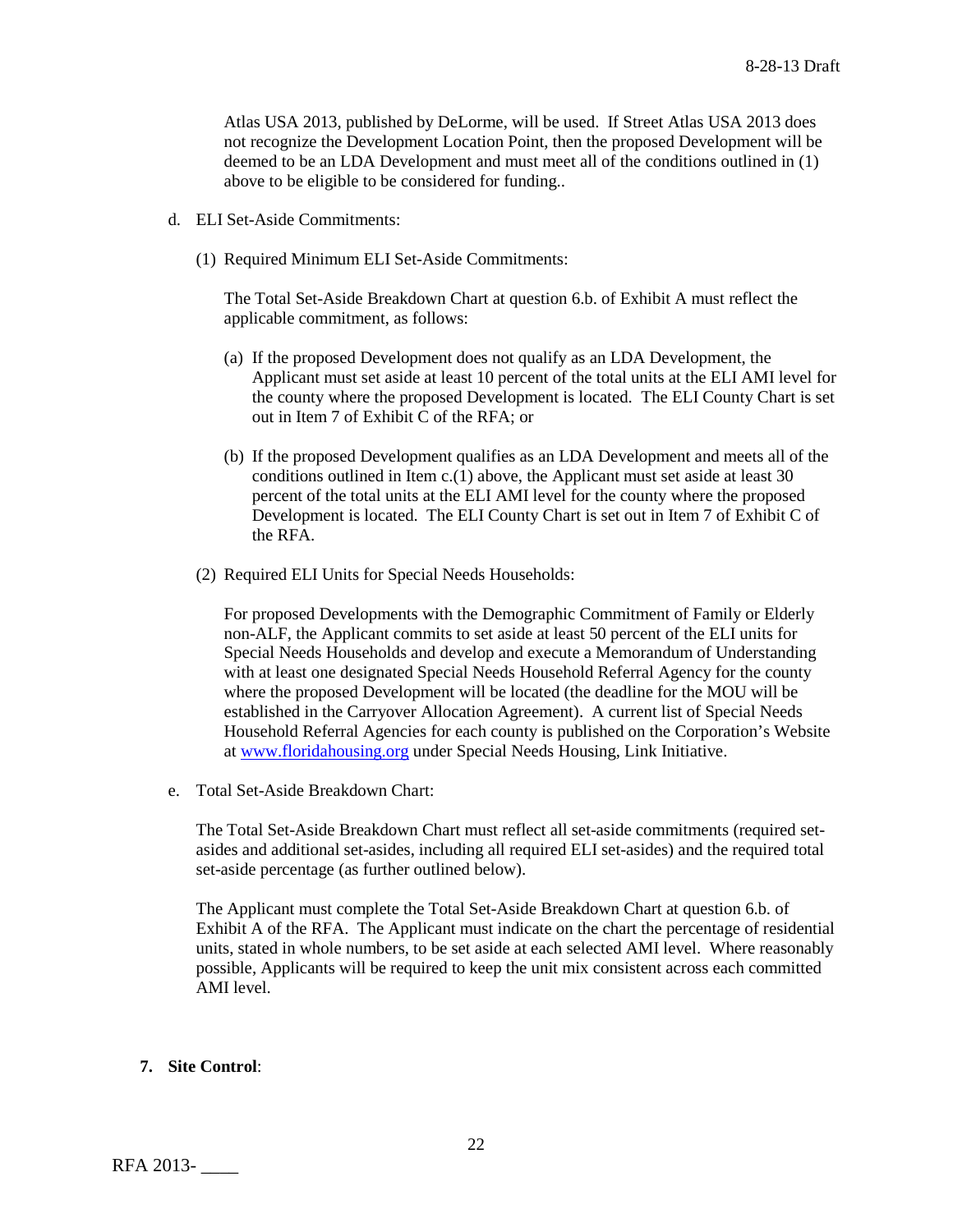The Applicant must demonstrate site control by providing, as **Attachment 7** to Exhibit A, the documentation required in Items a., b., and/or c., as indicated below. If the proposed Development consists of Scattered Sites, site control must be demonstrated for all of the Scattered Sites.

- a. Eligible Contract For purposes of the RFA, an eligible contract is one that has a term that does not expire before a date that is six (6) months after the Application Deadline or that contains extension options exercisable by the purchaser and conditioned solely upon payment of additional monies which, if exercised, would extend the term to a date that is not earlier than six (6) months after the Application Deadline; specifically states that the buyer's remedy for default on the part of the seller includes or is specific performance; and the buyer MUST be the Applicant unless an assignment of the eligible contract which assigns all of the buyer's rights, title and interests in the eligible contract to the Applicant, is provided. If the owner of the subject property is not a party to the eligible contract, all documents evidencing intermediate contracts, agreements, assignments, options, or conveyances of any kind between or among the owner, the Applicant, or other parties, must be provided, and, if a contract, must contain the following elements of an eligible contract: (i) have a term that does not expire before a date that is six (6) months after the Application Deadline or contain extension options exercisable by the purchaser and conditioned solely upon payment of additional monies which, if exercised, would extend the term to a date that is not earlier than six (6) months after the Application Deadline, and (ii) specifically state that the buyer's remedy for default on the part of the seller includes or is specific performance.
- b. Deed or Certificate of Title The deed or certificate of title (in the event the property was acquired through foreclosure) must be recorded in the county in which the property is located and show the Applicant as the sole Grantee.
- c. Lease The lease must have an unexpired term of at least 50 years from the Application Deadline and the lessee must be the Applicant. If the owner of the subject property is not a party to the lease, all documents evidencing intermediate leases, subleases, assignments, or agreements of any kind between or among the owner, the lessor, or any sublessee, assignor, assignee, and the Applicant, or other parties, must be provided, and if a lease, must have an unexpired term of at least 50 years from the Application Deadline.

## **8. Local Government Contributions (Maximum 5 Points):**

a. Applicants Eligible for Automatic Points:

Applicants that selected and qualified for the Development Category of Rehabilitation or Acquisition and Rehabilitation at question 4.c. of Exhibit A will automatically receive the maximum 5 points without any requirement to demonstrate a Local Government contribution.

b. Applicants Not Eligible for Automatic Points:

In order for an Applicant that selected the Development Category of New Construction, Redevelopment, or Acquisition and Redevelopment at question 4.c. of Exhibit A to receive points, the Applicant must provide evidence of a Local Government grant, loan, fee waiver and/or fee deferral that is effective at least through June 30, 2014 and has a value whose dollar amount is equal to or greater than the amount listed on the County Contribution List (set out below) for the county in which the proposed Development will be located. Those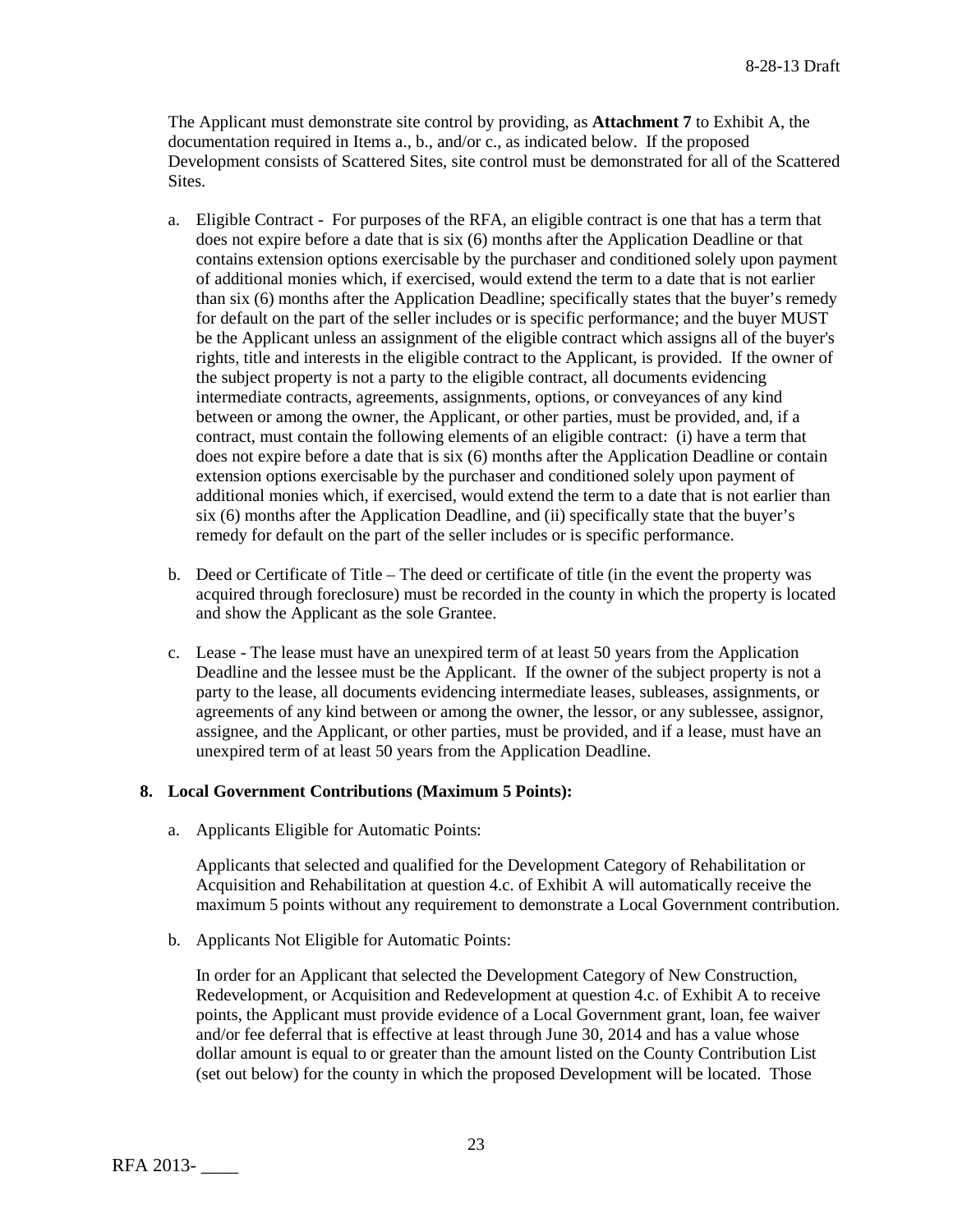Applications that do not have the necessary contribution values to achieve maximum points will be scored on a pro-rata basis.

As evidence of the Local Government Contribution, the Applicant must provide the properly completed and executed Local Government Verification of Contribution Form(s) as **Attachment 8** to Exhibit A. The forms are set out in Exhibit B of the RFA. To qualify for points, the amount of the contribution stated on the applicable form(s) must be a precise dollar amount and cannot include words such as estimated, up to, maximum of, not to exceed, etc., and each Local Government Verification of Contribution Form must reflect the effective date of the Local Government commitment and/or fee waiver (date must be on or before the Application Deadline).

The only Local Government contributions that will be considered for the purpose of scoring are:

- $\triangleright$  Monetary grants
- $\triangleright$  Loans with the exception of USDA RD funds
- $\triangleright$  A one-year or more deferral of a fee beyond the date that it is routinely due
- $\triangleright$  Waiver of fees

A loan with a forgiveness provision requiring approval of the Local Government will be treated as a loan, rather than as a grant, for scoring purposes. The "Loan" verification form should be used.

Funds administered by the Local Government, including federal funds and SHIP funds, may be included in the contribution as long as the appropriate verification form is provided. For purposes of this RFA, USDA-RD funds will NOT count as a Local Government contribution.

The contribution may not be included as an expense on the Development Cost Pro Forma nor may it be considered part of Development Cost for purposes of calculating HC basis or Developer's fee. The exception to the previous sentence is deferred Local Government fees, which may be shown on the Development Cost Pro Forma.

For a contribution consisting of a loan or deferred fee to be considered complete and eligible for points, the Local Government Verification Form must reflect both the total amount of the loan or deferred fee and the value (net present value) of the loan or deferred fee. Calculate the net present value of the payments using the discount rate of 5.50 percent.

NOTE: Neither the payment stream for the present value calculations (if contribution consists of a loan or deferred fee) nor the calculations by which the total amount of each waiver is determined (if contribution consists of a fee waiver) are required to be attached to the certification form or otherwise included in the Application in order for the certification form to be considered for points.

In order to be eligible to be considered for points as a Local Government contribution, the contribution must:

- Be in effect as of Application Deadline;
- Be effective at least through June 30, 2014;
- Be dedicated solely for the proposed Development;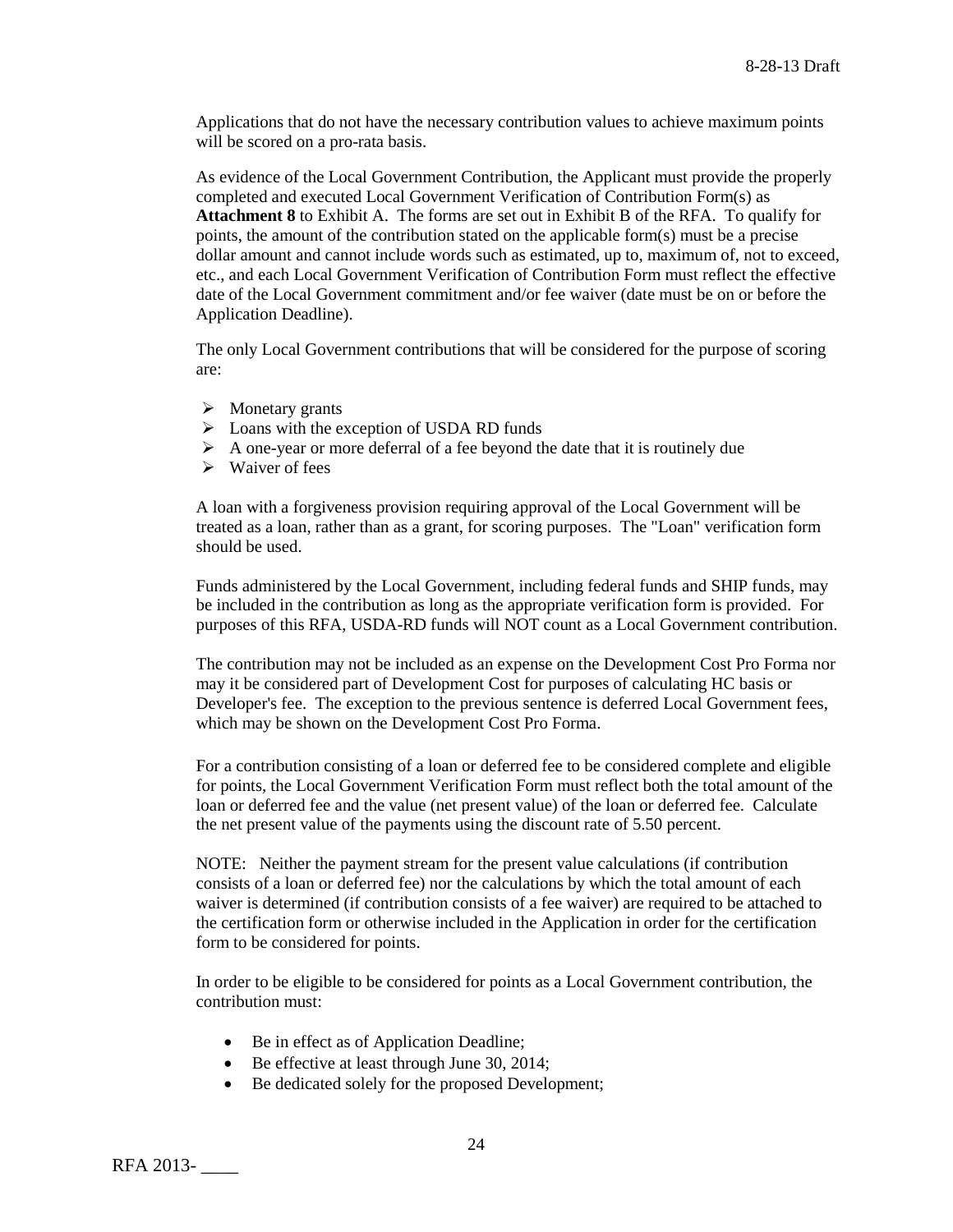- Provide a tangible economic benefit that results in a quantifiable cost reduction and must be given specifically to the proposed Development because the Development will provide affordable housing; and
- State, federal, or Local Government funds initially obtained by or derived from a Local Government qualify as a Local Governmental contribution even though the funds are directly administered by an intermediary such as a housing finance authority, a community reinvestment corporation, or a state-certified Community Housing Development Organization, provided that they otherwise meet the requirements set forth in this Application, including those relating to the executed verification form.

Local Government contributions that are ineligible to be considered for points include:

- Contributions that are not specifically made for the benefit of affordable housing but are instead of general benefit to the area in which the Development is located.
- The fact that no impact fees or other such fees are levied by a local jurisdiction for ANY type of development does not constitute a Local Government contribution. If such fees are levied by the local jurisdiction but the nature of the proposed Development exempts it (e.g., typically, a Rehabilitation Development is not subject to impact fees), for purposes of this RFA, no Local Government contribution exists and no points will be awarded;
- The absence of interest on a loan or the absence of interest payments until a specific date does not constitute a deferral or waiver of fees.
- Local Government contributions that have not received final approval;
- A contribution from an Applicant or Developer or Principal, Affiliate or Financial Beneficiary of an Applicant or a Developer;
- A contribution from a PHA;
- HOPE VI funds: and
- A contribution of any portion of the Applicant's site below market value.

To calculate the value of a Local Government below market interest rate loan:

- $\triangleright$  Calculate the net present value of the payments due to the Local Government including any balloon payment of principal due on a non-amortizing or non-fully amortizing loan.
- $\triangleright$  Calculate the net present value of the loan payments using the discount rate.
- $\triangleright$  Subtract the net present value of the loan payments from the original loan principal amount. The remaining amount is the value of the Local Government contribution.
- Example: If the discount rate is assumed to be 5.50 percent and the Local Government will provide a fully amortizing \$200,000 loan at 3 percent for 30 years with monthly payments, the contribution is calculated as follows:

Calculate the monthly payment of the \$200,000 loan at 3 percent (\$843.21).

Calculate the net present value of the stream of (\$843.21) monthly payments over 30 years (360 months) using a 5.50 percent discount rate (\$148,507.63).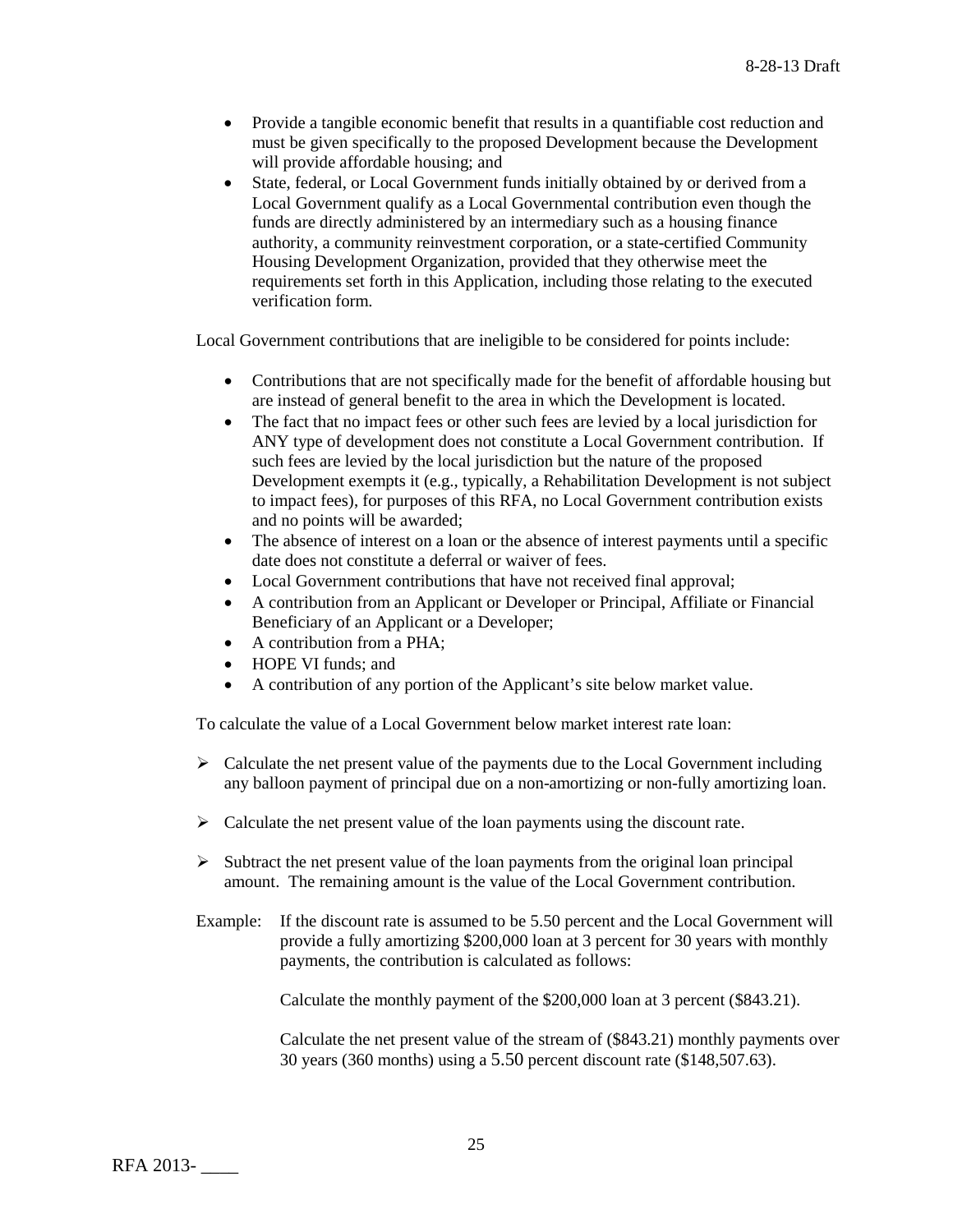Subtract the net present value amount from the original principal loan amount to arrive at the value of the contribution ( $$200,000 - $148,507.63 = $51,492.37$ ) value).

Example: If the discount rate is assumed to be 5.50 percent and the Local Government will provide an interest only \$200,000 loan at 3 percent for 30 years with payments due monthly, the contribution is calculated as follows:

> Calculate the monthly payment of the \$200,000 loan at 3 percent. Multiply the \$200,000 by 3 percent and divide the result by 12. The answer is \$500. As such, the loan payments for the first 359 months are \$500. The  $360<sup>th</sup>$  payment is the \$500 plus the balloon payment of \$200,000, which is \$200,500.

Calculate the net present value of the stream of the various monthly payments over 30 years (360 months) using a 5.50 percent discount rate (\$126,615.93).

Subtract the net present value amount from the original principal loan amount to arrive at the value of the contribution (\$200,000 - \$126,615.93 = \$73,384.07 value).

- Example: A Development is to be located in Palm Beach County and has achieved a Local Government contribution valued at \$37,500. The County Contribution List states that a Development to be located in Palm Beach County must obtain contributions valued at \$75,000 to achieve 5 points. Therefore, in this example, the Development would receive 2.5 points  $((\$37,500 / \$75,000) \times 5)$ .
- NOTE: Points will be rounded to two decimal places (3.345 rounded up to 3.35 and 3.3449 rounded down to 3.34).

| County in which the Development Is to be | <b>Value of Contribution Required to Achieve</b> |
|------------------------------------------|--------------------------------------------------|
| Located                                  | <b>Maximum Points</b>                            |
| <b>Broward</b>                           | \$100,000                                        |
| Miami-Dade                               |                                                  |
|                                          |                                                  |
| Palm Beach                               | \$75,000                                         |
|                                          |                                                  |

## **County Contribution List**

#### **9. Funding:**

a. Funding Request (Eligible Housing Credit Request Amount):

The Eligible Housing Credit Request Amount will be the amount of Housing Credit Allocation the Applicant will tentatively be awarded should the Application be selected for funding. Such Eligible Housing Credit Request Amount will be based on the lesser of (i) the Applicant's Housing Credit Request Amount (as provided by the Applicant in question 9.a. of Exhibit A), (ii) the County Group Maximum Housing Credit Request Limit (as outlined in Item 9.a.(2)(a) below) and (iii) the Development's Housing Credit Request Limit (as outlined in Item  $9.a.(2)(b)$  below). Any equity proposal provided as an attachment to the RFA must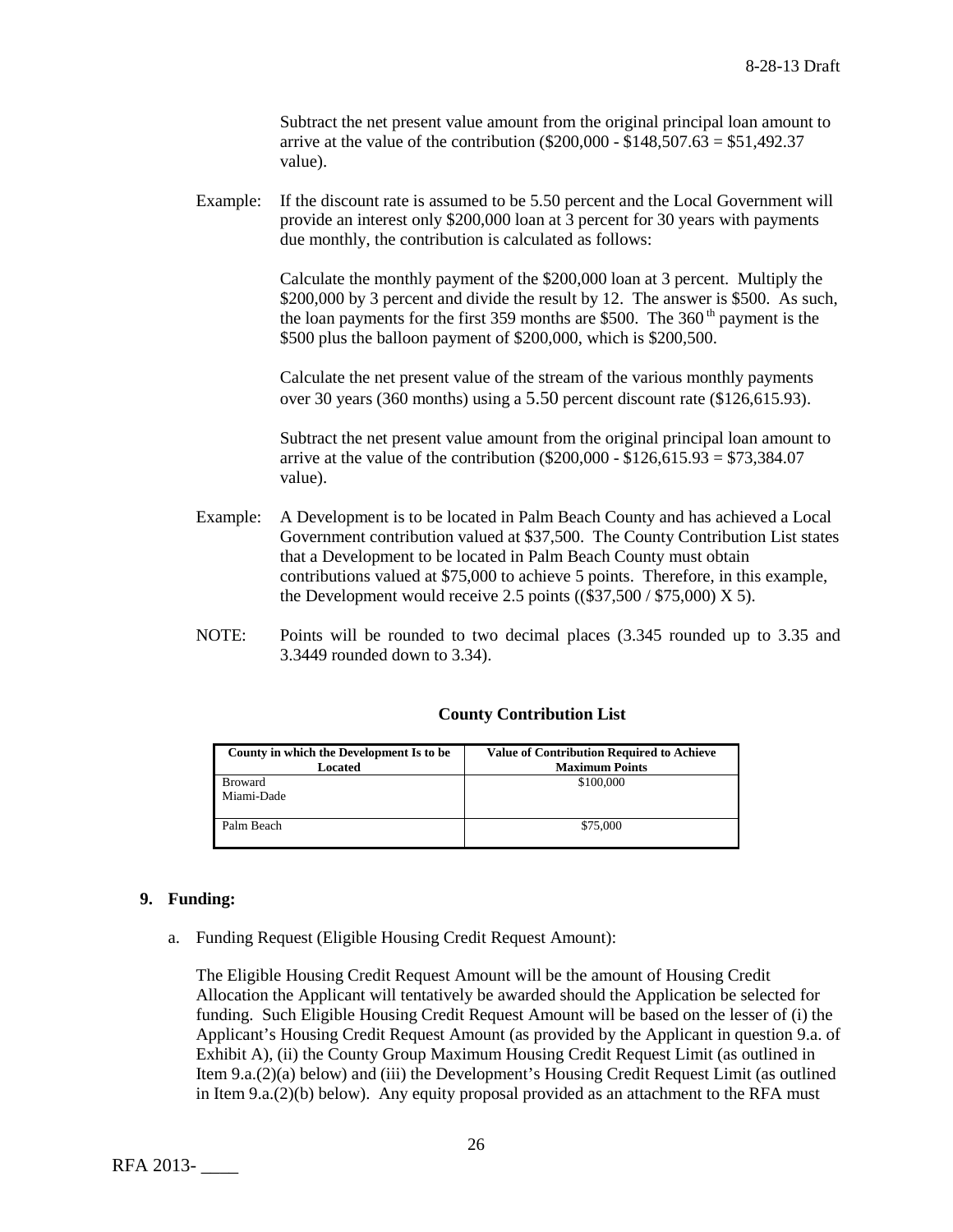reflect the Eligible Housing Credit Request Amount, as further described in Item 9.d.(2)(a) below.

- (1) In order for the Applicant's Housing Credit Request Amount to be eligible to be greater than the limits indicated in Column A of the chart set out at Item  $9.a.(2)(a)$  below, the proposed Development must qualify for the HUD HCA 30 percent boost via one of the three options outlined in Items  $9(0, a)(i)$ ,  $9(0, a)(i)$ , or  $9(0, b)$  below. If the Applicant intends to qualify for this higher Housing Credit Request Amount limit, it must complete the applicable questions at 9.a.(1) and (2) of Exhibit A.
	- (a) With regard to Housing Credits, the United States Department of Housing and Urban Development (HUD) provides regulatory guidance on the effective date of Difficult Development Area (DDA) and Qualified Census Tract (QCT) lists for the purpose of determining whether a Development qualifies for an increase in eligible basis in accordance with Section  $42(d)(5)(B)$  of the IRC.
		- $(i)$  DDA –

In order to be classified as a Development located in a DDA for purposes of this RFA, as of the Application Deadline the proposed Development must be located in a HUD-designated DDA.

If located in a HUD-designated DDA, provide the requested information at question 9.a. $(1)(a)$  of Exhibit A.

 $(ii)$  OCT –

If the proposed Development is not located in a DDA (as indicated by the Applicant at question 9.a.(1)(a) of Exhibit A), in order to be classified as a Development located in a QCT for purposes of this RFA the proposed Development must be located in one of the QCTs based on the current census, as determined by HUD as of the Application Deadline, and the Applicant must provide a copy of a letter from the local planning office or census bureau verifying the Development's location in the referenced QCT as **Attachment 9** to Exhibit A.

(b) Multi-Phase –

If the Applicant indicates at question 9.a.(2)(a) of Exhibit A that the proposed Development is a phase of a multiphase Development where no phase was funded in the 2011 Universal Application Cycle and the proposed Development is selected for funding, the procedure and deadline for providing the required information will be included in the Carryover Allocation Agreement.

If the proposed Development is located in a HUD-designated DDA and/or QCT, per Item  $(a)(i)$  and/or  $(a)(ii)$  above, and it is an additional phase of a multi-phase Development where a phase was funded in the 2011 Universal Application Cycle and the funding was not returned, the Applicant should select question  $9.a.(2)(b)$  of Exhibit A and provide the following information for the phase(s) funded in the 2011 Universal Application Cycle as **Attachment 9** to Exhibit A:

| Phase(s) of Multiphase Development Funded in 2011 Universal Application Cycle |                  |
|-------------------------------------------------------------------------------|------------------|
| FHFC File No.                                                                 | Development Name |
|                                                                               |                  |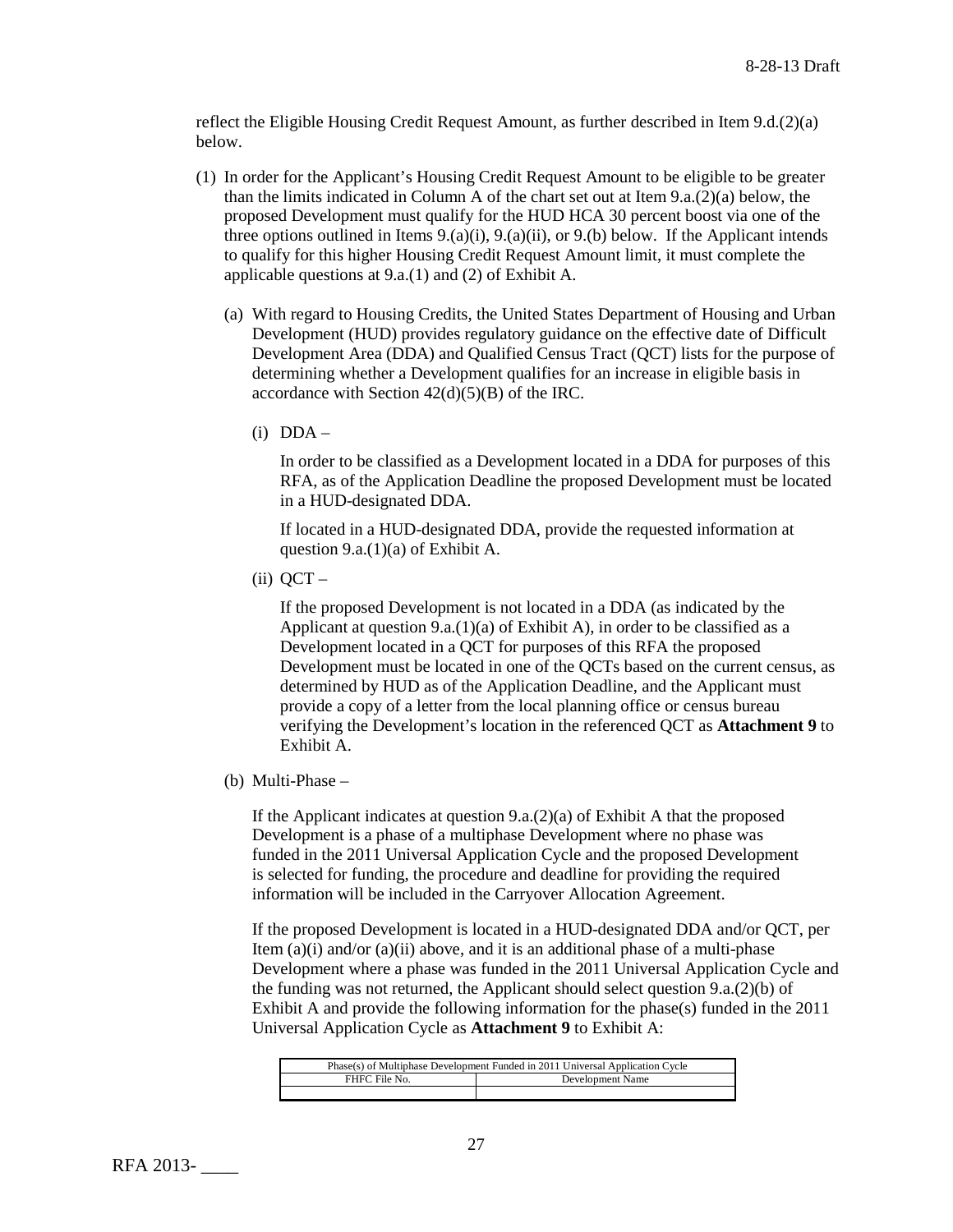If the proposed Development is not located in a HUD-designated DDA and/or  $QCT$ , per Item  $(a)(i)$  and/or  $(a)(ii)$  above, but it is an additional phase of a multiphase Development where a phase was funded in the 2011 Universal Application Cycle and the funding was not returned, and this proposed Development is funded, then the HUD HCA status of the Development funded in the 2011 Universal Application Cycle will apply for the additional phase proposed in this Application. The Applicant should select question 9.a.(2)(c) of Exhibit A and provide the following information for the phase(s) funded in the 2011 Universal Application Cycle as **Attachment 9** to Exhibit A:

| Phase(s) of Multiphase Development Funded in 2011 Universal Application Cycle |  |  |
|-------------------------------------------------------------------------------|--|--|
| FHFC File No.<br>Development Name                                             |  |  |
|                                                                               |  |  |

(2) Maximum Housing Credit Request Amount:

(a) County Group Maximum Housing Credit Request Limit:

The Applicant must state the amount of Housing Credits it is requesting at question 9.a. of Exhibit A ("Applicant's Housing Credit Request Amount"). The Applicant's Housing Credit Request Amount cannot exceed the applicable County Group amount stated in the following chart:

|                                                              | <b>County Maximum Housing Credit Request Limits</b>                                                                       |                                                                                                                                     |
|--------------------------------------------------------------|---------------------------------------------------------------------------------------------------------------------------|-------------------------------------------------------------------------------------------------------------------------------------|
|                                                              | Column A                                                                                                                  | Column B                                                                                                                            |
| <b>County Where</b><br>Proposed<br>Development is<br>Located | If Development is not located in a DDA or<br>if the Application does not meet the RFA<br>requirements to qualify as a OCT | $HCA$ Bonus $-$<br>If Development is located in a DDA; and/or if<br>the Application meets the RFA requirements<br>to qualify as OCT |
| <b>Broward</b><br>Miami-Dade                                 | \$1,970,000                                                                                                               | \$2,561,000                                                                                                                         |
| Palm Beach                                                   | \$1,625,000                                                                                                               | \$2,110,000                                                                                                                         |

If the Applicant states an amount that is greater than the amount the Applicant is eligible to request relative to the above chart, the Corporation will reduce the amount down to the maximum amount the Applicant is eligible to request as provided in the chart above.

The amount resulting from the lesser of the Applicant's Housing Credit Request Amount (as stated at question 9.a. of Exhibit A) and the adjustment described above, if any, will be deemed to be the Applicant's Maximum Housing Credit Request Amount.

(b) Development Housing Credit Request Limit:

The Applicant's Maximum Housing Credit Request Amount cannot exceed the applicable maximum Development Housing Credit Request Limit which shall be determined by taking the Applicant's HC eligible costs amount provided on the Total Development Cost line (Line G. Column 1) on the Development Cost Pro Forma and then multiplying it by either 130 percent if the Applicant qualified for the 30 percent boost in any of the three qualifying events as outlined in Item 9.a.(1) above, or 100 percent if the Applicant did not. This resulting amount will then be multiplied by the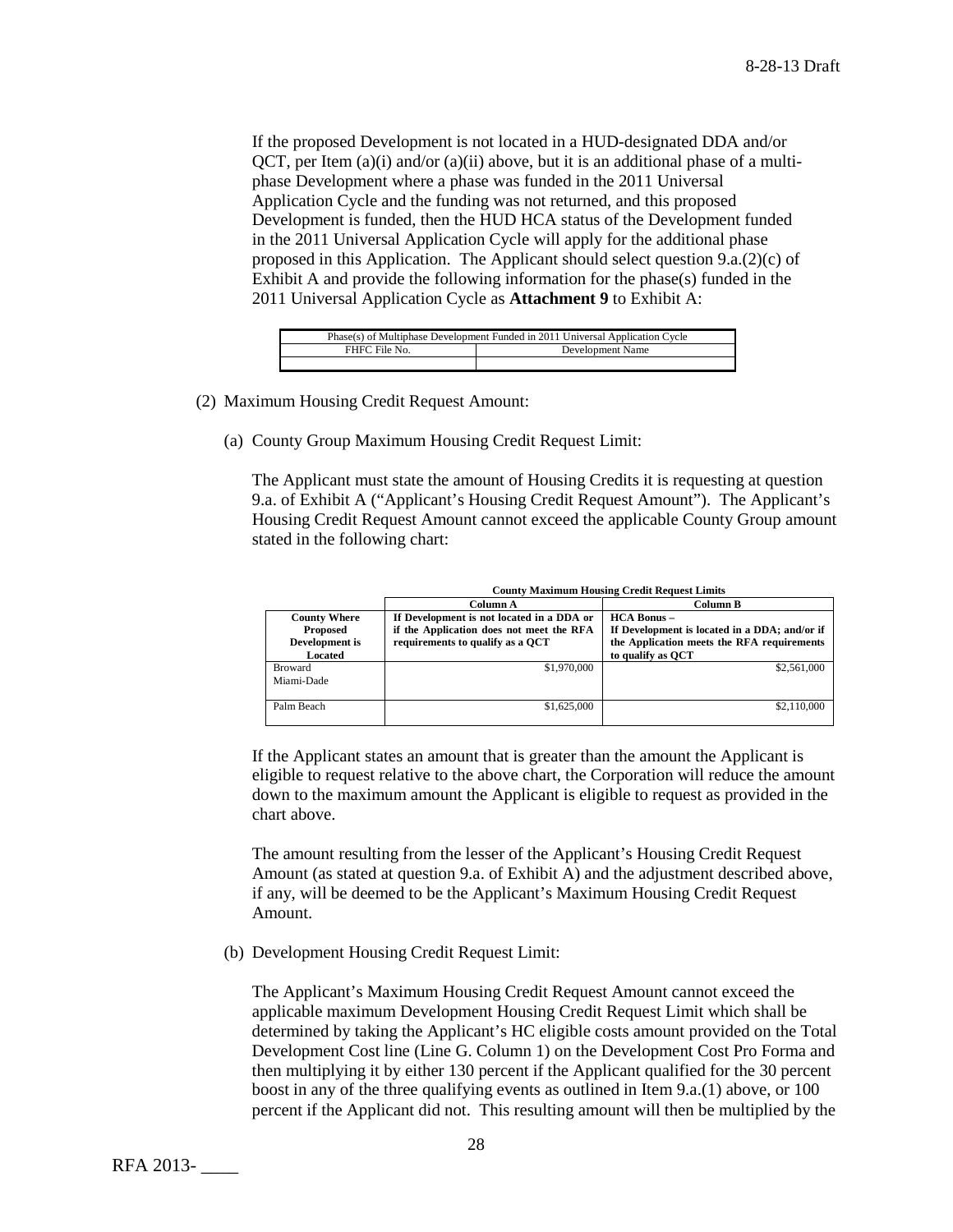proposed Development's applicable fraction which, for Application purposes, shall be the percentage of low income units to total units taken from the Total Set-Aside Percentage line of the Total Set-Aside Breakdown Chart completed by the Applicant for question 6.b. of Exhibit A, to arrive at the qualified basis. The qualified basis is then multiplied by the 70 percent present value credit rate which, for Application purposes, shall be 8.00 percent. The resulting amount is the Applicant's applicable maximum Development Housing Credit Request Limit.

If the Applicant selected the Development Category of Rehabilitation or Acquisition and Rehabilitation, the Development Housing Credit Request Limit must appropriately account for any acquisition credits. To do so, the process provided in the paragraph immediately above will be followed except the Total Development Cost line (Line G. Column 1) of the Development Cost Pro Forma will be reduced by the amount provided for Acquisition Cost of Existing Developments (Excluding Land) (Line B1. Column 1). The resulting interim Development Housing Credit Request Limit from the above paragraph will then have the proposed Development's acquisition credits added to it to yield the maximum Development Housing Credit Request Limit. The acquisition credits will be determined by taking the amount provided on Line B1. Column 1 referenced above and multiplying it by the proposed Development's applicable fraction, which for Application purposes, shall be the percentage of low income units to total units taken from the Total Set-Aside Percentage line of the Total Set-Aside Breakdown Chart completed by the Applicant for question 6.b. of Exhibit A, to arrive at the qualified basis. The qualified basis is then multiplied by the 30 percent present value credit rate which, for Application purposes, shall be 3.50 percent. The resulting amount is the Applicant's applicable maximum Development Housing Credit Request Limit.

If the maximum Development Housing Credit Request Limit is less than the Applicant's Maximum Housing Credit Request Amount, then the maximum Development Housing Credit Request Limit will become the Eligible Housing Credit Request Amount. If the Applicant's Maximum Housing Credit Request Amount is less than or equal to the maximum Development Housing Credit Request Limit, then the Applicant's Maximum Housing Credit Request Amount will become the Eligible Housing Credit Request Amount.

- b. Other Funding:
	- (1) If the Development has received funding from the Predevelopment Loan Program (PLP), the Corporation file number and amount of funding must be listed. Note: PLP funding cannot be used as a source of financing on the Construction/Rehab. Analysis or the Permanent Analysis.
	- (2) The Applicant must list any other Corporation funding that will be incorporated as a source of financing for the proposed Development.
	- (3) If the proposed Development will be assisted with funding under the United States Department of Agriculture RD 514/516 Program, RD 515 Program, and/or RD 538 Program , the following information must be provided:
		- (a) Indicate the applicable RD Program(s).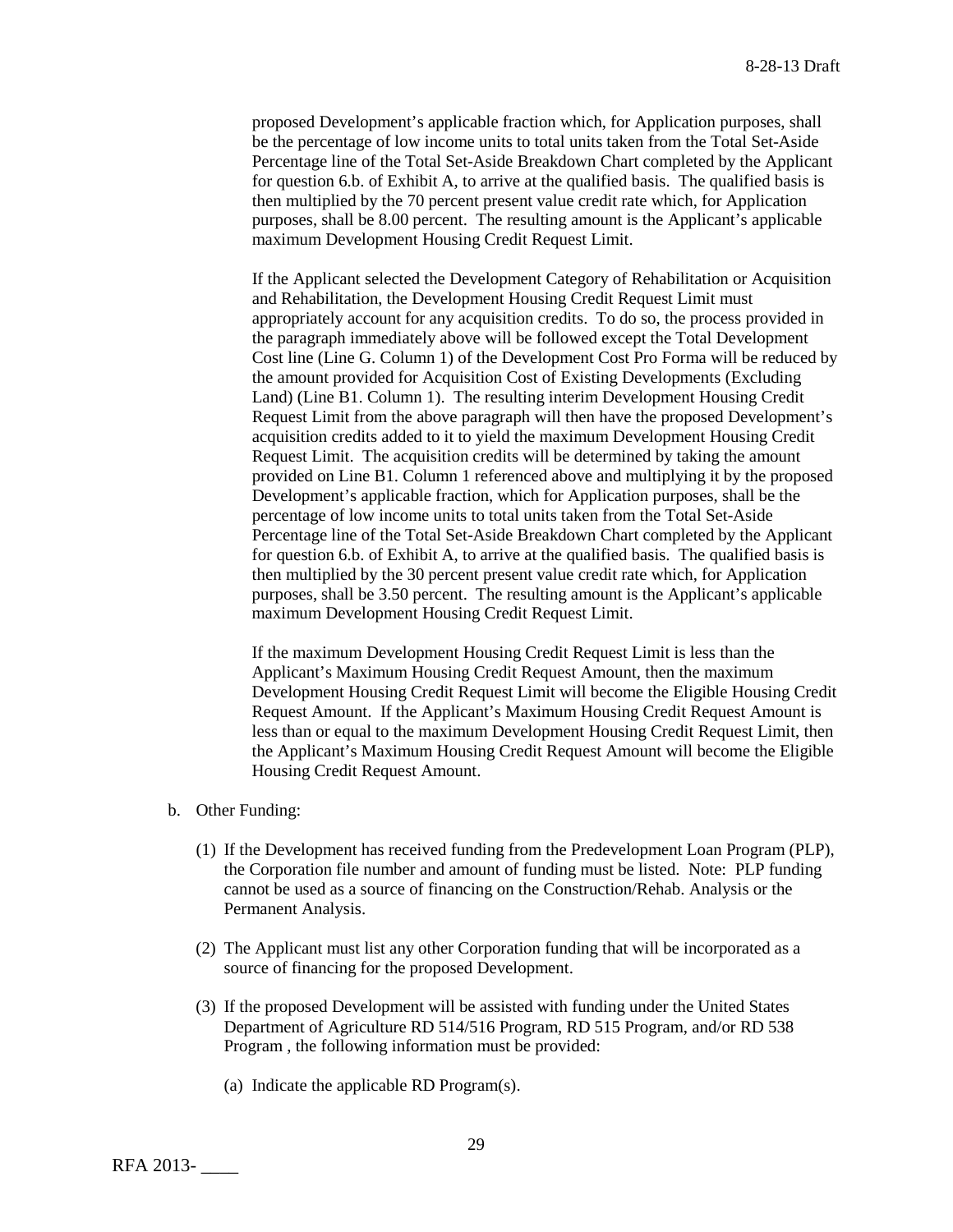- (b) For a proposed Development that will be assisted with funding from RD 514/516 or RD 515:
	- (i) Include the funding amount at the USDA RD Financing line item on the Development Funding Pro Forma (Construction/Rehab Analysis and/or Permanent Analysis); and
	- (ii) Provide a letter from RD, dated within six (6) months of the Application Deadline, as **Attachment 10** to Exhibit A, confirming the funding source as outlined below:
		- For proposed Developments with the Development Category of Rehabilitation or Redevelopment (with or without Acquisition) at question 4.c. of Exhibit A, the RD letter must include the following information:
			- o Name of existing development
			- o Name of proposed Development
			- o Loan balance
			- o Acknowledgment that property is applying for Housing Credits
			- o Applicable RD program
			- o Acknowledgment that property will remain in the USDA/RD 515 or 514/516 (as applicable) loan portfolio
		- or
		- For proposed Developments with the Development Category of New Construction Developments at question 4.c. of Exhibit A, the RD letter must include the following information:
			- o Name of Proposed Development
			- o Name of Applicant as borrower or direct recipient
			- o Loan amount
			- o Acknowledgment that property is applying for Housing Credits
			- o Applicable RD program
	- (c) If the proposed Development will be assisted with funding under the RD 538 Program, the Applicant must:
		- (i) Include the funding amount at the USDA RD Financing line item on the Development Funding Pro Forma (Construction/Rehab Analysis and/or Permanent Analysis); and
		- (ii) Provide the Section 538 Selection letter sent to the Applicant by RD as **Attachment 10** to Exhibit A; and
		- (iii)Provide the letter sent to the Applicant by an RD 538 approved lender certifying that the lender is prepared to make a loan consistent with the program requirements through the Section 538 Guaranteed Rural Rental Housing ("538") Loan Program as **Attachment 10** to Exhibit A.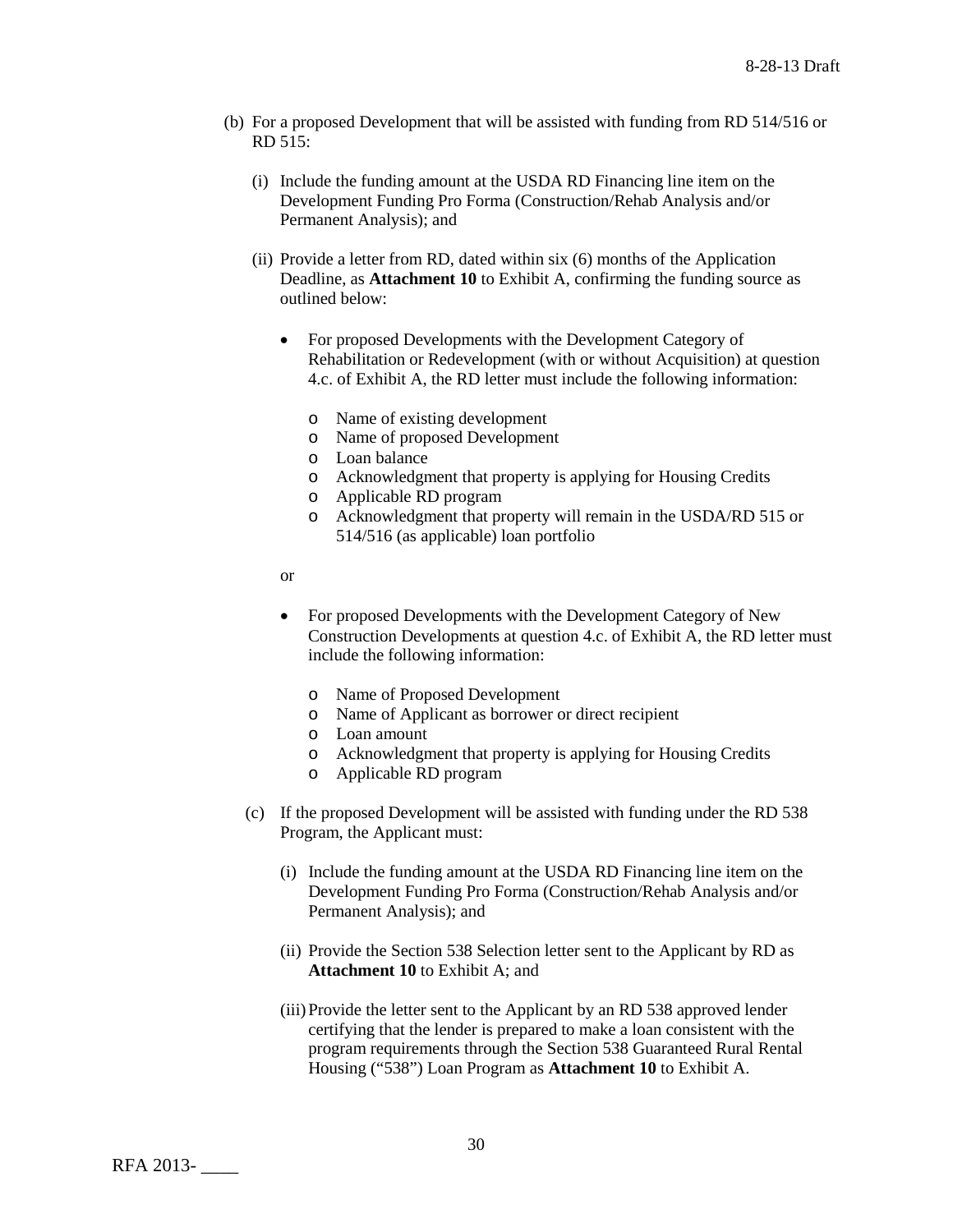c. Finance Documents:

All Applicants must complete the Development Cost Pro Forma listing the anticipated expenses or uses, the Detail/Explanation Sheet, if applicable, and the Construction or Rehab Analysis and Permanent Analysis listing the anticipated sources. The sources must equal or exceed the uses.

Developer Fee

Developer fee shall be limited to 16 percent of Development Cost. The maximum allowable Developer fee will be tested during the scoring of the Application by multiplying the Development Cost by 16 percent, carried to 2 decimal places and may not be rounded.

The Corporation will allow up to 100 percent of the eligible Developer fee to be deferred and used as a source on the Development Cost Pro Forma without the requirement to show evidence of ability to fund.

General Contractor Fee

General Contractor fee shall be limited to 14 percent of actual construction cost. The maximum allowable General Contractor fee will be tested during the scoring of the Application by multiplying the actual construction cost by 14 percent, carried to 2 decimal places and may not be rounded.

Development Cost Pro Forma

This section must include all anticipated costs of the Development construction, rehabilitation and, if applicable, acquisition. Any amounts that are not an anticipated cost to the Development, such as waived fees or charges, cannot be included in the Development Cost Pro Forma. Note: deferred Developer fees are not considered "waived fees".

 $\triangleright$  Fee Disclosure

Developer fee and General Contractor fee must be disclosed. In the event the Developer fee and/or General Contractor fee are/is not disclosed on the Development Cost Pro Forma, the Corporation will assume that these fees will be the maximum allowable and will add the maximum amount(s) to Total Development Cost. If an Applicant lists a Developer fee or General Contractor fee that exceeds the stated Application limits, the Corporation will adjust the fee to the maximum allowable.

d. Non-Corporation Funding Proposals:

In order for funding to be counted as a source on the Construction/Rehab. and/or Permanent Analysis, the Applicant must provide documentation of all financing proposals from both the construction and the permanent lender(s), equity proposals from the syndicator, and other sources of funding. The financing proposals must state whether they are for construction financing, permanent financing, or both, and all attachments and/or exhibits referenced in the proposal must be included. Insert documentation for each source as **Attachment 11** to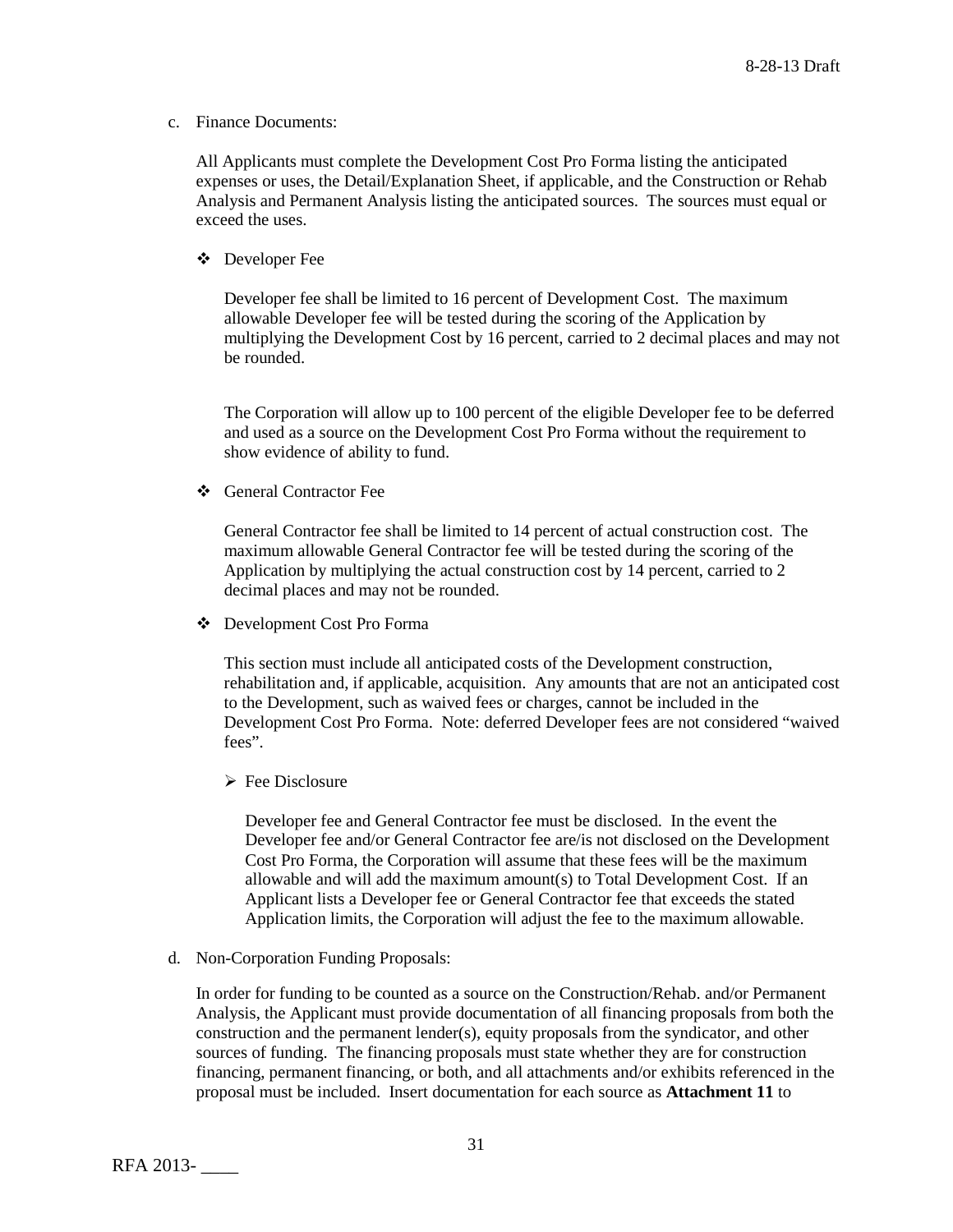Exhibit A and continuing with sequentially numbered attachments for each additional funding source. Evidence for each funding source must be behind its own sequentially numbered attachment.

For purposes of the Application, neither net operating income for a Rehabilitation Development nor capital contributions will be considered a source of financing.

(1) Financing Proposal

Financing proposal documentation, regardless of whether the documentation is in the form of a commitment, proposal, term sheet, or letter of intent, must meet the following criteria. Evidence for each funding source must be behind its own numbered attachment.

- (a) Each financing proposal shall contain:
	- (i) Amount of the construction loan, if applicable;
	- (ii) Amount of the permanent loan, if applicable;
	- (iii)Specific reference to the Applicant as the borrower or direct recipient;
	- (iv) Signature of all parties, including acceptance by the Applicant.
	- Note: Eligible Local Government financial commitments can be considered without meeting the requirements of (i) through (iv) above if the Applicant provides the properly completed and executed Local Government Verification of Contribution – Grant Form and/or the Local Government Verification of Contribution – Loan Form.
- (b) Financing that has closed:
	- (i) If the financing has closed in the Applicant's name, provide a letter from the lender acknowledging that the loan has closed. The letter must also include the following information:
		- Amount of the construction loan, if applicable;
		- Amount of the permanent loan, if applicable; and
		- Specific reference to the Applicant as the borrower/direct recipient/mortgagee.
	- (ii) Except for HUD and RD funding, if the financing involves an assumption of debt not currently in the Applicant's name, as evidence that the lender approves of the proposal of assumption, the Applicant must provide a letter from the lender, dated within six (6) months of the Application Deadline, that includes the following information:
		- Specifically references the Applicant as the assuming party;
		- If a permanent loan, states the amount to be assumed; and
		- If a construction loan, states the maximum amount of funding capacity.

If the debt being assumed is provided by HUD, the Applicant must provide a letter from HUD, dated within six (6) months of the Application Deadline,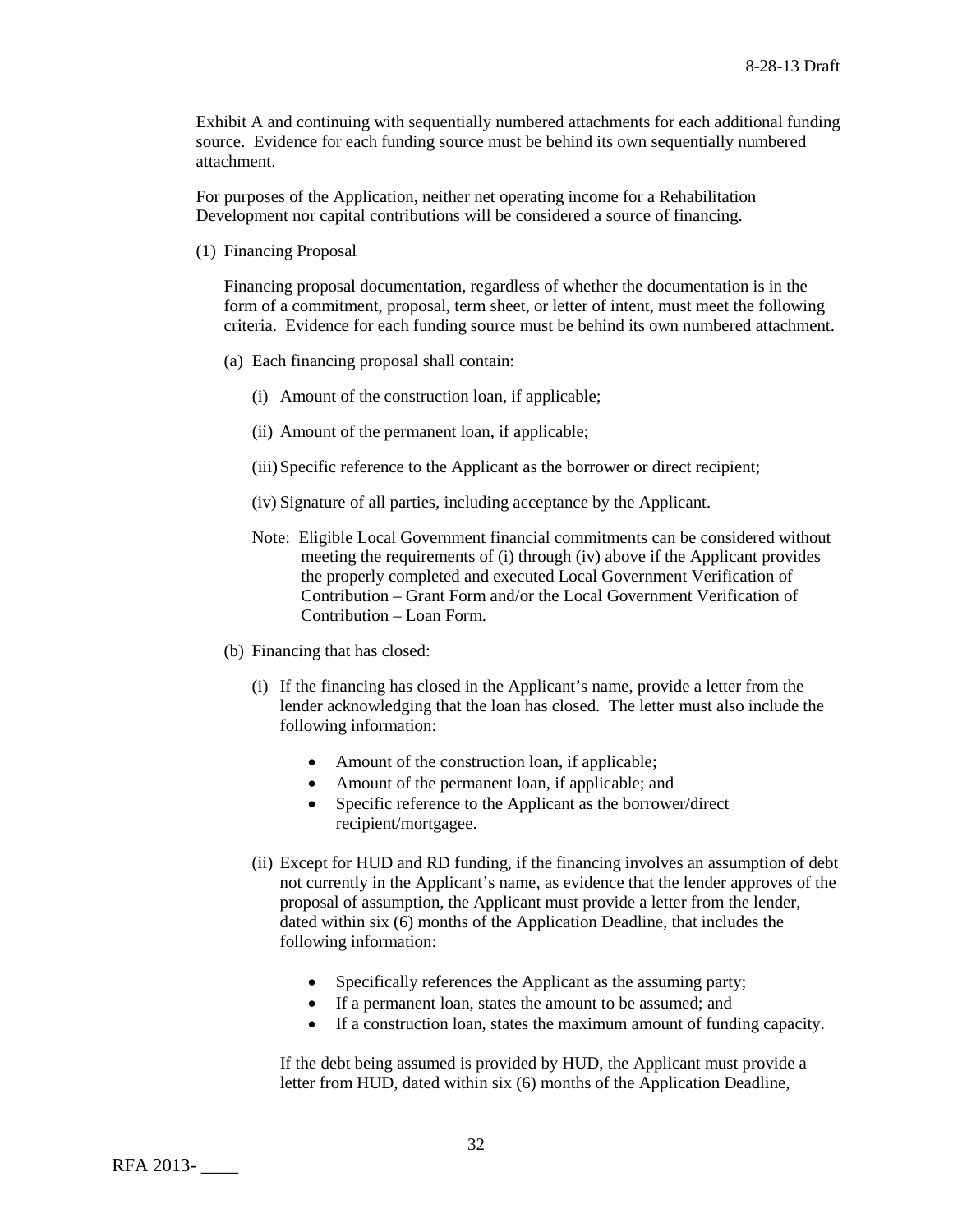confirming the funding source. The letter must include the following information:

- Name of existing development;
- Name of proposed Development;
- Loan balance;
- Acknowledgment that property is applying for Housing Credits; and
- Applicable HUD program.

If the debt being assumed is provided by RD, the Applicant is only required to provide the information described in Item 9.b.(3) above.

- (c) If the financing proposal is not from a regulated Financial Institution in the business of making loans or a governmental entity, evidence of ability to fund must be provided. Evidence of ability to fund includes: (1) a copy of the lender's most current audited financial statements no more than 17 months old; or (2) if the loan has already been funded, a copy of the note and recorded mortgage. The age of all financial statements is as of the Application Deadline. In evaluating ability to fund, the Corporation will consider the entity's unrestricted current assets typically used in the normal course of business. Assets considered restricted include, but are not limited to, pension funds, rental security deposits, and sinking funds. Financing proposals from lenders who cannot demonstrate ability to fund will not count as a source of financing. Financial statements must be included in the Application. Note: This provision does not apply to deferred Developer fee.
- (d) If a financing proposal shows an amount less than the corresponding line item on the pro forma, only the financing proposal amount will be considered as a funding source. However, if a financing proposal shows an amount in excess of the corresponding line item on the pro forma, up to the total amount of the financing proposal amount may be utilized as a funding source, if needed.
- (e) The loan amount may be conditioned upon an appraisal or debt service coverage ratio or any other typical due diligence required during credit underwriting.
- (f) Financing proposals may be conditioned upon the Applicant receiving the funding from the Corporation for which it is applying.
- (g) If a financing proposal has a provision for holding back funds until certain conditions are met, the amount of the hold-back will not be counted as a source of construction financing unless it can be determined that the conditions for the release of the holdback can be met prior to or simultaneous with the closing of the Development's permanent financing.
- (h) Grant funds are contributions to the Development, other than equity, which carry no repayment provision or interest rate. A commitment for grant funds will be considered a commitment for scoring purposes if the commitment is properly executed and, if applicable, evidence of ability to fund is provided.
- (2) Equity Proposal

For the purpose of this RFA, to be counted as a source an equity proposal, regardless of whether the documentation is in the form of a commitment, proposal, term sheet or letter of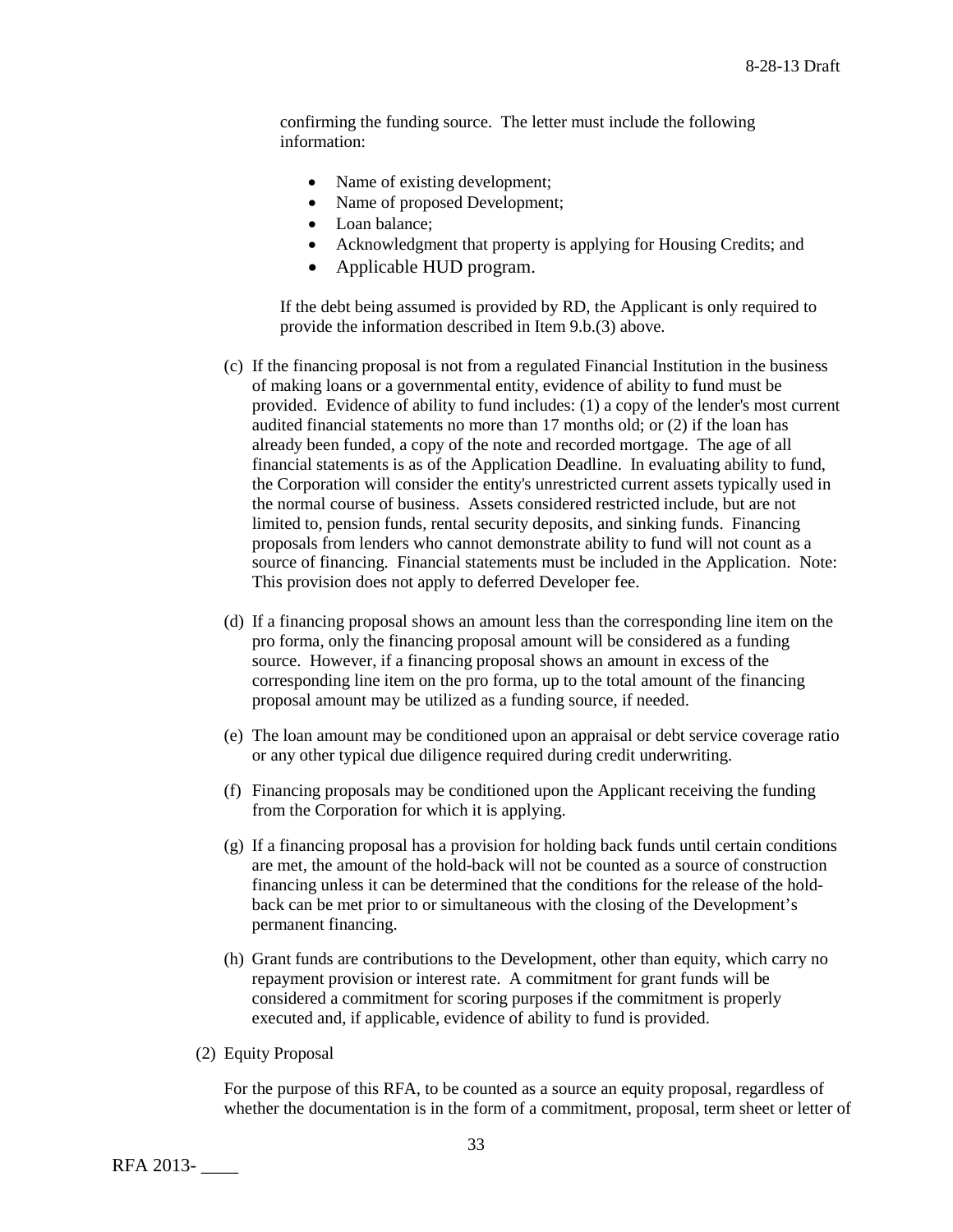intent, must: (i) if syndicating/selling the Housing Credits, meet the requirements outlined in (a) below and include the information outlined in (b) below, or (ii) if not syndicating/selling the Housing Credits, meet the requirements outlined in (a) below and include the information outlined in (c) below:

- (a) If the Eligible Housing Credit Request Amount is less than the anticipated amount of credit allocation stated in the equity proposal, the equity proposal will not be considered a source of financing. However, if the Eligible Housing Credit Request Amount is greater than the anticipated amount of credit allocation stated in the equity proposal, the equity proposal will be considered a source of financing; and
- (b) If syndicating/selling the Housing Credits:
	- (i) A Housing Credit equity proposal must also meet the following criteria:
		- Be executed by all parties, including the Applicant;
		- Include specific reference to the Applicant as the beneficiary of the equity proceeds;
		- State the proposed amount of equity to be paid prior to construction completion;
		- State the anticipated Eligible Housing Credit Request Amount;
		- State the anticipated dollar amount of Housing Credit allocation to be purchased; and
		- State the anticipated total amount of equity to be provided.
	- (ii) If the limited partnership agreement or limited liability company operating agreement has closed, the closed agreement must be provided. To be counted as a source of financing, the partnership agreement or operating agreement must meet the requirements of Item  $9.d.(2)(b)(i)$  above or the Applicant must submit separate documentation, signed by the equity provider, expressly stating any required criteria not provided in the agreement.
	- Note: Item 10 of Exhibit A outlines the requirement and deadline for the Applicant's confirmation that the documented equity amount to be paid prior to or simultaneous with the closing of construction financing is at least 15 percent of the total proposed equity to be provided (the 15 percent criteria).
- (c) If not syndicating/selling the Housing Credits, the owner's commitment to provide equity must be provided.
	- (i) The commitment must include the following:
		- The proposed amount of equity to be paid prior to construction completion;
		- The anticipated Eligible Housing Credit Request Amount;
		- The anticipated dollar amount of Housing Credit allocation to be purchased; and
		- The anticipated total amount of equity to be provided.
	- (ii) Evidence of ability to fund must be provided as an Attachment to the Application.
- e. Per Unit Construction Funding Preference: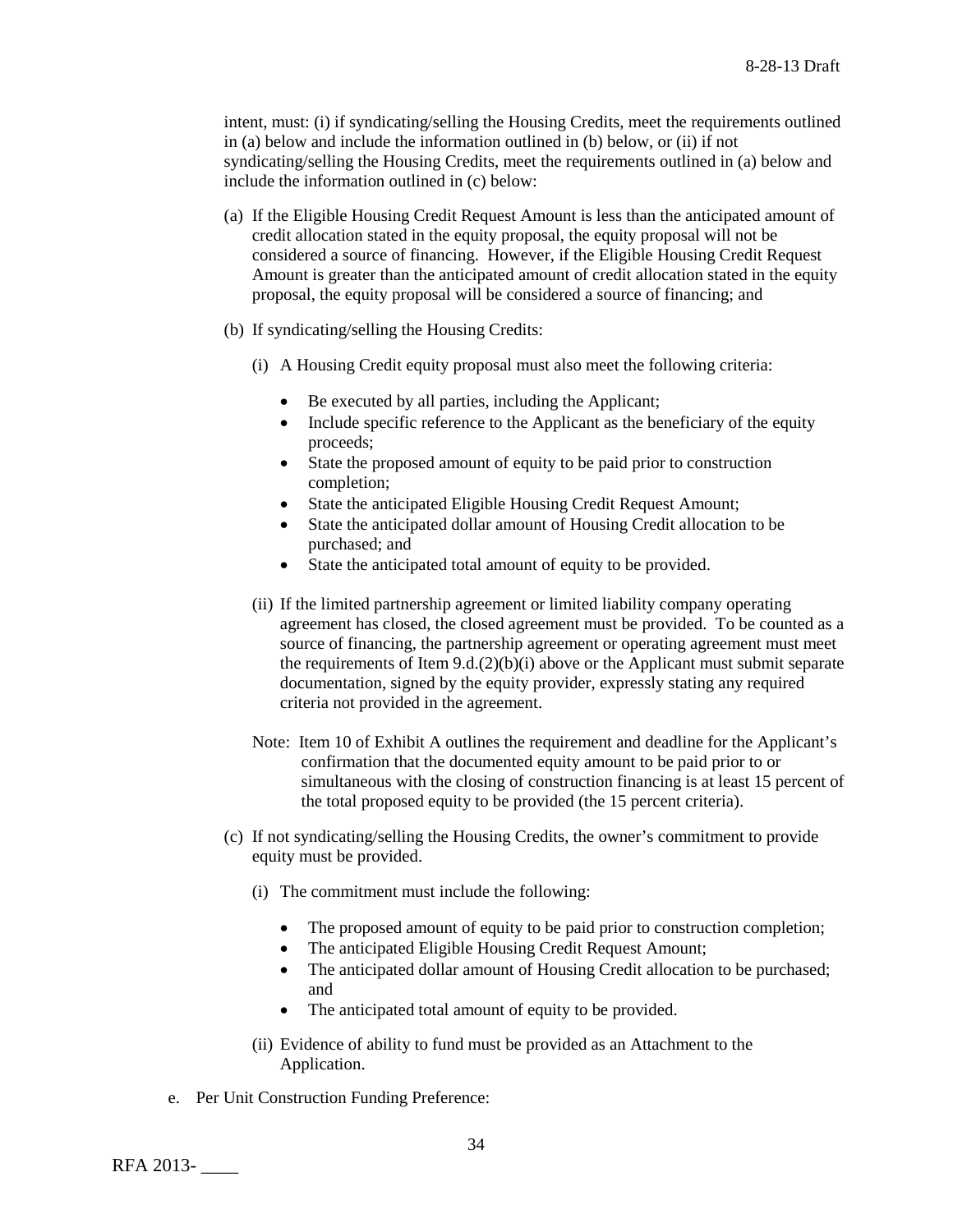- (1) The following Applications will qualify for this funding preference, as outlined in Section Four B of the RFA:
	- (a) Applications with a Development Category of New Construction, Redevelopment, or Acquisition and Redevelopment (at question 4.c.(1) of Exhibit A), and
	- (b) Applications with a Development Category of Rehabilitation or Acquisition and Rehabilitation (at question 4.c.(1) of Exhibit A) that reflect an amount of at least \$40,000 per unit when the amount listed in the Total column of the Development Cost Pro Forma for the Development Cost line item A1.1 Actual Construction Cost is divided by the number of total units in the Development.
- (2) The following Applications will not qualify for this funding preference:

Applications with a Development Category of Rehabilitation or Acquisition and Rehabilitation (at question 4.c.(1) of Exhibit A) that reflect an amount less than \$40,000 per unit, when the amount listed in the Total column of the Development Cost Pro Forma for the Development Cost line item A1.1 Actual Construction Cost is divided by the number of total units in the Development.

Except for deferred Developer fee, the Application requires complete information on all sources of Development funding and the proposed uses of those funds. All loans, grants, donations, syndication proceeds, etc., should be detailed in the Application as outlined above. The total amount of monetary funds determined to be in funding proposals must equal or exceed uses.

### **10. Applicant Certification and Acknowledgement:**

The Applicant's signature on Exhibit A indicates the Applicant's certification and acknowledgement of the provisions and requirements of the RFA. The copy of the Application labeled "Original Hard Copy" must reflect an original signature (blue ink is preferred).

## **Addenda:**

The Applicant may use the Addenda section of Exhibit A to provide any additional information or explanatory addendum for items in the Application. Please specify the particular Item to which the additional information or explanatory addendum applies.

## **B. Funding Selection:**

Only Applications that are eligible for funding will be considered for funding selection. Eligibility requirements include the following:

| <b>Eligibility Requirements</b>            | <b>Described in RFA at:</b>                         |
|--------------------------------------------|-----------------------------------------------------|
| <b>Submission Requirements</b>             | Section Three A and Section Five                    |
| <b>Financial Arrearage Requirements</b>    | <b>Section Five</b>                                 |
| <b>LDA</b> Development Conditions          | Section Four A.6.c.                                 |
| <b>Minimum Proximity Score</b>             | Section Four A.5.b.(2)                              |
| Minimum Transit Score                      | Section Four A.5.b.(2)                              |
| <b>Mandatory Distance Requirement</b>      | Section Four A.5.d.                                 |
| Total Development Cost Per Unit Limitation | Section Four A.10.c. $(17)$ and Item 8 of Exhibit C |
| All Mandatory Items                        | <b>Section Five</b>                                 |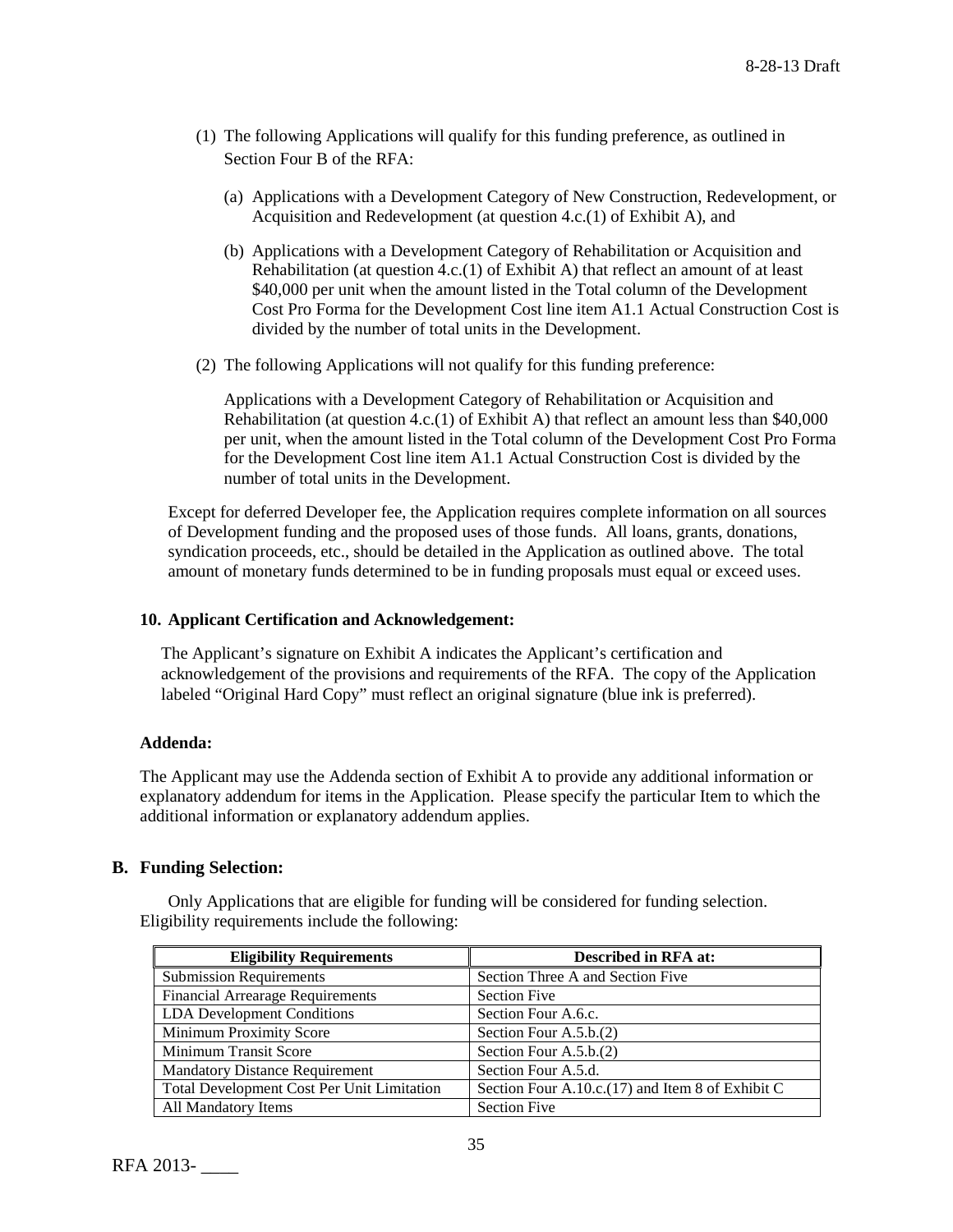The highest scoring Applications will be determined by first sorting all eligible Applications from highest score to lowest score, with any scores that are tied separated first by the Application's eligibility for the Development Category Funding Preference which is outlined in Section Four A.4.c.(1)(a) of the RFA (with Applications that qualify for the preference listed above Applications that do not qualify for the preference), then by the Application's eligibility for the Per Unit Construction Funding Preference which is outlined in Section Four A.9.e. of the RFA, (with Applications that qualify for the preference listed above Applications to do not qualify for the preference), then by the Application's Leveraging Classification (applying the multipliers outlined in Exhibit C below and having the Classification of A be the top priority, then by the Application's eligibility for the Florida Job Creation Preference which is outlined in Exhibit C below (with Applications that qualify for the preference listed above Applications that do not qualify for the preference), and then by lottery number, resulting in the lowest lottery number receiving preference.

Unless otherwise provided below, Applications will be selected for funding only if there is enough funding available to fully fund the Eligible Housing Credit Request Amount (Funding Test).

The Applications will be considered for funding in the following funding order: first the highest scoring eligible Application located in Miami-Dade County that can meet the Funding Test, then the highest scoring eligible Application located in Broward County that can meet the Funding Test, then the highest scoring eligible Application located in Palm Beach County that can meet the Funding Test, then the highest scoring eligible unfunded Application located in Miami-Dade County that can meet the Funding Test and then the highest scoring eligible unfunded Application located in Broward County regardless of the Funding Test. If there is not enough funding available to fully fund this last Broward County Application, the Application will be entitled to receive a Binding Commitment for the unfunded balance. No further Applications will be considered for funding and any remaining funding will be distributed as approved by the Board.

To determine the highest scoring eligible unfunded Applications within the above funding order, if the highest scoring eligible unfunded Application cannot meet the Funding Test, the next highest scoring eligible unfunded Application will be considered subject to the Funding Test. This process will be repeated until the highest scoring eligible unfunded Application that meets the Funding Test is selected or, if no eligible unfunded Application can meet the Funding Test, then the highest scoring eligible unfunded Application located in the next County in the above funding order that can meet the Funding Test will be selected. If none of the eligible unfunded Applications meet the Funding Test, then the highest scoring eligible unfunded Application within the above funding order will be selected for funding and the Application will be entitled to receive a Binding Commitment for the unfunded balance.

Funding that becomes available after the Board takes action on the Committee's recommendation(s), due to an Applicant declining its invitation to enter credit underwriting or the Applicant's inability to satisfy a requirement outlined in this RFA, and/or Rule Chapter 67-48, F.A.C., will be distributed to the highest scoring eligible unfunded Application located in the same county as the Development that returned the funding regardless of the Funding Test. If there is not enough funding available to fully fund this Application, it will be entitled to receive a Binding Commitment for the unfunded balance.

#### **SECTION FIVE EVALUATION PROCESS**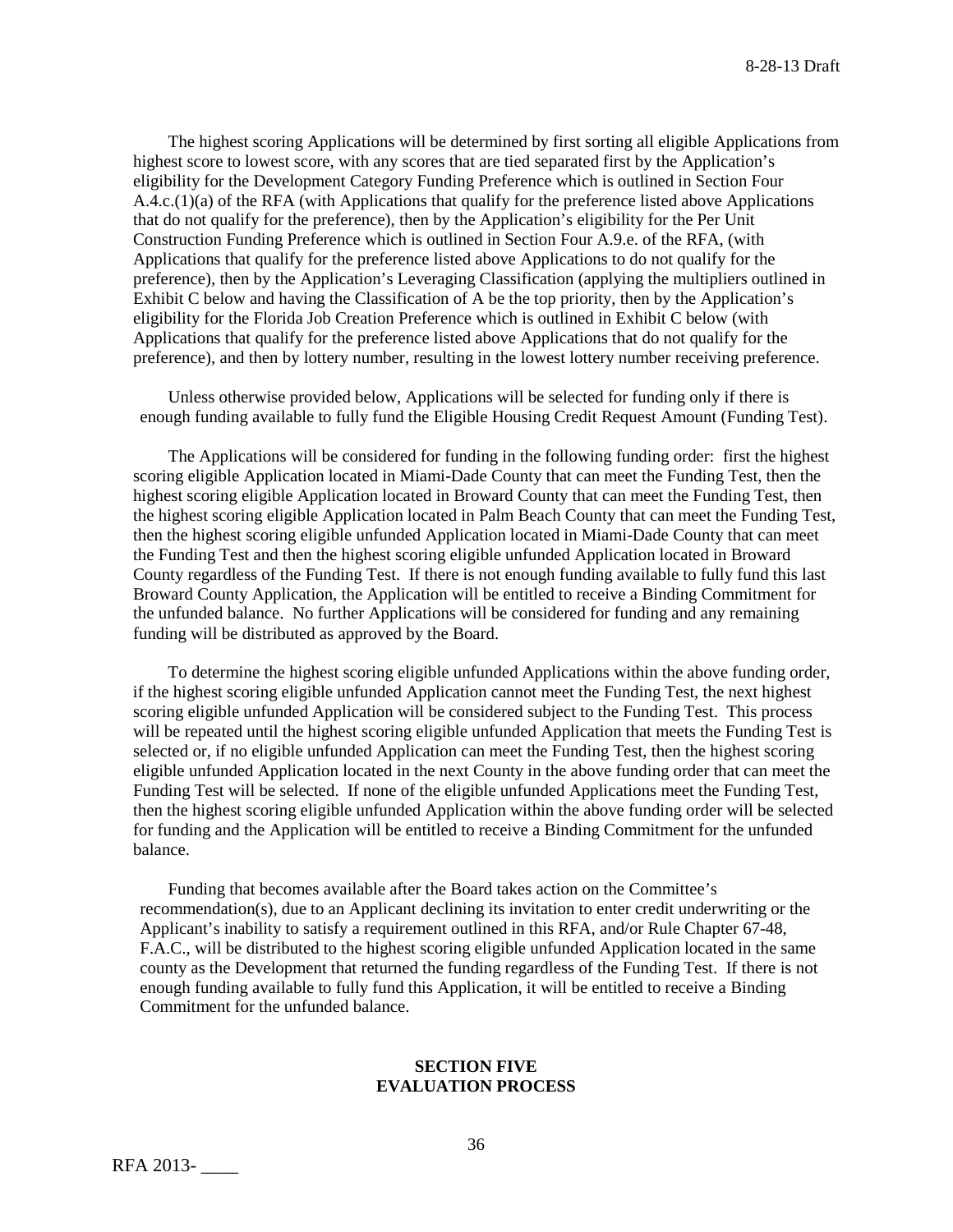Committee members shall independently evaluate and score their assigned portions of the submitted Applications, consulting with non-committee Corporation staff and legal counsel as necessary and appropriate.

The Corporation will reject any competitive Application submittal and no action will be taken to score the Application if any of the following submission requirements are not met: the Application is not submitted online by the Application Deadline, the required number of hard copies are not submitted by the Application Deadline, the Applicant's hard copy submission is not contained in a sealed package, or the required Application fee is not submitted as of Application Deadline.

An Application will be deemed ineligible to be considered for funding if, as of close of business the day before the Committee meets to make a recommendation to the Board, there are any financial obligations for which an Applicant or Developer or Principal, Affiliate or Financial Beneficiary of the Applicant or Developer is in arrears to the Corporation or any agent or assignee of the Corporation as reflected on the most recently published Past Due Report posted to the Corporation's Website <http://www.floridahousing.org/PropertyOwnersAndManagers/PastDueReports/> , but not more recently than five (5) business days prior to the date the Committee meets to make a recommendation to the Board.

| <b>Mandatory Items</b>                              | <b>Point Items</b>                          | <b>Maximum</b><br><b>Points</b> |
|-----------------------------------------------------|---------------------------------------------|---------------------------------|
| Demographic Commitment                              | Proximity to Transit and Community Services | 22                              |
| Name of Applicant                                   | <b>Local Government Contributions</b>       | 5                               |
| Evidence Applicant is a legally formed entity       |                                             |                                 |
| Principals for Applicant and for each Developer     |                                             |                                 |
| Name of Each Developer                              |                                             |                                 |
| Evidence that each Developer entity is a legally    |                                             |                                 |
| formed entity                                       |                                             |                                 |
| Prior General Development Experience Chart for      |                                             |                                 |
| experienced Principal of Developer                  |                                             |                                 |
| Name of Proposed Development                        |                                             |                                 |
| County identified                                   |                                             |                                 |
| Address of Development Site                         |                                             |                                 |
| <b>Development Category</b>                         |                                             |                                 |
| Development Type                                    |                                             |                                 |
| <b>Total Number of Units</b>                        |                                             |                                 |
| New construction units and/or rehabilitation units  |                                             |                                 |
| Estimated qualified basis in Rehabilitation         |                                             |                                 |
| Expenses per set-aside unit (if applicable)         |                                             |                                 |
| Any units currently occupied if Rehabilitation (if  |                                             |                                 |
| applicable)                                         |                                             |                                 |
| Minimum Set-Aside election                          |                                             |                                 |
| Total Set-Aside Breakdown Chart                     |                                             |                                 |
| <b>Evidence of Site Control</b>                     |                                             |                                 |
| <b>Applicant Housing Credit Request Amount</b>      |                                             |                                 |
| Development Cost Pro Forma (listing expenses or     |                                             |                                 |
| uses) and Construction/Rehab. analysis and          |                                             |                                 |
| Permanent analysis (listing sources) - Sources must |                                             |                                 |
| equal or exceed uses                                |                                             |                                 |
| <b>Executed Applicant Certification and</b>         |                                             |                                 |
| Acknowledgement (original signature in "Original    |                                             |                                 |
| Hard Copy"                                          |                                             |                                 |
|                                                     | <b>Total Possible Points:</b>               | 27                              |

Applications will be scored based on the following Mandatory and Point items: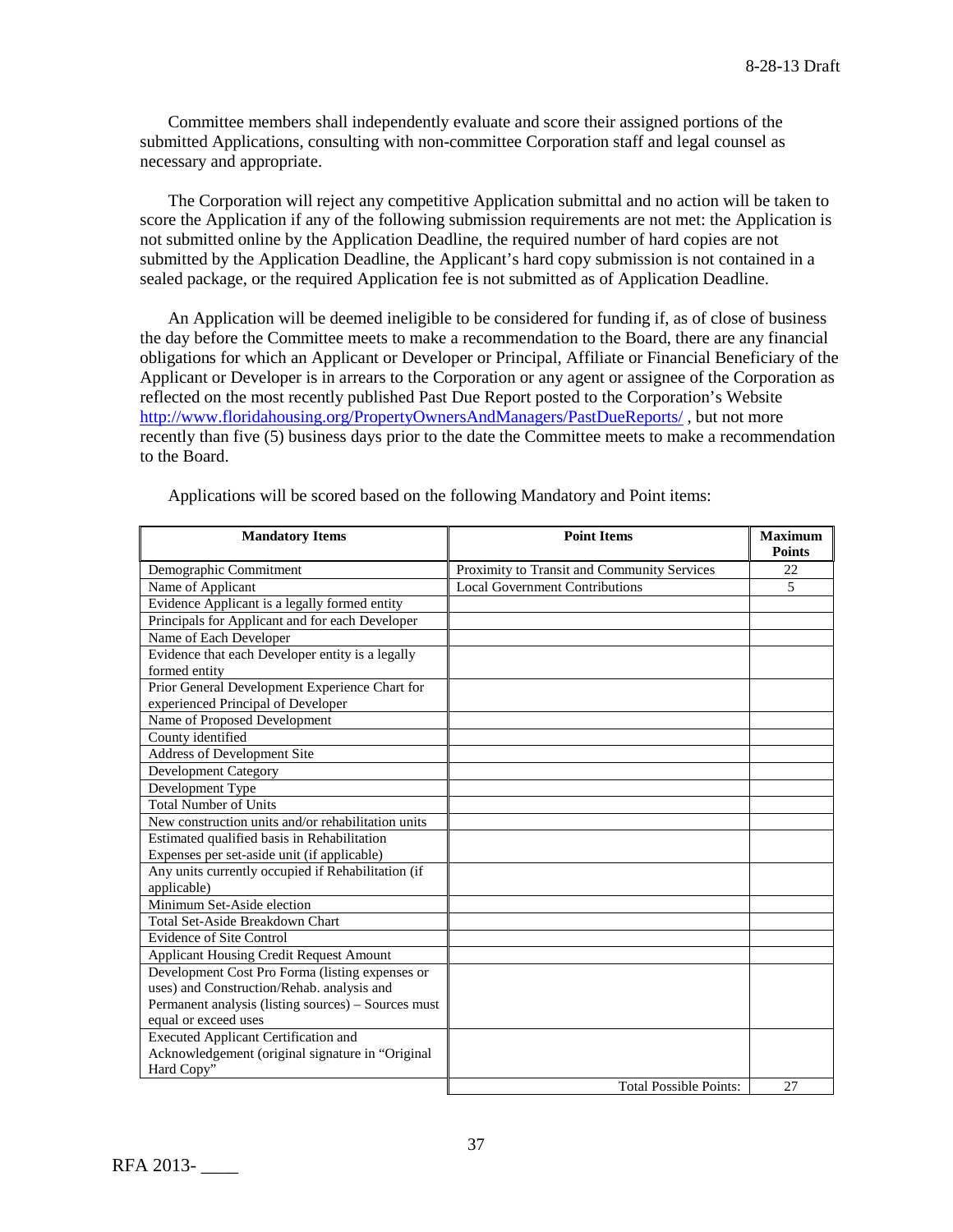The Committee shall conduct at least one public meeting during which the Committee members may discuss their evaluations, select Applicants to be considered for award, and make any adjustments deemed necessary to best serve the interests of the Corporation's mission. The Committee will list the Applications deemed eligible for funding in order from highest total score to lowest total score, applying the funding selection criteria outlined in Section Four B above, and develop a recommendation or series of recommendations to the Board.

The Board may use the Applications, the Committee's scoring, any other information or recommendation provided by the Committee or staff, and any other information the Board deems relevant in its selection of Applicants to whom to award funding. Notwithstanding an award by the Board pursuant to this RFA, funding will be subject to a positive recommendation from the Credit Underwriter based on criteria outlined in the credit underwriting provisions in Rule Chapter 67-48, F.A.C.

## **SECTION SIX AWARD PROCESS**

The Corporation shall provide notice of its decision, or intended decision, for this RFA on the Corporation's Website the day of the applicable Board vote. After posting, an unsuccessful Applicant may file a notice of protest and a formal written protest in accordance with Section 120.57(3), Fla. Stat., et. al. Failure to file a protest within the time prescribed in Section 120.57(3), Fla. Stat., et. al. shall constitute a waiver of proceedings under Chapter 120, Fla. Stat.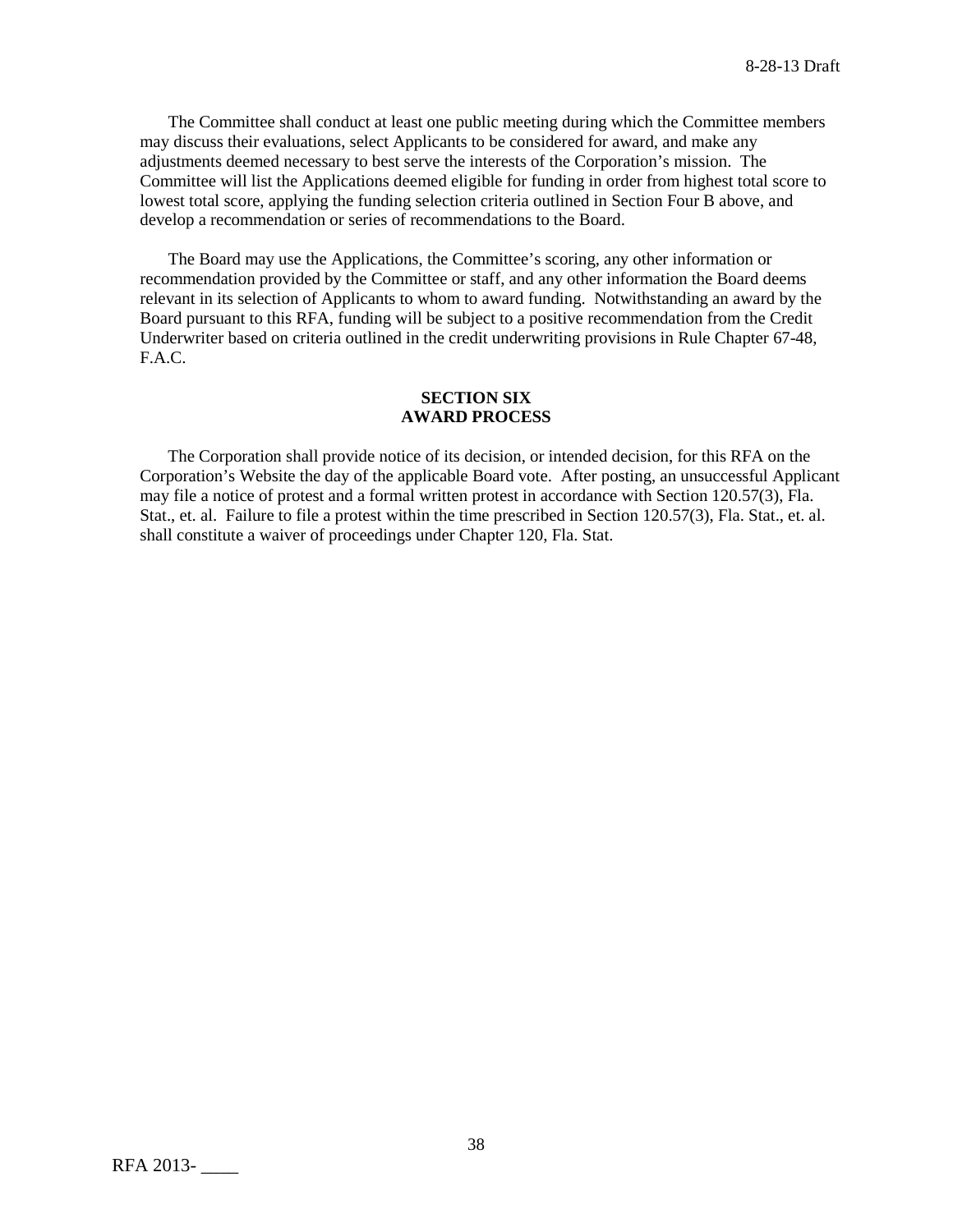# **Exhibit A to RFA 2013-\_\_\_\_ - Affordable Housing Developments located in Broward, Miami-Dade and Palm Beach Counties**

### **1. Demographic Commitment:**

The Applicant must select one Demographic Category:

- a. Family
	- b. Elderly Indicate the type of Elderly Development:
		- Elderly ALF
		- Elderly non-ALF

### **2. Applicant Information:**

- a. The Applicant must state the name of the Applicant: \_\_\_\_\_\_\_\_\_\_\_\_\_\_\_\_\_\_\_\_\_\_\_\_\_\_
- b. The Applicant must provide the required documentation to demonstrate that the Applicant is a legally formed entity qualified to do business in the state of Florida as of the Application Deadline as **Attachment 1**.
- c. Is the Applicant applying as a Non-Profit organization?
	- o Yes o No

If "Yes", in order to be considered to be a Non-Profit entity, the Applicant must answer the following questions and provide the required information.

- (1) Provide the following information for each Non-Profit entity as **Attachment 2**:
	- (a) Attorney opinion letter;
	- (b) IRS determination letter;
	- (c) The description/explanation of the role of the Non-Profit entity;
	- (d) The names and addresses of the members of the governing board of the Non-Profit entity; and
	- (e) The articles of incorporation demonstrating that one of the purposes of the Non-Profit entity is to foster low-income housing.
- (2) Answer the following questions:
	- (a) Is the Applicant or one of its general partners or managing members incorporated as a Non-Profit entity pursuant to Chapter 617, Florida Statutes, or similar state statute if incorporated outside Florida?
		- $\circ$  Yes  $\circ$  No

If "No", is the Applicant or one of its general partners or managing members a wholly-owned subsidiary of a Non-Profit entity formed pursuant to Chapter 617, Florida Statutes, or similar state statute if incorporated outside Florida?

○ Yes ○ No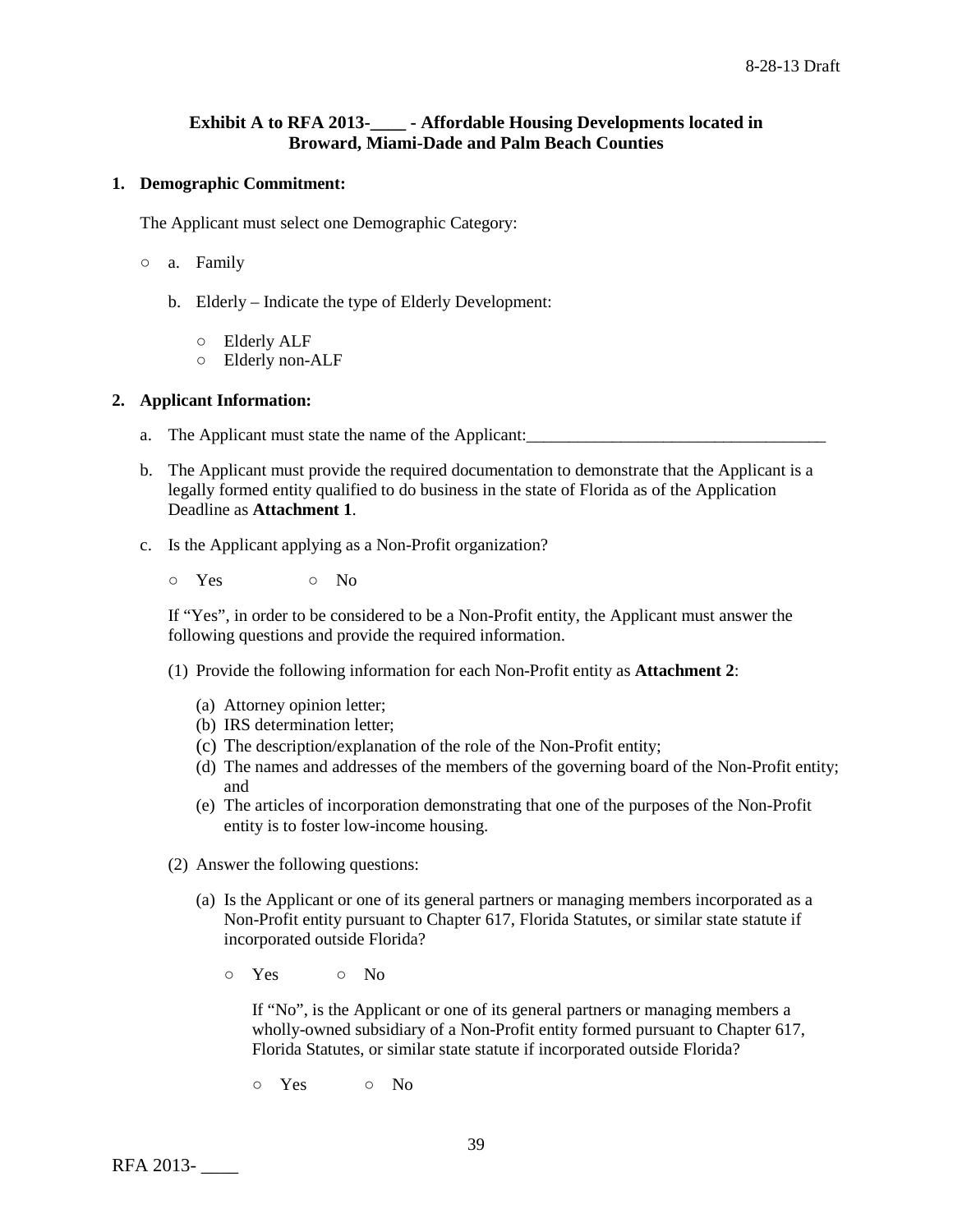(b) Is the Applicant or one of its general partners or managing members a  $501(c)(3)$  or 501(c)(4) Non-Profit entity or is the Applicant or one of its general partners or managing members a wholly-owned subsidiary of a  $501(c)(3)$  or  $501(c)(4)$  Non-Profit entity?

○ Yes ○ No

- (c) Does the Non-Profit entity have an ownership interest, either directly or indirectly, in the general partner or general partnership interest or in the managing member or the managing member's interest in the Applicant?
	- Yes No

If "Yes", state the percentage owned in the general partnership or managing member interest:  $\frac{9}{6}$ 

- (d) Percentage of Developer's fee that will go to the Non-Profit entity: \_\_\_\_\_\_\_\_\_\_\_\_%
- (e) Year Non-Profit entity was incorporated:  $\frac{1}{(yyyy)}$
- (f) Is the Non-Profit entity affiliated with or controlled by a for-profit entity within the meaning of Section 42(h), Internal Revenue Code?
	- Yes If "Yes", state name of the for-profit entity: \_\_\_\_\_\_\_\_\_\_\_\_\_\_\_\_\_\_\_\_\_\_\_\_
	- No
- d. Principals for the Applicant and for each Developer:

The Applicant must provide the required information for the Applicant and for each Developer as **Attachment 3**.

e. Contact Person for this Application:

| Middle Initial: ______________ |                                                           |  |  |
|--------------------------------|-----------------------------------------------------------|--|--|
|                                |                                                           |  |  |
|                                |                                                           |  |  |
|                                | State: $\frac{\text{Zip: } }{ \text{Up: } \text{sup: } }$ |  |  |
|                                |                                                           |  |  |
|                                |                                                           |  |  |
|                                |                                                           |  |  |

### **3. Developer Information:**

a. The Applicant must state the name of each Developer (including all co-Developers):

\_\_\_\_\_\_\_\_\_\_\_\_\_\_\_\_\_\_\_\_\_\_\_\_\_\_\_\_\_\_\_\_\_\_\_\_\_\_\_\_\_\_\_\_\_\_\_\_\_\_\_\_\_\_\_\_\_\_\_\_\_\_\_\_\_\_\_\_\_\_\_\_\_ \_\_\_\_\_\_\_\_\_\_\_\_\_\_\_\_\_\_\_\_\_\_\_\_\_\_\_\_\_\_\_\_\_\_\_\_\_\_\_\_\_\_\_\_\_\_\_\_\_\_\_\_\_\_\_\_\_\_\_\_\_\_\_\_\_\_\_\_\_\_\_\_\_ \_\_\_\_\_\_\_\_\_\_\_\_\_\_\_\_\_\_\_\_\_\_\_\_\_\_\_\_\_\_\_\_\_\_\_\_\_\_\_\_\_\_\_\_\_\_\_\_\_\_\_\_\_\_\_\_\_\_\_\_\_\_\_\_\_\_\_\_\_\_\_\_\_\_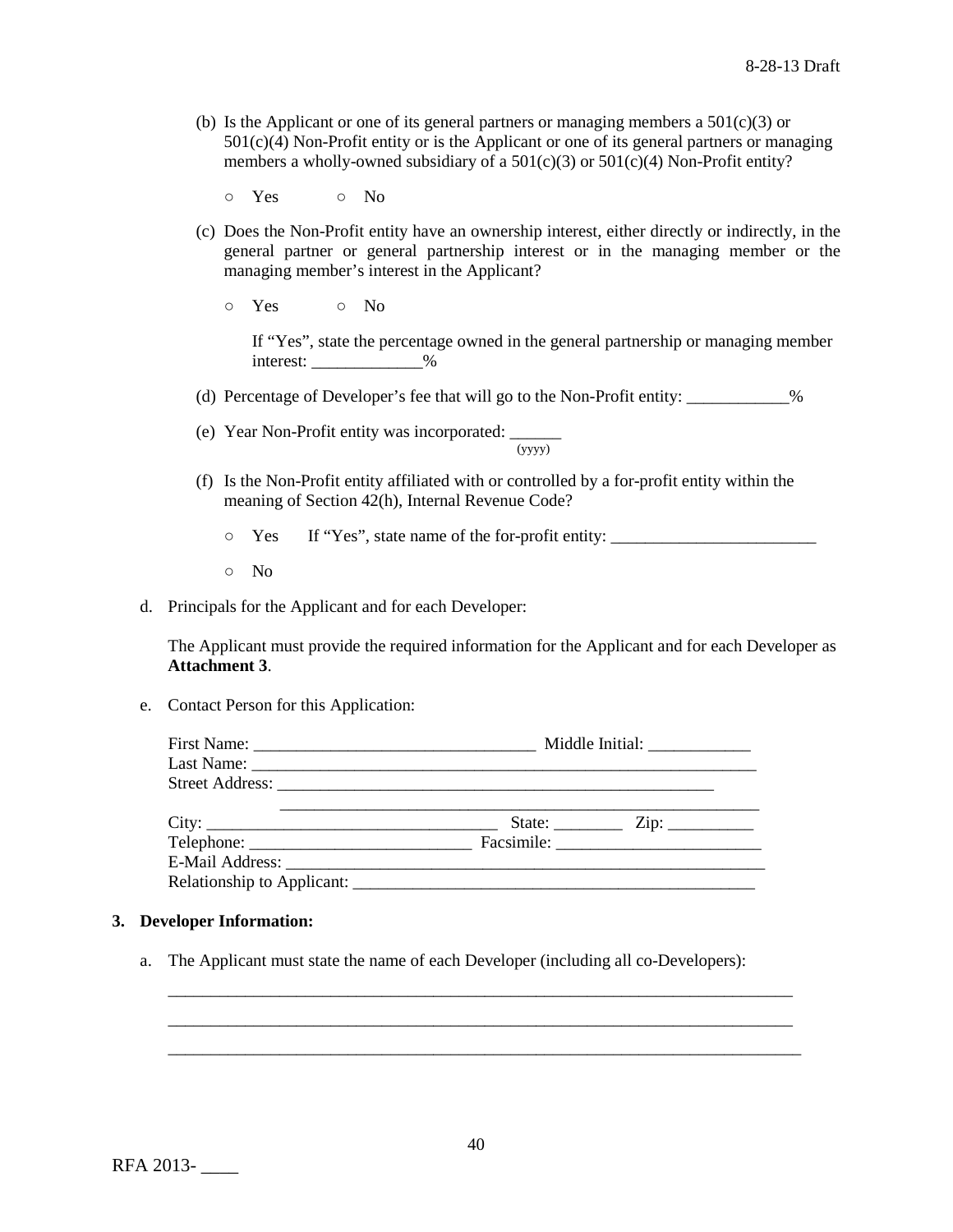- b. For each Developer entity listed in question 3.a. above (that is not a natural person), the Applicant must provide, as **Attachment 4**, the required documentation demonstrating that it is a legally formed entity qualified to do business in the state of Florida as of the Application Deadline.
- c. General Developer Experience

For each experienced Developer entity, the Applicant must provide, as **Attachment 4**, a prior experience chart for at least one (1) experienced Principal of that entity. The prior experience chart for the Principal must reflect the required information for the three (3) completed affordable rental housing developments, one (1) of which must be a Housing Credit development.

### **4. General Development Information:**

- a. The Applicant must state the name of the proposed Development:
- b. Location of Development Site:
	- (1) The Applicant must indicate the County: \_\_\_\_\_\_\_\_\_\_\_\_\_\_\_\_\_\_\_\_\_\_\_\_\_\_\_\_\_\_\_\_\_\_\_\_\_\_

\_\_\_\_\_\_\_\_\_\_\_\_\_\_\_\_\_\_\_\_\_\_\_\_\_\_\_\_\_\_\_\_\_\_\_\_\_\_\_\_\_\_\_\_\_\_\_\_\_\_\_\_\_\_\_\_\_\_\_\_\_\_\_\_\_\_\_

\_\_\_\_\_\_\_\_\_\_\_\_\_\_\_\_\_\_\_\_\_\_\_\_\_\_\_\_\_\_\_\_\_\_\_\_\_\_\_\_\_\_\_\_\_\_\_\_\_\_\_\_\_\_\_\_\_\_\_\_\_\_\_\_\_\_

\_\_\_\_\_\_\_\_\_\_\_\_\_\_\_\_\_\_\_\_\_\_\_\_\_\_\_\_\_\_\_\_\_\_\_\_\_\_\_\_\_\_\_\_\_\_\_\_\_\_\_\_\_\_\_\_\_\_\_\_\_\_\_\_\_\_

(2) Address of Development Site:

The Applicant must state (i) the address number, street name, and name of city and/or (ii) the street name, closest designated intersection, and either name of city or unincorporated area of county:

- c. Development Category / Rental Assistance (RA) Level / Concrete Construction:
	- (1) The Applicant must select one applicable Development Category \_\_\_\_\_\_\_\_\_\_\_\_\_\_\_\_\_\_\_\_\_\_ and provide the required information as **Attachment 5.**
	- (2) If the Applicant selected the Development Category of Rehabilitation or Acquisition and Rehabilitation, the following information must be provided:
		- (a) The Applicant must indicate the estimated qualified basis in Rehabilitation expenses per set aside unit within one 24-month period for the buildings(s) being rehabilitated:  $\mathbb S$  .
		- (b) Are any of the existing units currently occupied?
			- o Yes o No
		- (c) Was the existing building(s) to be rehabilitated (i) originally built in 1994 or earlier, (ii) was either originally financed or is it currently financed through one or more of the following HUD or RD programs: sections 202, 236, 514, 515, 516, or either has PBRA or is public housing assisted through ACC, and (iii) the proposed Development did not close on funding from HUD or RD after 1994 where the budget was at least \$10,000 per unit for rehabilitation in any year?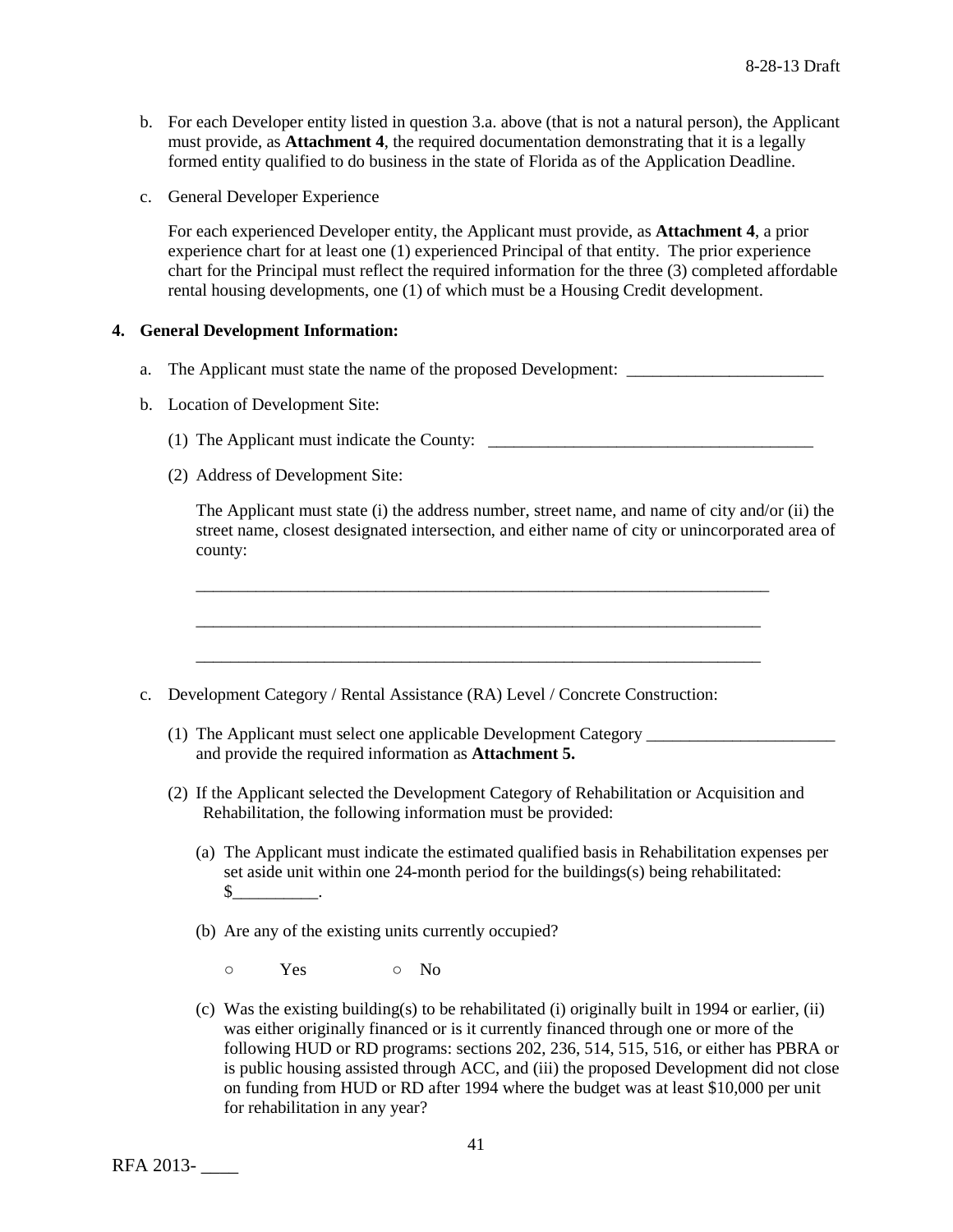- o Yes o No
- (3) Does the proposed Development meet the requirements to be considered to be concrete construction?
	- o Yes o No
- d. The Applicant must select one applicable Development Type: \_\_\_\_\_\_\_\_\_\_\_\_\_\_\_\_\_\_\_\_\_\_\_\_\_\_\_
- e. Number of Units in Proposed Development:
	- (1) The Applicant must state the total number of units: \_\_\_\_\_\_\_\_\_\_\_\_\_\_\_\_\_\_\_\_\_\_\_\_\_\_\_\_\_\_\_\_\_
	- (2) The Applicant must select the applicable item below:
		- (a) Proposed Development consists of 100% new construction units
		- (b) Proposed Development consists of 100% rehabilitation units
		- (c) Proposed Development consists of a combination of new construction units and rehabilitation units. State the quantity of each type:
			- \_\_\_\_ new construction units and \_\_\_\_ rehabilitation units

#### **5. Proximity:**

In order to be considered for any points, the Applicant must provide an acceptable Surveyor Certification form as **Attachment 6.** The form must reflect the Development Location Point and Services information for the Bus or Rail Transit Service (if Private Transportation is not selected at question 5.b. below) and Community Services for which the Applicant is seeking points.

a. PHA Proximity Point Boost:

Are all of the units in the proposed Development located on a site $(s)$  with an existing Declaration of Trust between a Public Housing Authority and HUD?

o Yes o No

If "Yes", in order to be eligible for the PHA Proximity Point Boost, the Applicant must provide the required letter as **Attachment 6**, as outlined in Section Four A.5.b.(1) of the RFA.

b. Private Transportation Transit Service:

If the Applicant selected the Elderly Demographic at question 1 above, does the Applicant commit to provide private transportation, as outlined in Section Four A.5.c.(1)(a), as its Transit Service?

- Yes No
- c. Mandatory Distance Requirement: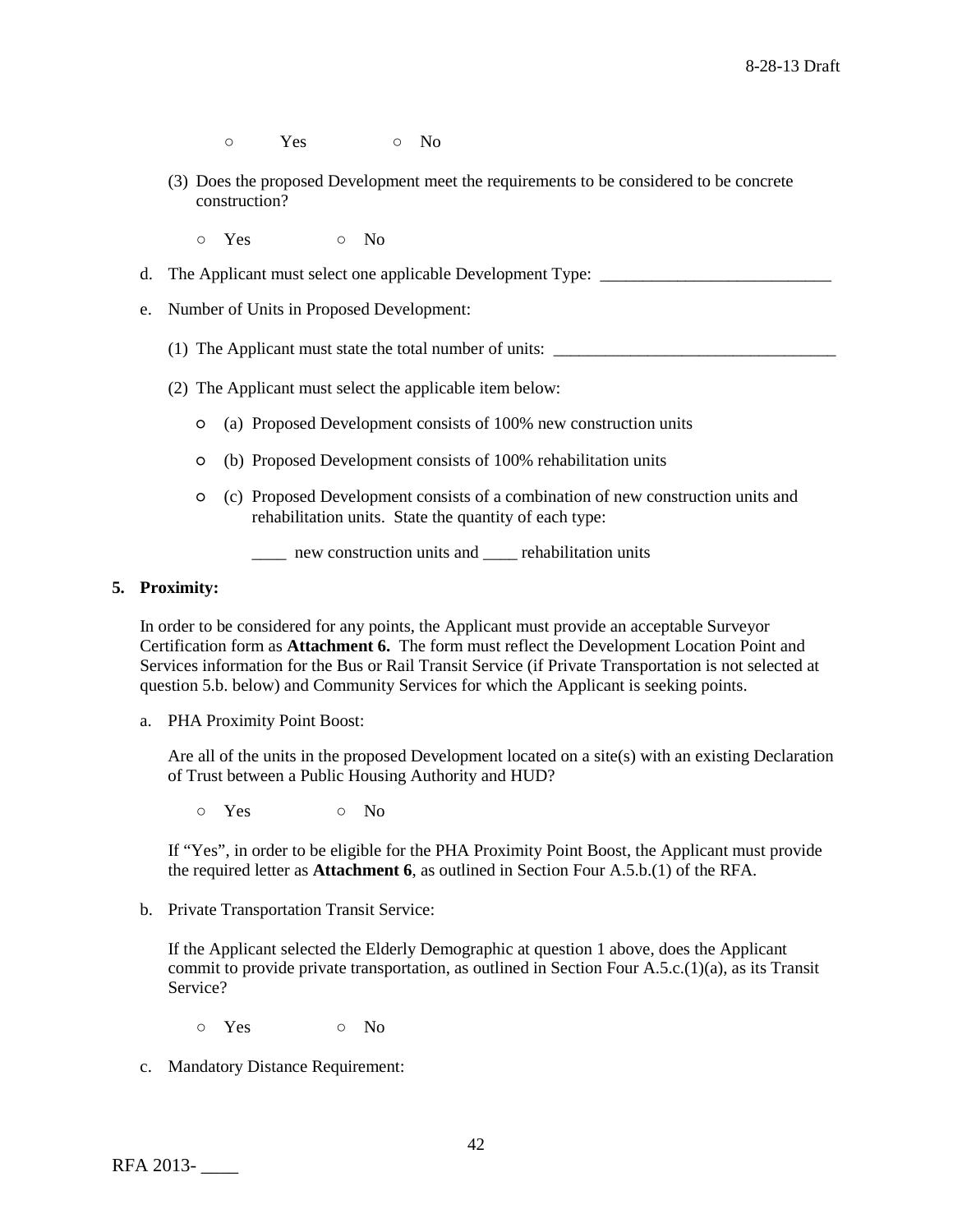For proximity of the proposed Development to the closest Development latitude and longitude coordinates identified on the FHFC Development Proximity List, indicate which of the following applies to this Application. The Applicant must make one selection. Applicants that are eligible to select (1) or (2) below will be eligible for the automatic qualification for the Mandatory Distance Requirement. Applicants not eligible for the automatic qualification for the Mandatory Distance Requirement should select (3) below and follow the instructions outlined in Section Four A.5.d.(2) of the RFA to determine whether the Application meets the Mandatory Distance Requirement.

- $\circ$  (1) The Applicant selected the Rehabilitation or Acquisition and Rehabilitation Development Category at question 4.c.(1) of Exhibit A of the RFA, the proposed Development involves the Rehabilitation of an existing, occupied residential rental property in operation as of the Application Deadline and the proposed Development meets all of the following criteria: (i) the Applicant demonstrated its commitment to set aside at least 30 percent of the total units for ELI on the Total Set-Aside Breakdown Chart at question 6.b. of Exhibit A, (ii) the proposed Development is classified as RA Level 1 or RA Level 2, (iii) the Percentage of Total Units that will have Rental Assistance is greater than 75 percent, and (iii) the proposed Development consists of a total of 250 units or less, unless further restricted by the Elderly Demographic requirements outlined in Exhibit C of the RFA.
- (2) The Applicant selected the Redevelopment or Acquisition and Redevelopment Development Category at question 4.c.(1) of Exhibit A of the RFA and the proposed Development meets all of the following criteria: (i) the Applicant demonstrated its commitment to set aside at least 30 percent of the total units for ELI on the Total Set-Aside Breakdown Chart at question 6.b. of Exhibit A, (ii) the proposed Development is classified as RA Level 1 or RA Level 2, (iii) the Percentage of Total Units that will have Rental Assistance is greater than 75 percent, and (iii) the proposed Development consists of a total of 250 units or less, unless further restricted by the Elderly Demographic requirements outlined in Exhibit C of the RFA.
- $\circ$  (3) None of the above applies to this Application. If this item is selected by the Applicant, the following question must be answered:

Do the proposed Development and any Development(s) on the List have one or more of the same Financial Beneficiaries and meet at least one of the following criteria: (i) they are contiguous or divided by a street, and/or (ii) they are divided by a prior phase of the proposed Development?

o Yes o No

If "yes", the Applicant must identify the specific Development(s) on the List that it wishes to disregard (as outlined in Section Four A.5.d. of the RFA):

\_\_\_\_\_\_\_\_\_\_\_\_\_\_\_\_\_\_\_\_\_\_\_\_\_\_\_\_\_\_\_\_\_\_\_\_\_\_\_\_\_\_\_\_\_\_\_\_\_\_\_\_\_\_\_\_\_\_\_\_\_\_\_\_\_\_\_\_\_ \_\_\_\_\_\_\_\_\_\_\_\_\_\_\_\_\_\_\_\_\_\_\_\_\_\_\_\_\_\_\_\_\_\_\_\_\_\_\_\_\_\_\_\_\_\_\_\_\_\_\_\_\_\_\_\_\_\_\_\_\_\_\_\_\_\_\_\_\_ \_\_\_\_\_\_\_\_\_\_\_\_\_\_\_\_\_\_\_\_\_\_\_\_\_\_\_\_\_\_\_\_\_\_\_\_\_\_\_\_\_\_\_\_\_\_\_\_\_\_\_\_\_\_\_\_\_\_\_\_\_\_\_\_\_\_\_\_\_

Note: RA Levels are described in Section Four A.4.c.(2) of the RFA.

### **6. Set-Aside Commitments:**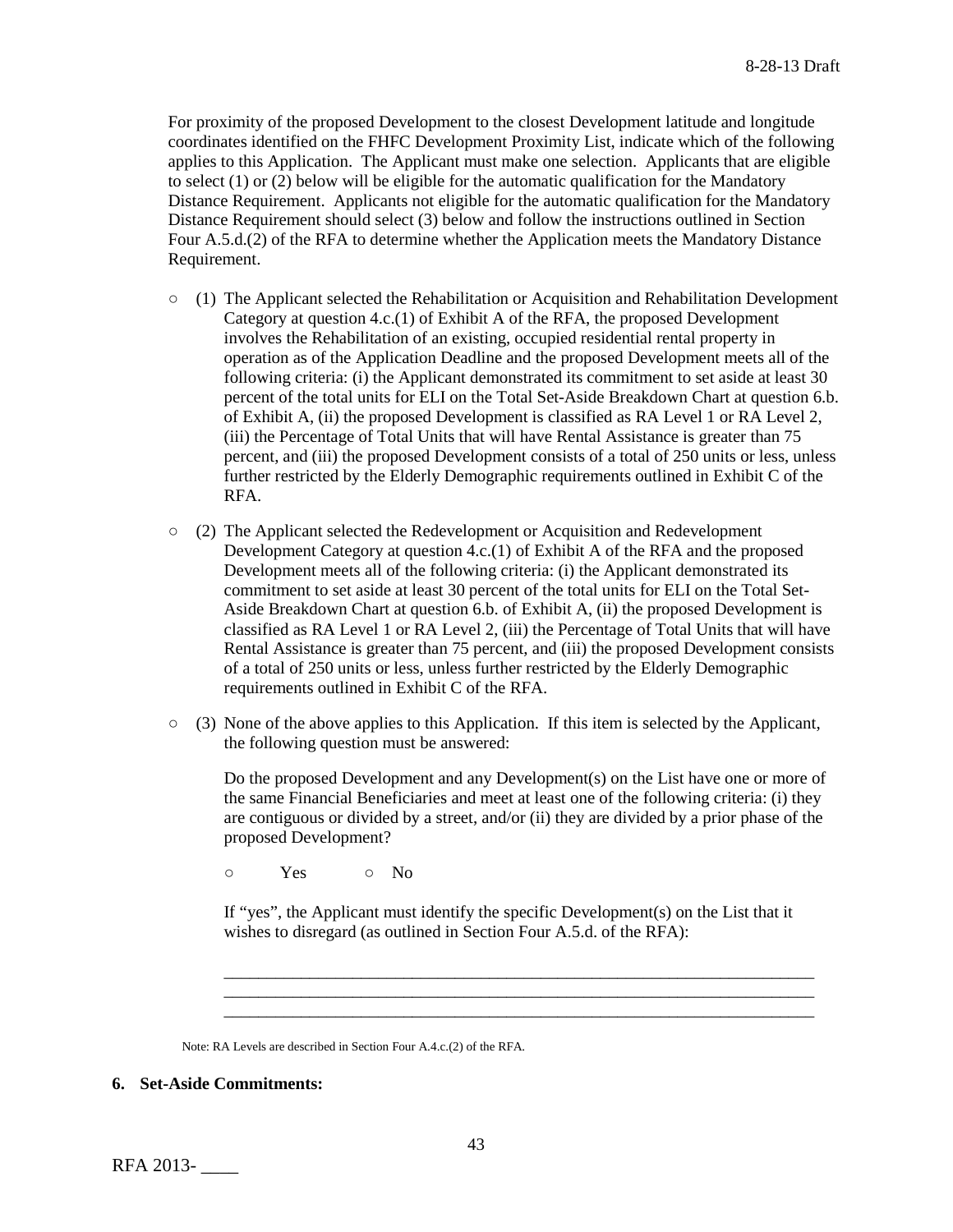a. Minimum Set-Aside per Section 42 of the IRC:

The Applicant must select one of the following:

- 20% of units at 50% Area Median Income (AMI) or lower
- 40% of units at 60% AMI or lower
- Deep rent skewing option as defined in Section 42 of the IRC, as amended
- b. Total Set-Aside Breakdown Chart:

The Applicant must reflect on the Total Set-Aside Breakdown Chart below all set-aside commitments (required set-asides and additional set-asides, including all required ELI set-asides, as well as the total set-aside percentage) by listing the percentage of residential units, stated in whole numbers, to be set aside at each selected AMI level:

|                 | Total Set-Aside Breakdown Chart |                  |  |  |  |  |
|-----------------|---------------------------------|------------------|--|--|--|--|
|                 | Percentage of Residential       | <b>AMI</b> Level |  |  |  |  |
|                 | Units                           |                  |  |  |  |  |
|                 | $\%$                            | At or Below 25%  |  |  |  |  |
|                 | %                               | At or Below 28%  |  |  |  |  |
|                 | $\%$                            | At or Below 30%  |  |  |  |  |
|                 | $\%$                            | At or Below 33%  |  |  |  |  |
|                 | $\%$                            | At or Below 35%  |  |  |  |  |
|                 | $\%$                            | At or Below 40%  |  |  |  |  |
|                 | $\%$                            | At or Below 45%  |  |  |  |  |
|                 | $\%$                            | At or Below 50%  |  |  |  |  |
|                 | $\%$                            | At or Below 60%  |  |  |  |  |
| Total Set-Aside | $\%$                            |                  |  |  |  |  |
| Percentage:     |                                 |                  |  |  |  |  |

# **7. Site Control:**

The Applicant must demonstrate site control by providing the following documentation as **Attachment 7**, as outlined at Section Four A.7. of the RFA:

- a. A fully executed eligible contract for purchase and sale for the subject property; and/or
- b. A recorded deed or recorded certificate of title; and/or
- c. A copy of the fully executed long-term lease.

# **8. Local Government Contributions:**

If the Applicant selected the Development Category of New Construction, Redevelopment, or Acquisition and Redevelopment at question 4.c. above, (i.e., the Application is not eligible for automatic 5 points), has a Local Government committed to provide a contribution to the proposed Development?

o Yes o No

If "Yes", in order to be considered for points for this section of the RFA, the Applicant must provide the following Local Government Verification of Contribution form(s) as **Attachment 8**, as applicable:

a. Local Government Verification of Contribution – Grant Form;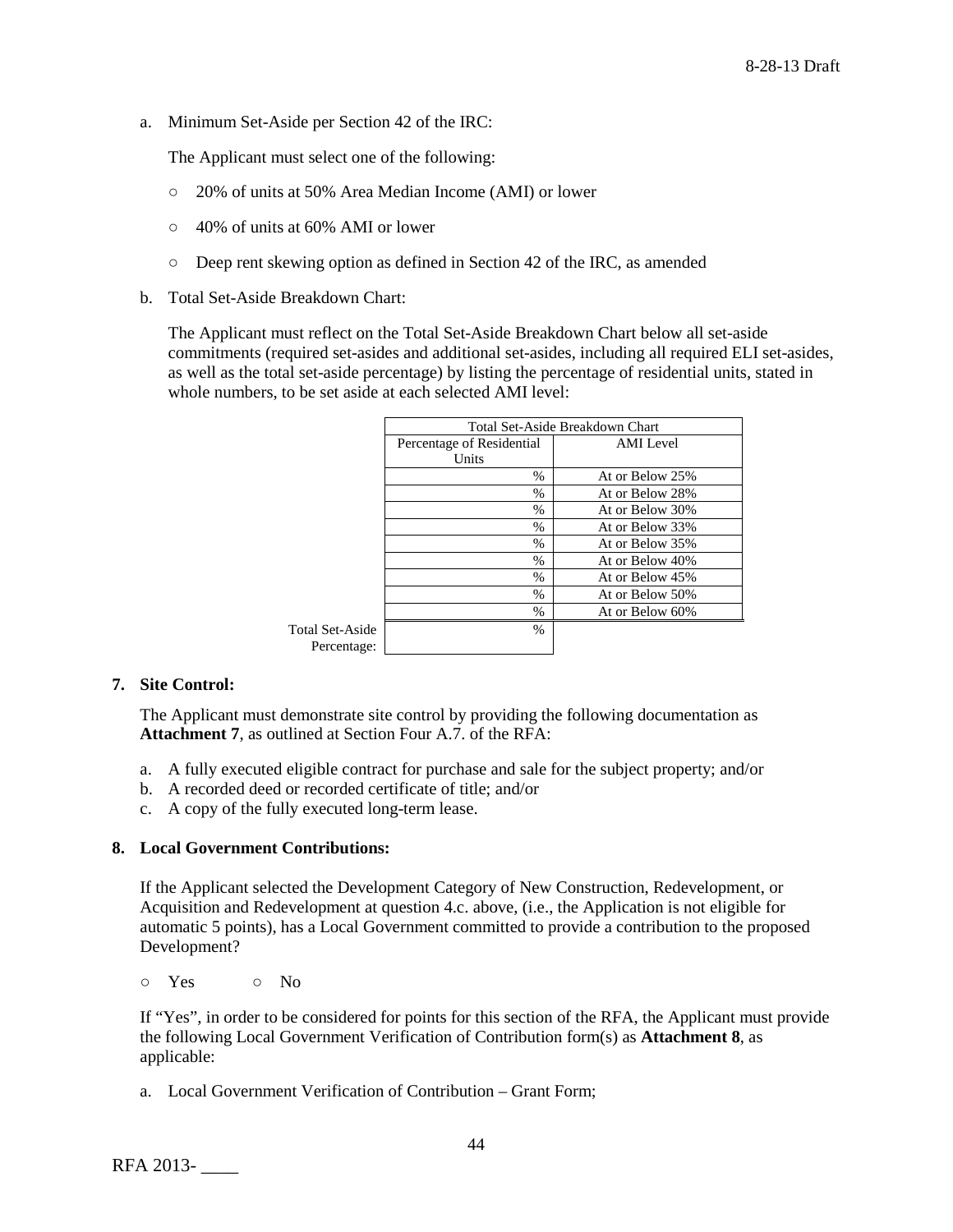- b. Local Government Verification of Contribution Fee Waiver Form;
- c. Local Government Verification of Contribution Loan Form; and/or
- d. Local Government Verification of Contribution Fee Deferral Form.

### **9. Funding:**

- a. State the Applicant's Housing Credit Request Amount (annual amount):  $\quad \quad$ 
	- (1) Difficult Development Area (DDA) and Qualified Census Tract (QCT):
		- (a) Is the proposed Development located in a DDA, as defined in Section  $42(d)(5)(B)(iii)$ , IRC, as amended?
			- o Yes o No
			- If "Yes", indicate which DDA: \_\_\_\_\_\_\_\_\_\_\_\_\_\_\_\_
		- (b) If the proposed Development is not located in a DDA (as indicated by the Applicant in question (a) above), is it located in a QCT as defined in Section  $42(d)(5)(B)(ii)$  of the IRC, as amended?
			- Yes No

If "Yes", indicate the QCT Number: \_\_\_\_\_\_\_\_\_\_\_\_\_\_ and provide a copy of a letter from the local planning office or census bureau which verifies that the proposed Development is located in the referenced QCT as **Attachment 9**.

(2) Multi-Phase Development:

If the answer to question  $(1)(a)$  and/or  $(1)(b)$  above is "Yes", indicate which of the following applies (question  $(2)(a)$ ,  $(2)(b)$  or  $(2)(d)$  below):

If the answer to both questions  $(2)(a)$  and  $(2)(b)$  above is "No", indicate which of the following applies (question  $(2)(c)$  or  $(2)(d)$  below):

- (a) The proposed Development is located in a HUD-designated DDA and/or QCT and is a phase of a multiphase Development, as defined in Section Four A.9.a.(1) of the RFA, where no phase was funded in the 2011 Universal Application Cycle.
	- or
- (b) The proposed Development is located in a HUD-designated DDA and/or QCT and is an additional phase of a multi-phase Development where a phase was funded in the 2011 Universal Application Cycle. Provide the required information regarding the previously funded phase(s) as **Attachment 9**.
	- or
- $\circ$  (c) The proposed Development is not located in a HUD-designated DDA or OCT, but it is an additional phase of a multi-phase Development where a phase was funded in the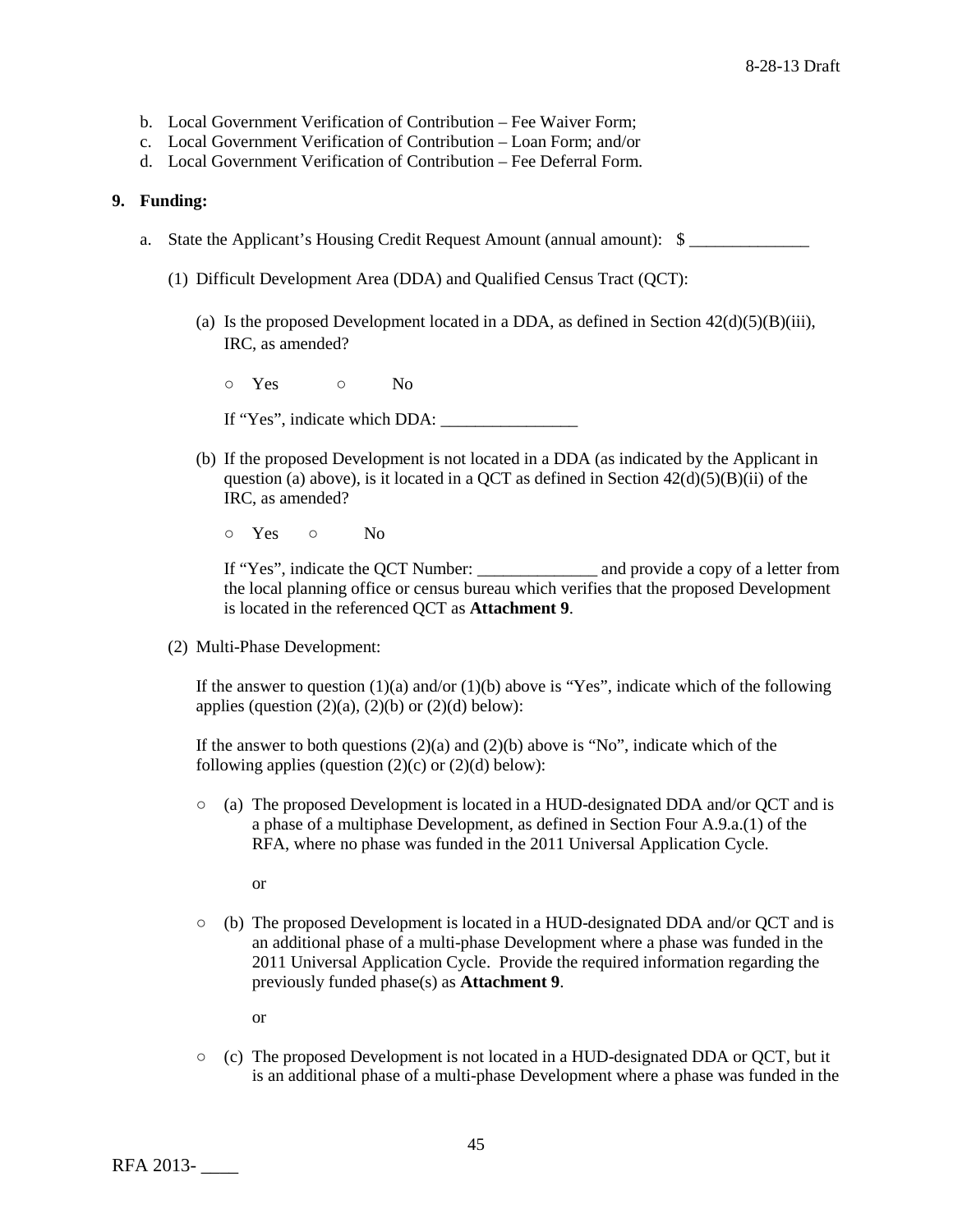2011 Universal Application Cycle. Provide the required information regarding the previously funded phase(s) as **Attachment 9**.

or

- $\circ$  (d) Neither (a), (b), nor (c) above applies to the proposed Development.
- b. Other Funding:
	- (1) If a PLP loan has been awarded for this Development, provide the following information:

| $m_{\Omega}$<br>$n \alpha$<br>$\sim$ |
|--------------------------------------|
| мB.                                  |

(2) If any other Corporation funds will be incorporated as a source of financing for the proposed Development, provide the information in the chart below:

| <b>Corporation Program</b> | <b>Corporation File No.</b> | <b>Amount of Funding</b> |
|----------------------------|-----------------------------|--------------------------|
| <b>SAIL</b>                |                             |                          |
| HOME-Rental                |                             |                          |
| <b>MMRB</b>                |                             |                          |
| EHCL                       |                             |                          |

(3) If the proposed Development will be assisted with funding under the United States Department of Agriculture RD 514/516 Program, RD 515 Program, and/or the RD 538 Program, indicate the applicable program(s) below and provide the required documentation as **Attachment 10** to Exhibit A.

| $\Box$ RD 514/516 | $\Box$ RD 515 | $\Box$ RD 538 |
|-------------------|---------------|---------------|
|-------------------|---------------|---------------|

c. Finance Documents:

The Applicant must complete the Development Cost Pro-Forma, the Detail/Explanation Sheet, if applicable, the Construction or Rehab Analysis, and the Permanent Analysis.

d. Non-Corporation Funding Proposals:

The Applicant must attach all funding proposals executed by the lender(s) or other source(s). Insert the documentation for each source as a separate attachment to Exhibit A beginning with **Attachment 11** and continuing with sequentially numbered attachments for each additional funding source.

e. Per Unit Construction Funding Preference:

Does the proposed Development qualify for the Per Unit Construction Funding Preference, as outlined at Section Four A.9.e. of the RFA?

○ Yes ○ No

### **10. Applicant Certification and Acknowledgement:**

a. The Applicant certifies that the proposed Development can be completed and operating within the development schedule and budget submitted to the Corporation.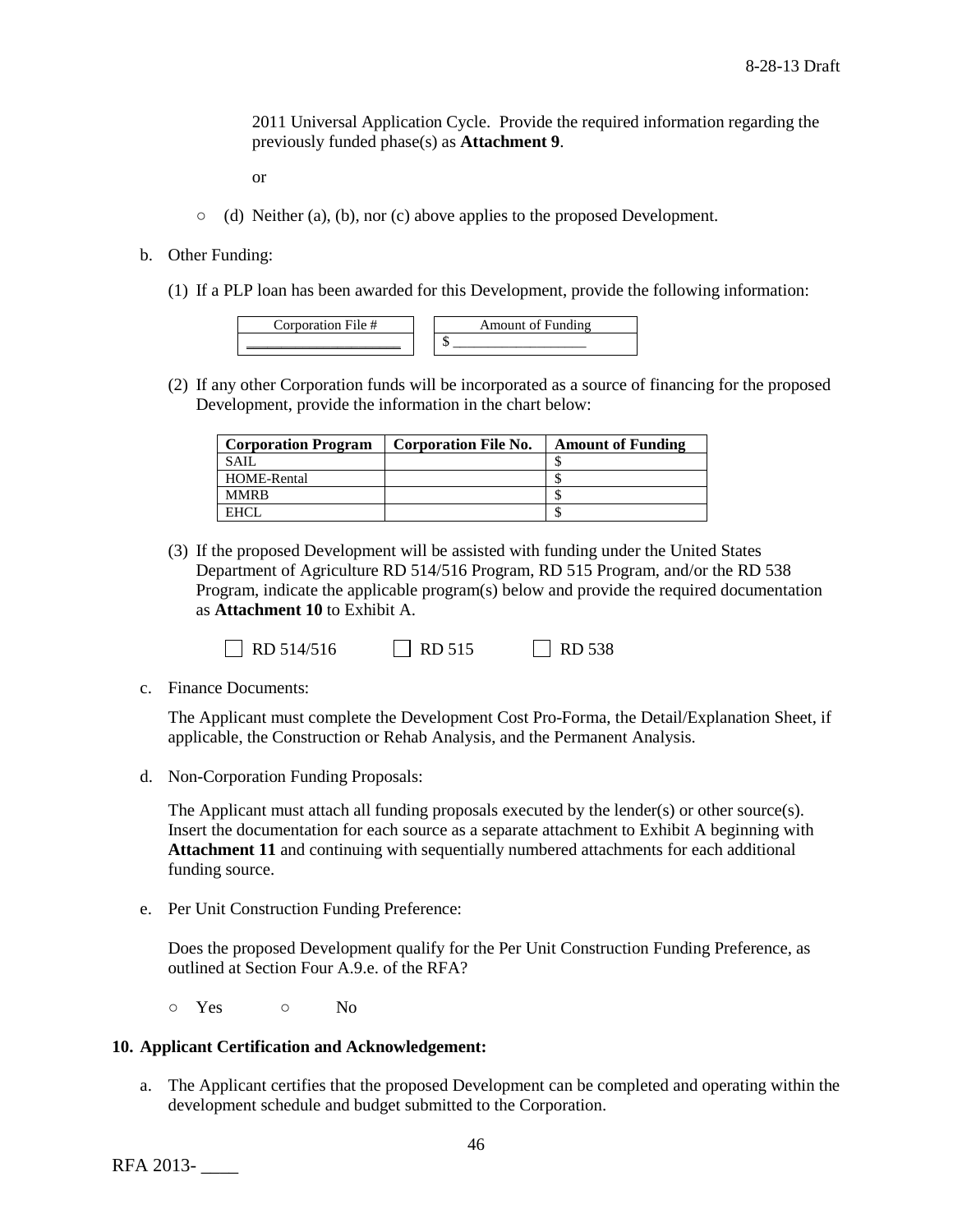- b. The Applicant acknowledges and certifies that the following information will be provided by the due date outlined below, or as otherwise outlined in the invitation to enter credit underwriting. Failure to provide the required information by the stated deadline shall result in the withdrawal of the invitation to enter credit underwriting.
	- (1) Within 7 Calendar Days of the date of the invitation to enter credit underwriting:
		- (a) Identity of the remaining members of the Development Team (i.e., inexperienced co-Developer(s), Management Company, General Contractor, Architect, Attorney, Accountant and, if applicable, Service Provider), as outlined in Item 12 of Exhibit C of the RFA. The team members so identified, and any future replacement thereof, must be acceptable to the Corporation and the Credit Underwriter;
		- (b) Name and address of the chief elected official of the local jurisdiction where the proposed Development is located;
		- (c) The unit mix for the proposed Development (number of bedrooms per unit, number of baths per unit, and number of units per bedroom type);
		- (d) The number of buildings with dwelling units; and
		- (e) Notification of the Applicant's eligibility for acquisition credits per Section 42 of the IRC, if applicable.
	- (2) Within 21 Calendar Days of the date of the invitation to enter credit underwriting:
		- (a) Certification of the status of site plan approval as of Application Deadline and certification that as of Application Deadline the site is appropriately zoned for the proposed Development, as outlined in Item 13 of Exhibit C of the RFA;
		- (b) Certification confirming the availability of the following for the entire Development site, including confirmation that these items were in place as of the Application Deadline: electricity, water, sewer service, and roads for the proposed Development, as outlined in Item 13 of Exhibit C of the RFA;
		- (c) Certification from a licensed environmental provider confirming that a Phase I environmental site assessment has been performed for the entire Development site, and, if applicable, a Phase II environmental site assessment has been performed, as outlined in Item 13 of Exhibit C of the RFA;
		- (d) Selection of any construction features and amenities, as required in Item 4 of Exhibit C of the RFA;
		- (e) Selection of resident programs, as required in Item 5 of Exhibit C of the RFA;
		- (f) Confirmation that the proposed equity amount to be paid prior to or simultaneous with the closing of construction financing is at least 15 percent of the total proposed equity to be provided (the 15 percent criteria), subject to the following:
			- (i) If syndicating/selling the Housing Credits, there are two exceptions to the preceding sentence. First, if there is a bridge loan proposal within the equity proposal that provides for bridge loan proceeds that equal at least 15 percent of the amount of total proposed equity to be provided to be made available prior to or simultaneous with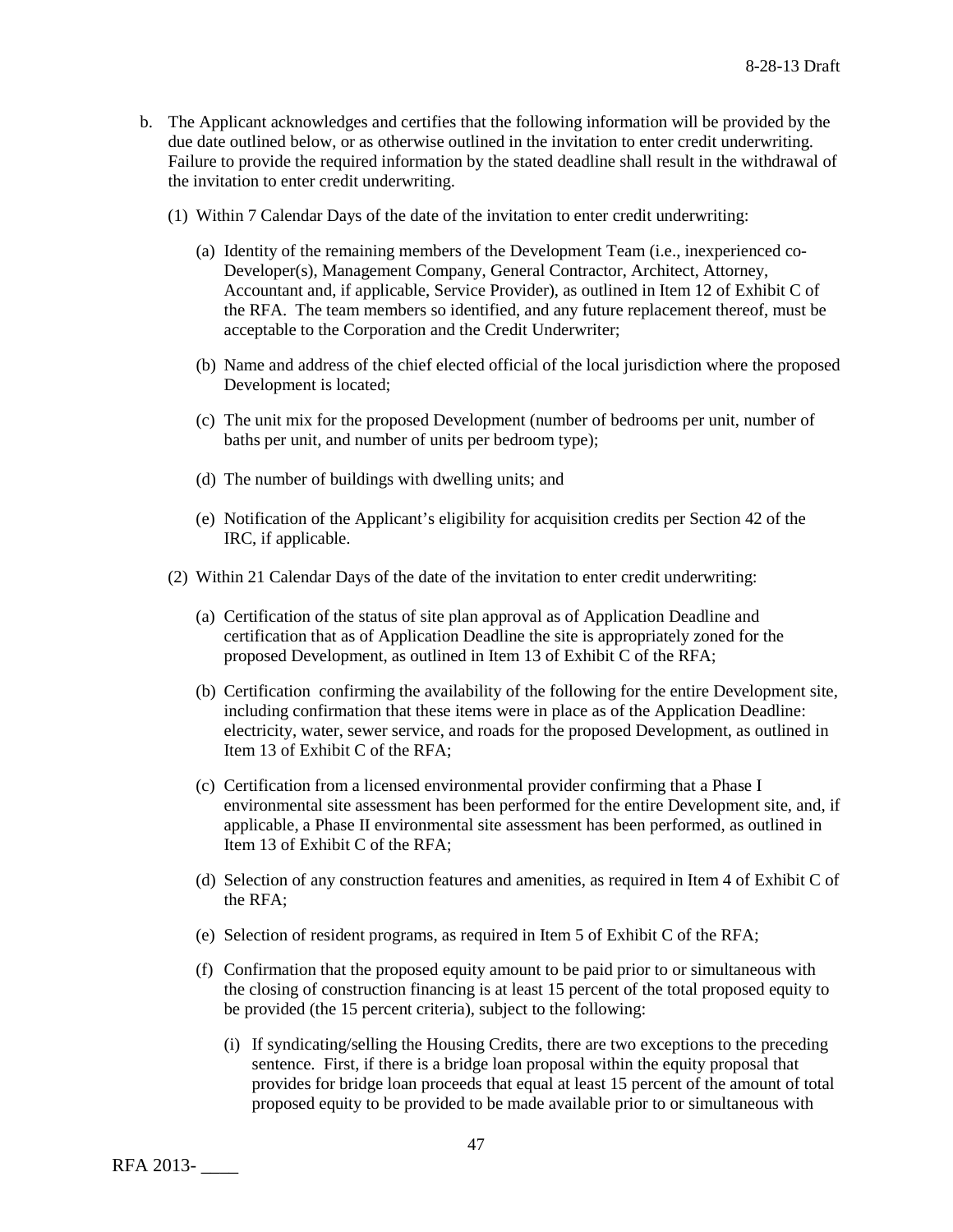closing of construction financing, the 15 percent criteria will be met. Second, if there is a separate bridge loan proposal from either the equity provider, any entity that is controlled directly or indirectly by the equity provider, or a subsidiary of the equity provider's parent holding company, and the proposal explicitly proposes an amount to be made available prior to or simultaneous with the closing of construction financing that equals at least 15 percent of the total proposed equity to be paid stated in the equity proposal, the 15 percent criteria is met. Bridge loan proposals that are not within the equity proposal, though, must meet the criteria previously stated for debt financing with the exception that evidence of ability to fund does not have to be provided. The Applicant may include the proposed amount of the bridge loan as equity proceeds on the Construction or Rehabilitation Analysis and on the Permanent Analysis (Note: this 15 percent criteria must be reflected in the limited partnership agreement or limited liability company operating agreement); or

- (ii) If not syndicating/selling the Housing Credits, proceeds from a bridge loan will not count toward meeting the 15 percent criteria;
- (g) For any Applicant that applied as a Non-Profit but was not considered to be a Non-Profit for purposes of the Non-Profit funding goal, the Applicant may submit any required materials to document its Non-Profit status in order to be eligible to qualify for the Non-Profit Administrative fee outlined in Item 11 of Exhibit C of the RFA;
- (h) Confirmation that all features and amenities committed to and proposed by the Applicant shall be located on the Development site;
- (i) Confirmation that, if the proposed Development meets the definition of Scattered Sites, all Scattered Sites requirements that were not required to be met in the Application will be met, including that all features and amenities committed to and proposed by the Applicant that are not unit-specific shall be located on each of the Scattered Sites, or no more than 1/16 mile from the Scattered Site with the most units, or a combination of both; and
- (j) Notification of the percentage of ownership of the Principals of the Applicant.
- c. By submitting the Application, the Applicant acknowledges and certifies that:
	- (1) The proposed Development will meet all state building codes, including the 2012 Florida Accessibility Code for Building Construction, adopted pursuant to Section 553.503, F.S., the Fair Housing Act as implemented by 24 CFR Part 100, Section 504 of the Rehabilitation Act of 1973 pursuant to Rule Chapter 67-48, F.A.C., and the Americans with Disabilities Act of 1990 as implemented by 28 CFR Part 35, incorporating the most recent amendments, regulations and rules;
	- (2) If the Elderly (ALF or non-ALF) Demographic Commitment is selected, the proposed Development must meet all of the requirements for the applicable demographic commitment as outlined in Items 1, 4, and 5 of Exhibit C of the RFA;
	- (3) The name of the Applicant entity stated in the Application may be changed only by written request of an Applicant to Corporation staff and approval of the Board after the Carryover Allocation Agreement is in effect. In addition, the Applicant entity shall be the recipient of the Housing Credits and may not change until after the Carryover Allocation Agreement is in effect, as further outlined in Item 2 of Exhibit C of the RFA;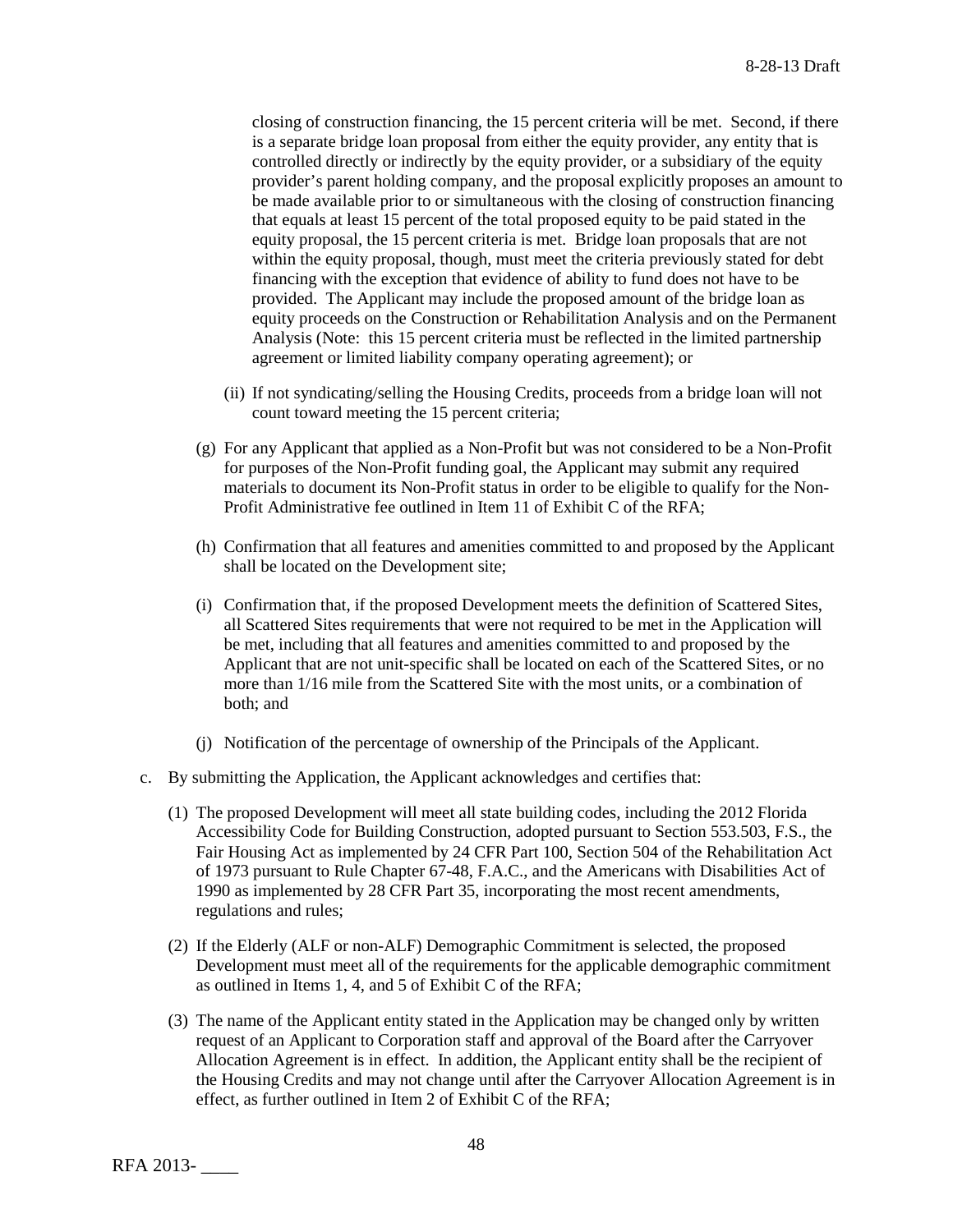- (4) If the Applicant applies as a Non-Profit entity it must remain a Non-Profit entity and the Non-Profit entity must (i) receive at least 25 percent of the Developer's fee; and (ii) understand that it is the Non-Profit entity's responsibility to contractually ensure that it substantially and materially participates in the management and operation of the Development throughout the Compliance Period;
- (5) The success of an Applicant in being selected for funding is not an indication that the Applicant will receive a positive recommendation from the Credit Underwriter or that the Development Team's experience, past performance or financial capacity is satisfactory. The past performance record, financial capacity, and any and all other matters relating to the Development Team, which consists of Developer, Management Company, General Contractor, Architect, Attorney, Accountant, and Service Provider (if the proposed Development is an Elderly Assisted Living Facility), will be reviewed during credit underwriting. The Credit Underwriter may require additional information from any member of the Development Team including, without limitation, documentation on other past projects and financials. Development Teams with an unsatisfactory past performance record, inadequate financial capacity or any other unsatisfactory matters relating to their suitability may result in a negative recommendation from the Credit Underwriter;
- (6) The Principals of each Developer identified in the Application, including all co-Developers, may be changed only by written request of an Applicant to Corporation staff and approval of the Board after the Applicant has been invited to enter credit underwriting. In addition, any allowable replacement of an experienced Principal of a Developer entity must meet the experience requirements that were met by the original Principal;
- (7) During credit underwriting, all funded Applications will be held to the number of RA units stated in the applicable letter provided by the Applicant as Attachment 5 to Exhibit A. This requirement will apply throughout the entire Compliance Period, subject to Congressional appropriation and continuation of the rental assistance program;
- (8) The total number of units stated in the Application may be increased after the Applicant has been invited to enter credit underwriting, subject to written request of an Applicant to Corporation staff and approval of the Corporation;
- (9) The invitation to enter credit underwriting will be rescinded if it is determined that the proposed Development was placed in service prior to the year in which it received its allocation;
- (10) The proposed Development will include all required construction features and amenities applicable to the Demographic selected, as outlined in Item 4 of Exhibit C of the RFA. The quality of the features and amenities committed to by the Applicant are subject to approval of the Board of Directors;
- (11) The proposed Development will include all required resident programs applicable to the Demographic selected, as outlined in Item 5 of Exhibit C of the RFA. The quality of the resident programs committed to by the Applicant are subject to approval of the Board of Directors;
- (12) The proposed Development will include the required set-aside units (for ELI Households and Total Set-Aside Percentage). The Total Set-Aside Percentage stated in the Application may be increased after the Applicant has been invited to enter credit underwriting, subject to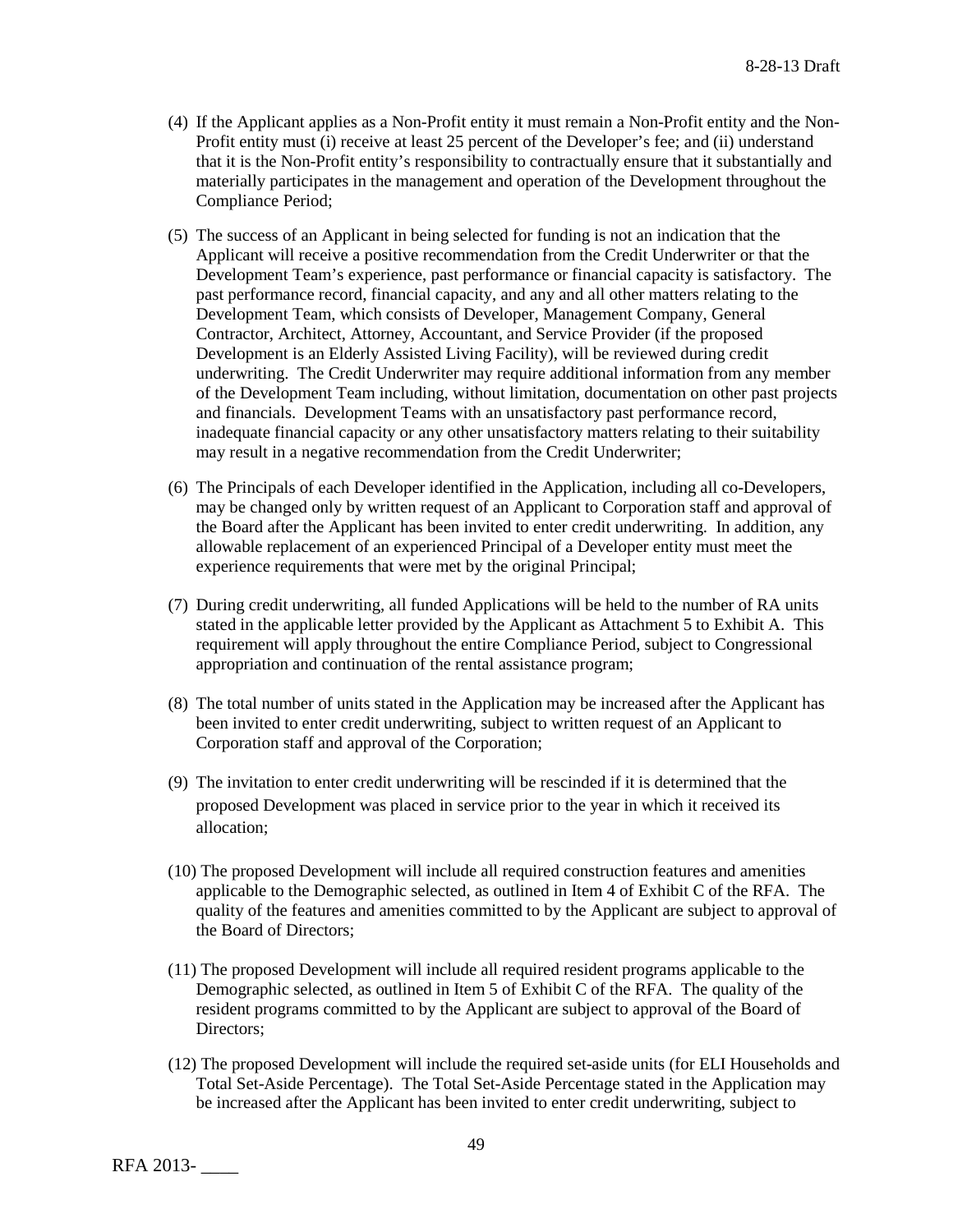written request of an Applicant to Corporation staff and approval of the Corporation. Commitments to set aside residential units made by those Applicants that receive funding will become the minimum set-aside requirements for any other Corporation funds that the Applicant may receive in the future for the same Development;

- (13) The Applicant irrevocably commits to set aside units in the proposed Development for a total of 50 years. Note: in submitting its Application, the Applicant knowingly, voluntarily and irrevocably commits to waive, and does hereby waive, for the duration of the 50-year set aside period the option to convert to market, including any option or right to submit a request for a qualified contract, after year fourteen (14), and any other option, right or process available to the Applicant to terminate (or that would result in the termination of) the 50-year set aside period at any time prior to the expiration of its full term;
- (14) The Applicant's commitments will be included in the Extended Use Agreement and must be maintained in order for the Development to remain in compliance, unless the Board approves a change;
- (15) The applicable fees outlined in Item 11 of Exhibit C of the RFA will be due as outlined in this RFA, Rule Chapter 67-48, F.A.C., and/or as otherwise prescribed by the Corporation and/or the Credit Underwriter; and
- (16) The Applicant agrees and acknowledges that the Application will be subject to the Total Development Cost Per Unit Limitation during the scoring, credit underwriting, and final allocation process, as outlined in Item 8 of Exhibit C of the RFA.
- d. The Applicant acknowledges that any funding preliminarily secured by the Applicant is expressly conditioned upon any independent review, analysis and verification of all information contained in this Application that may be conducted by the Corporation, the successful completion of credit underwriting, and all necessary approvals by the Board of Directors, Corporation or other legal counsel, the Credit Underwriter, and Corporation Staff.
- e. If preliminary funding is approved, the Applicant will promptly furnish such other supporting information, documents, and fees as may be requested or required. The Applicant understands and agrees that the Corporation is not responsible for actions taken by the undersigned in reliance on a preliminary commitment by the Corporation. The Applicant commits that no qualified residents will be refused occupancy because they have Section 8 vouchers or certificates. The Applicant further commits to actively seek tenants from public housing waiting lists and tenants who are participating in and/or have successfully completed the training provided by welfare to work or self-sufficiency type programs.
- f. By Certificate of Occupancy, the Applicant commits to participate in the statewide housing locator system, as required by the Corporation.
- g. The Applicant and all Financial Beneficiaries have read all applicable Corporation rules governing this RFA and have read the instructions for completing this RFA and will abide by the applicable Florida Statutes and the credit underwriting and program provisions outlined in Rule Chapter 67-48, F.A.C. The Applicant and all Financial Beneficiaries have read, understand and will comply with Section 42 of the Internal Revenue Code, as amended, and all related federal regulations.
- h. In eliciting information from third parties required by and/or included in this Application, the Applicant has provided such parties information that accurately describes the Development as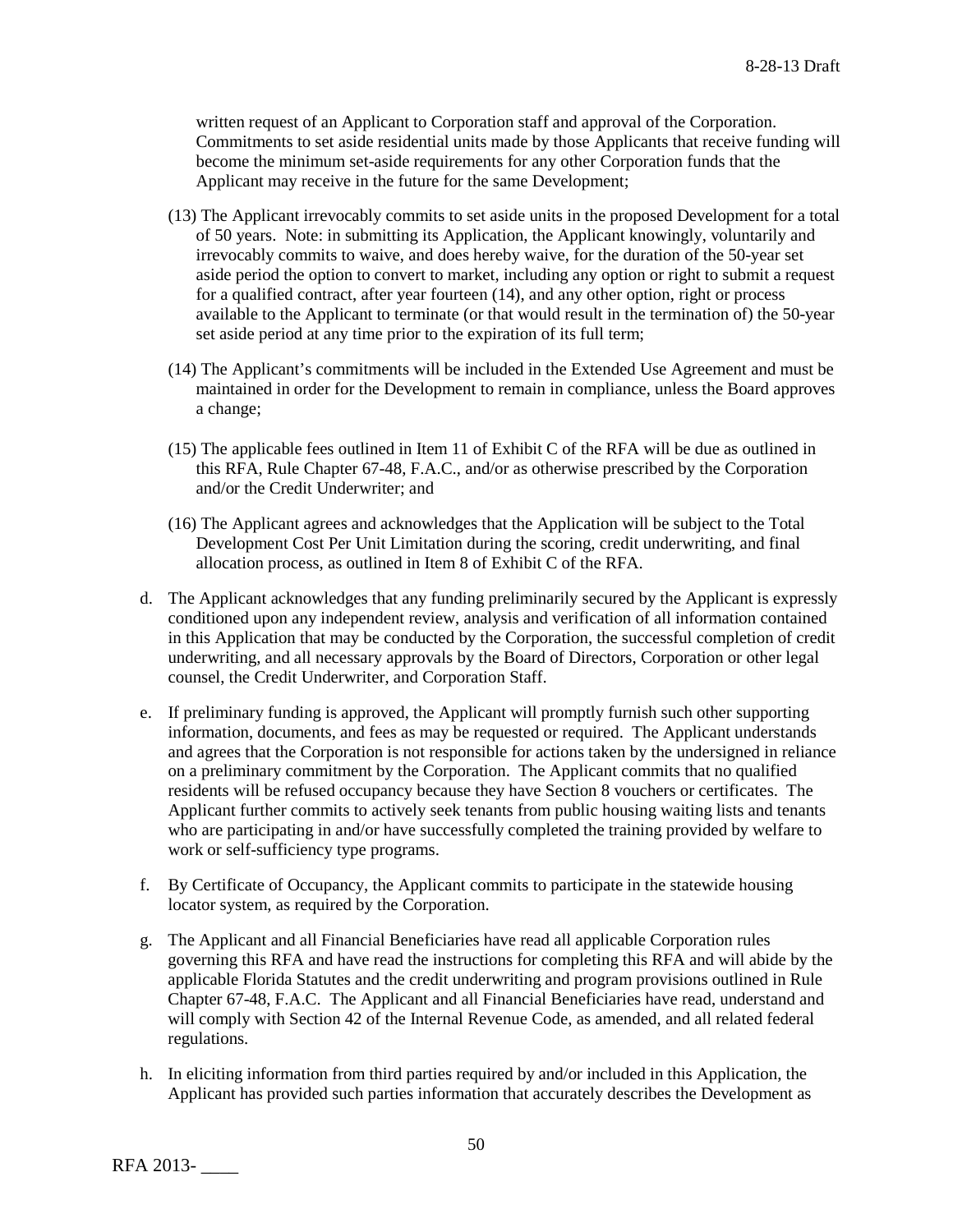proposed in this Application. The Applicant has reviewed the third party information included in this Application and/or provided during the credit underwriting process and the information provided by any such party is based upon, and accurate with respect to, the Development as proposed in this Application.

- i. The undersigned understands and agrees that in the event that the Applicant is invited into credit underwriting, the Applicant must submit IRS Forms 8821 for all Financial Beneficiaries in order to obtain a recommendation for a Housing Credit Allocation.
- j. The undersigned is authorized to bind all Financial Beneficiaries to this certification and warranty of truthfulness and completeness of the Application.

Under the penalties of perjury, I declare and certify that I have read the foregoing and that the information is true, correct and complete.

\_\_\_\_\_\_\_\_\_\_\_\_\_\_\_\_\_\_\_\_\_\_\_\_\_\_\_\_\_\_\_\_\_\_\_\_\_ \_\_\_\_\_\_\_\_\_\_\_\_\_\_\_\_\_\_\_\_\_\_\_\_\_\_\_\_\_\_\_\_\_\_\_\_\_ Signature of Applicant Name (typed or printed)

\_\_\_\_\_\_\_\_\_\_\_\_\_\_\_\_\_\_\_\_\_\_\_\_\_\_\_\_\_\_\_\_\_\_\_\_

Title (typed or printed)

\*\*\*\*\*\*\*\*\*\*\*\*\*\*\*\*\*\*

# **Addenda**

The Applicant may use the space below to provide any additional information or explanatory addendum for items in the Application. Please specify the particular Item to which the additional information or explanatory addendum applies.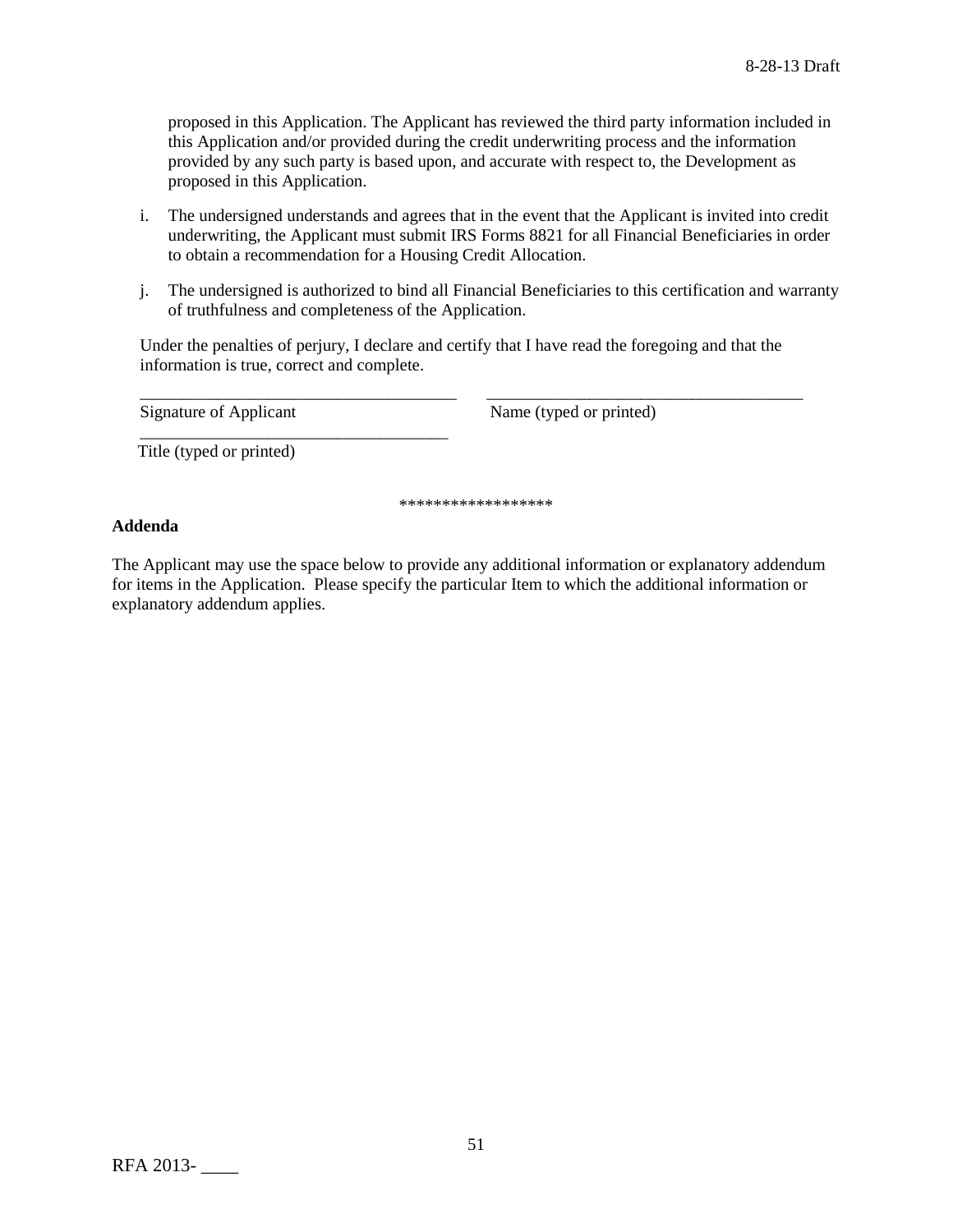# **Exhibit B to RFA 2013-\_\_\_\_ - Affordable Housing Developments located in Broward, Miami-Dade and Palm Beach Counties**

- 1. To be considered for any points for Proximity to Services and Proximity to Developments on the FHFC Proximity List, as outlined in Section Four A.5. of the RFA, the Applicant must provide the following Surveyor Certification form.
- 2. For Applications that are not eligible for automatic points, in order to be considered for points for Local Government Contributions, as outlined in Section Four A.8. of the RFA, the Applicant must provide one or more of the following Local Government Verification of Contribution forms.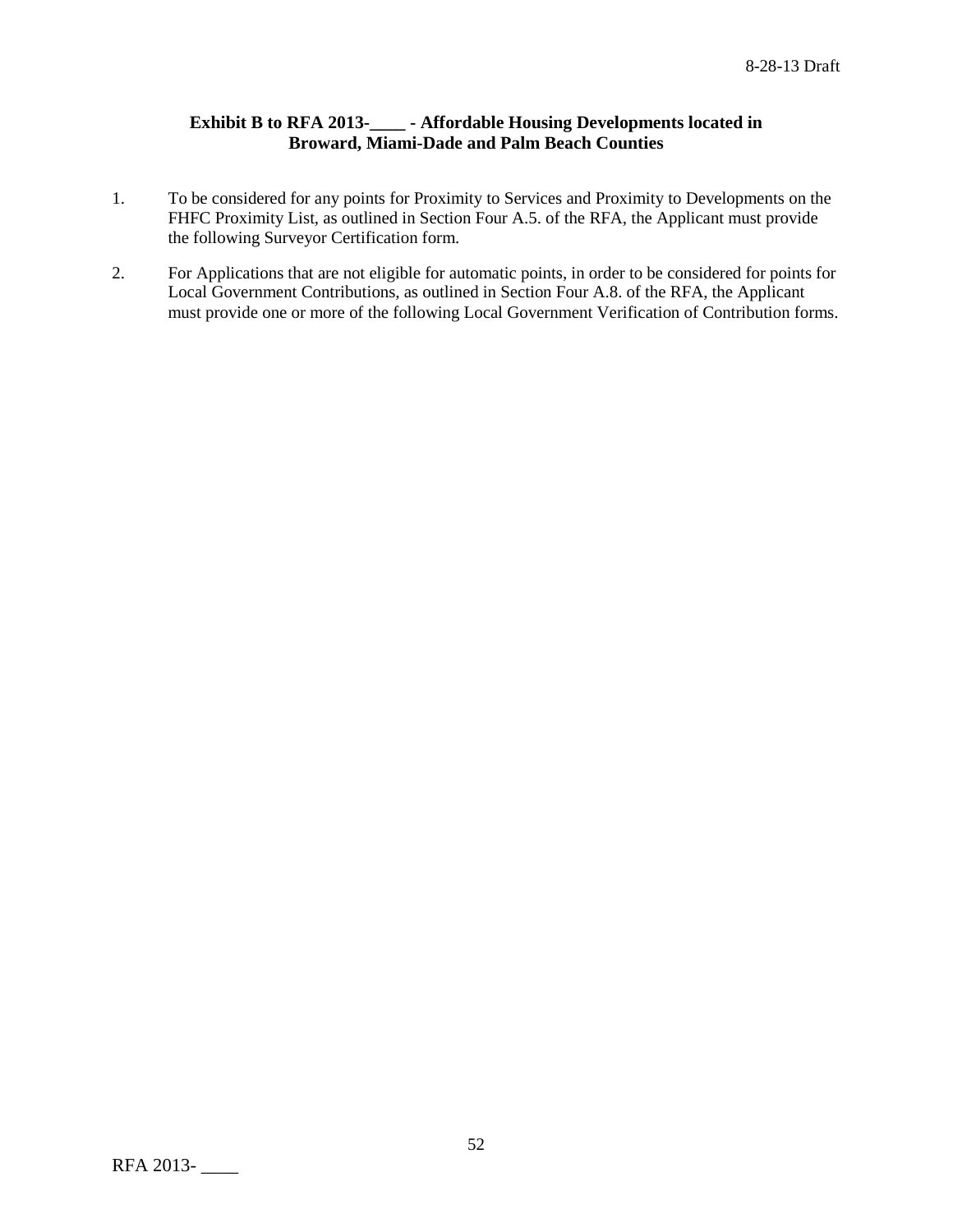#### **2013 SURVEYOR CERTIFICATION FORM**

| Name of Development:  |  |  |
|-----------------------|--|--|
|                       |  |  |
| Development Location: |  |  |

(At a minimum, provide the address number, street name and city, and/or provide the street name, closest designated intersection and either the city (if located within a city) or county (if located in the unincorporated area of the county). If the Development consists of Scattered Sites, the Development Location stated above must reflect the Scattered Site<sup>1</sup> where the Development Location Point is located.)

The undersigned Florida licensed surveyor confirms that the method used to determine the following latitude and longitude coordinates conforms to Rule 5J-17, F.A.C., formerly 61G17-6, F.A.C.:

#### *\*All calculations shall be based on "WGS 84" and be grid distances. The horizontal positions shall be collected to meet submeter accuracy (no autonomous hand-held GPS units shall be used).*

| <b>State the Development</b>        | N       |         | Seconds             | W       |         | Seconds             |
|-------------------------------------|---------|---------|---------------------|---------|---------|---------------------|
| <b>Location Point.</b> <sup>2</sup> | Degrees | Minutes | (truncated after 1) | Degrees | Minutes | (truncated after 1) |
|                                     |         |         | decimal place)      |         |         | decimal place)      |
|                                     |         |         |                     |         |         |                     |

To be eligible for proximity points, Degrees and Minutes must be stated as whole numbers and Seconds must be truncated after 1 decimal place.

|                                                                                                                                                                                                                          | Latitude     |                |                                              |                                                                                                                                                                                                                                |                | Longitude                                    |
|--------------------------------------------------------------------------------------------------------------------------------------------------------------------------------------------------------------------------|--------------|----------------|----------------------------------------------|--------------------------------------------------------------------------------------------------------------------------------------------------------------------------------------------------------------------------------|----------------|----------------------------------------------|
| <b>Public Bus Stop</b>                                                                                                                                                                                                   | N<br>Degrees | <b>Minutes</b> | Seconds (truncated<br>after 1 decimal place) | W<br>Degrees                                                                                                                                                                                                                   | <b>Minutes</b> | Seconds (truncated<br>after 1 decimal place) |
| <b>Public Bus</b>                                                                                                                                                                                                        | $N \sim$     |                | Seconds (truncated                           | W                                                                                                                                                                                                                              |                | Seconds (truncated                           |
| <b>Transfer Stop</b>                                                                                                                                                                                                     | Degrees      | <b>Minutes</b> | after 1 decimal place)                       | Degrees                                                                                                                                                                                                                        | Minutes        | after 1 decimal place)                       |
| <b>Public Bus</b>                                                                                                                                                                                                        | $N \sim$     |                | Seconds (truncated                           | W                                                                                                                                                                                                                              |                | Seconds (truncated                           |
| <b>Rapid Transit</b>                                                                                                                                                                                                     | Degrees      | <b>Minutes</b> | after 1 decimal place)                       | Degrees                                                                                                                                                                                                                        | Minutes        | after 1 decimal place)                       |
| <b>Stop</b>                                                                                                                                                                                                              |              |                |                                              |                                                                                                                                                                                                                                |                |                                              |
| <b>SunRail Station,</b>                                                                                                                                                                                                  | N            |                | Seconds (truncated                           | W and the set of the set of the set of the set of the set of the set of the set of the set of the set of the set of the set of the set of the set of the set of the set of the set of the set of the set of the set of the set |                | Seconds (truncated                           |
| <b>MetroRail</b>                                                                                                                                                                                                         | Degrees      | <b>Minutes</b> | after 1 decimal place)                       | Degrees                                                                                                                                                                                                                        | Minutes        | after 1 decimal place)                       |
| Station, or<br><b>TriRail Station</b>                                                                                                                                                                                    |              |                |                                              |                                                                                                                                                                                                                                |                |                                              |
|                                                                                                                                                                                                                          |              |                |                                              |                                                                                                                                                                                                                                |                |                                              |
| Using the method described above <sup>*</sup> , the distance (rounded up to the nearest hundredth of a mile) between<br>the coordinates of the Development Location Point and the coordinates of the Transit Service is: |              |                |                                              |                                                                                                                                                                                                                                |                | Miles                                        |

Transit Service – State the latitude and longitude coordinates for one (1) Transit Service on the chart below.<sup>3</sup>

**Community Services** - State the Name, Address and latitude and longitude coordinates of the closest service(s) on the chart below.3

| <b>Grocery Store:</b>                                                                                                                                                                                                  | Latitude |                |                                                  | Longitude    |         |                                                 |
|------------------------------------------------------------------------------------------------------------------------------------------------------------------------------------------------------------------------|----------|----------------|--------------------------------------------------|--------------|---------|-------------------------------------------------|
| Name -<br>Address -                                                                                                                                                                                                    | Degrees  | <b>Minutes</b> | Seconds<br>(truncated after 1)<br>decimal place) | W<br>Degrees | Minutes | Seconds (truncated<br>after 1 decimal<br>place) |
| Using the method described above <sup>*</sup> , the distance (rounded up to the nearest hundredth of a mile) between the<br>coordinates of the Development Location Point and the coordinates of the Grocery Store is: |          |                |                                                  |              |         | $\frac{1}{2}$ Miles                             |

Initials of Surveyor\_\_\_\_\_\_\_\_\_\_\_\_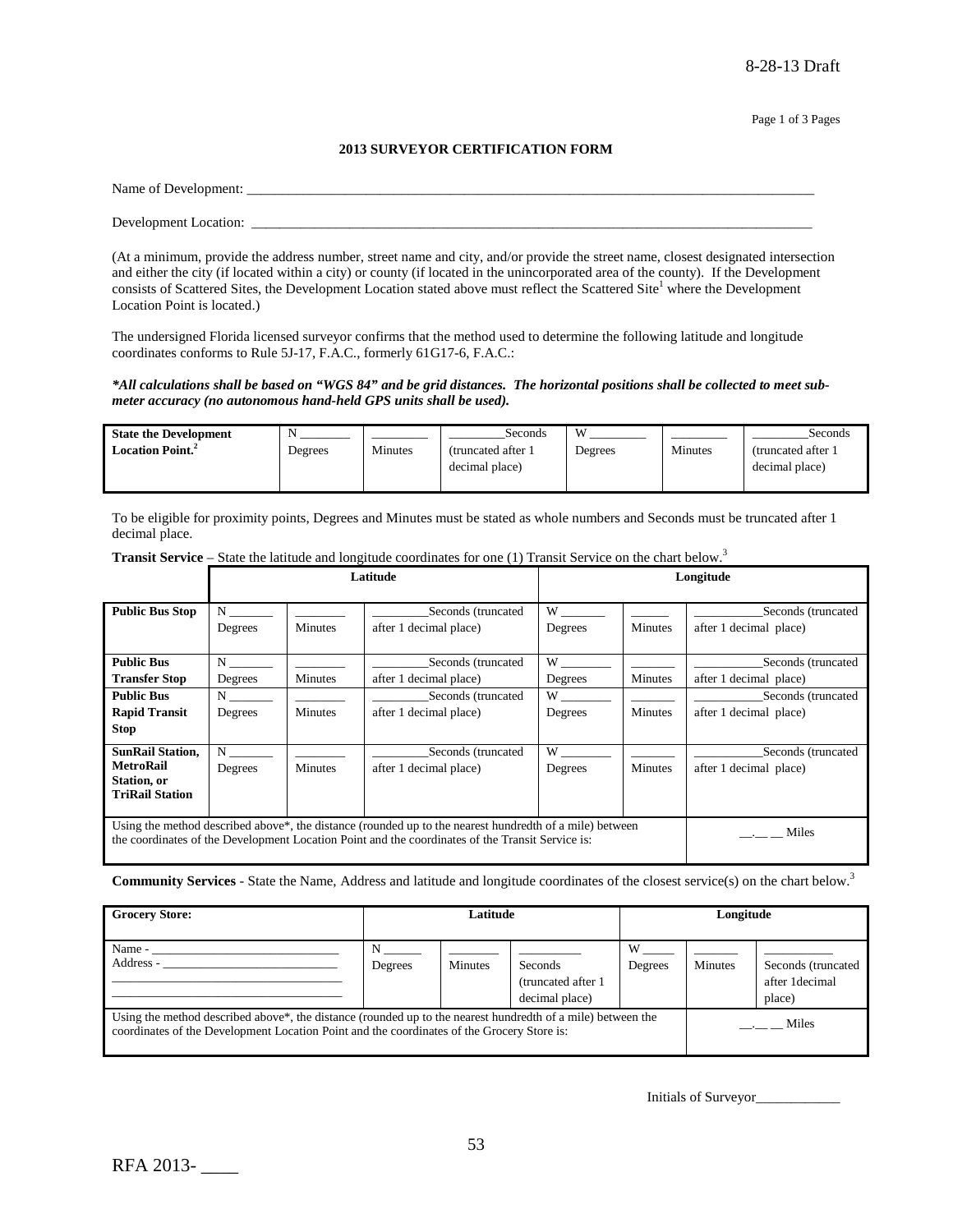#### Page 2 of 3 Pages

#### **2013 SURVEYOR CERTIFICATION FORM**

| <b>Public School:</b>                                                                                                                                                                                                         |                                  | Latitude                                                                                                                                                                                                                                                                                                                                                                                                                                                                   | Longitude                                                                                                                                                                                                                                                                                                                                                                                                                                                                              |                                 |                          |                                   |
|-------------------------------------------------------------------------------------------------------------------------------------------------------------------------------------------------------------------------------|----------------------------------|----------------------------------------------------------------------------------------------------------------------------------------------------------------------------------------------------------------------------------------------------------------------------------------------------------------------------------------------------------------------------------------------------------------------------------------------------------------------------|----------------------------------------------------------------------------------------------------------------------------------------------------------------------------------------------------------------------------------------------------------------------------------------------------------------------------------------------------------------------------------------------------------------------------------------------------------------------------------------|---------------------------------|--------------------------|-----------------------------------|
|                                                                                                                                                                                                                               |                                  |                                                                                                                                                                                                                                                                                                                                                                                                                                                                            |                                                                                                                                                                                                                                                                                                                                                                                                                                                                                        |                                 |                          |                                   |
|                                                                                                                                                                                                                               | $N_{\perp}$                      | $\frac{1}{2} \left( \frac{1}{2} \right) \left( \frac{1}{2} \right) \left( \frac{1}{2} \right) \left( \frac{1}{2} \right) \left( \frac{1}{2} \right) \left( \frac{1}{2} \right) \left( \frac{1}{2} \right) \left( \frac{1}{2} \right) \left( \frac{1}{2} \right) \left( \frac{1}{2} \right) \left( \frac{1}{2} \right) \left( \frac{1}{2} \right) \left( \frac{1}{2} \right) \left( \frac{1}{2} \right) \left( \frac{1}{2} \right) \left( \frac{1}{2} \right) \left( \frac$ | $\begin{array}{cccccccccc} \multicolumn{2}{c}{} & \multicolumn{2}{c}{} & \multicolumn{2}{c}{} & \multicolumn{2}{c}{} & \multicolumn{2}{c}{} & \multicolumn{2}{c}{} & \multicolumn{2}{c}{} & \multicolumn{2}{c}{} & \multicolumn{2}{c}{} & \multicolumn{2}{c}{} & \multicolumn{2}{c}{} & \multicolumn{2}{c}{} & \multicolumn{2}{c}{} & \multicolumn{2}{c}{} & \multicolumn{2}{c}{} & \multicolumn{2}{c}{} & \multicolumn{2}{c}{} & \multicolumn{2}{c}{} & \multicolumn{2}{c}{} & \mult$ | $W$ <sub>----</sub>             | <b>Contract Contract</b> |                                   |
| Address -                                                                                                                                                                                                                     | Degrees                          | <b>Minutes</b>                                                                                                                                                                                                                                                                                                                                                                                                                                                             | Seconds                                                                                                                                                                                                                                                                                                                                                                                                                                                                                | Degrees                         | <b>Minutes</b>           | Seconds (truncated                |
|                                                                                                                                                                                                                               |                                  |                                                                                                                                                                                                                                                                                                                                                                                                                                                                            | (truncated after 1)                                                                                                                                                                                                                                                                                                                                                                                                                                                                    |                                 |                          | after 1 decimal                   |
|                                                                                                                                                                                                                               |                                  |                                                                                                                                                                                                                                                                                                                                                                                                                                                                            | decimal place)                                                                                                                                                                                                                                                                                                                                                                                                                                                                         |                                 |                          | place)                            |
| Using the method described above*, the distance (rounded up to the nearest hundredth of a mile) between the                                                                                                                   |                                  |                                                                                                                                                                                                                                                                                                                                                                                                                                                                            |                                                                                                                                                                                                                                                                                                                                                                                                                                                                                        |                                 |                          |                                   |
| coordinates of the Development Location Point and the coordinates of the Public School is:                                                                                                                                    |                                  |                                                                                                                                                                                                                                                                                                                                                                                                                                                                            |                                                                                                                                                                                                                                                                                                                                                                                                                                                                                        |                                 |                          | $\frac{1}{2}$ Miles               |
|                                                                                                                                                                                                                               |                                  |                                                                                                                                                                                                                                                                                                                                                                                                                                                                            |                                                                                                                                                                                                                                                                                                                                                                                                                                                                                        |                                 |                          |                                   |
| <b>Medical Facility:</b>                                                                                                                                                                                                      |                                  | Latitude                                                                                                                                                                                                                                                                                                                                                                                                                                                                   |                                                                                                                                                                                                                                                                                                                                                                                                                                                                                        |                                 | Longitude                |                                   |
|                                                                                                                                                                                                                               |                                  |                                                                                                                                                                                                                                                                                                                                                                                                                                                                            |                                                                                                                                                                                                                                                                                                                                                                                                                                                                                        |                                 |                          |                                   |
|                                                                                                                                                                                                                               | $N_{\perp}$                      |                                                                                                                                                                                                                                                                                                                                                                                                                                                                            |                                                                                                                                                                                                                                                                                                                                                                                                                                                                                        |                                 |                          |                                   |
|                                                                                                                                                                                                                               | Degrees                          | Minutes                                                                                                                                                                                                                                                                                                                                                                                                                                                                    | Seconds                                                                                                                                                                                                                                                                                                                                                                                                                                                                                | Degrees                         | <b>Minutes</b>           | Seconds (truncated                |
| the control of the control of the control of the control of the control of the control of the control of the control of the control of the control of the control of the control of the control of the control of the control |                                  |                                                                                                                                                                                                                                                                                                                                                                                                                                                                            | (truncated after 1)                                                                                                                                                                                                                                                                                                                                                                                                                                                                    |                                 |                          | after 1 decimal                   |
|                                                                                                                                                                                                                               |                                  |                                                                                                                                                                                                                                                                                                                                                                                                                                                                            | decimal place)                                                                                                                                                                                                                                                                                                                                                                                                                                                                         |                                 |                          | place)                            |
| Using the method described above*, the distance (rounded up to the nearest hundredth of a mile) between the                                                                                                                   |                                  |                                                                                                                                                                                                                                                                                                                                                                                                                                                                            |                                                                                                                                                                                                                                                                                                                                                                                                                                                                                        |                                 |                          |                                   |
| coordinates of the Development Location Point and the coordinates of the Medical Facility is:                                                                                                                                 |                                  |                                                                                                                                                                                                                                                                                                                                                                                                                                                                            |                                                                                                                                                                                                                                                                                                                                                                                                                                                                                        |                                 |                          | $\frac{1}{2}$ Miles               |
|                                                                                                                                                                                                                               |                                  |                                                                                                                                                                                                                                                                                                                                                                                                                                                                            |                                                                                                                                                                                                                                                                                                                                                                                                                                                                                        |                                 |                          |                                   |
|                                                                                                                                                                                                                               |                                  |                                                                                                                                                                                                                                                                                                                                                                                                                                                                            |                                                                                                                                                                                                                                                                                                                                                                                                                                                                                        |                                 |                          |                                   |
| <b>Senior Center:</b>                                                                                                                                                                                                         |                                  | Latitude                                                                                                                                                                                                                                                                                                                                                                                                                                                                   |                                                                                                                                                                                                                                                                                                                                                                                                                                                                                        |                                 | Longitude                |                                   |
|                                                                                                                                                                                                                               |                                  |                                                                                                                                                                                                                                                                                                                                                                                                                                                                            |                                                                                                                                                                                                                                                                                                                                                                                                                                                                                        |                                 |                          |                                   |
|                                                                                                                                                                                                                               |                                  |                                                                                                                                                                                                                                                                                                                                                                                                                                                                            |                                                                                                                                                                                                                                                                                                                                                                                                                                                                                        |                                 |                          |                                   |
|                                                                                                                                                                                                                               | $N \longrightarrow$<br>Degrees   | $\begin{tabular}{lcccccc} \multicolumn{2}{c }{\textbf{1} & \textbf{2} & \textbf{3} & \textbf{4} & \textbf{5} & \textbf{5} & \textbf{6} & \textbf{7} & \textbf{8} & \textbf{9} & \textbf{10} & \textbf{10} & \textbf{10} & \textbf{10} & \textbf{10} & \textbf{10} & \textbf{10} & \textbf{10} & \textbf{10} & \textbf{10} & \textbf{10} & \textbf{10} & \textbf{10} & \textbf{10} & \textbf{10} & \textbf{10} & \text$<br>Minutes                                          | Seconds                                                                                                                                                                                                                                                                                                                                                                                                                                                                                | $W$ <sub>_____</sub><br>Degrees | <b>Minutes</b>           | Seconds (truncated                |
| <u> 1989 - Johann John Stein, markin fan it ferstjer fan it ferstjer fan it ferstjer fan it ferstjer fan it fers</u>                                                                                                          |                                  |                                                                                                                                                                                                                                                                                                                                                                                                                                                                            | (truncated after 1)                                                                                                                                                                                                                                                                                                                                                                                                                                                                    |                                 |                          | after 1 decimal                   |
|                                                                                                                                                                                                                               |                                  |                                                                                                                                                                                                                                                                                                                                                                                                                                                                            | decimal place)                                                                                                                                                                                                                                                                                                                                                                                                                                                                         |                                 |                          | place)                            |
|                                                                                                                                                                                                                               |                                  |                                                                                                                                                                                                                                                                                                                                                                                                                                                                            |                                                                                                                                                                                                                                                                                                                                                                                                                                                                                        |                                 |                          |                                   |
| Using the method described above*, the distance (rounded up to the nearest hundredth of a mile) between the<br>coordinates of the Development Location Point and the coordinates of the Senior Center is:                     |                                  |                                                                                                                                                                                                                                                                                                                                                                                                                                                                            |                                                                                                                                                                                                                                                                                                                                                                                                                                                                                        |                                 |                          | $\frac{1}{1}$ $\frac{1}{1}$ Miles |
|                                                                                                                                                                                                                               |                                  |                                                                                                                                                                                                                                                                                                                                                                                                                                                                            |                                                                                                                                                                                                                                                                                                                                                                                                                                                                                        |                                 |                          |                                   |
| <b>Pharmacy:</b>                                                                                                                                                                                                              |                                  | Latitude                                                                                                                                                                                                                                                                                                                                                                                                                                                                   |                                                                                                                                                                                                                                                                                                                                                                                                                                                                                        |                                 | Longitude                |                                   |
|                                                                                                                                                                                                                               |                                  |                                                                                                                                                                                                                                                                                                                                                                                                                                                                            |                                                                                                                                                                                                                                                                                                                                                                                                                                                                                        |                                 |                          |                                   |
|                                                                                                                                                                                                                               |                                  |                                                                                                                                                                                                                                                                                                                                                                                                                                                                            | <u>and the company of the company of the company of the company of the company of the company of the company of the company of the company of the company of the company of the company of the company of the company of the com</u>                                                                                                                                                                                                                                                   |                                 | <u>and the state</u>     |                                   |
|                                                                                                                                                                                                                               | $N$ <sub>______</sub><br>Degrees | $\begin{tabular}{ccccc} \multicolumn{2}{c }{\textbf{1} & \textbf{2} & \textbf{3} & \textbf{4} & \textbf{5} & \textbf{5} & \textbf{6} & \textbf{7} & \textbf{8} & \textbf{9} & \textbf{10} & \textbf{10} & \textbf{10} & \textbf{10} & \textbf{10} & \textbf{10} & \textbf{10} & \textbf{10} & \textbf{10} & \textbf{10} & \textbf{10} & \textbf{10} & \textbf{10} & \textbf{10} & \textbf{10} & \textbf{10} & \textbf$<br><b>Minutes</b>                                   | Seconds                                                                                                                                                                                                                                                                                                                                                                                                                                                                                | Degrees                         | Minutes                  | Seconds (truncated                |
|                                                                                                                                                                                                                               |                                  |                                                                                                                                                                                                                                                                                                                                                                                                                                                                            | (truncated after 1                                                                                                                                                                                                                                                                                                                                                                                                                                                                     |                                 |                          | after 1 decimal                   |
|                                                                                                                                                                                                                               |                                  |                                                                                                                                                                                                                                                                                                                                                                                                                                                                            |                                                                                                                                                                                                                                                                                                                                                                                                                                                                                        |                                 |                          |                                   |
|                                                                                                                                                                                                                               |                                  |                                                                                                                                                                                                                                                                                                                                                                                                                                                                            | decimal place)                                                                                                                                                                                                                                                                                                                                                                                                                                                                         |                                 |                          | place)                            |
| Using the method described above*, the distance (rounded up to the nearest hundredth of a mile) between the<br>coordinates of the Development Location Point and the coordinates of the Pharmacy is:                          |                                  |                                                                                                                                                                                                                                                                                                                                                                                                                                                                            |                                                                                                                                                                                                                                                                                                                                                                                                                                                                                        |                                 |                          | $\frac{1}{2}$ Miles               |

If the Corporation discovers that there are any false statements made in this certification, the Corporation will forward a copy to the State of Florida Department of Business and Professional Regulation for investigation.

**CERTIFICATION** - Under penalties of perjury, I declare that the foregoing statement is true and correct.

\_\_\_\_\_\_\_\_\_\_\_\_\_\_\_\_\_\_\_\_\_\_\_\_\_\_\_\_\_\_\_\_\_\_\_\_\_\_\_\_\_\_\_\_ \_\_\_\_\_\_\_\_\_\_\_\_\_\_\_\_\_\_\_\_\_\_\_\_\_\_\_\_\_\_\_\_\_

Signature of Florida Licensed Surveyor Florida License Number of Signatory

\_\_\_\_\_\_\_\_\_\_\_\_\_\_\_\_\_\_\_\_\_\_\_\_\_\_\_\_\_\_\_\_\_\_\_\_\_\_\_\_\_\_\_\_

Print or Type Name of Signatory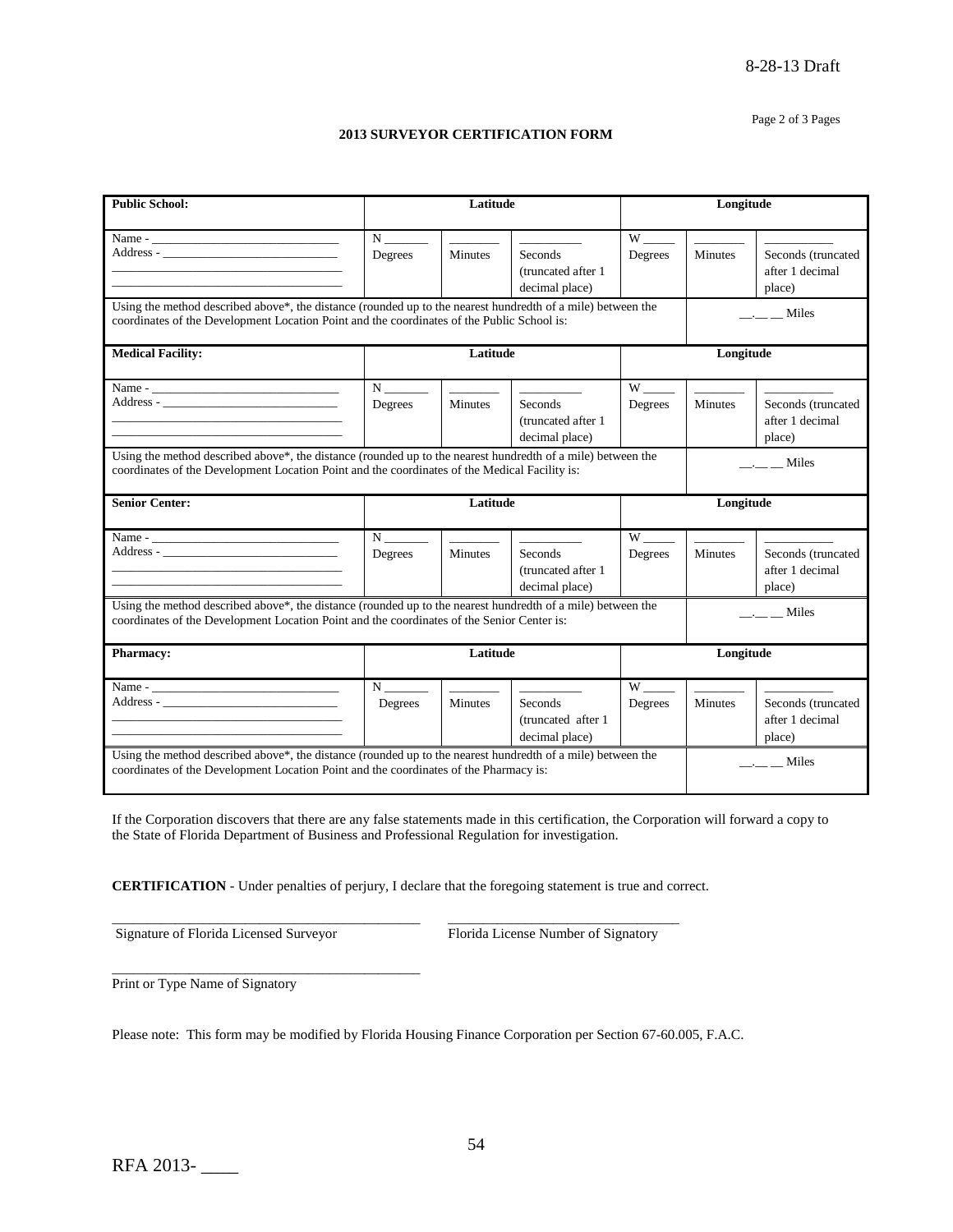#### **2013 SURVEYOR CERTIFICATION FORM**

This certification consists of 3 pages. This certification may not be signed by the Applicant, by any related parties of the Applicant, or by any Principals or Financial Beneficiaries of the Applicant. If the certification is inappropriately signed, the Application will not be eligible to receive proximity points. If this certification contains corrections or 'white-out', or if it is altered or retyped, the form will not be considered. The certification may be photocopied. To be considered for scoring purposes, at least pages 1 and 2 of this 3 page certification form must be provided by the Applicant.

<sup>1</sup>"Scattered Sites," as applied to a single Development, means a Development site that, when taken as a whole, is comprised of real property that is not contiguous (each such non-contiguous site within a Scattered Site Development, a "Scattered Site"). For purposes of this definition "contiguous" means touching at a point or along a boundary. Real property is contiguous if the only intervening real property interest is an easement provided the easement is not a roadway or street. (See Rule 67-48.002, F.A.C.).

<sup>2</sup> "Development Location Point" means a single point selected by the Applicant on the proposed Development site that is located within 100 feet of a residential building existing or to be constructed as part of the proposed Development. For a Development which consists of Scattered Sites, this means a single point on the site with the most units that is located within 100 feet of a residential building existing or to be constructed as part of the proposed Development (See Rule 67-48.002, F.A.C.).

 $3$  The latitude and longitude coordinates for all Proximity Services must represent a point as outlined on the Coordinates Location Chart set out below. The coordinates for each service must be stated in degrees, minutes and seconds, with the degrees and minutes stated as whole numbers and the seconds truncated after one decimal place. If the degrees and minutes are not stated as whole numbers and the seconds are not truncated after one decimal place, the Applicant will not be eligible for proximity points for that service.

| <b>Coordinates Location Chart</b> |                                                                                                                                                                                                                                                                                                                                                                                                                                                                                                                                                                                                                                                                                                                                                                              |                                                                                                                                                                                                                                                                                                                                                                                                            |  |  |  |
|-----------------------------------|------------------------------------------------------------------------------------------------------------------------------------------------------------------------------------------------------------------------------------------------------------------------------------------------------------------------------------------------------------------------------------------------------------------------------------------------------------------------------------------------------------------------------------------------------------------------------------------------------------------------------------------------------------------------------------------------------------------------------------------------------------------------------|------------------------------------------------------------------------------------------------------------------------------------------------------------------------------------------------------------------------------------------------------------------------------------------------------------------------------------------------------------------------------------------------------------|--|--|--|
| <b>Service</b>                    | Location where latitude and longitude coordinates must be obtained                                                                                                                                                                                                                                                                                                                                                                                                                                                                                                                                                                                                                                                                                                           |                                                                                                                                                                                                                                                                                                                                                                                                            |  |  |  |
| <b>Community Services</b>         | Coordinates must represent a point that is on the doorway threshold of an exterior entrance<br>that provides direct public access to the building where the service is located.                                                                                                                                                                                                                                                                                                                                                                                                                                                                                                                                                                                              |                                                                                                                                                                                                                                                                                                                                                                                                            |  |  |  |
| <b>Transit Services</b>           | For Public Bus Stop, Public Bus Rapid Transit Stop, Public Bus Transfer Stop, TriRail Rail<br>Stations and MetroRail Rail Stations, coordinates must represent the location where<br>passengers may embark and disembark the bus or train.<br>For SunRail Rail Stations, coordinates must represent either the location where passengers<br>may embark and disembark the train or the coordinates listed below:<br><b>Station Name</b><br><b>Altamonte Springs Station</b><br><b>Church Street Station</b><br>DeBary Station<br>Florida Hospital Station<br>Lake Mary Station<br><b>LYNX Central Station</b><br><b>Longwood Station</b><br>Maitland Station<br>Orlando Amtrak/ORMC Station<br>Sand Lake Road Station<br>Sanford/SR46 Station<br>Winter Park/Park Ave Station | <b>Latitude/Longitude Coordinates</b><br>N 28 39 50.1, W 81 21 23.4<br>N 28 32 20.3, W 81 22 50.6<br>N 28 51 20.3, W 81 19 24.1<br>N 28 34 21.8, W 81 22 17.4<br>N28 45 31.8, W 81 19 04.3<br>N 28 32 52.2, W 81 22 51.0<br>N 28 42 04.1, W 81 20 43.4<br>N 28 38 03.7, W 81 21 44.7<br>N 28 31 39.5, W 81 22 55.6<br>N 28 27 11.3, W 81 22 1.0<br>N 28 48 49.8, W 81 17 56.9<br>N 28 35 51.5, W 81 21 6.0 |  |  |  |

If there is no exterior public entrance to the Community Service, then a point should be used that is at the exterior entrance doorway threshold that is the closest walking distance to the doorway threshold of the interior public entrance to the service. For example, for a Pharmacy located within an enclosed shopping mall structure that does not have a direct public exterior entrance, the latitude and longitude coordinates at the doorway threshold of the exterior public entrance to the enclosed shopping mall that provide the shortest walking distance to the doorway threshold of the interior entrance to the Pharmacy would be used.

Applicants may use the same latitude and longitude coordinates for the Grocery Store, Medical Facility and/or Pharmacy if the Grocery Store, Medical Facility and/or Pharmacy is housed at the same location. However, there are no other instances in which an Applicant may use identical coordinates or the same location for any other combination of Transit or Community Services.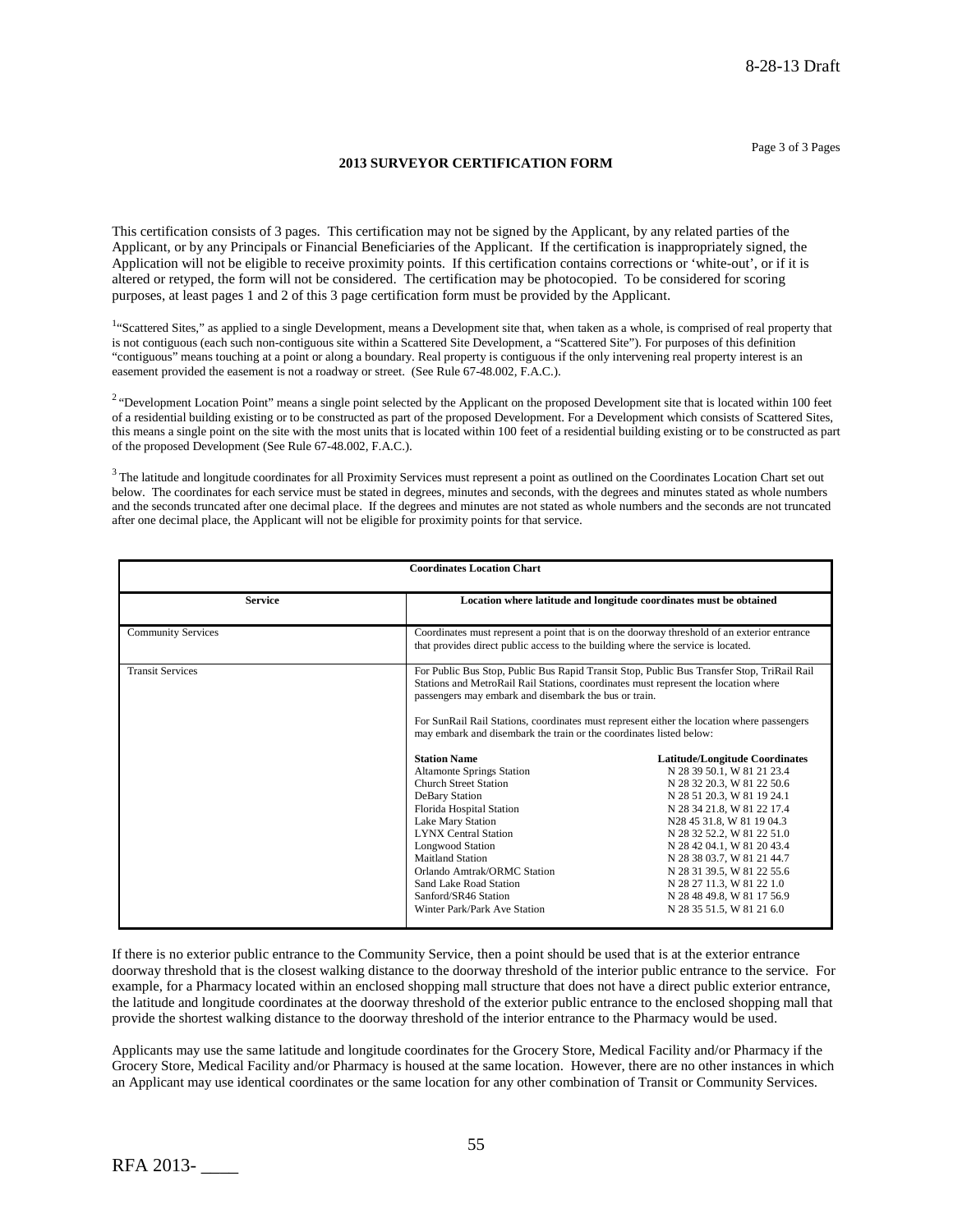#### **2013 LOCAL GOVERNMENT VERIFICATION OF CONTRIBUTION – GRANT FORM**

Name of Development:

Development Location:

(At a minimum, provide the address number, street name and city, and/or provide the street name, closest designated intersection and either the city (if located within a city) or county (if located in the unincorporated area of the county). If the Development consists of Scattered Sites, the Development Location stated above must reflect the Scattered Site where the Development Location Point is located.)

On or before the Application Deadline, the City/County of \_\_\_\_\_\_\_\_\_\_\_\_\_\_\_\_\_\_\_\_\_\_\_\_\_\_\_\_\_\_\_\_ committed (Name of City or County)

\$\_\_\_\_\_\_\_\_\_\_\_\_\_\_\_\_\_\_as a grant to the Applicant for its use solely for assisting the proposed Development referenced above. The City/County does not expect to be repaid or reimbursed by the Applicant, or any other entity, provided the funds are expended solely for the Development referenced above. No consideration or promise of consideration has been given with respect to the grant. For purposes of the foregoing, the promise of providing affordable housing does not constitute consideration. This grant is effective as of the Application Deadline referenced above, and is provided specifically with respect to the proposed Development.

The source of the grant is: \_\_\_\_\_\_\_\_\_\_\_\_\_\_\_\_\_\_\_\_\_\_\_\_\_\_\_\_\_\_\_\_\_\_\_\_\_\_\_\_\_\_\_\_\_\_\_\_\_\_\_\_\_\_\_\_\_\_\_\_\_\_\_\_\_\_\_\_\_\_

(e.g., SHIP, HOME, CDBG)

### **CERTIFICATION**

I certify that the foregoing information is true and correct and that this commitment is effective at least through June 30, 2014.

\_\_\_\_\_\_\_\_\_\_\_\_\_\_\_\_\_\_\_\_\_\_\_\_\_\_\_\_\_\_\_\_\_\_\_\_\_\_\_\_\_ \_\_\_\_\_\_\_\_\_\_\_\_\_\_\_\_\_\_\_\_\_\_\_\_\_\_\_\_\_\_\_\_\_\_\_\_\_\_\_\_\_\_

Signature Print or Type Name

\_\_\_\_\_\_\_\_\_\_\_\_\_\_\_\_\_\_\_\_\_\_\_\_\_\_\_\_\_\_\_\_\_\_\_\_\_\_\_\_\_\_

### Print or Type Title

This certification must be signed by the chief appointed official (staff) responsible for such approvals, Mayor, City Manager, County Manager/Administrator/Coordinator, Chairperson of the City Council/Commission or Chairperson of the Board of County Commissioners. If the contribution is from a Land Authority organized pursuant to Chapter 380.0663, Florida Statutes, this certification must be signed by the Chair of the Land Authority. One of the authorized persons named above may sign this form for certification of state, federal or Local Government funds initially obtained by or derived from a Local Government that is directly administered by an intermediary such as a housing finance authority, a community reinvestment corporation, or a statecertified Community Housing Development Organization (CHDO). Other signatories are not acceptable. The Applicant will not receive credit for this contribution if the certification is improperly signed. To be considered for points, the amount of the contribution stated on this form must be a precise dollar amount and cannot include words such as estimated, up to, maximum of, not to exceed, etc.

If the Application is not eligible for automatic points, this contribution will not be considered if the certification contains corrections or 'white-out' or if the certification is altered or retyped. The certification may be photocopied.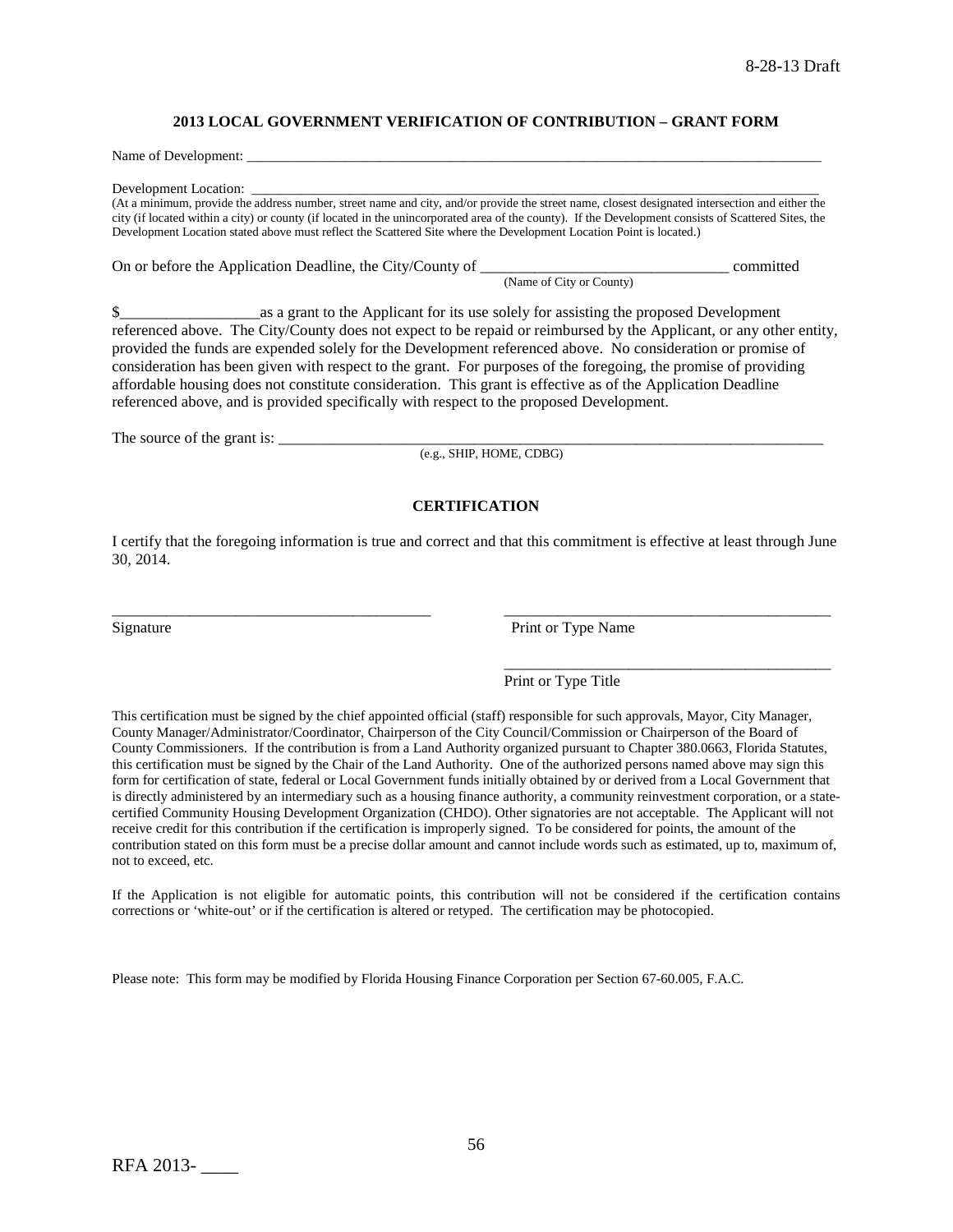#### **2013 LOCAL GOVERNMENT VERIFICATION OF CONTRIBUTION - FEE WAIVER FORM**

| Name of Development:                                                                                                                                                                                                                                                                                                                                                                                                           |                              |
|--------------------------------------------------------------------------------------------------------------------------------------------------------------------------------------------------------------------------------------------------------------------------------------------------------------------------------------------------------------------------------------------------------------------------------|------------------------------|
| (At a minimum, provide the address number, street name and city, and/or provide the street name, closest designated intersection and either the<br>city (if located within a city) or county (if located in the unincorporated area of the county). If the Development consists of Scattered Sites, the<br>Development Location stated above must reflect the Scattered Site where the Development Location Point is located.) |                              |
|                                                                                                                                                                                                                                                                                                                                                                                                                                | (Name of City or County)     |
| (Reference Official Action, cite Ordinance or Resolution Number and Date)                                                                                                                                                                                                                                                                                                                                                      | , waived the following fees: |
|                                                                                                                                                                                                                                                                                                                                                                                                                                |                              |

Amount of Fee Waiver: \$

No consideration or promise of consideration has been given with respect to the fee waiver. For purposes of the foregoing, the promise of providing affordable housing does not constitute consideration. This fee waiver is effective as of the Application Deadline referenced above, and is provided specifically with respect to the proposed Development.

#### **CERTIFICATION**

I certify that the foregoing information is true and correct and that this commitment is effective at least through June 30, 2014.

\_\_\_\_\_\_\_\_\_\_\_\_\_\_\_\_\_\_\_\_\_\_\_\_\_\_\_\_\_\_\_\_\_\_\_\_\_\_\_\_\_\_\_ \_\_\_\_\_\_\_\_\_\_\_\_\_\_\_\_\_\_\_\_\_\_\_\_\_\_\_\_\_\_\_\_\_\_\_\_\_\_\_\_\_\_\_\_\_

Signature Print or Type Name

Print or Type Title

\_\_\_\_\_\_\_\_\_\_\_\_\_\_\_\_\_\_\_\_\_\_\_\_\_\_\_\_\_\_\_\_\_\_\_\_\_\_\_\_\_\_\_\_

NOTE TO LOCAL GOVERNMENT OFFICIAL: Waivers that are not specifically made for the benefit of this Development but are instead of general benefit to the area in which the Development is located will NOT qualify as a contribution to the Development. Further, the fact that no impact fees or other fees are levied by a local jurisdiction for ANY type of development DOES NOT constitute a "Local Government Contribution" to the proposed Development. Similarly, if such fees ARE levied by the local jurisdiction but the nature of the proposed Development exempts it (e.g., typically, a Rehabilitation Development is not subject to impact fees), for purposes of this form, no "Local Government Contribution" exists and no points will be awarded.

This certification must be signed by the chief appointed official (staff) responsible for such approvals, Mayor, City Manager, County Manager/Administrator/Coordinator, Chairperson of the City Council/Commission or Chairperson of the Board of County Commissioners. Other signatories are not acceptable. The Applicant will not receive credit for this contribution if the certification is improperly signed. To be considered for points, the amount of the contribution stated on this form must be a precise dollar amount and cannot include words such as estimated, up to, maximum of, not to exceed, etc.

If the Application is not eligible for automatic points, this contribution will not be considered if the certification contains corrections or 'white-out' or if the certification is altered or retyped. The certification may be photocopied.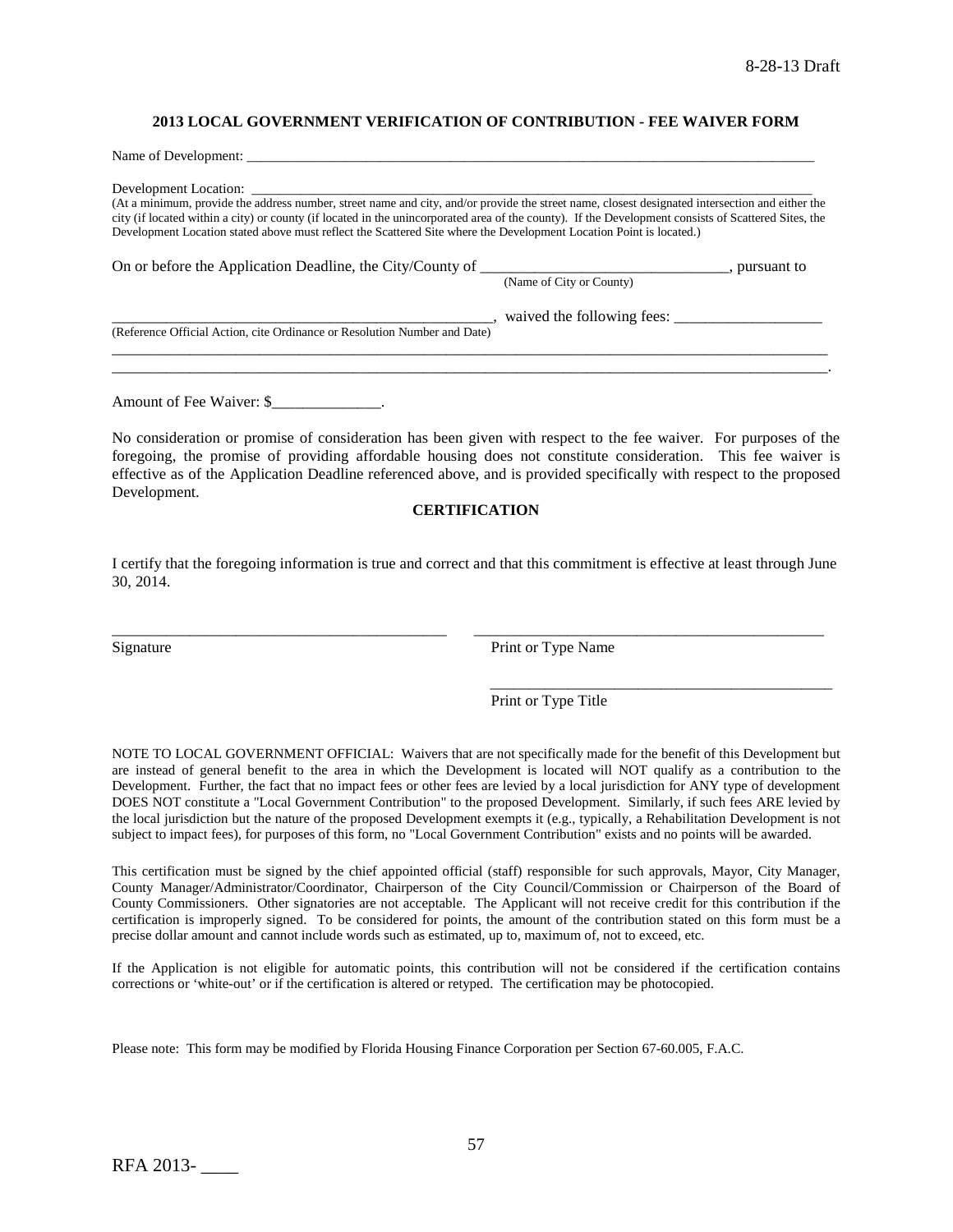#### **2013 LOCAL GOVERNMENT VERIFICATION OF CONTRIBUTION – LOAN FORM**

Name of Development:

Development Location:

(At a minimum, provide the address number, street name and city, and/or provide the street name, closest designated intersection and either the city (if located within a city) or county (if located in the unincorporated area of the county). If the Development consists of Scattered Sites, the Development Location stated above must reflect the Scattered Site where the Development Location Point is located.)

On or before the Application Deadline, the City/County of \_\_\_\_\_\_\_\_\_\_\_\_\_\_\_\_\_\_\_\_\_\_, committed (Name of City or County) \$\_\_\_\_\_\_\_\_\_\_\_\_\_\_\_\_ (which may be used as a Non-Corporation Funding Proposal in the Application if it meets the

(loan amount)

required criteria) in the form of a reduced interest rate loan to the Applicant for its use solely for assisting the proposed Development referenced above.

The net present value of the above-referenced loan, based on its payment stream, inclusive of a reduced interest rate and the designated discount rate (as stated in the applicable RFA) is: \$\_\_\_\_\_\_\_\_\_\_\_\_\_\_\_\_\_\_\_\_.

No consideration or promise of consideration has been given with respect to the loan. For purposes of the foregoing, the promise of providing affordable housing does not constitute consideration. This loan is effective as of the Application Deadline referenced above, and is provided specifically with respect to the proposed Development.

### **CERTIFICATION**

I certify that the foregoing information is true and correct and that this commitment is effective at least through June 30, 2014.

\_\_\_\_\_\_\_\_\_\_\_\_\_\_\_\_\_\_\_\_\_\_\_\_\_\_\_\_\_\_\_\_\_\_\_\_\_\_\_\_\_\_\_ \_\_\_\_\_\_\_\_\_\_\_\_\_\_\_\_\_\_\_\_\_\_\_\_\_\_\_\_\_\_\_\_\_\_\_\_\_\_\_\_\_\_\_\_\_\_

Signature Print or Type Name

Print or Type Title

\_\_\_\_\_\_\_\_\_\_\_\_\_\_\_\_\_\_\_\_\_\_\_\_\_\_\_\_\_\_\_\_\_\_\_\_\_\_\_\_\_\_\_\_\_

This certification must be signed by the chief appointed official (staff) responsible for such approvals, Mayor, City Manager, County Manager /Administrator/Coordinator, Chairperson of the City Council/Commission or Chairperson of the Board of County Commissioners. If the contribution is from a Land Authority organized pursuant to Chapter 380.0663, Florida Statutes, this certification must be signed by the Chair of the Land Authority. One of the authorized persons named above may sign this form for certification of state, federal or Local Government funds initially obtained by or derived from a Local Government that is directly administered by an intermediary such as a housing finance authority, a community reinvestment corporation, or a statecertified Community Housing Development Organization (CHDO). Other signatories are not acceptable. The Applicant will not receive credit for this contribution if the certification is improperly signed. To be considered for points, the amount of the contribution stated on this form must be a precise dollar amount and cannot include words such as estimated, up to, maximum of, not to exceed, etc.

If the Application is not eligible for automatic points, this contribution will not be considered if the certification contains corrections or 'white-out' or if the certification is altered or retyped. The certification may be photocopied.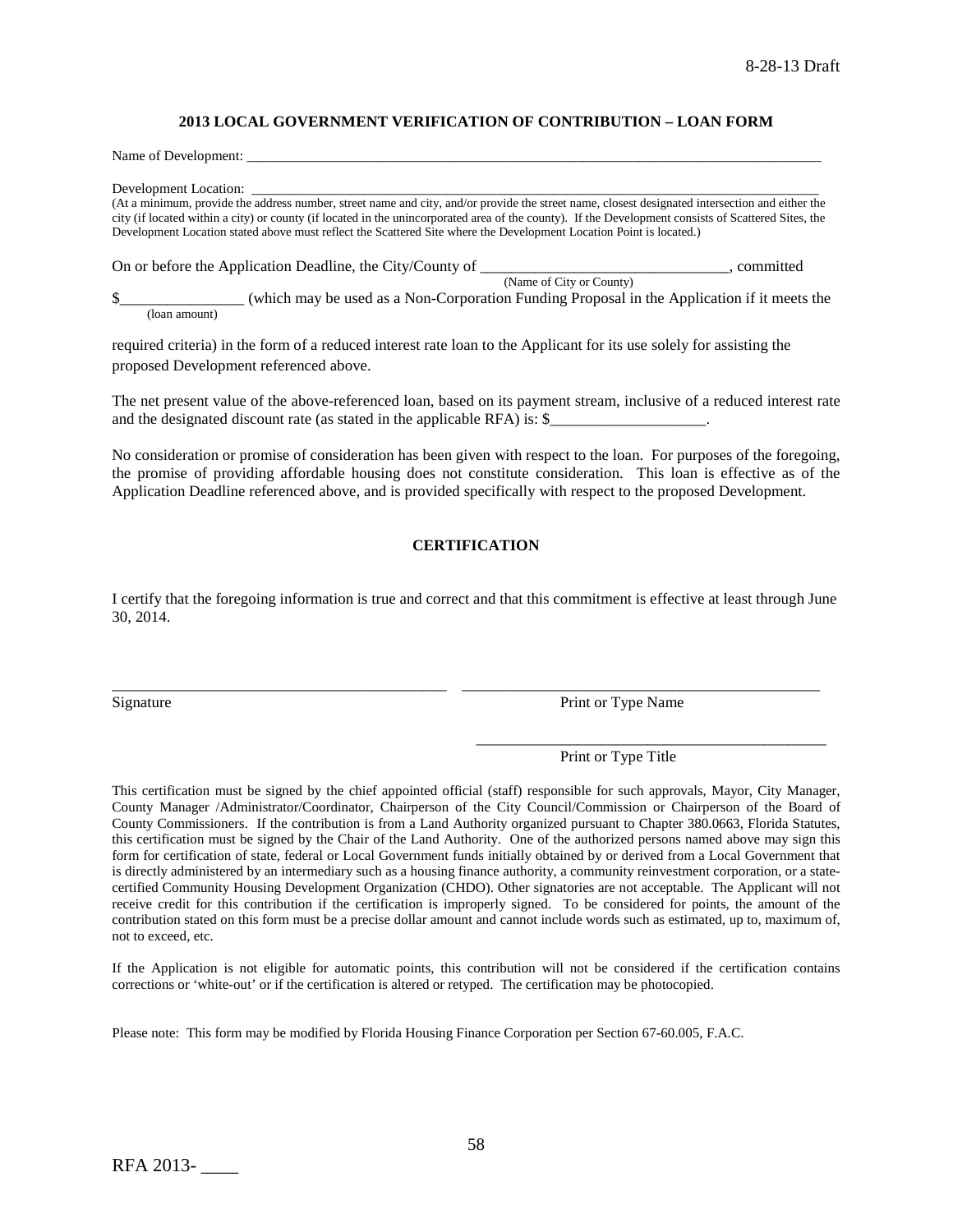### **2013 LOCAL GOVERNMENT VERIFICATION OF CONTRIBUTION - FEE DEFERRAL FORM**

Name of Development:

Development Location:

(At a minimum, provide the address number, street name and city, and/or provide the street name, closest designated intersection and either the city (if located within a city) or county (if located in the unincorporated area of the county). If the Development consists of Scattered Sites, the Development Location stated above must reflect the Scattered Site where the Development Location Point is located.)

On or before the Application Deadline, the City/County of \_\_\_\_\_\_\_\_\_\_\_\_\_\_\_\_\_\_\_\_\_\_\_\_\_\_\_\_\_\_\_\_ committed to (Name of City or County)

defer \$\_\_\_\_\_\_\_\_\_\_\_\_\_\_\_\_\_\_\_\_\_\_\_ in fees for the proposed Development referenced above. (amount of fee deferral)

The net present value of the above-referenced fee deferral, based on its payment stream, inclusive of a reduced interest rate and designated discount rate (as stated in the applicable RFA) is: \$

No consideration or promise of consideration has been given with respect to the fee deferral. For purposes of the foregoing, the promise of providing affordable housing does not constitute consideration. This fee deferral is effective as of the Application Deadline referenced above, and is provided specifically with respect to the proposed Development.

### **CERTIFICATION**

I certify that the foregoing information is true and correct and that this commitment is effective at least through June 30, 2014.

\_\_\_\_\_\_\_\_\_\_\_\_\_\_\_\_\_\_\_\_\_\_\_\_\_\_\_\_\_\_\_\_\_\_\_\_\_\_\_\_\_\_\_ \_\_\_\_\_\_\_\_\_\_\_\_\_\_\_\_\_\_\_\_\_\_\_\_\_\_\_\_\_\_\_\_\_\_\_\_\_\_\_\_

Signature Print or Type Name

\_\_\_\_\_\_\_\_\_\_\_\_\_\_\_\_\_\_\_\_\_\_\_\_\_\_\_\_\_\_\_\_\_\_\_\_\_\_\_\_ Print or Type Title

This certification must be signed by the chief appointed official (staff) responsible for such approvals, Mayor, City Manager, County Manager /Administrator/Coordinator, Chairperson of the City Council/Commission or Chairperson of the Board of County Commissioners. If the contribution is from a Land Authority organized pursuant to Chapter 380.0663, Florida Statutes, this certification must be signed by the Chair of the Land Authority. Other signatories are not acceptable. The Applicant will not receive credit for this contribution if the certification is improperly signed. To be considered for points, the amount of the contribution stated on this form must be a precise dollar amount and cannot include words such as estimated, up to, maximum of, not to exceed, etc.

If the Application is not eligible for automatic points, this contribution will not be considered if the certification contains corrections or 'white-out' or if the certification is altered or retyped. The certification may be photocopied.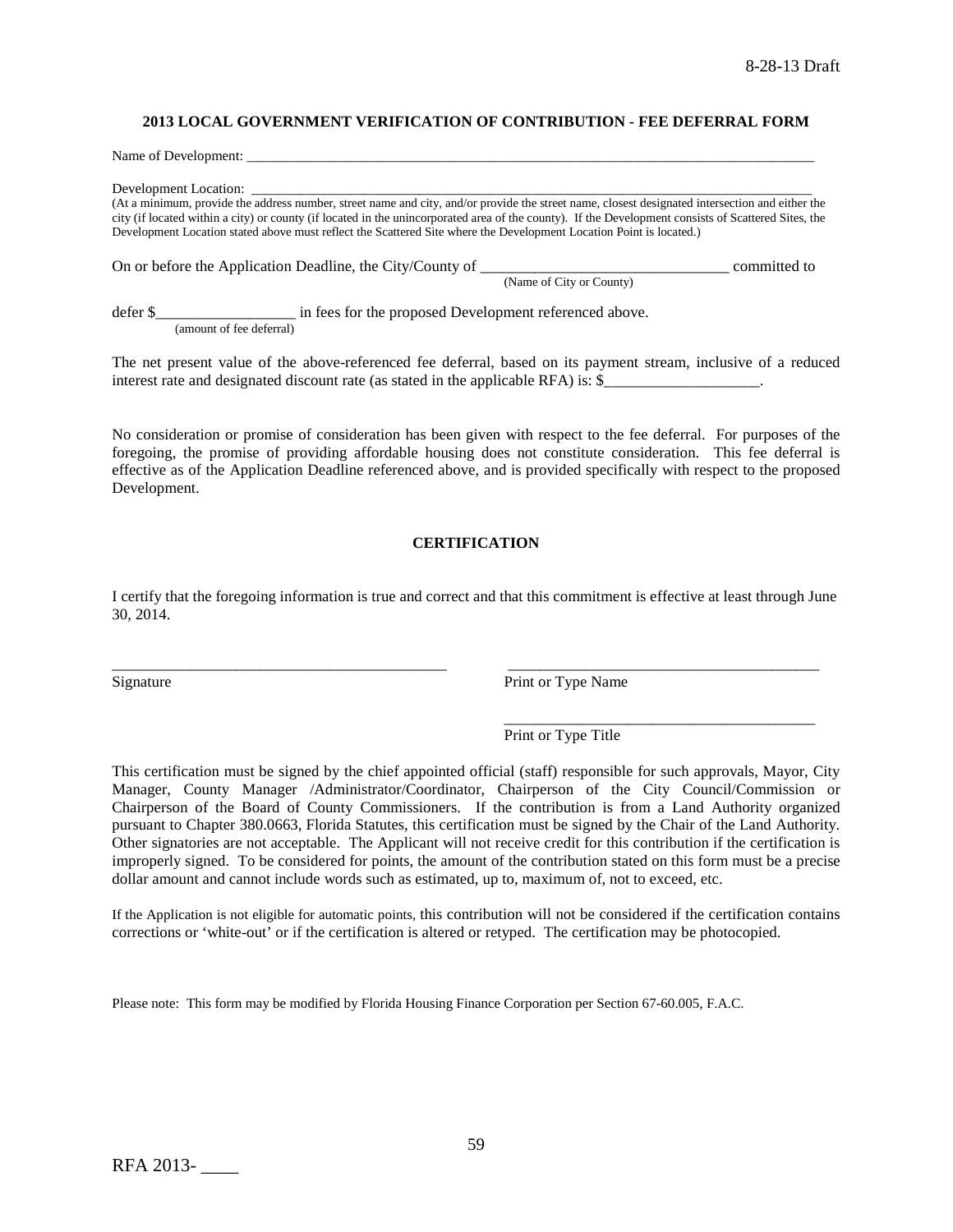# **Exhibit C to RFA 2013-\_\_\_\_ - Affordable Housing Developments located in Broward, Miami-Dade and Palm Beach Counties**

## **1. Elderly Demographic Commitment Requirements:**

In order for a proposed Development to qualify for the Elderly Demographic (ALF or non-ALF), the Development must meet the following requirements:

- a. The total number of units is limited as follows:
	- (1) Non-ALF Developments
		- (a) Limitation of 160 total units for Developments located in Palm Beach County with a Development Category at question 4.c. of Exhibit A of the RFA of (i) New Construction, Redevelopment, or Acquisition and Redevelopment, or (ii) Rehabilitation or Acquisition and Rehabilitation that does not constitute an existing, occupied housing facility that is operating as an elderly housing facility as set forth in the Federal Fair Housing Act as of the Application Deadline;
		- (b) Limitation of 200 total units for Developments located in Broward County and Miami-Dade County with a Development Category at question 4.c. of Exhibit A of the RFA of (i) New Construction, Redevelopment, or Acquisition and Redevelopment, or (ii) Rehabilitation or Acquisition and Rehabilitation that does not constitute an existing, occupied housing facility that is operating as an elderly housing facility as set forth in the Federal Fair Housing Act as of the Application Deadline;
		- (c) There is no total unit limitation for Developments, regardless of their location, with a Development Category at question 4.c. of Exhibit A of the RFA of Rehabilitation or Acquisition and Rehabilitation of an existing, occupied housing facility that is operating as an elderly housing facility as set forth in the Federal Fair Housing Act as of the Application Deadline.
	- (2) ALF Developments may not consist of more than 100 total units.
- b. The Applicant understands, acknowledges and agrees that it will comply with the Federal Fair Housing Act requirements and rent at least 80 percent of the total units to residents that qualify as Elderly pursuant to that Act. Further, the Applicant understands, acknowledges and agrees that all such units are subject to the income restrictions committed to in the Set-Aside Commitment section of this Application.
- c. For a non-ALF Development, the following requirements will apply: (i) if the Applicant selected the Development Category of Rehabilitation or Acquisition and Rehabilitation at question 4.c. of Exhibit A of the RFA, at least 50 percent of the total units must be comprised of one-bedroom or less (i.e., one-bedroom units or efficiency/studio/zero bedroom units or a combination these types of units), and no more than 15 percent of the total units can be larger than 2 bedroom units; or (ii) if the Applicant selected the Development Category of New Construction, Redevelopment, or Acquisition and Redevelopment at question 4.c. of Exhibit A of the RFA, at least 50 percent of the total units must be comprised of one-bedroom units and no more than 15 percent of the total units can be larger than 2 bedroom units.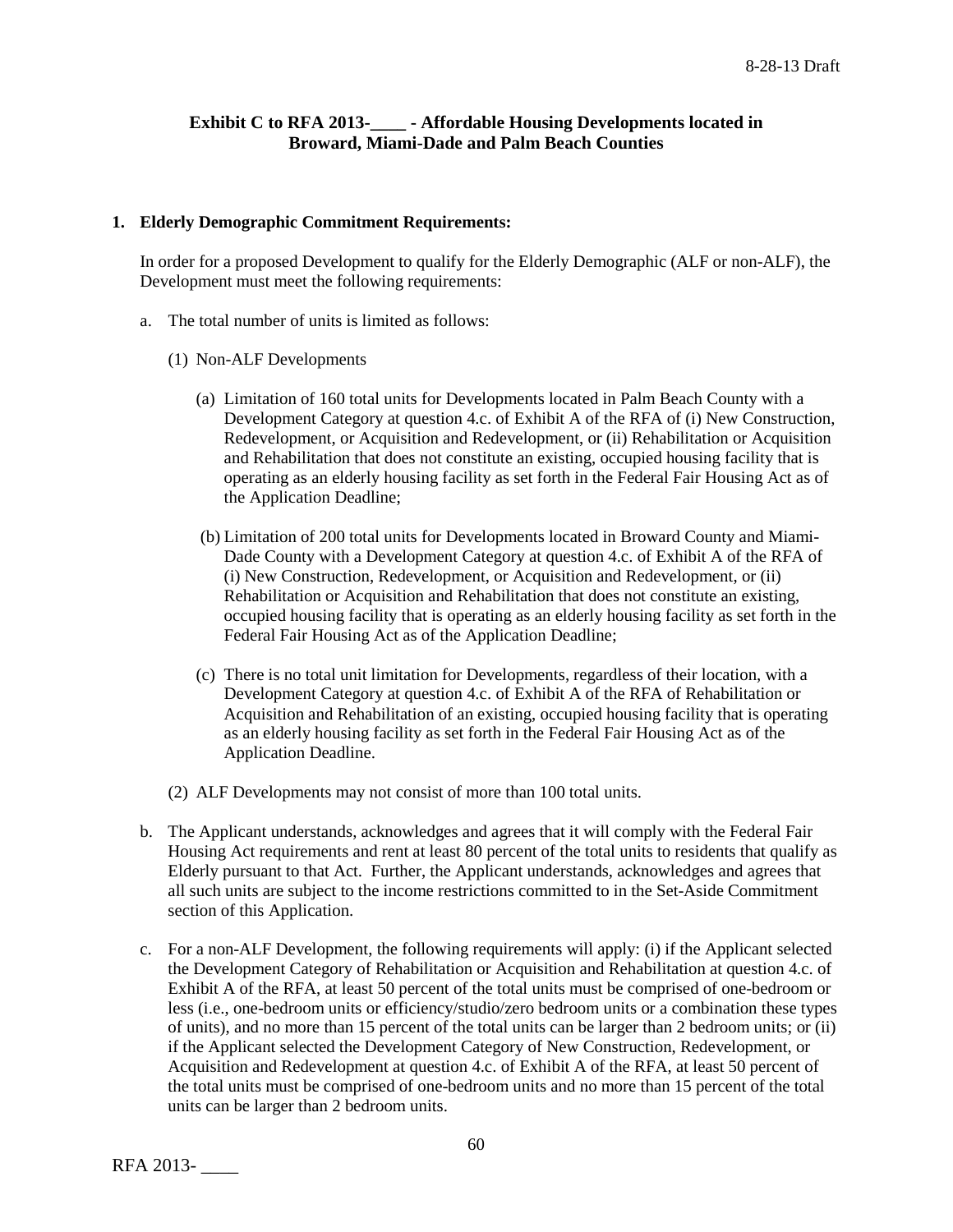For an ALF Development, at least 90 percent of the total units must be comprised of units no larger than one-bedroom and the sharing of a unit by two or more unaffiliated residents cannot be a condition of occupancy.

d. A minimum of one elevator per residential building must be provided for all proposed Developments with a Development Category of New Construction, Redevelopment, or Acquisition and Redevelopment that consist of more than one story if any of the Elderly set-aside units will be located on a floor higher than the first floor.

## **2. Applicant Requirements:**

The Applicant entity shall be the recipient of the Housing Credits and may not change until after the Carryover Allocation Agreement is in effect. Once the Carryover Allocation Agreement has been executed by all parties, replacement of the Applicant or a material change (33.3 percent or more of the Applicant, a General Partner of the Applicant, or a member of the Applicant) in the ownership structure of the named Applicant will require Board approval prior to the change. Any non-material change (less than 33.3 percent of the Applicant, a General Partner of the Applicant, or a member of the Applicant) in the ownership structure of the named Applicant will not require Board approval, but the Corporation must still be notified in writing of the change. The Applicant entity may be changed without Board approval after a Final Housing Credit Allocation Agreement has been approved and the IRS Forms 8609 have been issued; however, the Corporation must still be notified in writing of the change. Changes to the Applicant entity prior to the execution of a Carryover Allocation Agreement or without Board approval prior to the approval of the Final Housing Credit Allocation Agreement and issuance of the IRS Forms 8609 will result in a disqualification from receiving funding and shall be deemed a material misrepresentation. Changes to the limited partner of a limited partnership or member of a limited liability company owning the syndicating interest therein will not result in disqualification.

### **3. Principal Disclosures for Applicants and Each Developer**

The Corporation is providing the following charts and examples to assist the Applicant in providing the required list identifying the Principals for the Applicant and for each Developer. The term Principals is defined in Section 67-48.002, F.A.C.

### a. Charts:

- (1) For the Applicant:
	- (a) If the Applicant is a Limited Partnership:

|  | $\sim$ $\sim$ $\sim$<br>0.480<br>ldo<br>тене<br>UICL.<br>L CL.<br>$\sim$<br>``<br>. | anc | tners<br>uder<br>AP |
|--|-------------------------------------------------------------------------------------|-----|---------------------|
|--|-------------------------------------------------------------------------------------|-----|---------------------|

and

| For each General Partner | For each General Partner that is a | For each General Partner that is a |
|--------------------------|------------------------------------|------------------------------------|
| that is a Limited        | Limited Liability Company:         | Corporation:                       |
| Partnership:             |                                    |                                    |
| Identify each General    | Identify each Manager              | Identify each Officer              |
| Partner                  |                                    |                                    |
| and                      | and                                | and                                |
| Identify each Limited    | Identify each Member               | Identify each Director             |
| Partner                  |                                    |                                    |
|                          |                                    | and                                |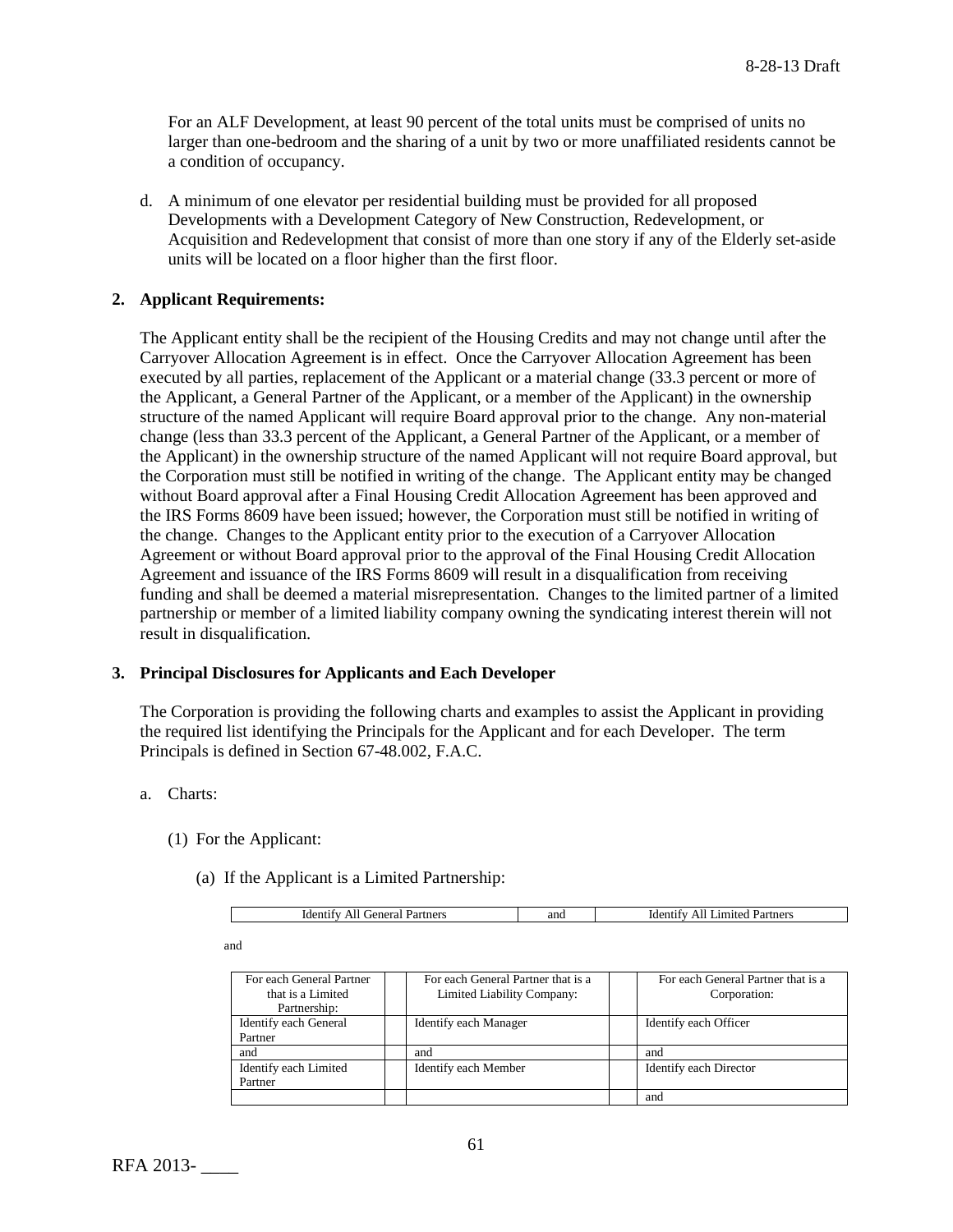Identify each Shareholder

and

| For each Limited Partner<br>that is a Limited<br>Partnership: | For each Limited Partner that is a<br>Limited Liability Company: | For each Limited Partner that is a<br>Corporation: |
|---------------------------------------------------------------|------------------------------------------------------------------|----------------------------------------------------|
| Identify each General                                         | Identify each Manager                                            | Identify each Officer                              |
| Partner                                                       |                                                                  |                                                    |
| and                                                           | and                                                              | and                                                |
| Identify each Limited                                         | Identify each Member                                             | Identify each Director                             |
| Partner                                                       |                                                                  |                                                    |
|                                                               |                                                                  | and                                                |
|                                                               |                                                                  | Identify each Shareholder                          |

For any General Partner and/or Limited Partner that is a natural person (i.e., Samuel S. Smith), no further disclosure is required.

### (b) If the Applicant is a Limited Liability Company:

|  | ıder<br>.09 <sup>o</sup><br>$-11$<br>w | and | $AAP^{\prime}$<br><b>N</b> e |
|--|----------------------------------------|-----|------------------------------|
|--|----------------------------------------|-----|------------------------------|

and

| For each Manager that is a | For each Manager that is a Limited | For each Manager that is a |
|----------------------------|------------------------------------|----------------------------|
| Limited Partnership:       | Liability Company:                 | Corporation:               |
| Identify each General      | Identify each Manager              | Identify each Officer      |
| Partner                    |                                    |                            |
| and                        | and                                | and                        |
| Identify each Limited      | Identify each Member               | Identify each Director     |
| Partner                    |                                    |                            |
|                            |                                    | and                        |

Identify each Shareholder

and

| For each Member that is a<br>Limited Partnership: | For each Member that is a Limited<br>Liability Company: | For each Member that is a Corporation: |
|---------------------------------------------------|---------------------------------------------------------|----------------------------------------|
| Identify each General<br>Partner                  | Identify each Manager                                   | Identify each Officer                  |
| and                                               | and                                                     | and                                    |
| Identify each Limited<br>Partner                  | Identify each Member                                    | Identify each Director                 |
|                                                   |                                                         | and                                    |
|                                                   |                                                         | Identify each Shareholder              |

For any Manager and/or Member that is a natural person (i.e., Samuel S. Smith), no further disclosure is required.

### (c) If the Applicant is a Corporation:

| . | <b>Jiticers</b><br><sub>1</sub> der<br>911 | and | Directors<br>identity.<br>ΑH | and | iden*<br>`hareholders<br>וואוור<br>- 11 |
|---|--------------------------------------------|-----|------------------------------|-----|-----------------------------------------|

and

|                              | For each Shareholder that is a |
|------------------------------|--------------------------------|
| Limited Liability Company:   | Corporation:                   |
| <b>Identify each Manager</b> | Identify each Officer          |
|                              |                                |
| and                          | and                            |
| Identify each Member         | Identify each Director         |
|                              |                                |
|                              | and                            |
|                              | for each Shareholder that is a |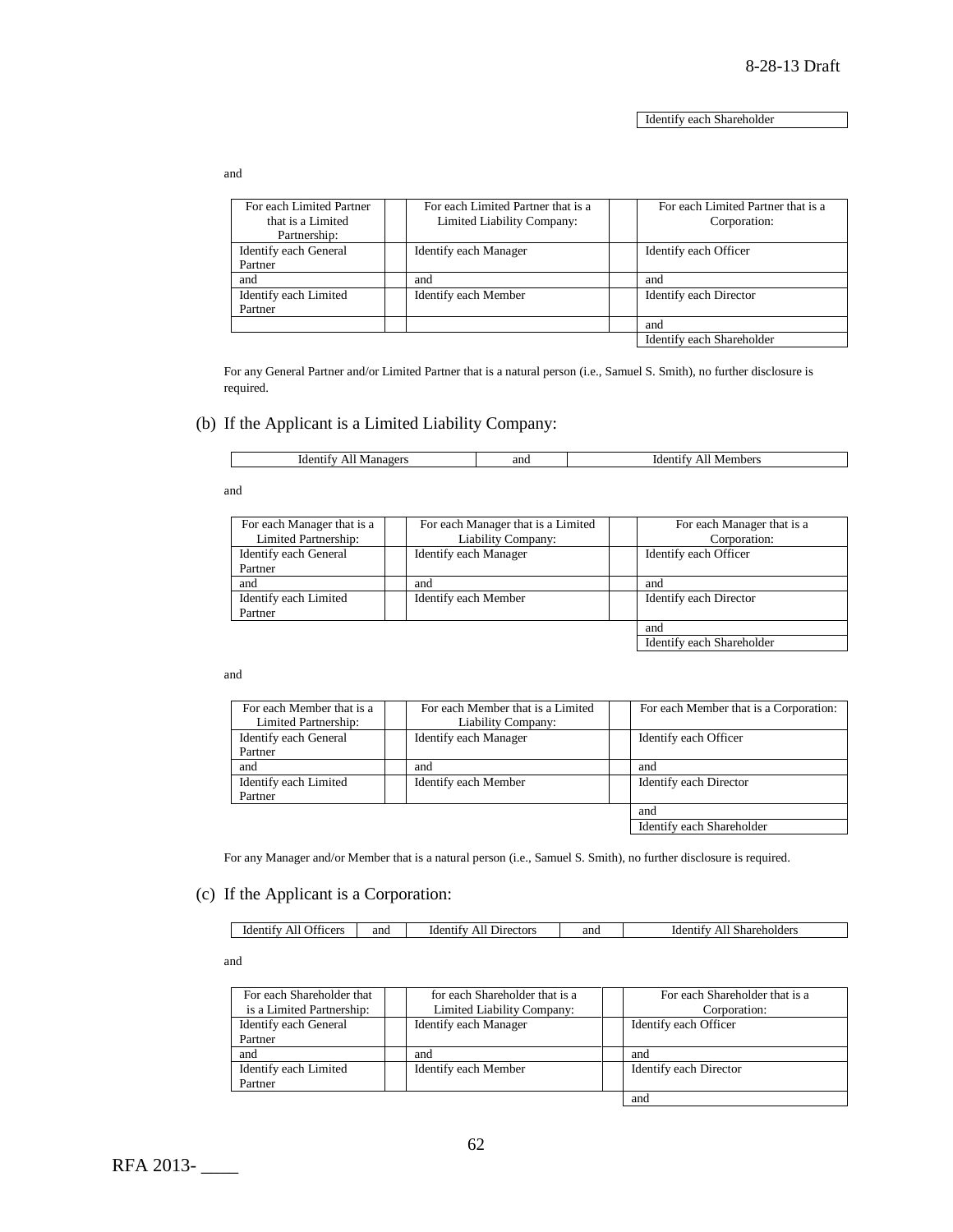Identify each Shareholder

For any Officer and/or Director and/or Shareholder that is a natural person (i.e., Samuel S. Smith), no further disclosure is required.

- (2) For Each Developer:
	- (a) If the Developer is a Limited Partnership:

| ienera<br>Identify<br>Partners<br>AII<br>ла | and | Partners<br>1 <sup>1</sup><br>.der<br>'teo<br>,,, |
|---------------------------------------------|-----|---------------------------------------------------|

and

| For each General Partner     | For each General Partner that is a | For each General Partner that is a |
|------------------------------|------------------------------------|------------------------------------|
| that is a Limited            | Limited Liability Company:         | Corporation:                       |
| Partnership:                 |                                    |                                    |
| <b>Identify each General</b> | Identify each Manager              | Identify each Officer              |
| Partner                      |                                    |                                    |
| and                          | and                                | and                                |
| Identify each Limited        | Identify each Member               | Identify each Director             |
| Partner                      |                                    |                                    |
|                              |                                    | and                                |
|                              |                                    | Identify each Shareholder          |

and

| For each Limited Partner | For each Limited Partner that is a | For each Limited Partner that is a |
|--------------------------|------------------------------------|------------------------------------|
| that is a Limited        | Limited Liability Company:         | Corporation:                       |
| Partnership:             |                                    |                                    |
| Identify each General    | Identify each Manager              | Identify each Officer              |
| Partner                  |                                    |                                    |
| and                      | and                                | and                                |
| Identify each Limited    | Identify each Member               | Identify each Director             |
| Partner                  |                                    |                                    |
|                          |                                    | and                                |
|                          |                                    | Identify each Shareholder          |

For any General Partner and/or Limited Partner that is a natural person (i.e., Samuel S. Smith), no further disclosure is required.

### (b) If the Developer is a Limited Liability Company:

| Ident <sup>-</sup><br>0.10 <sup>pc</sup><br>t1t v<br>ľМ | and | :mbers<br>Met |
|---------------------------------------------------------|-----|---------------|
|                                                         |     |               |

and

| For each Manager that is a<br>Limited Partnership: | For each Manager that is a<br>Limited Liability Company: | For each Manager that is a Corporation: |
|----------------------------------------------------|----------------------------------------------------------|-----------------------------------------|
| Identify each General                              | Identify each Manager                                    | Identify each Officer                   |
| Partner                                            |                                                          |                                         |
| and                                                | and                                                      | and                                     |
| Identify each Limited                              | Identify each Member                                     | Identify each Director                  |
| Partner                                            |                                                          |                                         |
|                                                    |                                                          | and                                     |
|                                                    |                                                          | Identify each Shareholder               |

and

| For each Member that is a<br>Limited Partnership: | For each Member that is a<br>Limited Liability Company: | For each Member that is a Corporation: |
|---------------------------------------------------|---------------------------------------------------------|----------------------------------------|
| Identify each General                             | Identify each Manager                                   | Identify each Officer                  |
| Partner                                           |                                                         |                                        |
| and                                               | and                                                     | and                                    |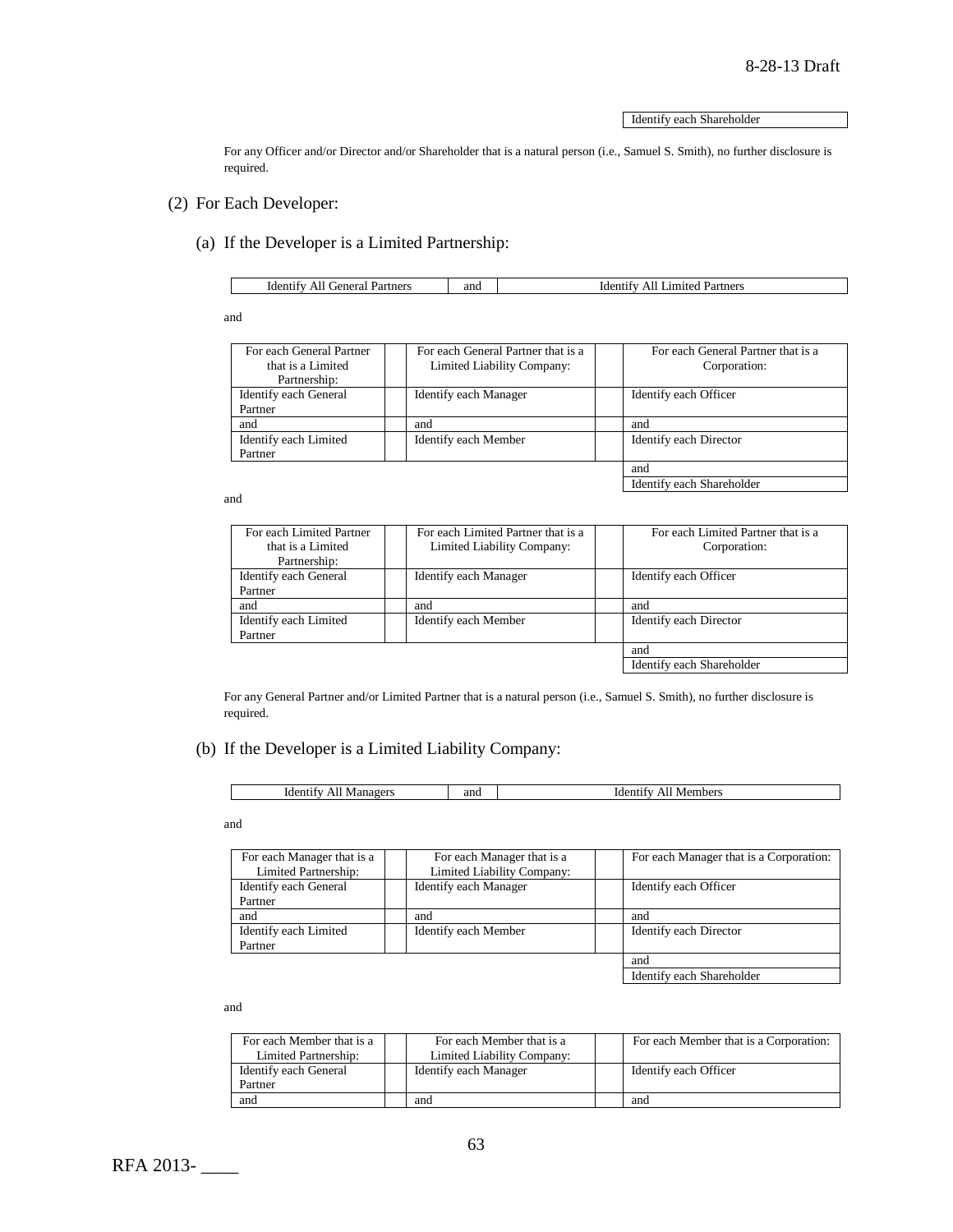| Identify each Limited<br>Partner | Identify each Member | Identify each Director    |
|----------------------------------|----------------------|---------------------------|
|                                  |                      | and                       |
|                                  |                      | Identify each Shareholder |
|                                  |                      |                           |

For any Manager and/or Member that is a natural person (i.e., Samuel S. Smith), no further disclosure is required.

#### (c) If the Developer is a Corporation:

| Officers<br>1denti<br>AIL | and | Directors<br>-ident <sup>-</sup><br>AIL | and | hareholders<br>uden'<br>Ali<br>וזור |
|---------------------------|-----|-----------------------------------------|-----|-------------------------------------|
|---------------------------|-----|-----------------------------------------|-----|-------------------------------------|

and

| For each Shareholder that is | for each Shareholder that is a | For each Shareholder that is a |
|------------------------------|--------------------------------|--------------------------------|
| a Limited Partnership:       | Limited Liability Company:     | Corporation:                   |
| Identify each General        | <b>Identify each Manager</b>   | Identify each Officer          |
| Partner                      |                                |                                |
| and                          | and                            | and                            |
| Identify each Limited        | Identify each Member           | Identify each Director         |
| Partner                      |                                |                                |
|                              |                                | and                            |
|                              |                                | Identify each Shareholder      |

For any Officer and/or Director and/or Shareholder that is a natural person (i.e., Samuel S. Smith), no further disclosure is required.

### b. Examples:

Example No. 1:

Applicant or Developer: Acme Properties, LLC

Sole Member/Manager: ABC, LLC

Manager: Amy Smith<br>Sole Member: Patty Jones Sole Member:

Example No. 2:

Applicant or Developer: Acme Builders, LLC

Manager: Acme Management Co, Inc.

Officers: Peter Smith, President/CEO Fred Jones, Vice President Patty Jones, Vice President Bob Brown, Secretary Amy Smith, Treasurer

Directors: Peter Smith Fred Jones Patty Jones

Shareholders: Fred Jones Patty Jones Bob Brown Amy Smith

Member: Adam Jones Member: Amy Smith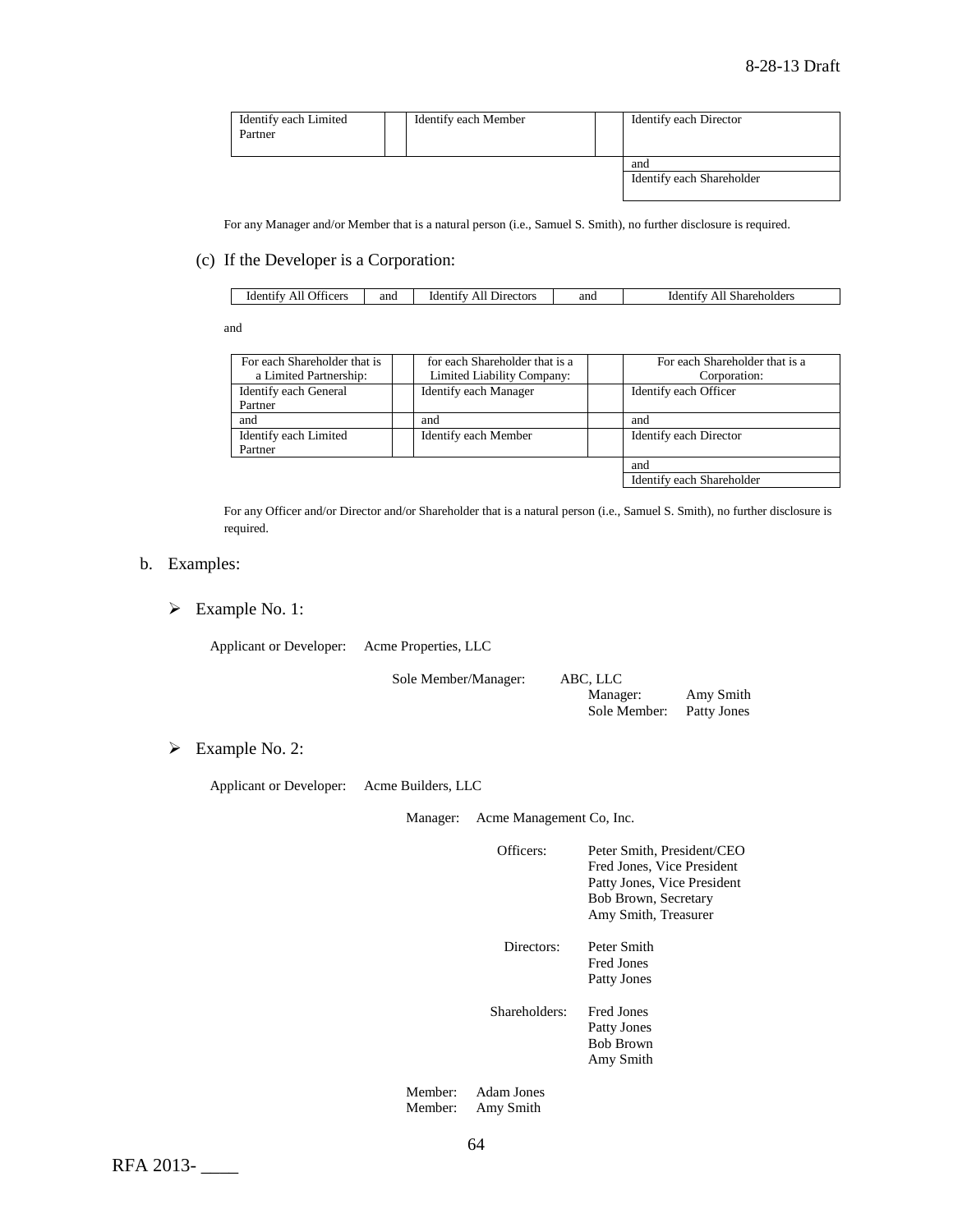### Example No. 3:

| Applicant or Developer: | Acme Properties, Ltd.     |                                                                                                                                                       |  |  |  |
|-------------------------|---------------------------|-------------------------------------------------------------------------------------------------------------------------------------------------------|--|--|--|
|                         | Managing General Partner: | ABC, Ltd.<br><b>General Partner:</b><br>XYZ, Inc.<br><b>Limited Partner</b><br><b>Fred Jones</b>                                                      |  |  |  |
|                         | Co-General Partner:       | Acme Homes 3, LLC<br>Sole Manager/Member:<br>Peter Smith                                                                                              |  |  |  |
|                         | Co-General Partner:       | ABC, LLC<br><b>Adam Jones</b><br>Manager:<br>Peter Smith<br>Manager:<br>Member:<br>XYZ, LLC<br><b>Adam Jones</b><br>Member:<br>Peter Smith<br>Member: |  |  |  |
|                         | Limited Partner:          | Acme Homes Contractors, Inc.                                                                                                                          |  |  |  |
|                         |                           | Officers:<br>Fred Jones, President<br>Bob Brown, Vice President<br>Patty Jones, Secretary/<br>Treasurer                                               |  |  |  |
|                         |                           | Directors:<br><b>Fred Jones</b><br><b>Bob Brown</b><br>Patty Jones                                                                                    |  |  |  |
|                         |                           | Shareholders:<br><b>Fred Jones</b><br><b>Bob Brown</b><br>Peter Smith<br>Patty Jones<br><b>Adam Jones</b>                                             |  |  |  |

# **4. Required Construction Features and Amenities:**

- a. All Applicants will be required to provide the following General Features and Accessibility, Universal Design and Visitability Features:
	- (1) The following General Features must be provided for all proposed Developments:
		- Termite prevention;
		- Pest control:
		- Window covering for each window and glass door inside each unit;
		- Cable or satellite TV hook-up in each unit and, if the Development offers cable or satellite TV service to the residents, the price cannot exceed the market rate for service of similar quality available to the Development's residents from a primary provider of cable or satellite TV;
		- Full-size range and oven in all units;
		- At least two full bathrooms in all 3 bedroom or larger new construction units; and
		- Bathtub with shower in at least one bathroom in at least 90% of the new construction non-Elderly units.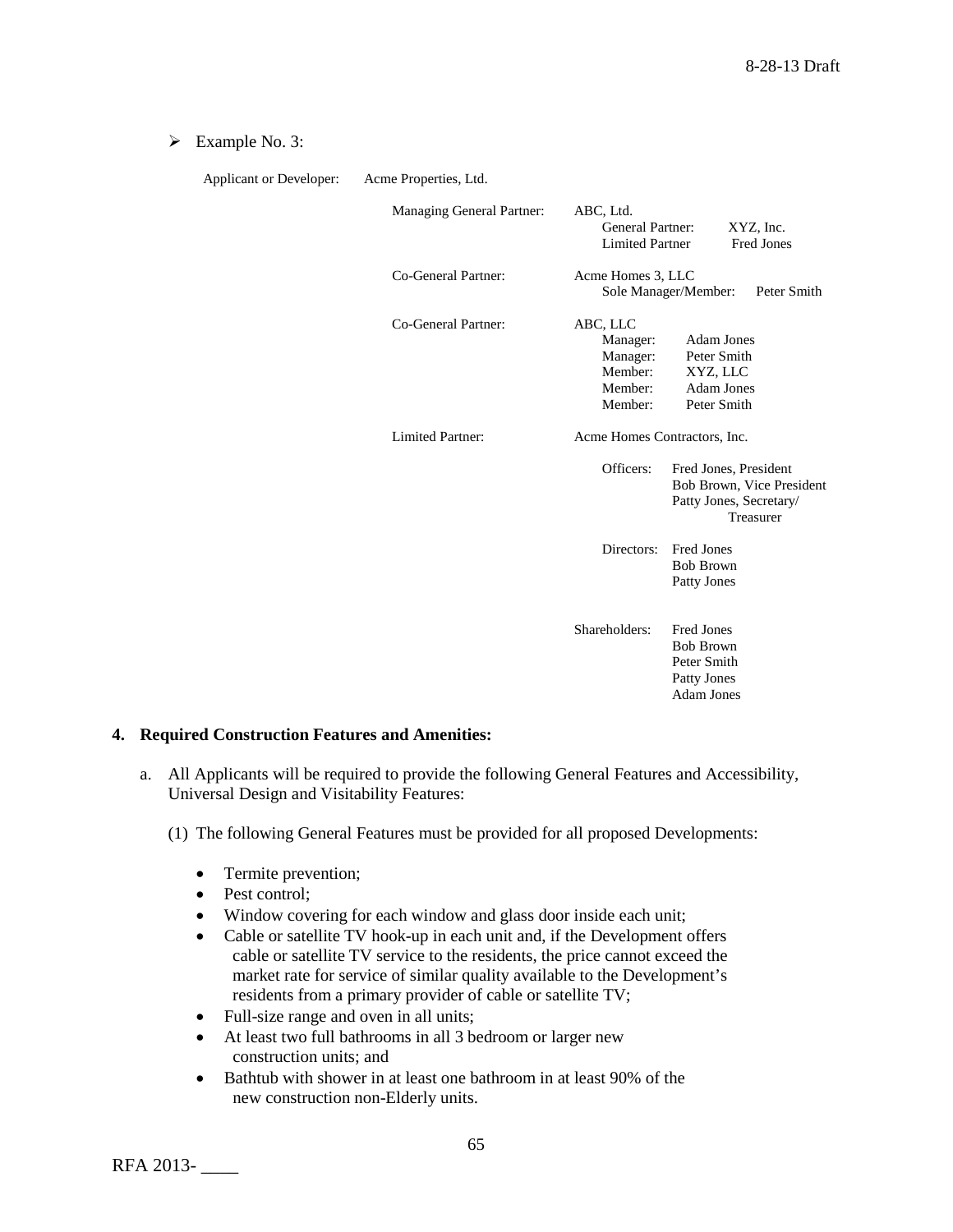- (2) Accessibility, Universal Design and Visitability Features:
	- (a) All units of the proposed Development must meet all federal requirements and state building code requirements, including the following:
		- 2012 Florida Accessibility Code for Building Construction as adopted pursuant to Section 553.503, Florida Statutes;
		- The Fair Housing Act as implemented by 24 CFR 100;
		- Section 504 of the Rehabilitation Act of 1973; and
		- Titles II and III of the Americans with Disabilities Act of 1990 as implemented by 28 CFR 35, incorporating the most recent amendments, regulations and rules.

For purposes of the Housing Credit Program, a Housing Credit allocation shall be deemed "Federal financial assistance" within the meaning of that term as used in Section 504 of the Rehabilitation Act of 1973 as implemented by 24 CFR Part 8 for all Housing Credit Developments.

- (b) All new construction units that are located on an accessible route must have the following features and all rehabilitation units that are located on an accessible route must include as many of the following features as are structurally and financially feasible within the scope of the rehabilitation work utilizing a capital needs assessment performed during the credit underwriting process:
	- Primary entrance door shall have a threshold with no more than a  $\frac{1}{2}$ -inch rise;
	- All door handles on primary entrance door and interior doors must have lever handles;
	- Lever handles on all bathroom faucets and kitchen sink faucets;
	- Anti-scald controls on all bathroom and kitchen faucets:
	- Toilets must be 17 inches to 19 inches in height as measured from the finished floor to the top of the toilet seat;
	- Mid-point on light switches and thermostats shall not be more than 48 inches above finished floor level;
	- Cabinet drawer handles and cabinet door handles in bathroom and kitchen shall be lever or D-pull type that operate easily using a single closed fist;
	- Minimum of 60 inches diameter of unobstructed space in living room and one bedroom in order to provide adequate maneuvering and turning space for a person using a wheelchair or walker. This requirement means that 60 inches in diameter of unobstructed space shall be free of hard-constructed features and/or fixtures and does not apply to resident furnishings or possessions; and
	- Clear floor space of at least 30 inches x 48 inches outside swing of door as it is closed shall be provided at bathtub/shower fixtures. This clear floor space allows space for a parallel approach to the bathtub, as well as access for transferring into and out of the bathtub.
- b. All new construction units must include the following General Features and Green Building Features:
	- (1) General Features in all Family Demographic Developments: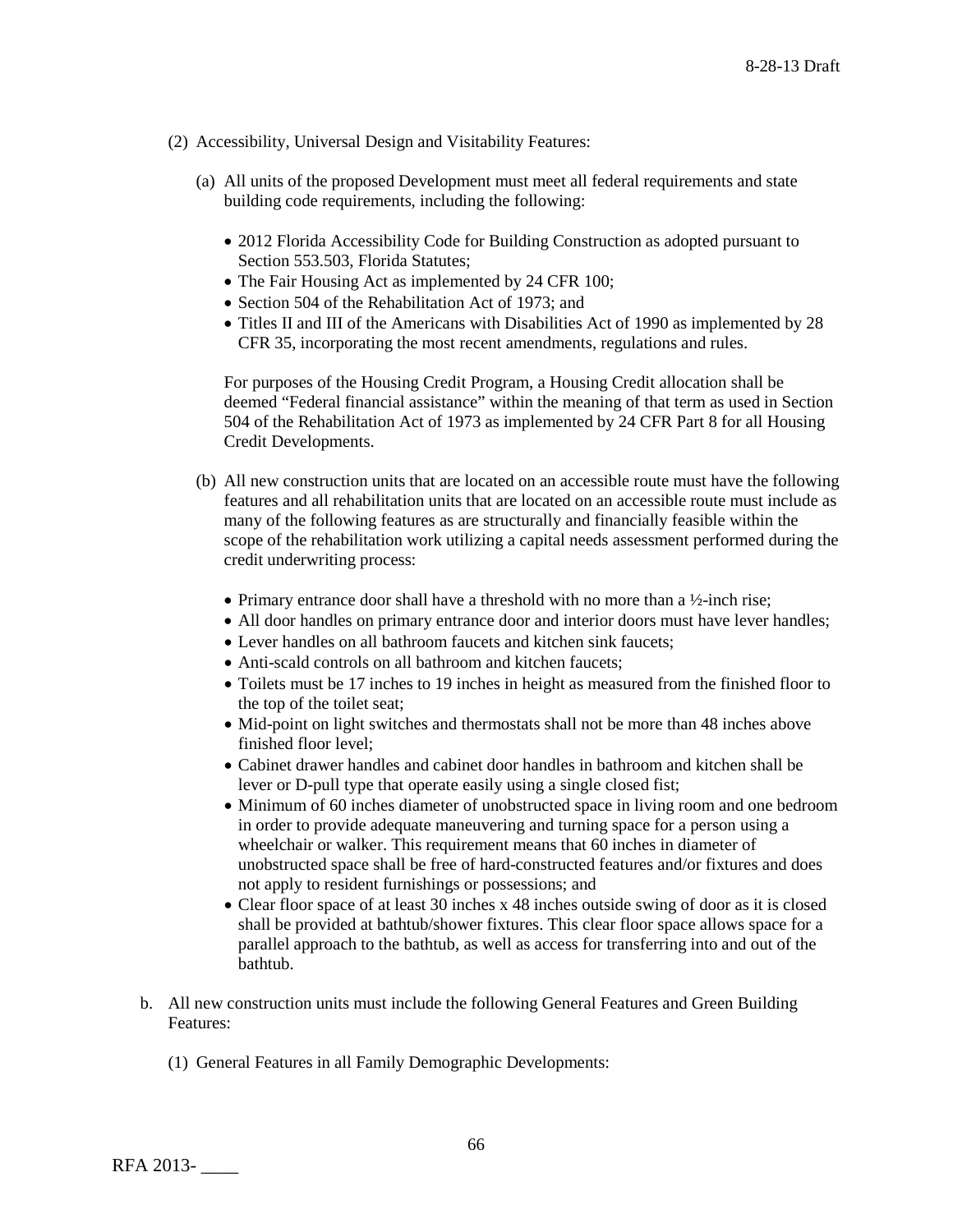Provide reinforced walls for future installation of grab bars that meet or exceed 2010 ADA Standards for Accessible Design around each tub/shower unit in each dwelling unit. At the request of and at no charge to a resident household, the Development shall purchase and install grab bars around each tub/shower unit in the dwelling unit. The product specifications and installation must meet or exceed 2010 ADA Standards for Accessible Design. The Development shall inform a prospective resident that the Development, upon a resident household's request and at no charge to the household, will install grab bars around a dwelling unit's tub/shower unit, pursuant to the 2010 ADA Standards. At a minimum, the Development shall inform each prospective lessee by including language in the Development's written materials listing and describing the unit's features, as well as including the language in each household's lease.

(2) Green Building Features in all Family and Elderly Demographic Developments:

- Low or No-VOC paint for all interior walls (Low-VOC means 50 grams per liter or less for flat; 150 grams per liter or less for non-flat paint);
- Low-flow water fixtures in bathrooms—WaterSense labeled products or the following specifications:
	- o Toilets: 1.6 gallons/flush or less,
	- o Faucets: 1.5 gallons/minute or less,
	- o Showerheads: 2.2 gallons/minute or less;
- Energy Star qualified refrigerator;
- Energy Star qualified dishwasher;
- Water heating minimum efficiency specifications (choose gas, electric, gas tankless, or boiler/hot water maker):
	- o Gas:
		- 30 gal =  $.63 \text{ EF}$ ; or
		- $\blacksquare$  40 gal = .61 EF; or
		- $\blacksquare$  50 gal = .59 EF; or
		- 60 gal = .57 EF; or
		- $\blacksquare$  70 gal = .55 EF; or
		- $80 \text{ gal} = .53 \text{ EF}$ ; or
	- o Electric:
		- $\blacksquare$  30 gal = .94 EF; or
		- $\blacksquare$  40 gal = .93 EF; or
		- $\blacksquare$  50 gal = .92 EF; or
		- 60 gal = .91 EF; or
		- $\blacksquare$  70 gal = .90 EF; or
		- $80 \text{ gal} = .89 \text{ EF}$ ; or
	- o Tankless gas water heater: minimum .80 EF; or
	- Boiler or hot water maker:
		- $\sim$  300,000 Btu/h: 85% Et (thermal efficiency); or
		- $\blacksquare$  300,000 Btu/h or higher: 80% Et;
- Energy Star qualified ceiling fans with lighting fixtures in bedrooms;
- Air Conditioning minimum efficiency specifications (choose in-unit or commercial):
	- o In-unit air conditioning: minimum 14 SEER; or
	- o Central chiller AC system—based on size:
		- 0-65 KBtuh: Energy Star certified; or
		- $\blacktriangleright$  >65-135 KBtuh: 11.3 EER/11.5 IPLV; or
		- >135-240 KBtuh: 11.0 EER/11.5 IPLV; or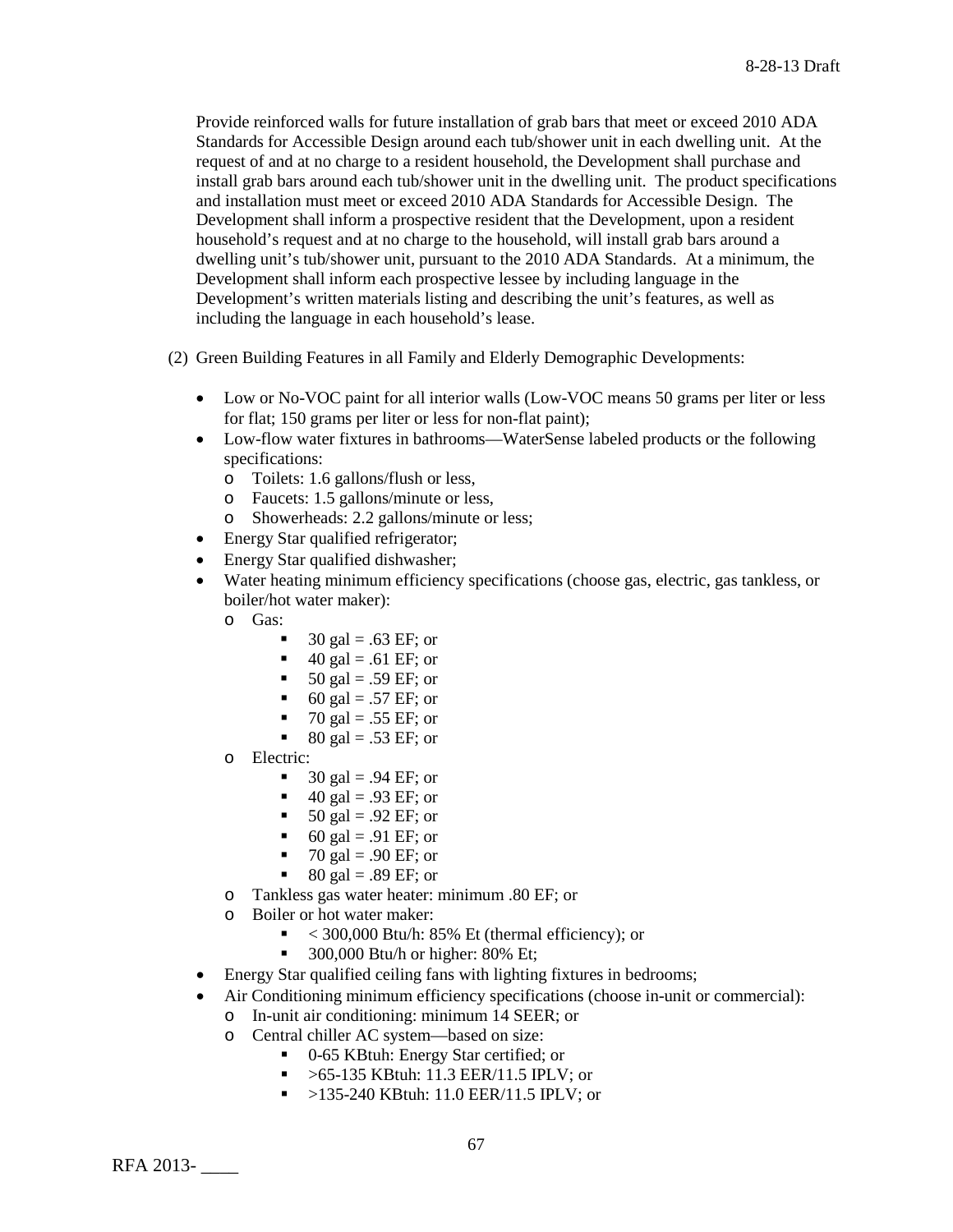- $\blacktriangleright$  >240 KBtuh: 10.6 EER/11.2 IPLV.
- c. All rehabilitation units must include the following General Features, Required Green Building Features and Additional Green Building Features:
	- (1) General Features in all Family Demographic Developments:

Provide reinforced walls for future installation of grab bars that meet or exceed 2010 ADA Standards for Accessible Design around each tub/shower unit in each dwelling unit. At the request of and at no charge to a resident household, the Development shall purchase and install grab bars around each tub/shower unit in the dwelling unit. The product specifications and installation must meet or exceed 2010 ADA Standards for Accessible Design. The Development shall inform a prospective resident that the Development, upon a resident household's request and at no charge to the household, will install grab bars around a dwelling unit's tub/shower unit, pursuant to the 2010 ADA Standards. At a minimum, the Development shall inform each prospective lessee by including language in the Development's written materials listing and describing the unit's features, as well as including the language in each household's lease.

(2) Required Green Building Features in all Family and Elderly Demographic Developments:

All rehabilitation units must include as many of the following required Green Building features as are structurally and financially feasible within the scope of the rehabilitation work utilizing a capital needs assessment performed during the credit underwriting process.

- Low or No-VOC paint for all interior walls (Low-VOC means 50 grams per liter or less for flat; 150 grams per liter or less for non-flat paint);
- Low-flow water fixtures in bathrooms—WaterSense labeled products or the following specifications:
	- o Toilets: 1.6 gallons/flush or less,<br>
	o Faucets: 1.5 gallons/minute or les
	- o Faucets: 1.5 gallons/minute or less,<br>
	o Showerheads: 2.2 gallons/minute or
	- Showerheads: 2.2 gallons/minute or less;
- Energy Star qualified refrigerator;
- Energy Star qualified dishwasher;
- Water heating minimum efficiency specifications (choose gas, electric, gas tankless, or boiler/hot water maker):
	- o Gas:
		- 30 gal =  $.63 \text{ EF}$ ; or
		- 40 gal = .61 EF; or
		- $\blacksquare$  50 gal = .59 EF; or
		- 60 gal = .57 EF; or
		- 70 gal = .55 EF; or
		- 80 gal = .53 EF; or
	- o Electric:
		- $\blacksquare$  30 gal = .94 EF; or
		- $\blacksquare$  40 gal = .93 EF; or
		- $\blacksquare$  50 gal = .92 EF; or
		- 60 gal = .91 EF; or
		- $\blacksquare$  70 gal = .90 EF; or
		- $\bullet$  80 gal = .89 EF; or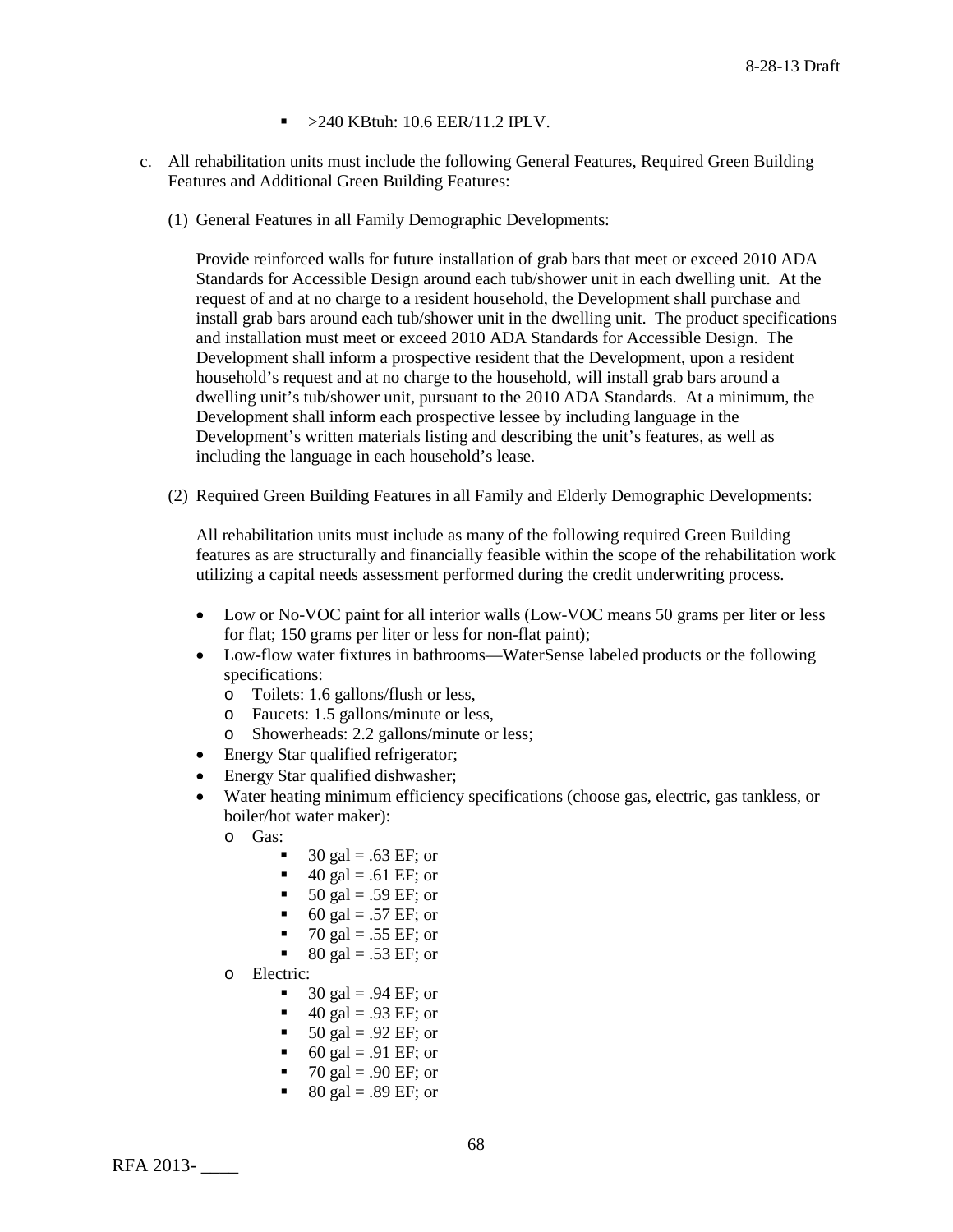- o Tankless gas water heater: minimum .80 EF; or
- o Boiler or hot water maker:
	- $\sim$  300,000 Btu/h: 85% Et (thermal efficiency); or
	- $\blacksquare$  300,000 Btu/h or higher: 80% Et;
- Energy Star qualified ceiling fans with lighting fixtures in bedrooms;
- Air Conditioning (choose in-unit or commercial):
	- o In-unit air conditioning: minimum 14 SEER; or
	- o Central chiller AC system—based on size:
		- 0-65 KBtuh: Energy Star certified; or
		- $\blacktriangleright$  >65-135 KBtuh: 11.3 EER/11.5 IPLV; or
		- $\blacktriangleright$  >135-240 KBtuh: 11.0 EER/11.5 IPLV; or
		- $\sim$  >240 KBtuh: 10.6 EER/11.2 IPLV;
- Caulk, weather-strip, or otherwise seal all holes, gaps, cracks, penetrations, and electrical receptacles in building envelope;
- Seal and insulate heating and cooling system ducts with mastic or metal backed tape.
- (3) Additional Green Building Features in all Family and Elderly Demographic Developments:

In addition to the Required Green Building Features outlined in (1) above, the Applicant must commit to provide enough of the following Additional Green Building Features to achieve a total point value of at least 10 points. The Applicant will be required to commit to the specific Additional Green Building features during credit underwriting and may select at that time the desired features, provided that the total point value equals or exceeds 10 points.

- Programmable thermostat in each unit (2 points)
- Humidistat in each unit (2 points)
- Water Sense certified dual flush toilets in all bathrooms (2 points)
- Light colored concrete pavement instead of or on top of asphalt to reduce the heat-island effect (2 points)
- Energy Star qualified roof coating (2 points)  $*$
- Energy Star qualified roofing materials (metal, shingles, thermoplastic polyolefin (TPO), or tiles) (3 points) \*
- Eco-friendly cabinets formaldehyde free, material certified by the Forest Stewardship Council (3 points)
- Eco-Friendly flooring for entire unit Carpet and Rug Institute Green Label certified carpet and pad, bamboo, cork, 100% recycled content tile, and/or natural linoleum (3 points)
- Energy Star rating for all windows in each unit (3 points)
- Florida Yards and Neighborhoods certification on all landscaping (2 points)
- Install daylight sensors, timers or motion detectors on all outdoor lighting attached to buildings (2 points)

\*Applicant may choose only one option related to Energy Star qualified roofing

- d. In addition to the required features outlined in a. through c. above, all Applications with the Elderly Demographic must also provide the following in all units (new construction units and rehabilitation units):
	- (1) Fifteen (15) percent of the new construction units must have roll-in showers. Five percent of the overall requirement for roll-in showers may be met with walk-in type shower stalls with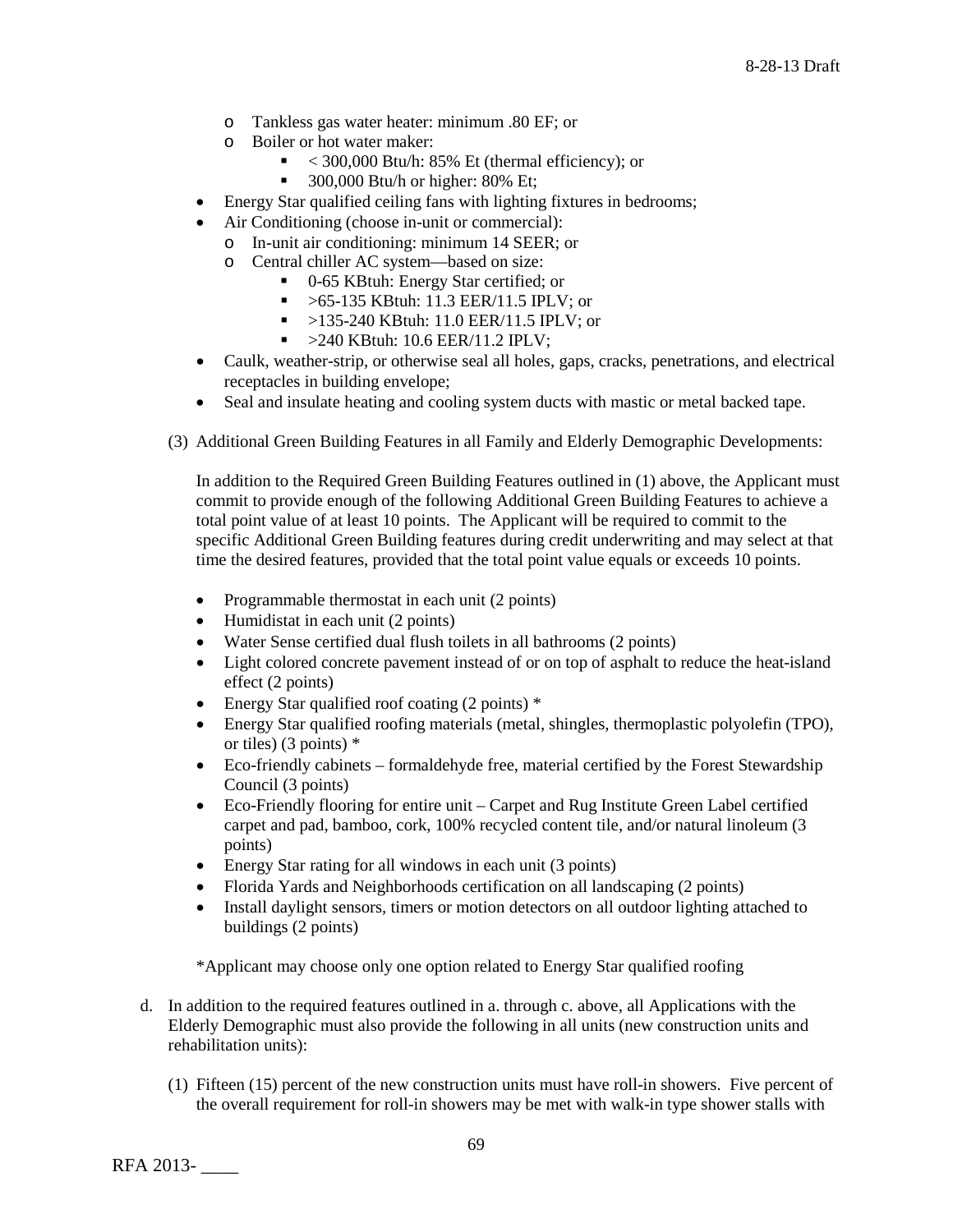permanently affixed seats which meet or exceed the federal 2010 ADA Standards for Accessible Design.

- (2) In all of the new construction units and in as many of the rehabilitation units as is structurally and financially feasible within the scope of the rehabilitation work utilizing a capital needs assessment performed during the credit underwriting process:
	- Horizontal grab bars in place around each tub and/or shower, the installation of which meets or exceeds 2010 ADA Standards for Accessible Design, Section 609. In addition, the following standards for grab bars are required:
		- o If a bathtub/shower combination with a permanent seat is provided, grab bars shall be installed to meet or exceed 2010 ADA Standards for Accessible Design, Section 607.4.1.
			- o If a bathtub/shower combination without a permanent seat is provided, grab bars shall be installed to meet or exceed 2010 ADA Standards for Accessible Design, Section 607.4.2.
			- o If a roll-in shower is provided, grab bars shall be installed to meet or exceed 2010 ADA Standards for Accessible Design, Section 608.3.2;
	- Reinforced walls for future installation of horizontal grab bars in place around each toilet, the installation of which meets or exceeds 2010 ADA Standards for Accessible Design, Section 604.5.1 (Side Wall);
	- Roll-out shelving or drawers in all bottom bathroom vanity cabinets;
	- Adjustable shelving in master bedroom closets (must be adjustable by resident); and
	- In at least one of the kitchen's bottom or base cabinets, there shall be a large drawer that has full extension drawer slides.
- e. All Applications with the Development Category of New Construction, Redevelopment, or Acquisition and Redevelopment must commit to achieve one of the following Green Building Certification programs:
	- Leadership in Energy and Environmental Design (LEED);
	- Florida Green Building Coalition (FGBC); or
	- ICC 700 National Green Building Standard (NGBS).

# **5. Required Resident Programs:**

- a. Applications with the Family Demographic must commit to provide at least three (3) of the following resident programs outlined below. The Applicant will make the actual selection of the specific programs during the credit underwriting process.
	- (1) After School Program for Children This program requires the Applicant or its Management Company to provide supervised, structured, age-appropriate activities for children during after school hours, Monday through Friday. Activities must be on-site.
	- (2) Literacy Training- Applicant or its Management Company must make available, at no cost to the resident, literacy tutor(s) who will provide weekly literacy lessons to residents in private space on-site. Electronic media, if used, must be used in conjunction with live instruction. If the Development consists of Scattered Sites, this resident program must be provided on the Scattered Site with the most units.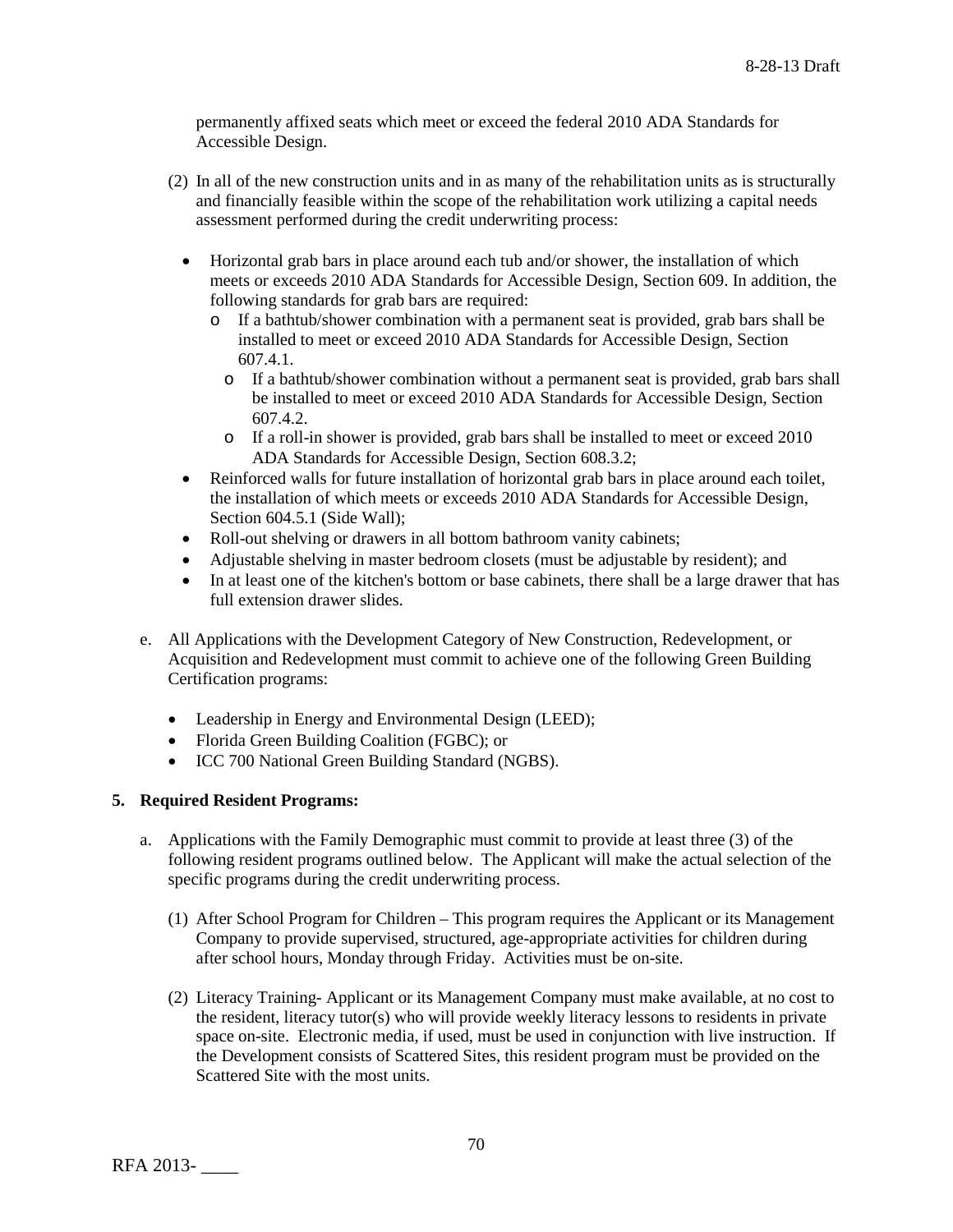- (3) Employment Assistance Program Applicant or its Management Company must provide, at no cost to the resident, a minimum of quarterly scheduled Employment Assistance Program workshops/meetings offering employment counseling by a knowledgeable employment counselor. Such a program includes employability skills workshops providing instruction in the basic skills necessary for getting, keeping, and doing well in a job. The instruction must include, but not be limited to, the following:
	- o Evaluation of current job skills;
	- o Assistance in setting job goals;
	- o Assistance in development of and regular review/update of individualized plan for each participating resident;
	- o Resume assistance;
	- o Interview preparation; and
	- o Placement and follow-up services.
- (4) Family Support Coordinator The Applicant must provide a Family Support Coordinator at no cost to the resident. The Family Support Coordinator shall assist residents in assessing needs and obtaining services, with the goal of promoting successful tenancies and helping residents achieve and maintain maximum independence and self-sufficiency. Responsibilities shall include linking residents with public and private resources in the community to provide needed assistance, develop and oversee on-site programs and activities based on the needs and interests of residents, and support residents in organizing group activities to build community and to address and solve problems such as crime and drug activity. The duties of the Family Support Coordinator shall not be performed by property management staff. The Coordinator shall be on-site and available to residents at least 20 hours per week, within the hours of 9 a.m. and 8 p.m. The Coordinator may be an employee of the Development or, through an agreement, an employee of a third party agency or organization that provides these services.
- b. Application with the Elderly Demographic:
	- (1) All Applicants with the Elderly Demographic must commit to provide the following resident program:

Staff On-Site 24 Hours Per Day -

Applicant must provide staff on the Development's premises at all times who will be available and accessible to the residents 24 hours per day, seven days per week, at no cost to the resident. The on-site staff shall be available at all times to receive calls from residents and help determine the approach to address the issue. The Development's owner or designated manager shall develop and implement policies and procedures for staff receiving a resident call and how staff shall assess and manage the call based on a resident's request and/or need. These policies and procedures shall describe the process for ensuring that staffing is adequate to address the 24-hour on-site requirement, including the following:

- staff vacation;
- other staff absences:
- staff temporarily unavailable on site for a short length of time;
- how staff shall manage a resident call when staff is temporarily off-site;
- maximum response time of the staff to a resident call, including response time when staff must be temporarily off-site.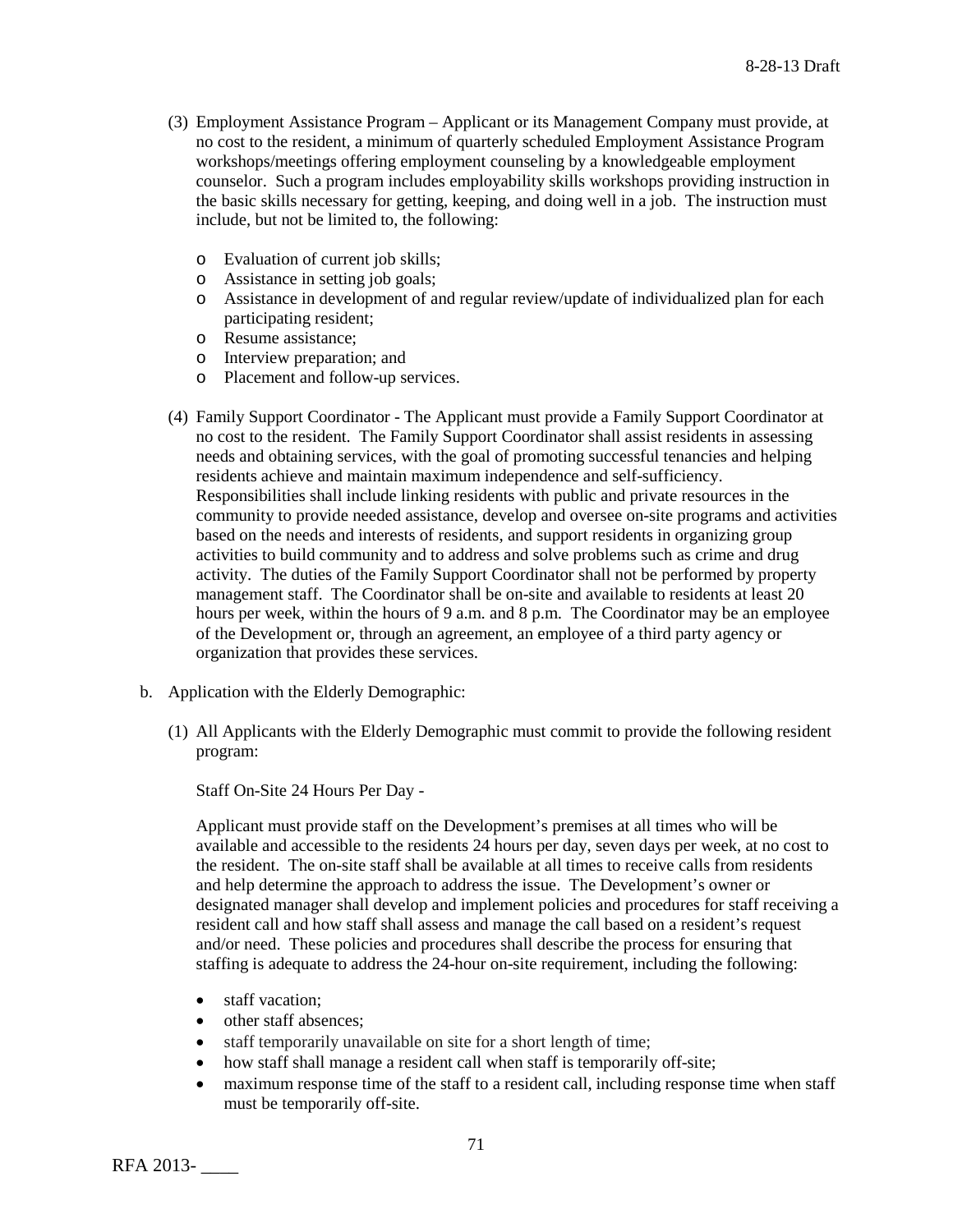Residents shall be informed of the Resident Program at move-in and via a written notice(s) clearly displayed in the Development's common or public spaces. If the Development consists of Scattered Sites, staff must, at a minimum, be on the Scattered Site with the most units 24 hours a day, 7 days a week. Although the Scattered Sites Development staff may be located only on the Scattered Site with the most units, they must be available to and provide the same resident program services to all the Development's residents.

- (2) All non-ALF Developments must select at least three (3) of the following resident programs:
	- (a) Literacy Training Applicant or its Management Company must make available, at no cost to the resident, literacy tutor(s) who will provide weekly literacy lessons to residents in private space on-site. Training must be held between the hours of 8:00 a.m. and 7:00 p.m. and electronic media, if used, must be used in conjunction with live instruction. If the Development consists of Scattered Sites, this resident program must be provided on the Scattered Site with the most units.
	- (b) Computer Training The Applicant or its Management Company shall make available computer and internet training classes (basic and/or advanced level depending on the needs and requests of the residents). The training classes must be provided at least once a week, at no cost to the resident, in a dedicated space on site. Training must be held between the hours of 8:00 a.m. and 7:00 p.m. and electronic media, if used, must be used in conjunction with live instruction. If the Development consists of Scattered Sites, this resident program must be provided on the Scattered Site with the most units.
	- (c) Daily Activities Applicant or its Management Company must provide on-site supervised, structured activities, at no cost to the resident, at least five days per week which must be offered between the hours of 8:00 a.m. and 7:00 p.m. If the Development consists of Scattered Sites, this resident program must be provided on the Scattered Site with the most units.
	- (d) Assistance with Light Housekeeping, Grocery Shopping and/or Laundry The Applicant or its Management Company must provide residents with a list of qualified service providers for (a) light housekeeping, and/or (b) grocery shopping, and/or (c) laundry and will coordinate, at no cost to the resident, the scheduling of services. The Developer or Management Company shall verify that the services referral information is accurate and up-to-date at least once every six (6) months.
	- (e) Resident Assurance Check-In Program Applicant commits to provide and use an established system for checking in with each resident on a pre-determined basis not less than once per day, at no cost to the resident. Residents may opt out of this program with a written certification that they choose not to participate.
- (3) All ALF Developments must provide the following resident programs:
	- (a) Medication Administration The Applicant or its Management Company shall provide, pursuant to ALF licensure requirements, staff to administer medications in accordance with a health care provider's order or prescription label.
	- (b) Services for Persons with Alzheimer's Disease and Other Related Disorders The Applicant or its Management Company shall advertise and provide supervision and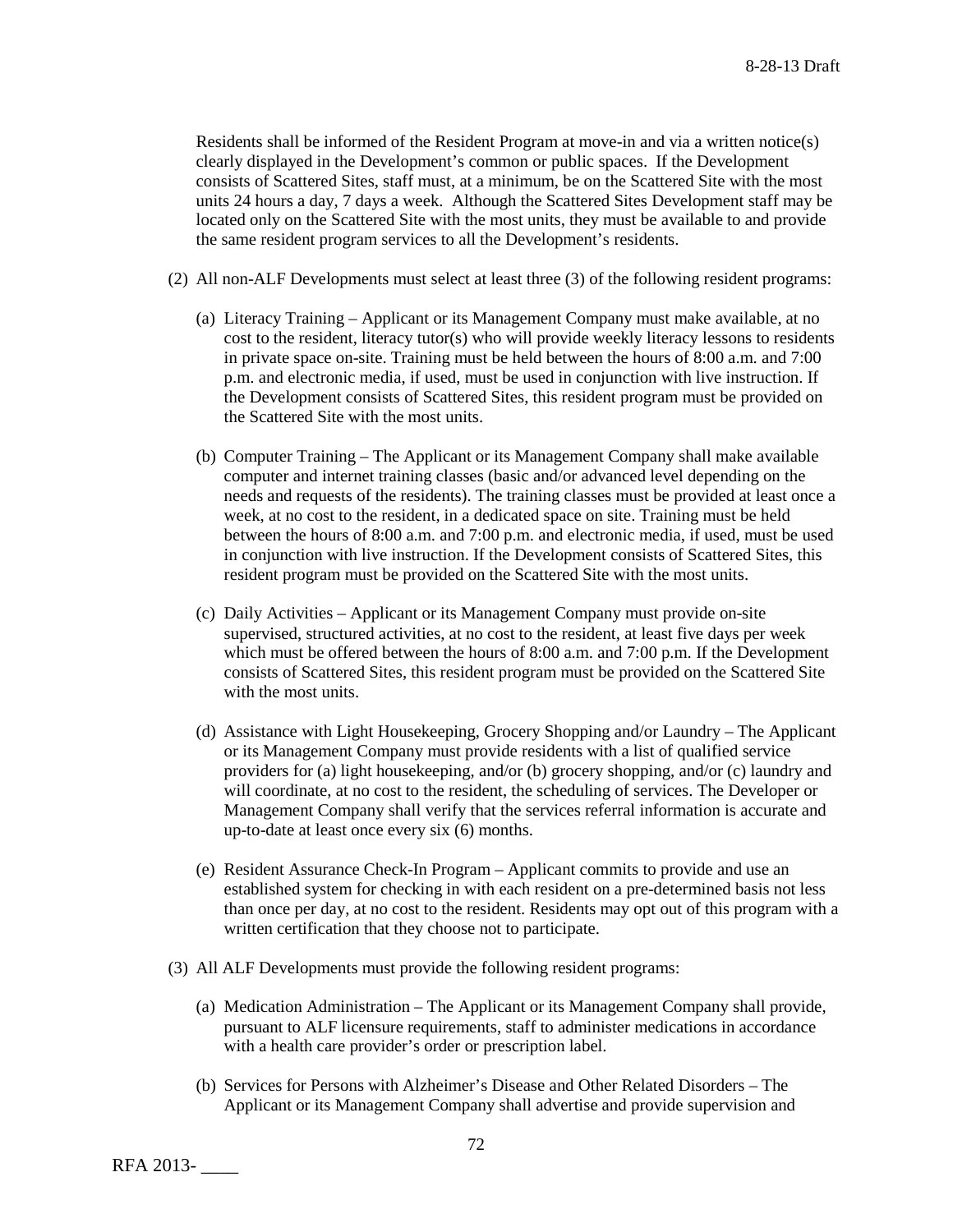services to persons with Alzheimer's disease and other related disorders that are specific to each affected resident and pursuant to ALF licensure requirements.

## **6. Limited Development Areas (LDA):**

Use the following LDA Chart to determine whether the proposed Development qualifies as an LDA Development for purposes of this RFA.

| County     | <b>Demographic</b><br>Category | <b>Location Description</b>                                                                                                                                                                                                                                                                                                                                                                                                             |  |  |  |
|------------|--------------------------------|-----------------------------------------------------------------------------------------------------------------------------------------------------------------------------------------------------------------------------------------------------------------------------------------------------------------------------------------------------------------------------------------------------------------------------------------|--|--|--|
| Miami-Dade | Family and Elderly             | Beginning at the intersection of SW $264th$ Street and SW $157th$ Avenue, follow SW<br>$264th$ Street east to Biscayne Bay. Follow the Bay around the remaining southern<br>portion of the county, then north to a point that is west of the intersection of SW<br>$264^{\text{th}}$ Street and SW 157 <sup>th</sup> Avenue. Follow that point east to that intersection.                                                               |  |  |  |
| Palm Beach | Family and Elderly             | 5 mile radius around the following latitude/longitude coordinates:<br>*N 26 43 8.4, W 80 5 7.7 (Malibu Bay)<br>*N 26 35 11.4, W 80 5 0.6 (Marina Bay)<br>*N 26 47 58.6, W 80 5 11.1 (Venetian Isles I)<br>*N 26 48 3.3, W 80 5 6.4 (Venetian Isles II)<br>With the exception of 0.25 mile radius around each of the following<br>latitude/longitude coordinates where all Demographics will be permitted:<br>N 26 42 44.3, W 80 03 44.2 |  |  |  |

\*These areas surround Guarantee Fund Developments. In the event that both the Guarantee Fund loan and any SMI loan for one of these Developments are paid off prior to the Application Deadline, the Corporation will treat the LDA restriction around that Development as if it was never included on the LDA chart and the LDA restriction related to that Guarantee Fund Development will no longer apply.

### **7. ELI County Chart:**

| <b>ELI County Chart</b> |                                |  |  |  |  |  |
|-------------------------|--------------------------------|--|--|--|--|--|
| County                  | <b>ELI Set-Aside AMI Level</b> |  |  |  |  |  |
| <b>Broward</b>          | 30%                            |  |  |  |  |  |
| Miami-Dade              | 33%                            |  |  |  |  |  |
| Palm Beach              | 30%                            |  |  |  |  |  |

### **8. Total Development Cost Per Unit Limitation:**

The Corporation shall limit the Total Development Cost (TDC) per unit for all Developments categorized by the construction type of the units as indicated by the Applicant in the RFA. The maximum amounts are provided on the TDC Per Unit Limitation chart set out below (the maximum TDC per unit exclusive of land costs, applying any applicable TDC multiplier) and will be tested during the scoring of the RFA, during the credit underwriting process, and during the final allocation process, as outlined below.

These TDC Per Unit Base Limitation amounts are effective from the Application Deadline through Final Cost Certification.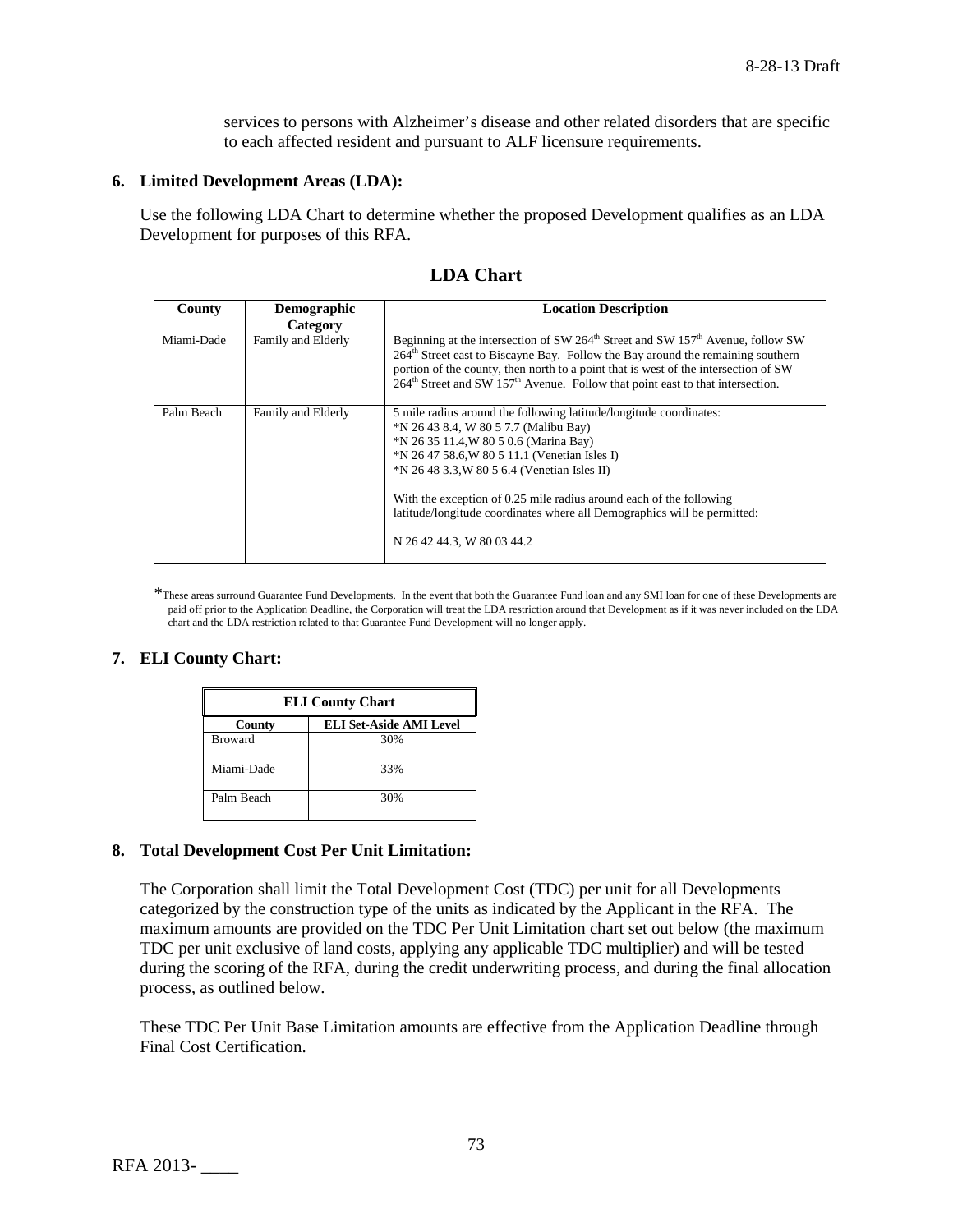|                                                    |                 | <b>New Construction Units</b> | <b>Rehabilitation Units</b> |                               |            |           |                 |
|----------------------------------------------------|-----------------|-------------------------------|-----------------------------|-------------------------------|------------|-----------|-----------------|
| <b>Measure</b>                                     | Garden<br>Wood* | Garden<br>Concrete*           | <b>Mid-Rise-</b><br>Wood*   | <b>Mid-Rise-</b><br>Concrete* | High-Rise* | Garden*   | Non-<br>Garden* |
| Maximum TDC Per<br>Unit exclusive of<br>Land Costs | \$163,000       | \$196,000                     | \$196,000                   | \$216,000                     | \$263,000  | \$137,000 | \$193,000       |

#### **Total Development Cost Per Unit Base Limitations**

\* Garden includes all Development Types other than Mid-Rise and High-Rise; Non-Garden includes Development Types of Mid-Rise with Elevator (4 stories, 5 stories, or 6 stories) and High-Rise (7 or more stories); Mid-Rise includes Development Types of Mid-Rise with Elevator (4 stories, 5 stories, or 6 stories); and High-Rise includes Development Type of High Rise (7 or more stories)

- a. Any Application that has an amount that exceeds these limitations will not be eligible to be considered for funding.
- b. Any Applicant that has the Credit Underwriter present a credit underwriting report with an amount that exceeds these limitations by more than 5 percent, taking into consideration an escalation factor for construction costs rising after the Application Deadline of either (i) 1.8 percent for any Applicant with the Development Category of New Construction, Redevelopment, or Acquisition and Redevelopment, or (ii) 1.4 percent for any Applicant with the Development Category of Rehabilitation or Acquisition and Rehabilitation, and incorporating any applicable TDC reduction and adjustments processes provided below will receive a negative recommendation by the Credit Underwriter.

Any Applicant that has the Credit Underwriter present a credit underwriting report with an amount that exceeds these limitations, taking into consideration the applicable escalation factor outlined above, will require staff to review the credit underwriting report for compliance to the TDC reduction and adjustment procedure provided below:

- (1) The Developer fee will be limited to the maximum allowable within the TDC Per Unit Base Limitation, inclusive of any applicable escalation factor, in all instances. A Developer fee can be earned on qualifying TDC exclusive of land up to the TDC Per Unit Base Limitation, inclusive of any applicable escalation factor, but it cannot be earned on costs in excess of said limitation. If the Development costs exceed the amount allowed by the TDC Per Unit Base Limitation, inclusive of any applicable escalation factor, then the maximum allowable Developer fee will be adjusted as outlined below. The maximum allowable Developer fee can be determined by multiplying the applicable TDC Per Unit Base Limitation with respect to the Development as provided in this RFA, inclusive of any applicable escalation factor, by the number of total units in the Development. Second, divide this product by 1.16 and then multiply the result by 16 percent\*. This will yield the maximum allowable Developer fee within the TDC Per Unit Base Limitation, inclusive of any applicable escalation factor.
- (2) Prior to determining any necessary adjustment, if the Developer fee initially stated by the Applicant or Credit Underwriter is in excess of the maximum allowable Developer fee as provided in (1) above, the Developer fee will be reduced to said maximum allowable Developer fee and the TDC will be equally reduced to incorporate the cost reduction.

Subsequent to reducing the Developer fee to the maximum allowable amount, additional adjustments may be necessary if the TDC Per Unit Base Limitation remains exceeded. An adjustment shall be determined by reducing the maximum allowable Developer fee as determined in (1) above dollar-for-dollar for any costs in excess of the amount allowed by the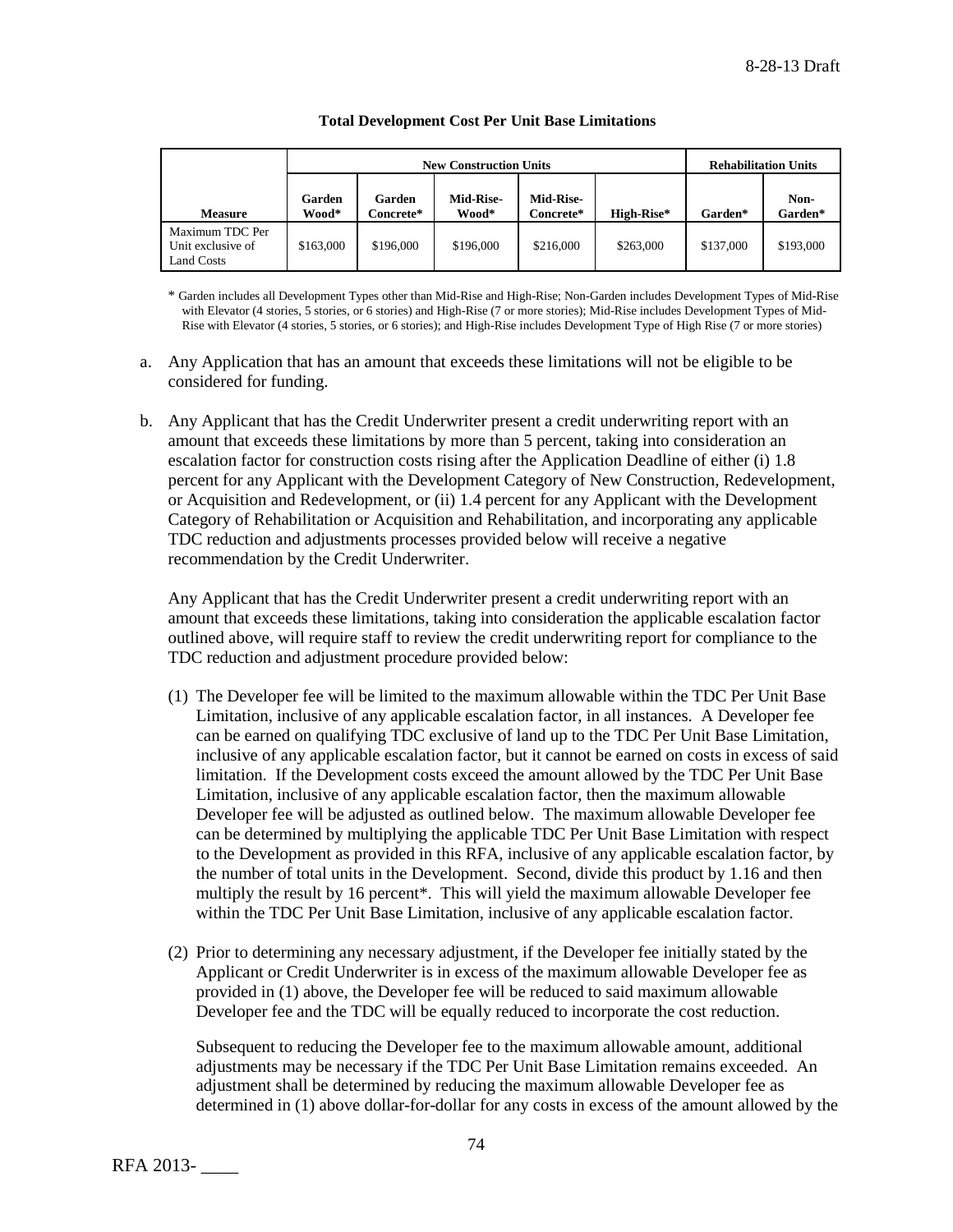TDC Per Unit Base Limitation, inclusive of any applicable escalation factor, up to the lesser of (a) the actual amount of costs in excess of the amount allowed by the TDC Per Unit Base Limitation, inclusive of any applicable escalation factor, (b) \$500,000, or (c) 25 percent of the maximum allowable Developer fee. If after following this Developer fee limitation process, the TDC exclusive of land costs is reduced to be within the amount allowed by the TDC Per Unit Base Limitation, inclusive of any applicable escalation factor, then the Developer fee adjustment calculation is complete. If the TDC exclusive of land costs remains above the amount allowed by the TDC Per Unit Base Limitation, inclusive of any applicable escalation factor, then there is an additional Developer fee adjustment, as outlined in (3) below.

(3) An additional Developer fee adjustment will be initiated to further reduce the allowable Developer fee in the event the TDC exclusive of land (as adjusted above) exceeds the TDC Per Unit Base Limitation. The reduction will be determined by deriving a percentage amount that the TDC exclusive of land costs (as adjusted above) exceeds the TDC Per Unit Base Limitation, inclusive of any applicable escalation factor, and multiplying this excess percentage by the amount of the adjusted Developer fee, resulting in a product that is the additional adjustment to the Developer fee. For instance, if the Development's adjusted TDC excusive of land costs exceeds the limitation, inclusive of any applicable escalation factor, by 4 percent, then the allowable Developer fee is further reduced by 4 percent. Once this step is complete, there is no further Developer fee adjustment or corresponding cost savings to be incorporated into the TDC as a result of having a TDC exclusive of land costs that exceeds the limitation.

As a note, if the Developer fee in the credit underwriting report is already at or below this allowable Developer fee, then there is no additional adjustment to be incorporated into the Developer fee. This also means there are no corresponding costs savings to reduce the TDC since all TDC cost reductions stemming from this process are coming from reducing the Developer fee. If the Developer fee in the credit underwriting report needs to be reduced to incorporate any adjustment as provided above, then as the Developer fee is reduced, so is the TDC in order to incorporate the reduced Developer fee cost.

For example:

An 85-unit development with a Development Category of New Construction and a Development Type of Garden Concrete reports a TDC of \$18,000,000, inclusive of a stated Developer fee of \$2,500,000, and exclusive of land at time of credit underwriting, and also prior to any adjustment:

### *Calculate TDC Limitation for the Development and Maximum Allowable Developer fee*

- 1.(a) TDC Per Unit Base Limitation, inclusive of any applicable escalation factor: \$196,000 Per Unit x  $(1 + 1.8\%) = $199,528$  Per Unit.
- 1.(b) Determine TDC Limitation for the Development: \$199,528 Per Unit x 85 units = \$16,959,880.
- 1.(c) Implied maximum Development Cost per the limitation:  $$16,959,880 \div 1.16 =$ \$14,620,586.
- 1.(d) Determine maximum allowable Developer fee within the limitation (prior to any adjustment):  $$14,620,586 \times 16\% = $2,339,293$ .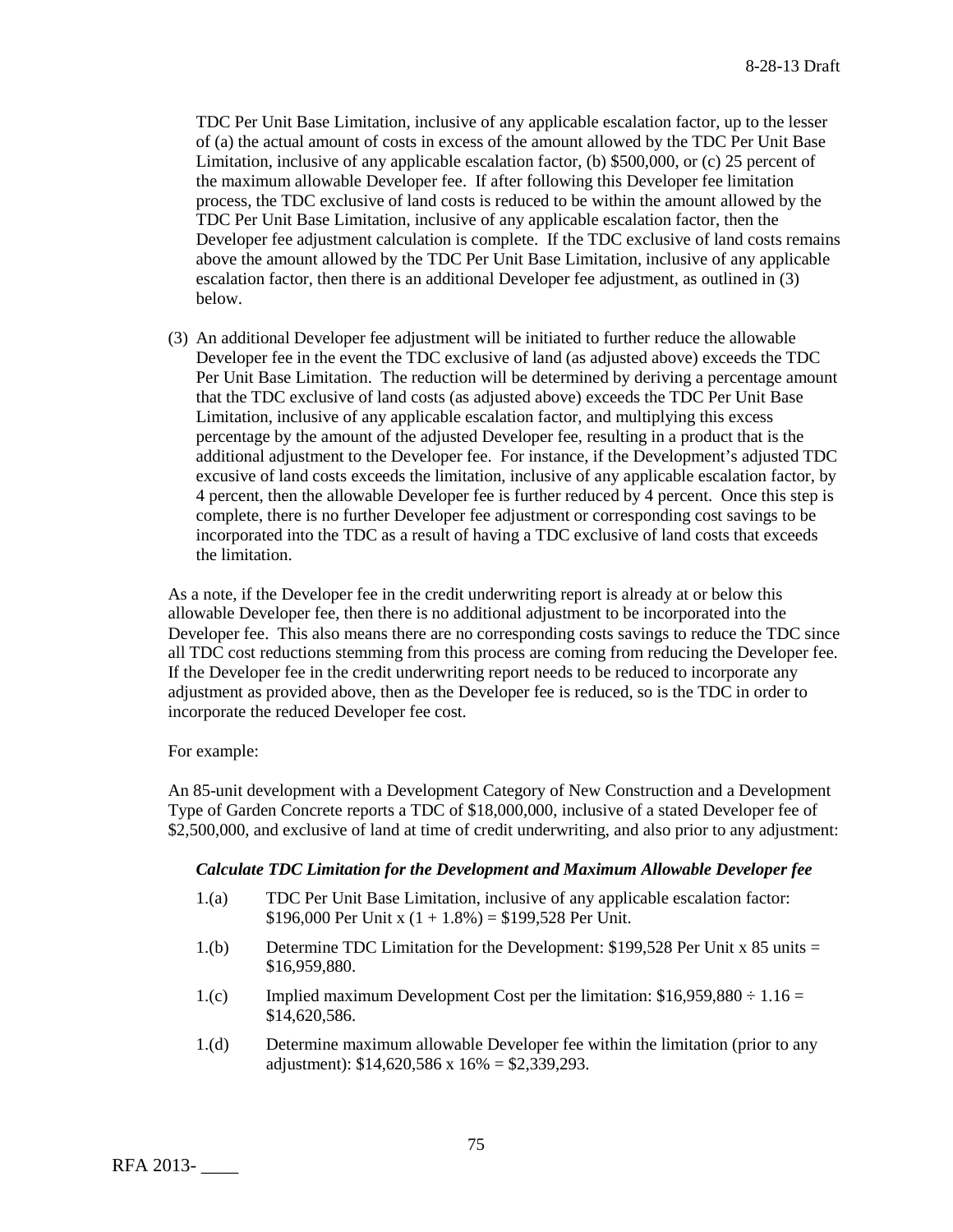## *First Developer fee/TDC adjustment Calculation Methodology (If necessary)*

- 2.(a)(i) Is the stated Developer fee greater than the maximum allowable?  $$2,500,000>$ \$2,339,293.
- $2.(a)(ii)$  If the response to  $2.(a)(i)$  is yes, then determine the excess: \$2,500,000 - $$2,339,293 = $160,707$  (excess Developer fee and excess TDC).
- 2.(b) Reduce the stated Developer fee to the lesser of maximum allowable or stated fee and reduce the stated TDC by an equal amount:  $$2,500,000 - $160,707 =$  $$2,339,293$ ;  $$18,000,000 - $160,707 = $17,839,293$ .
- 2.(c) Determine if the TDC remains in excess of the limitation: \$17,839,293  $$16,959,880 = $879,413$ .
- 2.(d) Determine the lesser of either (i) \$500,000, (ii) 25 percent of the maximum allowable Developer fee, or (iii) 100% of the excess TDC:  $25\%$  x \$2,339,293 =  $$584,823$ ;  $$500,000 < $584,823 < $879,413$ .
- 2.(e) Apply the lesser of 2(d) above to determine the Maximum allowable Developer fee, subject to the first adjustment: \$2,339,293 - \$500,000 = \$1,839,293.
- 2.(f) TDC reduction due to Developer fee adjustment:  $$17,839,293 $500,000 =$ \$17,339,293.

(As a note, this TDC is still greater than the TDC Per Unit Base Limitation, inclusive of any applicable upward adjust so an additional Developer fee adjustment will need to be calculated.)

## *Second Developer fee/TDC adjustment Calculation Methodology (If necessary)*

- 3.(a) The percentage the TDC without land (as adjusted above for first adjustment) that exceeds the amount allowed by the TDC Per Unit Base Limitation, inclusive of any applicable escalation factor:  $$17,339,293 - $16,959,880 = $379,413$ ; \$379,413 ÷  $$16,959,880 = 2.24\%$ .
- 3.(b) Additional adjustment: 2.24% x \$1,839,293 = \$41,147.
- 3.(c) Final maximum Developer fee, after adjustments:  $$1,839,293 $41,147 =$ \$1,798,146
- 3.(d) Final adjusted TDC at time of credit underwriting:  $$17,339,293 $41,147 =$ \$17,298,146.
- 3.(e) Verify status of the 5% variance test: (\$17,298,146 \$16,959,880) / \$16,959,880 = 2.0%, which falls under criteria of being less than or equal to 5% above of the TDC Per Unit Base Limitation, inclusive of any applicable escalation factor.
- c. Any Applicant that presents a Final Cost Certification Application (FCCA) that has amounts that exceed the TDC Per Unit Base Limitation, subject to an escalation factor of either (i) 1.8 percent for any Applicant with the Development Category of New Construction, Redevelopment, or Acquisition and Redevelopment, or (ii) 1.4 percent for any Applicant with the Development Category of Rehabilitation or Acquisition and Rehabilitation, will require staff to review the FCCA for compliance to the procedure provided below. If the Development has already had its Developer fee adjusted at credit underwriting as provided in 8.b. above and the TDC without land in the FCCA exceeds the TDC without land provided in the credit underwriting report, then the Developer fee will have an additional adjustment to be incorporated as provided in (4) below.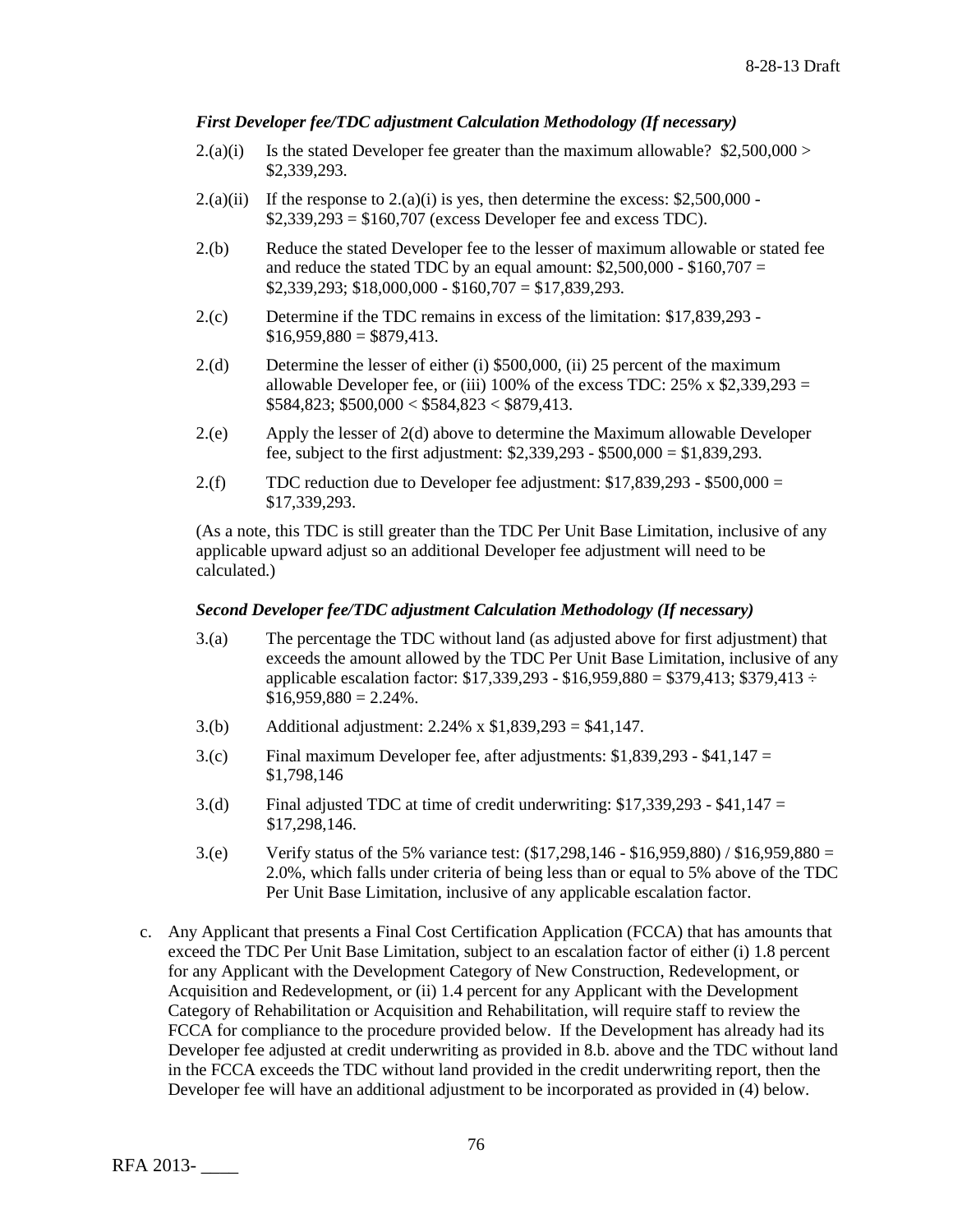- (1) The Developer fee will be limited to the maximum allowable within the TDC Per Unit Base Limitation, inclusive of any applicable escalation factor, in all instances. A Developer fee can be earned on qualifying TDC exclusive of land up to the TDC Per Unit Base Limitation, inclusive of any applicable escalation factor, but it cannot be earned on costs in excess of said limitation. If the Development costs exceed the amount allowed by the TDC Per Unit Base Limitation, inclusive of any applicable escalation factor, then the maximum allowable Developer fee will be adjusted as outlined below. The maximum allowable Developer fee can be determined by multiplying the applicable TDC Per Unit Base Limitation with respect to the Development as provided in this RFA, inclusive of any applicable escalation factor, by the number of total units in the Development. Second, divide this product by 1.16 and then multiply the result by 16 percent\*. This will yield the maximum allowable Developer fee within the TDC Per Unit Base Limitation, inclusive of any applicable escalation factor.
- (2) Prior to determining any necessary adjustment, if the Developer fee initially stated by the FCCA is in excess of the maximum allowable Developer fee as provided in (1) above, the Developer fee will be reduced to said maximum allowable Developer fee and the TDC will be equally reduced to incorporate the cost reduction.

Subsequent to reducing the Developer fee to the maximum allowable amount, additional adjustments may be necessary if the TDC Per Unit Base Limitation remains exceeded. An adjustment shall be determined by reducing the maximum allowable Developer fee as determined in (1) above dollar-for-dollar for any costs in excess of the amount allowed by the TDC Per Unit Base Limitation, inclusive of any applicable escalation factor, up to the lesser of (a) the actual amount of costs in excess of the amount allowed by the TDC Per Unit Base Limitation, inclusive of any applicable escalation factor, (b) \$250,000, or (c) 10 percent of the maximum allowable Developer fee. If after following this Developer fee limitation process, the TDC exclusive of land costs is reduced to be within the amount allowed by the TDC Per Unit Base Limitation, inclusive of any applicable escalation factor, then the Developer fee adjustment calculation is complete. If the TDC exclusive of land costs remains above the amount allowed by the TDC Per Unit Base Limitation, inclusive of any applicable escalation factor, then there is an additional Developer fee adjustment, as outlined in (3) below.

(3) An additional Developer fee adjustment will be initiated to further reduce the allowable Developer fee in the event the TDC elusive of land costs (as adjusted above) exceeds the TDC Per Unit Base Limitation. The reduction will be determined by deriving a percentage amount that the TDC exclusive of land costs (as adjusted above) exceeds the amount allowed by the TDC Per Unit Base Limitation, inclusive of any applicable escalation factor and multiplying this excess percentage by the amount of the adjusted Developer fee, resulting in a product that is the additional adjustment to the Developer fee. For instance, if the Development's adjusted TDC exclusive of land costs exceeds the limitation, inclusive of any applicable escalation factor, by 4 percent, then the allowable Developer fee is further reduced by 4 percent. Once this step is complete, there is no further Developer fee adjustment or corresponding cost savings to be incorporated into the TDC as a result of having a TDC exclusive of land costs that exceeds the limitation.

As a note, if the Developer fee in the FCCA is already at or below this allowable Developer fee, then there is no additional adjustment to be incorporated into the Developer fee. This also means there are no corresponding costs savings to reduce the TDC since all TDC cost reductions stemming from this process are coming from reducing the Developer fee. If the Developer fee in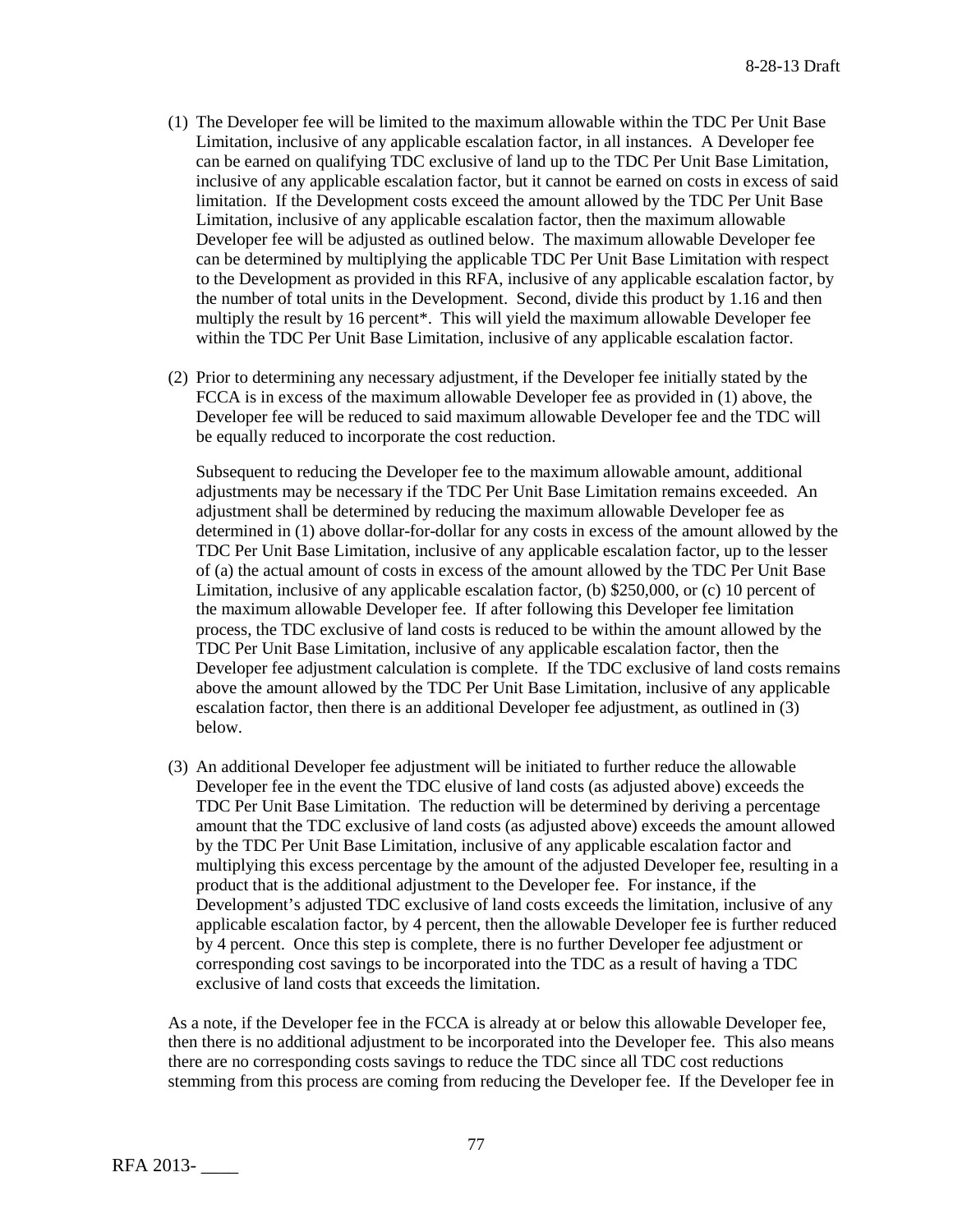the FCCA needs to be reduced to incorporate any penalties provided above, then as the Developer fee is reduced, so is the TDC in order to incorporate the reduced Developer fee cost.

(4) For those Developments that have already had its Developer fee adjusted at credit underwriting as provided in 8.b. above and whose TDC without land in the FCCA exceeds the TDC without land provided in the credit underwriting report, the allowable Developer fee will incorporate an additional adjustment. This additional Developer fee adjustment will be the lesser of (a) the difference between the amount of TDC exclusive of land costs as reported in the FCCA that is in excess of the TDC exclusive of land costs provided in the credit underwriting report, (b) \$250,000, or (c) 10 percent of the allowable Developer fee reported in the credit underwriting report. If the Developer fee in the FCCA is already equal to or less than the allowable Developer fee as determined with the incorporation of this additional Developer fee adjustment, then neither the Developer fee nor the TDC is further reduced.

### For example:

Assuming the Development in the example provided in 8.b. above provides a FCCA with a TDC exclusive of land costs of \$500,000 higher than the TDC exclusive of land costs provided in the credit underwriting report, but the Developer fee is the same as provided in the credit underwriting report of \$1,798,146. The additional Developer fee adjustment will be the lesser of (a) \$500,000 (the new excess costs), (b) \$250,000 (the maximum dollar limit of this additional Developer fee adjustment), or (c) \$179,814 (10% of the allowable Developer fee reported in the credit underwriting report).

Since (c) is the lowest of the three options, the allowable Developer fee and the TDC will both be lowered by \$179,814. The allowable Developer fee will be \$1,618,332 (the allowable Developer fee reported in the credit underwriting report of \$1,798,146, less the adjustment of \$179,814). The TDC exclusive of land costs in the FCCA would be adjusted to \$17,618,332 (\$17,298,146 from the credit underwriting report plus \$500,000 of new additional costs less \$179,814 for the reduction in allowable Developer fee).

\*These figures represent the applicable Developer fee percentage for the Development (16%) and one plus the applicable Developer fee percentage for the Development (1+16%).

### **9. Leveraging Classification:**

Each eligible Application's Leveraging Classification will be determined as follows:

a. Calculating the Set-Aside Units:

The total number of set-aside units for each Application will be computed by multiplying the total number of units within the proposed Development by the highest Total Set-Aside Percentage the Applicant committed to as stated in the last row of the set-aside breakdown chart in the Set-Aside Commitment section of the Application. Results that are not a whole number will be rounded up to the next whole number.

- b. The Corporation will first calculate the Total Corporation Funding Per Set-Aside Unit by multiplying (1) by (2) below:
	- (1) If the Development is not located in a HUD designated HCA, the Eligible Housing Credit Request Amount will be multiplied by 9.0. If the Development is located in a HUD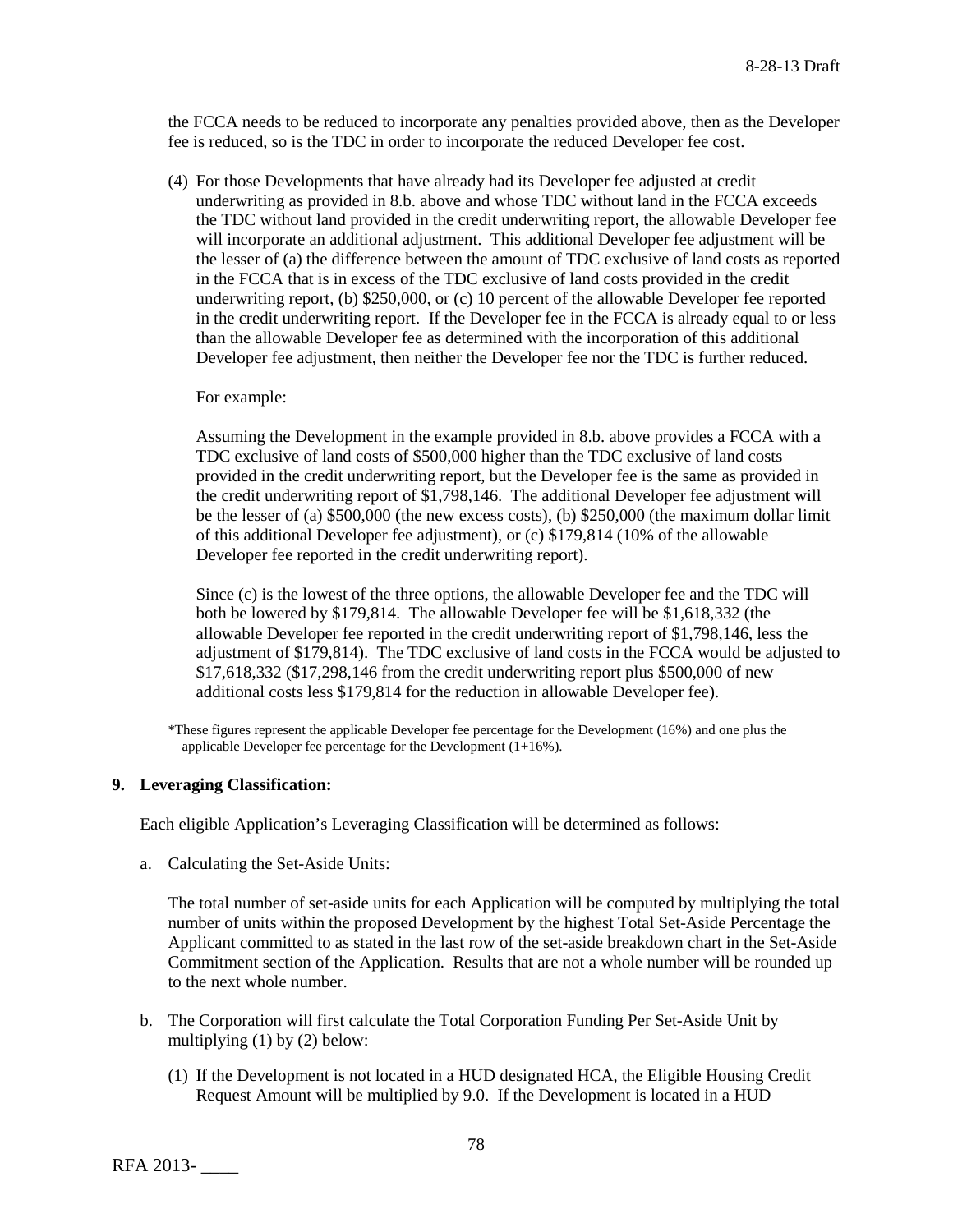designated HCA, the Eligible Housing Credit Request Amount will be multiplied by 9.0 and that product will be divided by 1.3.

- (2) The total Corporation funding amount may be further adjusted as outlined below. NOTE: If a proposed Development meets all of the requirements of both (a) and (c), the total Corporation funding amount will be multiplied by 0.65. If a proposed Development meets all of the requirements of both (b) and (c), the total Corporation funding amount will be multiplied by 0.785.
	- (a) If the proposed Development meets all of the following requirements, the total Corporation funding amount will be multiplied by 0.65:
		- Applicant selected the High-Rise Development Type, and
		- Applicant selected the Development Category of New Construction or selected and qualified for the Development Category of Redevelopment or Acquisition and Redevelopment.

```
or
```
- (b) If the proposed Development meets all of the following requirements, the total Corporation funding amount will be multiplied by 0.785:
	- Applicant selected the Mid-Rise with Elevator (a building comprised of 5 or 6 stories) Development Type and at least 90 percent of the total units are in these Mid-Rise building(s), and
	- Applicant selected the Development Category of New Construction or selected and qualified for the Development Category of Redevelopment or Acquisition and Redevelopment.

```
or
```
- (c) If the proposed Development meets all of the following requirements, the total Corporation funding amount will be multiplied by 0.865:
	- Applicant selected the Development Category of New Construction or selected and qualified for the Development Category of Redevelopment or Acquisition and Redevelopment, and
	- The proposed Development met the requirements to be considered concrete construction.
- (3) The eligible Applications will be divided into two (2) lists: the "New Construction List" consisting of the eligible Applications with the Development Category of New Construction, Redevelopment, and Acquisition and Redevelopment, and the "Rehabilitation List" consisting of the eligible Applications with the Development Category of Rehabilitation and Acquisition and Rehabilitation.
	- (a) The New Construction List will be compiled as follows: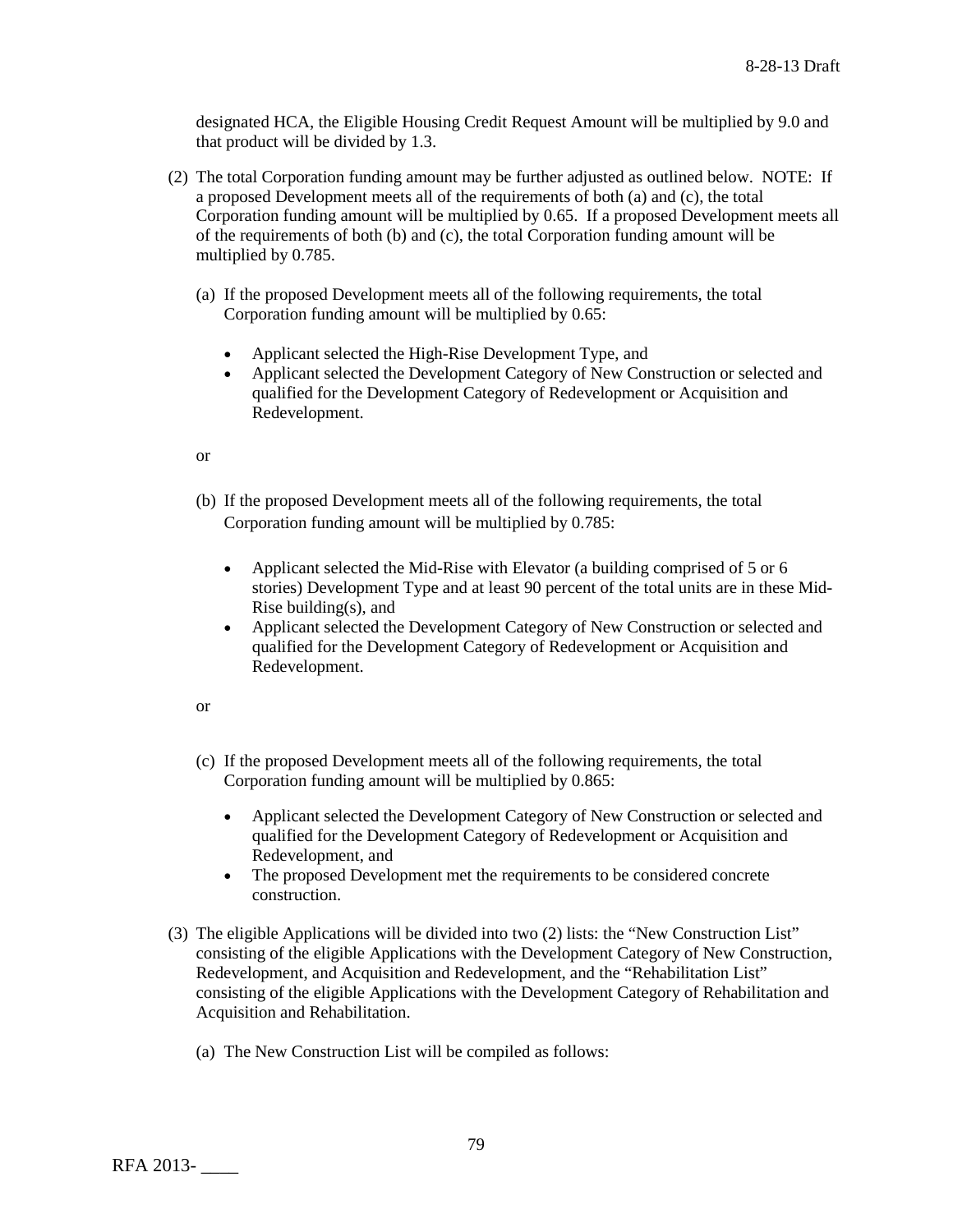The total number of Applications on the New Construction List will be multiplied by 90 percent and the resulting figure will be rounded up to the next whole number (the resulting figure after rounding will be referred to as the "New Construction A/B Cut-Off"). A line will be drawn below the Application whose place on the list is equal to the New Construction A/B Cut-Off. If any Application(s) below the line has the same total Corporation funding request per set-aside unit as the Application immediately above the line, the line will be moved to a place immediately below that Application(s). Applications above the New Construction A/B Cut-Off will be classified as Group A and Applications below the New Construction A/B Cut-Off will be classified as Group B.

(b) The Rehabilitation List will be compiled as follows:

The total number of Applications on the Rehabilitation List will be multiplied by 90 percent and the resulting figure will be rounded up to the next whole number (the resulting figure after rounding will be referred to as the "Rehabilitation A/B Cut-Off"). A line will be drawn below the Application whose place on the list is equal to the Rehabilitation A/B Cut-Off. If any Application(s) below the line has the same total Corporation funding request per set-aside unit as the Application immediately above the line, the line will be moved to a place immediately below that Application(s). Applications above the Rehabilitation A/B Cut-Off will be classified as Group A and Applications below the Rehabilitation A/B Cut-Off will be classified as Group B.

The New Construction List and the Rehabilitation List will then be merged to form one list.

### **10. Florida Job Creation Preference:**

Each Application will be measured to determine whether it qualifies for the Florida Job Creation Preference. To determine eligibility for the preference, the Corporation will calculate the Application's Florida Job Creation score, which will reflect the number of Florida jobs per \$1 million of Housing Credit Allocation. Only Applications with a score equal to or greater than 100 will qualify for the Florida Job Creation Preference in Section Four B of the RFA.

Determination of the Florida Job Creation score will be based on the following information:

- The number of new construction and/or rehabilitation units committed to by the Applicant (as stated by the Applicant at question 4.e. of Exhibit A of the RFP);
- The applicable Florida job creation rate for the type of units:
	- o Rate of 3.376 Florida Jobs per Unit for proposed new construction units;
	- o Rate of 1.534 Florida Jobs per Unit for proposed rehabilitation units; and
- The Eligible Housing Credit Request Amount.

The score for the Florida Rate of Job Creation per \$1 million of Housing Credit Allocation will be measured using one of the following calculations:

a. Developments consisting of only new construction units:

Number of new construction units x 3.376 Florida Jobs per Unit x 1,000,000 / Eligible Housing Credit Request Amount = Florida Jobs per \$1 million of Housing Credit Allocation.

For example: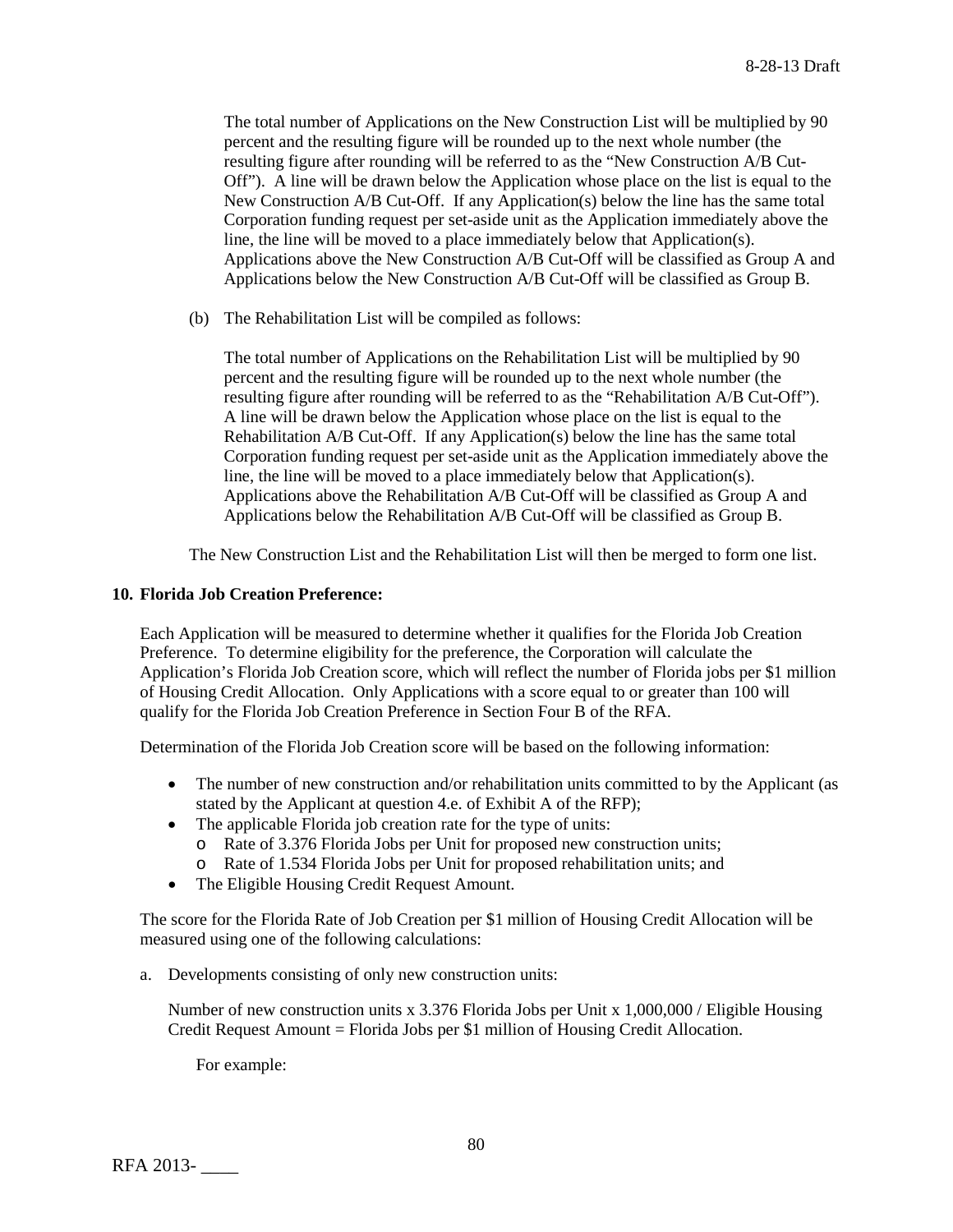Application A consists of 80 new construction units and has an Eligible Housing Credit Request Amount of \$1,500,000.

80 x 3.376 x 1,000,000 / 1,500,000 = Florida Job Creation score of 180.053.

b. Developments consisting of only rehabilitation units:

Number of rehabilitation units x 1.534 Florida Jobs per Unit x 1,000,000 / Eligible Housing Credit Request Amount = Florida Jobs per \$1 million of Housing Credit Allocation.

For example:

Application B consists of 80 rehabilitation units and has an Eligible Housing Credit Request Amount of \$1,500,000.

80 x 1.534 x 1,000,000 / 1,500,000 = Florida Job Creation score of 81.813.

c. Developments consisting of both new construction units and rehabilitation units:

(Number of new construction units x 3.376 Florida Jobs per Unit + number of rehabilitation units  $x$  1.534 Florida Jobs per Unit) x 1,000,000 / Eligible Housing Credit Request Amount = Florida Jobs per \$1 million of Housing Credit Allocation.

For example:

Application C consists of 56 new construction units and 24 rehabilitation units and has an Eligible Housing Credit Request Amount of \$1,500,000.

 $[(56 \times 3.376) + (24 \times 1.534)] \times 1,000,000 / 1,500,000 =$  Florida Job Creation score of 150.581.

In above examples, Application B will not qualify for the Job Creation Preference because it has a Florida Job Creation score that is less than 100. Applications A and C will both qualify for the Florida Job Creation Preference because each has a Florida Job Creation score that is at least 100. If Applications A and C receive an equal amount of total points and also receive the Per Unit Construction Funding Preference and identical Leveraging Classifications, the Application with the lower lottery number will be listed with a higher funding preference.

### **11. Fees:**

The Corporation and, if applicable, the Credit Underwriter shall collect via check or money order from the Applicant the following fees and charges in conjunction with the HC Program. Failure to pay any fee shall cause the allocation to be withdrawn as outlined in the Carryover Allocation Agreement and the credit underwriting and program requirements outlined in Rule Chapter 67-48, F.A.C.

a. Application Fee:

All Applicants requesting HC shall submit to the Corporation as a part of the Application submission a non-refundable Application fee of \$3,000.00.

b. Credit Underwriting Fees: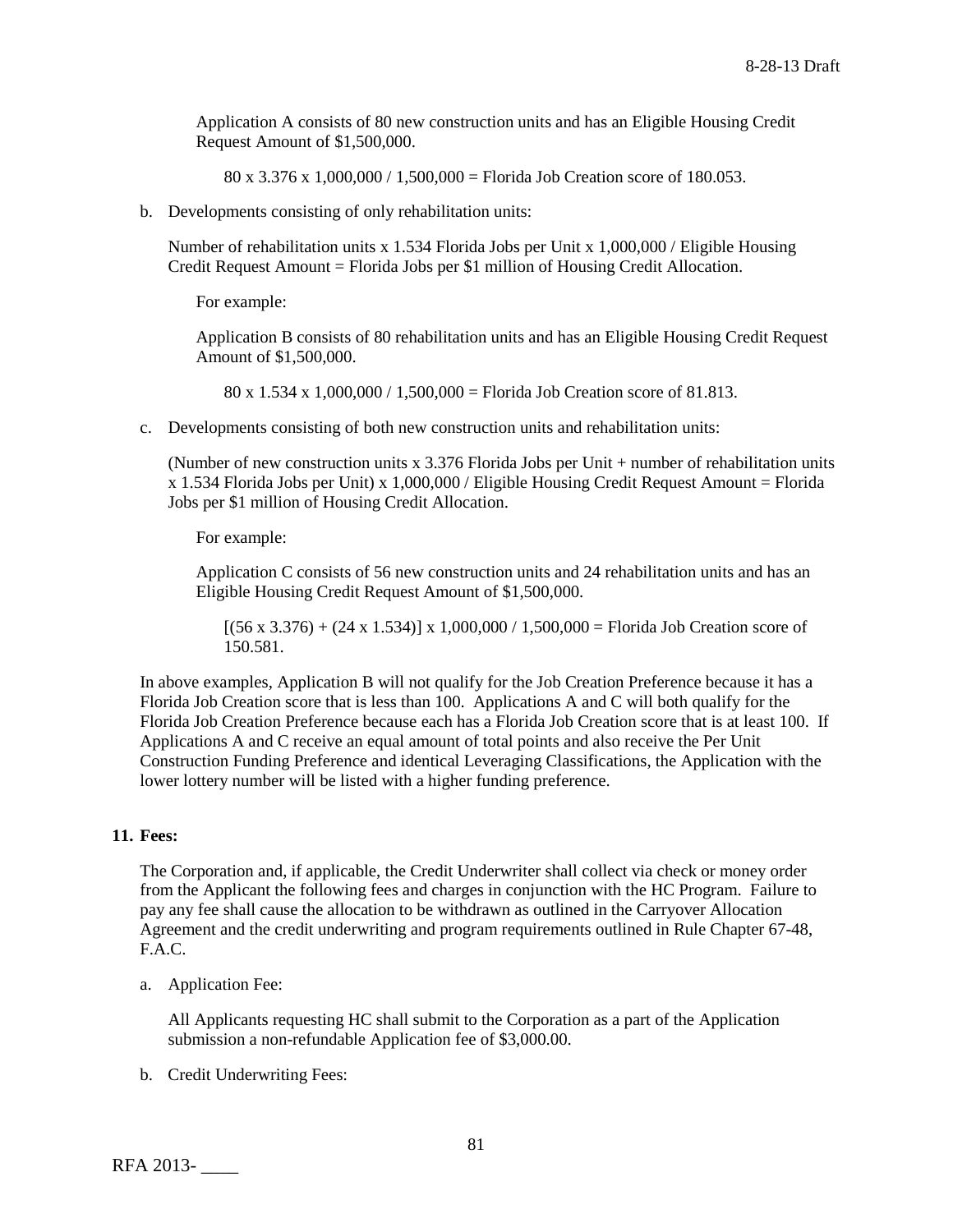The following fees are not the fees that will be charged, but are listed below for estimation purposes of completing your pro-forma in the Application. The actual fees will be determined based on the current contract and any addendum for services between the Corporation and the Credit Underwriter(s) in effect at the time underwriting begins.

- (1) Initial HC fee: \$11,341
- (2) Re-underwriting fee: \$165 per hour, not to exceed \$7,307

If a Housing Credit Development involves Scattered Sites of units within a single market area, a single credit underwriting fee shall be charged. Any Housing Credit Development requiring further analysis by the Credit Underwriter pursuant to Section 42(m)(2) of the IRC will be subject to a fee based on an hourly rate determined pursuant to contract between the Corporation and the Credit Underwriter. All Credit Underwriting fees shall be paid by the Applicant prior to the performance of the analysis by the Credit Underwriter.

c. Administrative Fees:

With respect to the HC Program, each for-profit Applicant shall submit to the Corporation a nonrefundable administrative fee in the amount of 8 percent of the annual Housing Credit Allocation amount stated in the Preliminary Allocation. The administrative fee shall be 5 percent of the stated annual Housing Credit Allocation for Non-Profit Applicants. The administrative fee must be received by the Corporation as stated in the Preliminary Allocation. In the event the Final Housing Credit Allocation amount exceeds the annual Housing Credit Allocation amount stated in the Preliminary Allocation, the Applicant is responsible for paying the applicable administrative fee on the excess amount before IRS Forms 8609 are issued for the Development.

d. Compliance Monitoring Fees:

The following fees are not the fees that will be charged, but are listed below for estimation purposes of completing your pro-forma in the Application. The actual fees will be determined based on the current contract and any addendum for services between the Corporation and the Compliance Monitor(s).

- (1) Pre-final allocation compliance monitoring fee comprised of a base fee of  $$1,848 + an$ additional fee per set-aside unit of \$9.42, subject to a minimum of \$2,880, to be collected as stated in the Preliminary Housing Credit Allocation or Carryover Allocation Agreement.
- (2) Annual HC compliance monitoring fee –

Annual fee to be comprised of a base fee of \$154 per month + an additional fee per set-aside unit of \$9.42 per year, subject to a minimum of \$240 per month, and subject to adjustments annually, but not decreased, based on the South Region Consumer Price Index for the twelve month period ending each November  $30<sup>th</sup>$ , which this automatic increase shall not exceed 3 percent of the prior year's fee, for the full Housing Credit Extended Use Period collected at final allocation based on a quarterly payment stream discounted at a rate of 2 percent.

(3) RD Developments - \$450 per Development for the full Housing Credit Extended Use Period collected at final allocation based on a quarterly payment stream discounted at a rate of 2 percent. Upon prepayment or repayment of the RD loan, the previously identified RD Development will be identified as a non-RD Development and the annual compliance monitoring fee will be adjusted accordingly.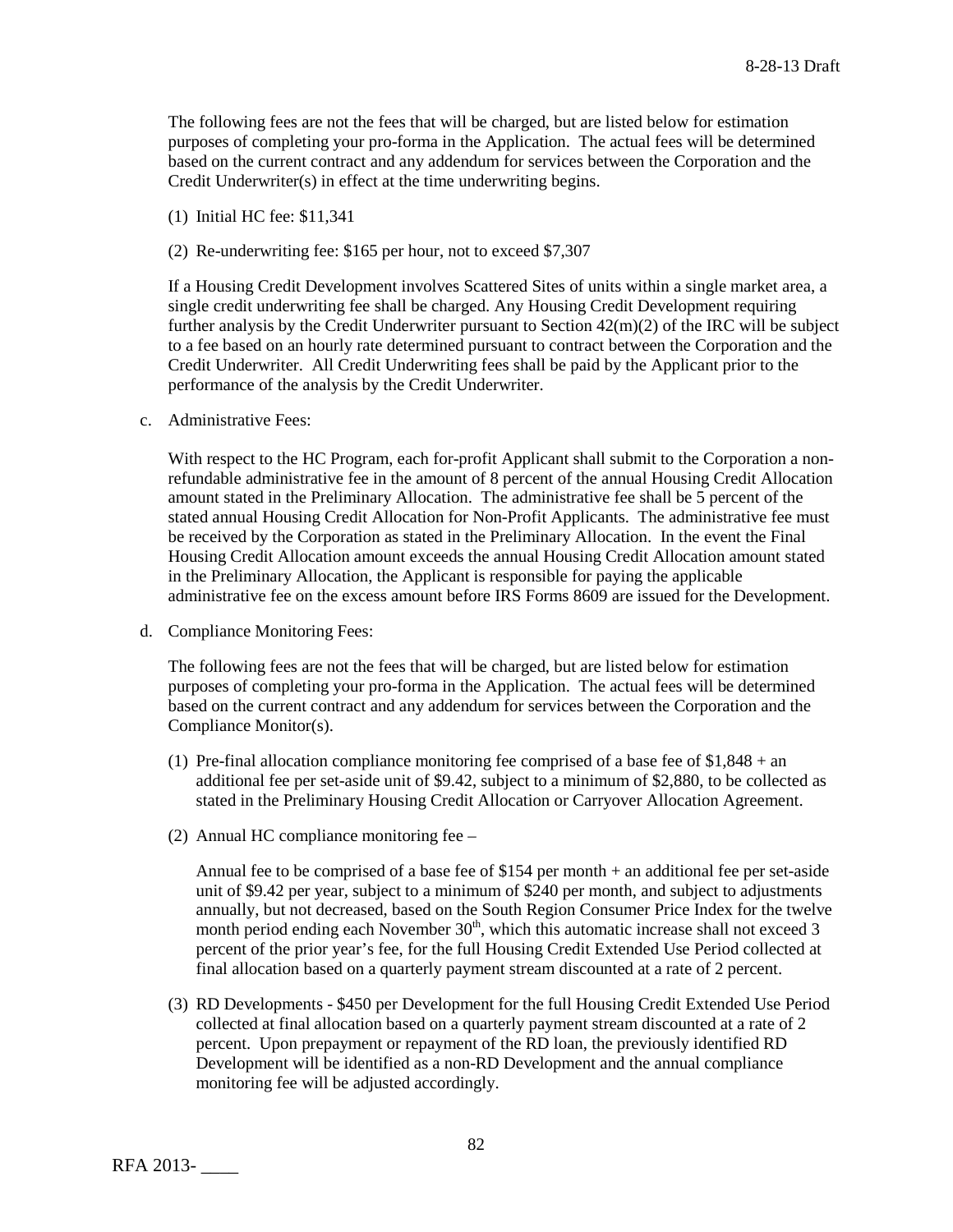If during any year subsequent to the Final Housing Credit Allocation, there is a fee increase based on the Consumer Price Index, as stipulated in the current contract for services between the Corporation and the Compliance Monitor(s) or upon prepayment or repayment of the RD loan, the additional fee will be billed directly to the Development.

- (4) Follow-up Review \$165 per hour.
- e. Construction Inspection Fees:

The following fees are not the fees that will be charged, but are listed below for estimation purposes of completing your pro-forma in the Application. The actual fees will be based on the current contract and any addendum for services between the Corporation and the Servicer(s).

On-site construction inspection - \$165 per hour, not to exceed \$1,639 per inspection.

- f. Additional HC Fees:
	- (1) If the Applicant requests permission to return its HC allocation and receive a new HC allocation and such request is approved, whether by the Executive Director in accordance with the QAP or as approved by the Board, the Applicant will be charged a nonrefundable processing fee of \$15,000 per request.
	- (2) HC Applicants shall be responsible for all processing fees related to the HC Program.

## **12. Identity of Remaining Members of Development Team:**

Within 7 Calendar Days of the date of the invitation to enter credit underwriting, the following information must be provided to the Corporation:

- a. Identify any inexperienced co-Developer(s) by providing the name, address, telephone and facsimile numbers, e-mail address, and the relationship of the co-Developer to the Applicant.
- b. Identify the Management Company by providing the completed and executed 2013 Florida Housing Finance Corporation Management Company or Principal of Management Company General Management Experience Certification form which is available on the Corporation's Website

[http://apps.floridahousing.org/StandAlone/FHFC\\_ECM/AppPage\\_ListPage.aspx?PageID=80 .](http://apps.floridahousing.org/StandAlone/FHFC_ECM/AppPage_ListPage.aspx?PageID=80%20.)

- c. Identify the General Contractor by providing the completed and executed 2013 Florida Housing Finance Corporation General Contractor or Qualifying Agent of General Contractor Certification form which is available on the Corporation's Website [http://apps.floridahousing.org/StandAlone/FHFC\\_ECM/AppPage\\_ListPage.aspx?PageID=80](http://apps.floridahousing.org/StandAlone/FHFC_ECM/AppPage_ListPage.aspx?PageID=80) .
- d. Identify the Architect by providing the completed and executed 2013 Florida Housing Finance Corporation Architect Certification form which is available on the Corporation's Website [http://apps.floridahousing.org/StandAlone/FHFC\\_ECM/AppPage\\_ListPage.aspx?PageID=80](http://apps.floridahousing.org/StandAlone/FHFC_ECM/AppPage_ListPage.aspx?PageID=80).
- e. Identify the Attorney by providing the completed and executed 2013 Florida Housing Finance Corporation Attorney Certification for Housing Credits form which is available on the Corporation's Website [http://apps.floridahousing.org/StandAlone/FHFC\\_ECM/AppPage\\_ListPage.aspx?PageID=80](http://apps.floridahousing.org/StandAlone/FHFC_ECM/AppPage_ListPage.aspx?PageID=80) .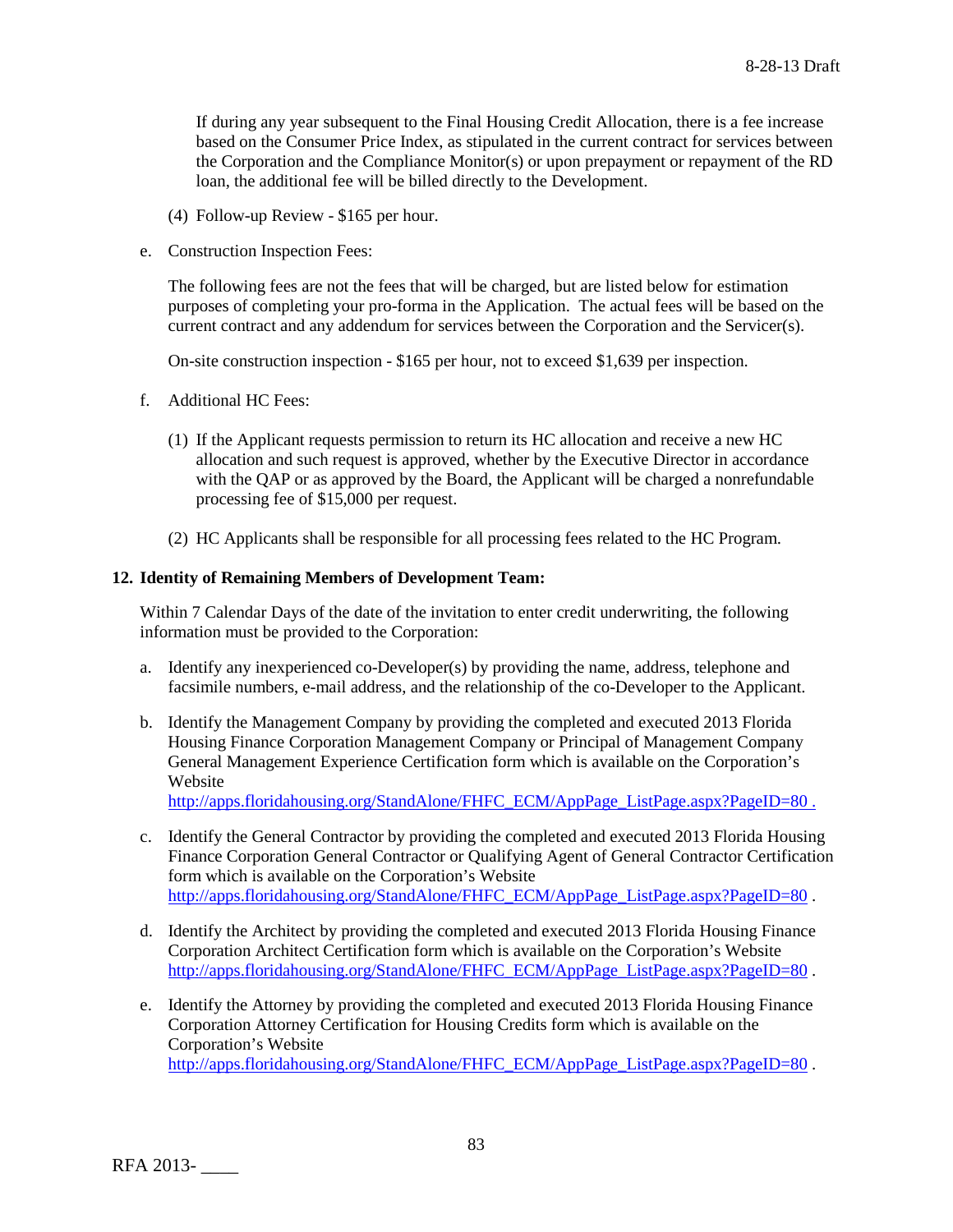f. Identify the Accountant by providing the completed and executed 2013 Florida Housing Finance Corporation certification of Accountant form which is available on the Corporation's Website [http://apps.floridahousing.org/StandAlone/FHFC\\_ECM/AppPage\\_ListPage.aspx?PageID=80](http://apps.floridahousing.org/StandAlone/FHFC_ECM/AppPage_ListPage.aspx?PageID=80).

# **13. Certification of Ability to Proceed:**

Within 21 Calendar Days of the date of the invitation to enter credit underwriting, the following information must be provided to the Corporation:

- a. Submission of the completed and executed 2013 Florida Housing Finance Corporation Local Government Verification of Status of Site Plan Approval for Multifamily Developments form, which is available on the Corporation's Website [http://apps.floridahousing.org/StandAlone/FHFC\\_ECM/AppPage\\_ListPage.aspx?PageID=80](http://apps.floridahousing.org/StandAlone/FHFC_ECM/AppPage_ListPage.aspx?PageID=80).
- b. Submission of the completed and executed 2013 Florida Housing Finance Corporation Local Government Verification that Development is Consistent with Zoning and Land Use regulations form or the completed and executed 2013 Florida Housing Finance Corporation Local Government Verification that Permits are not Required for this Development form, as applicable, which are available on the Corporation's Website [http://apps.floridahousing.org/StandAlone/FHFC\\_ECM/AppPage\\_ListPage.aspx?PageID=80.](http://apps.floridahousing.org/StandAlone/FHFC_ECM/AppPage_ListPage.aspx?PageID=80)
- c. Evidence from the Local Government or service provider, as applicable, of the availability of infrastructure as of Application Deadline, as follows:
	- (1) Electricity: Submission of the completed and executed 2013 Florida Housing Finance Corporation Verification of Availability of Infrastructure – Electricity form, which is available on the Corporation's Website [http://apps.floridahousing.org/StandAlone/FHFC\\_ECM/AppPage\\_ListPage.aspx?PageID=80,](http://apps.floridahousing.org/StandAlone/FHFC_ECM/AppPage_ListPage.aspx?PageID=80) or a letter from the service provider which is dated within 12 months of the Application Deadline, is Development specific, and specifically states that electricity service is available to the proposed Development as of the Application Deadline.
	- (2) Water: Submission of the completed and executed 2013 Florida Housing Finance Corporation Verification of Availability of Infrastructure – Water form, which is available on the Corporation's Website [http://apps.floridahousing.org/StandAlone/FHFC\\_ECM/AppPage\\_ListPage.aspx?PageID=80,](http://apps.floridahousing.org/StandAlone/FHFC_ECM/AppPage_ListPage.aspx?PageID=80) or a letter from the service provider which is dated within 12 months of the Application Deadline, is Development specific, and specifically states that water service is available to the proposed Development as of the Application Deadline.
	- (3) Sewer: Submission of the completed and executed 2013 Florida Housing Finance Corporation Verification of Availability of Infrastructure – Sewer Capacity, Package Treatment, or Septic Tank form, which is available on the Corporation's Website [http://apps.floridahousing.org/StandAlone/FHFC\\_ECM/AppPage\\_ListPage.aspx?PageID=80,](http://apps.floridahousing.org/StandAlone/FHFC_ECM/AppPage_ListPage.aspx?PageID=80) or a letter from the service provider which is dated within 12 months of the Application Deadline, is Development specific, and specifically states that sewer service is available to the proposed Development as of the Application Deadline.
	- (4) Roads: Submission of the completed and executed 2013 Florida Housing Finance Corporation Verification of Availability of Infrastructure – Roads form, which is available on the Corporation's Website [http://apps.floridahousing.org/StandAlone/FHFC\\_ECM/AppPage\\_ListPage.aspx?PageID=80,](http://apps.floridahousing.org/StandAlone/FHFC_ECM/AppPage_ListPage.aspx?PageID=80) or a letter from the Local Government which is dated within 12 months of the Application